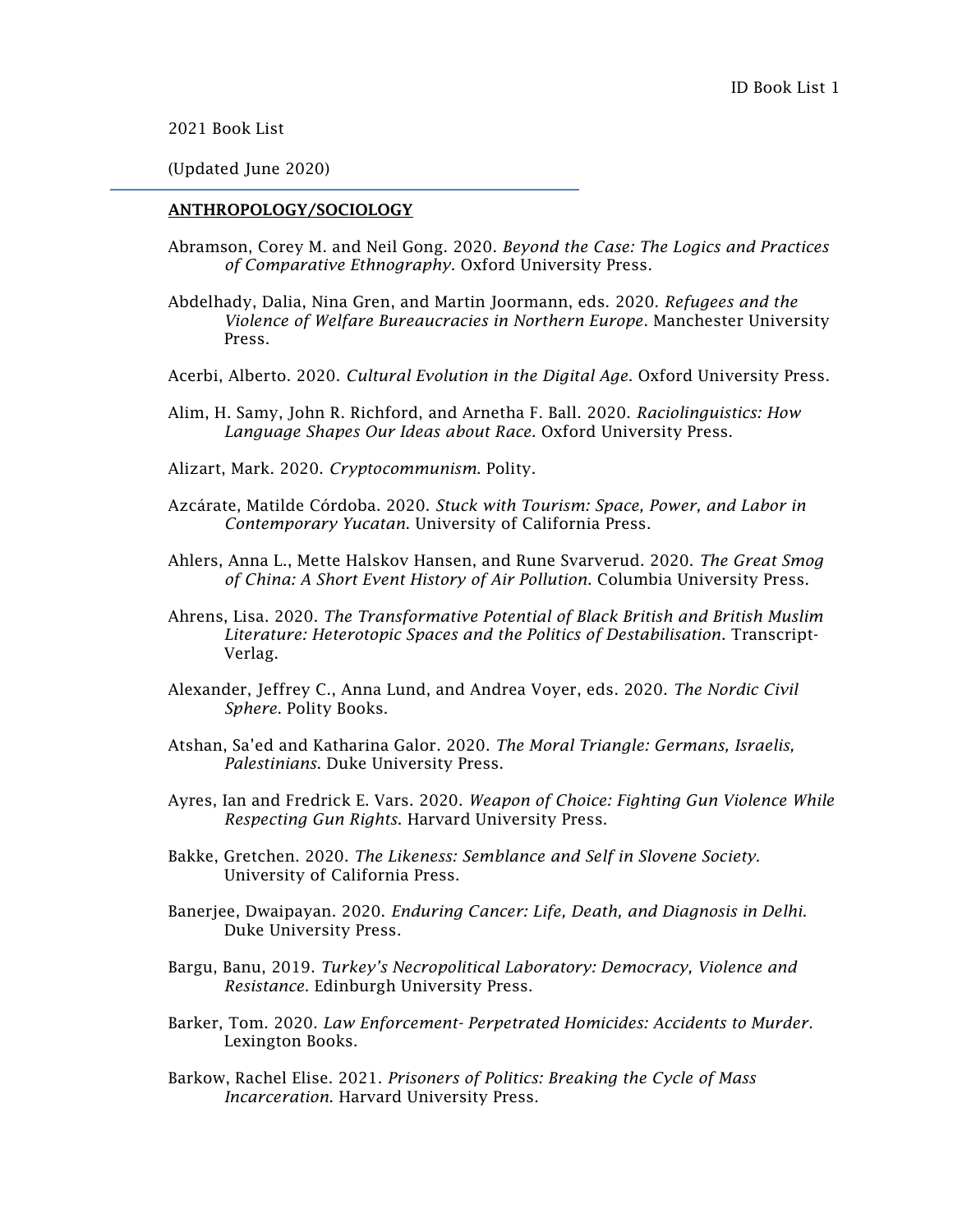- Bashir, Bashir and Leila Farsakh, eds. 2020. *The Arab and Jewish Questions: Geographies of Engagement in Palestine and Beyond*. Columbia University Press.
- Beckett, Greg. 2020. *There is No More Haiti: Between Life and Death in Port-au-Prince*. University of California Press.
- Bendorf, Franziska. 2019. *Sweet Home Chicago? Mexican Migration and the Question of Belonging and Return*. Transcript-Verlag.
- Benson, Janel E. and Elizabeth M. Lee. 2020. *Geographies of Campus Inequality: Mapping the Diverse Experiences of First-Generation Students*. Oxford University Press.
- Berent, Iris. 2020. *The Blind Storyteller: How We Reason about Human Nature*. Oxford University Press.
- Berger, Peter and Sarbeswar Sahoo, eds. 2020. *Godroads*. Cambridge University Press.
- Bernstein, Elizabeth. 2019. *Brokered Subjects: Sex, Trafficking, and the Politics of Freedom*. The University of Chicago Press.
- Besbris, Max. 2020. *Upsold: Real Estate Agents, Prices, and Neighborhood Inequality*. The University of Chicago Press.
- Besteman, Catherine. 2020. *Militarized Global Apartheid*. Duke University Press.
- Bhabha, Jacqueline, Wenona Giles, and Faraaz Mahomed, eds. 2020. *A Better Future: The Role of Higher Education for Displaced and Marginalised People*. Cambridge University Press.
- Bhatia, Mohita. 2020. *Rethinking Conflict at the Margins: Dalits and Borderland Hindus in Jammu and Kashmir*. Cambridge University Press.
- Bidart, Claire, Alain Degnne, and Michael Grosetti. 2020. *Living in Networks: The Dynamics of Social Relations*. Cambridge University Press.
- Billé, Franck, ed. 2020. *Voluminous States: Sovereignty, Materiality, and the Territorial Imagination*. Duke University Press.
- Biner, Zerrin Özlem. 2019. *States of Dispossession: Violence and Precarious Coexistence in Southeast Turkey*. University of Pennsylvania Press.
- Björkman,Lisa. 2020. *Waiting Town: Life in Transit and Mumbai's Other World Class Histories.* Columbia University Press.
- Boltanski, Luc and Arnaud Esquerre. 2020. *Enrichment: A Critique of Commodities*. Polity Books.
- Borstelmann, Thomas. 2020. *Just Like Us: The American Struggle to Understand Foreigners*. Columbia University Press.
- Both, Göde. 2020. *Keeping Autonomous Driving Alive: An Ethnography of Visions,*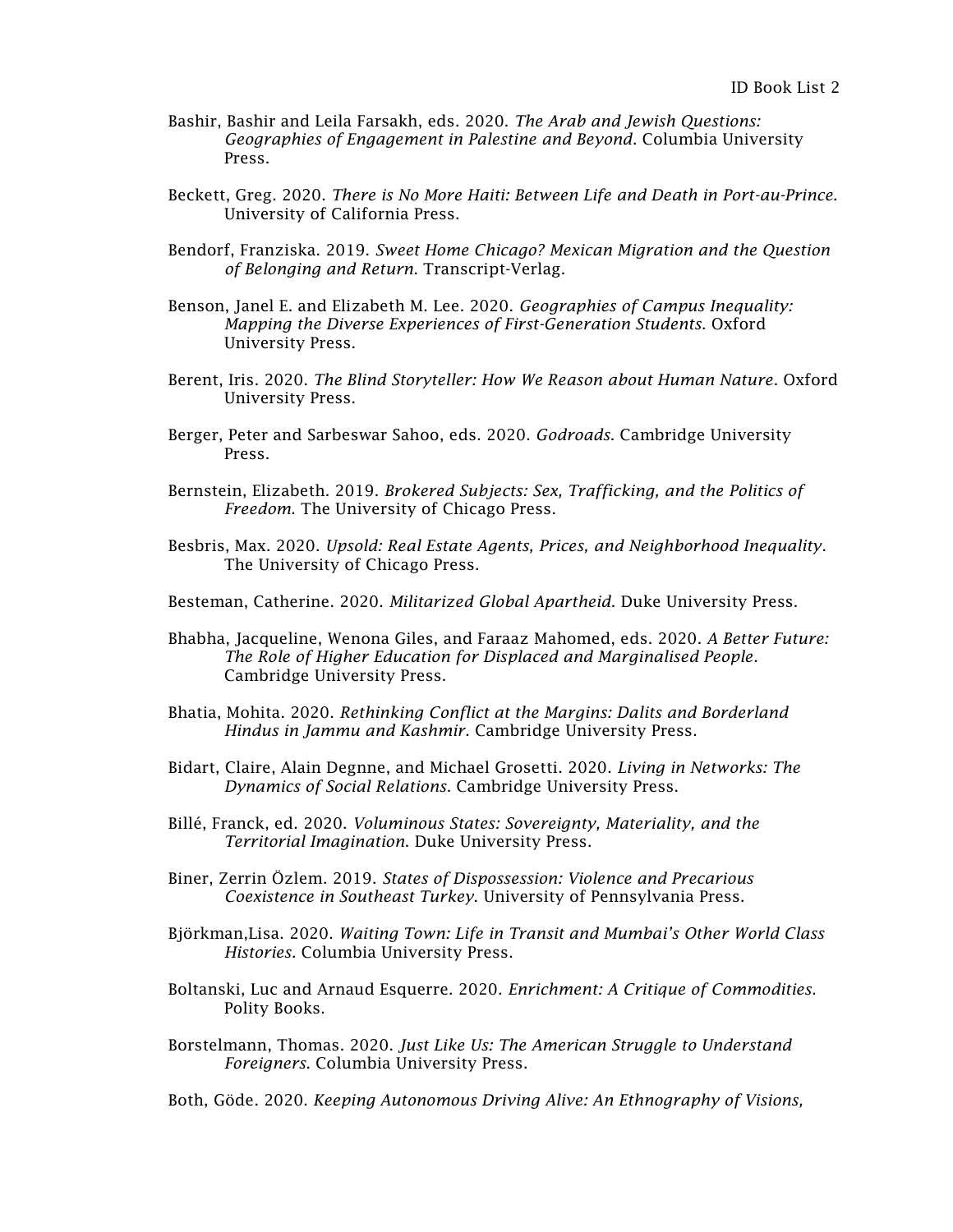*Masculinity and Fragility*. Budrich Academic Press.

- Bourdieu, Pierre and Abdelmayek Soyad. 2020. *Uprooting: The Crisis of Traditional Agriculture in Algeria*. Polity.
- Boyer, Pascal. 2020. *Minds Make Societies: How Cognition Explains the World Humans Create*. Yale University Press.
- Branch, Enobong Hannah and Christina Jackson. 2020. *Black in America: The Paradox of the Color Line*. Polity.
- Brantz, Dorothee and Avi Sharma, eds. 2020. *Urban Resilience in a Global Context: Actors, Narratives, and Temporalities.* Transcript-Verlag.
- Bray, Michael. 2019. *Powers of the Mind: Mental and Manual Labor in the Contemporary Political Crisis*. Transcript-Verlag.
- Brayne, Sarah. 2020. *Predict and Surveil: Data, Discretion, and the Future of Policing*. Oxford University Press.
- Brenneman, Robert and Brian J. Miller. 2020. *Building Faith: A Sociology of Religious Structures.* Oxford University Press.
- Brown, Phillip, Hugh Lauder, and Sin Yi Cheung. 2020. *The Death of Human Capital? Its Failed Promise and How to Renew It in an Age of Disruption*. Oxford University Press.
- Brundage, W. Fitzhugh. 2020. *Civilizing Torture: An American Tradition*. Harvard University Press.
- Brunnegger, Sandra. 2020. *Everyday Justice: Law, Ethnography, Injustice*. Cambridge University Press.
- Bucaille, Lætitia. 2019. *Making Peace with your Enemy: Algerian, French, and South African Ex-combatants*. University of Pennsylvania Press.
- Byford, Andy, Connor Doak, and Stephen Hutchings. 2020. *Transnational Russian Studies*. Oxford University Press.
- Campbell, David E., Geoffrey C. Layman, and John C. Green. 2021. *Secular Surge: A New Fault Line in American Politics*. Cambridge University Press.
- Chan, Wendy. 2020. *Hiding in Plain Sight: Immigrant Women and Domestic Violence*. Fernwood Publishing.
- Chenoweth, Erica. 2021. *Civil Resistance: What Everyone needs to Know.* Oxford University Press.
- Cherstich, Igor, Martin Holbraad, and Nico Tassi. 2020. *Anthropologies of Revolution: Forging Time, People, and Worlds*. University of California Press.
- Chirot, Daniel. 2020. *You Say You Want a Revolution? Radical Idealism and Its Tragic Consequences*. Princeton University Press.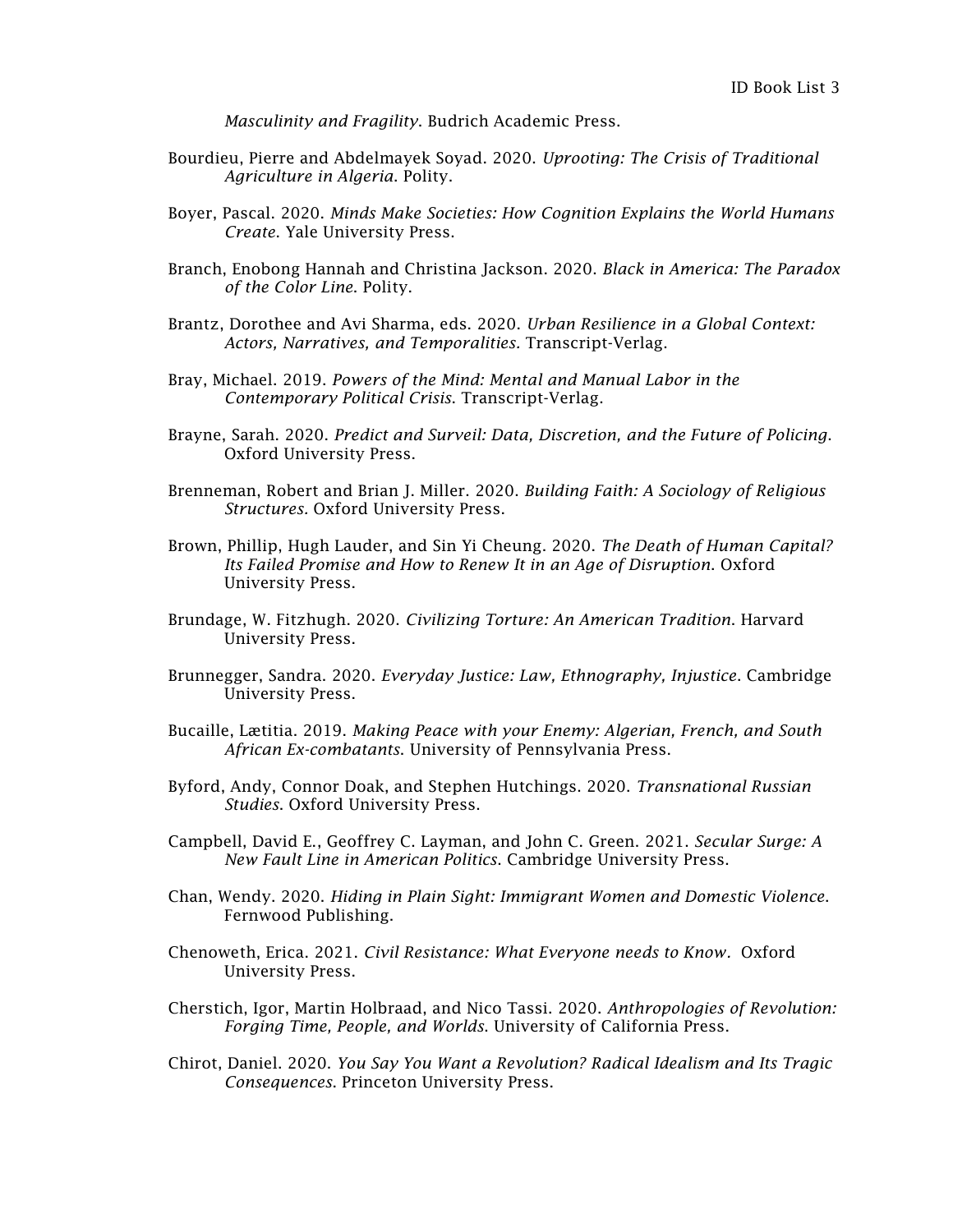- Choi-Fitzpatrick, Austin. 2019. *What Slaveholders Think: How Contemporary Perpetrators Rationalize What They Do*. Columbia University Press.
- Cobham, Alex. 2020. *The Uncounted*. Polity Books.
- Cook, Joana. 2020. *A Woman's Place: US Counterterrorism since 9/11*. Oxford University Press.
- Coovadia, Imraan. 2020. *Revolution and Non-Violence in Tolstoy, Gandhi, and Mandela*. Oxford University Press.
- Crevels, Mily and Pieter Muysken. 2020. *Language Dispersal, Diversification, and Contact*. Oxford University Press.
- Crouch, Colin. 2020. *Post-Democracy after the Crises*. Polity Books.
- Das, Veena. 2020. *Textures of the Ordinary: Doing Anthropology after Wittgenstein*. Fordham University Press.
- David, Lea. 2020. *The Past Can't Heal Us: The Dangers of Mandating Memory in the Name of Human Rights*. Cambridge University Press.
- Delap, Lucy. 2020. *Feminisms: A Global History.* The University of Chicago Press.
- della Porta, Donatella. 2020. *How Social Movements Can Save Democracy: Democratic Innovations from Below*. Polity Books.
- de Rooij, Laurens. 2020. *Islam in British Media Discourses: Understanding Perceptions of Muslims in the News*. Manchester University Press.
- DeSombre, Elizabth R. 2020. *Why Good People Do Bad Environmental Things*. Oxford University Press.
- Desai, Radhika and Kari Polanyi Levitt, eds. 2020. *Karl Polanyi and Twenty-First-Century Capitalism*. Manchester University Press.
- Deumert, Ana, Anne Storch, and Nick Shepherd. 2020. *Colonial and Decolonial Linguistics: Knowledges and Epistemes*. Oxford University Press.
- Devine, Kyle and Alexandrine Boudreault-Fournier, eds. 2020. *Audible Infrastructures*. Oxford University Press.
- Di Cesare, Donatella, 2019. *Resident Foreigners: A Philosophy of Migration*. Polity Press.
- Díaz-Barriga Miguel and Margaret E. Dorsey. 2020. *Fencing in Democracy: Border Walls, Necrocitizenship, and the Security State*. Duke University Press.
- do Mar Castro Varela, María and Bariş Ülker. 2019. *Doing Tolerance: Democracy, Citizenship and Social Protests*. Barbara Budrich Publishers.
- Dhattiwala, Raheel. 2019. *Keeping the Peace: Spatial Differences in Hindu-Muslim Violence in Gujarat in 2002*. Cambridge University Press.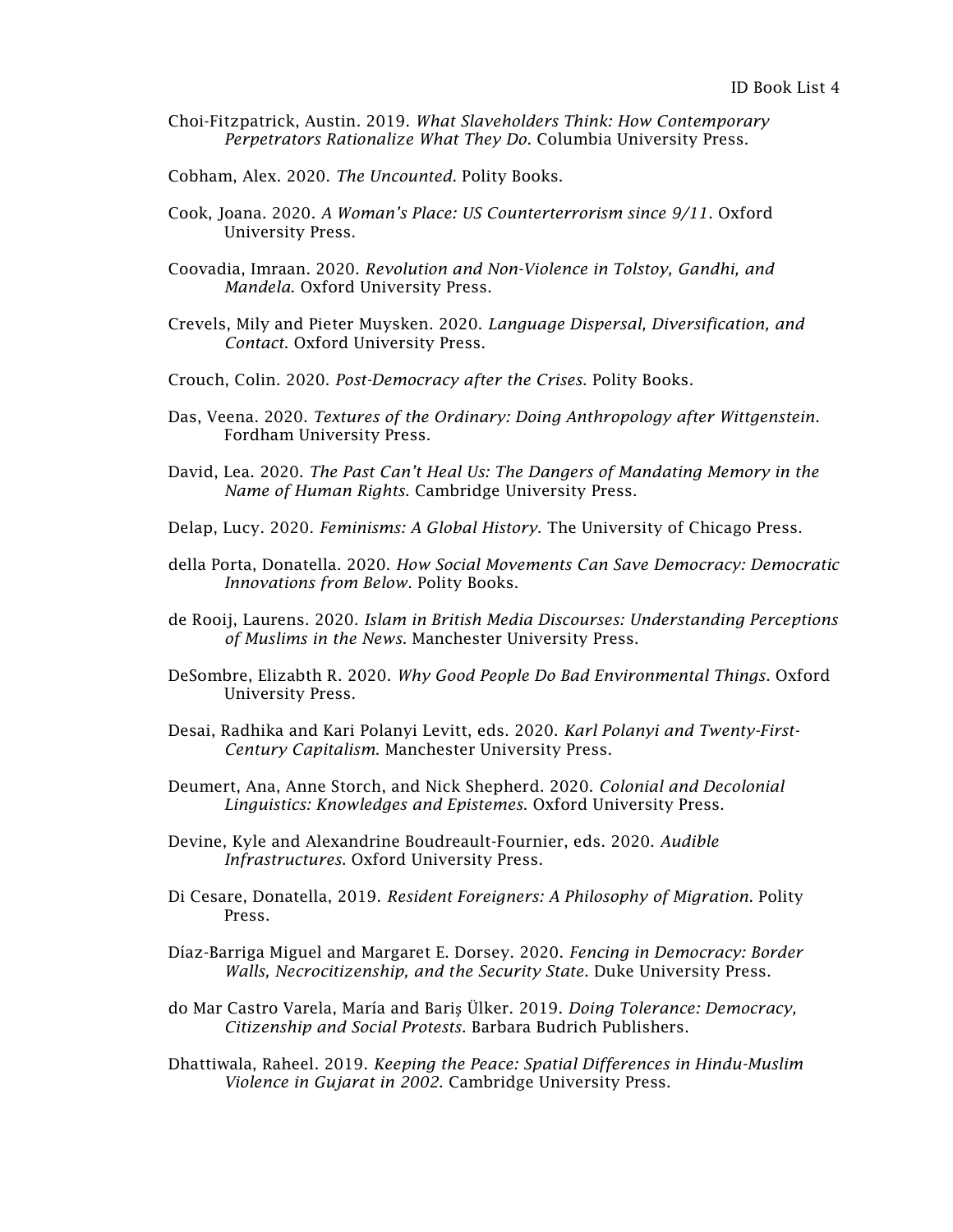- Domínguez Rubio, Fernando. 2020. *Still Life: Ecologies of the Modern Imagination at the Art Museum*. The University of Chicago Press.
- Downey, Douglas S. 2020. *How Schools Really Matter: Why Our Assumption about Schools and Inequality Is Mostly Wrong*. The University of Chicago Press.
- Downs, Jim. 2021. *Maladies of Empire: How Slavery, Imperialism, and War Transformed Medicine*. Harvard University Press.
- Drahos, Peter. 2020. *Intellectual Property, Indigenous People and their Knowledge*. Cambridge University Press.
- Dromi, Shai M. 2020. *Above the Fray: The Red Cross and the Making of the Humanitarian NGO Sector*. The University of Chicago Press.
- Dumper, Michael. 2020. *Power, Piety, and People: The Politics of Holy Cities in the Twenty-First Century*. Columbia University Press.
- Edgar, Amanda Nell and Andre E. Johnson. 2020. *The Struggle over Black Lives Matter and All Lives Matter*. Lexington Books.
- Ekiert, Grzegorz, Elizabeth J. Perry, and Xiaojun Yan. 2020. *Ruling by Other Means: State-Mobilized Movements*. Cambridge University Press.
- Ellen, Ingrid Gould and Justin Peter Steil, eds. 2019. *The Dream Revisited: Contemporary Debates about Housing, Segregation, and Opportunity*. Columbia University Press.
- Emcke, Carolin. 2019. *Against Hate*. Polity Books.
- Elliott, Rebecca. 2020. *Underwater: Loss, Flood Insurance, and the Moral Economy of Climate Change in the United States*. Columbia University Press.
- Elmelech, Yuval. 2020. *Wealth*. Polity Books.
- Erikson, Emily. 2021. *Trade and Nation: How Companies and Politics Reshaped Economic Thought*. Columbia University Press.
- Escobar, Arturo. 2020. *Pluriversal Politics: The Real and the Possible*. Duke University Press.
- Evans, Harriet. 2020. *Beijing from Below: Stories of Marginal Lives in the Capital's Center*. Duke University Press.
- Fattal, Alexander L. 2021. *Shooting Cameras for Peace: Youth, Photography, and the Columbian Armed Conflict*. Harvard University Press.
- Ferreyra, Gabriel. 2020. *Drug Trafficking in Mexico and the United States*. Lexington Books.
- Fine, Gary Alan. 2021. *The Hinge: Civil Society, Group Cultures, and the Power of Local Commitments*. The University of Chicago Press.

Fioratta, Susanna. 2020. *Global Nomads: An Ethnography of Migration, Islam, and*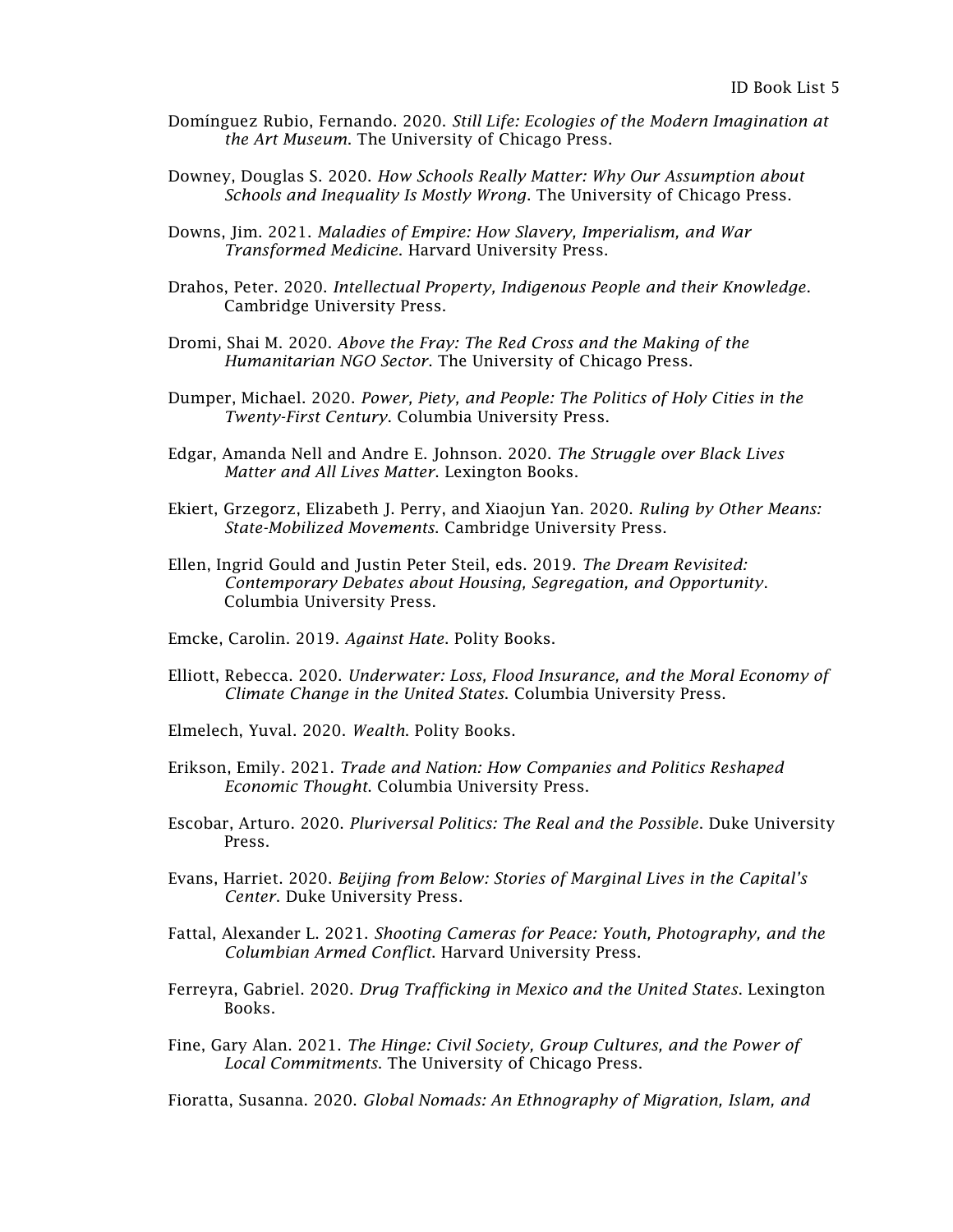*Politics in West Africa*. Oxford University Press.

- Freedman, Rosa; Sarah Blakemore, and Nicholas Lemay-Hebert. 2021. *Peacekeeper, Humanitarian, Abuser: Children at Risk Worldwide*. Oxford University Press.
- Garcia, Edgar. 2020. *Signs of the Americas: A Poetics of Pictography, Hieroglyphs, and Khipu.* The University of Chicago Press.
- Fearnley, Lyle. 2020. *Virulent Zones: Animal Disease and Global Health at China's Pandemic Epicenter*. Duke University Press.
- García, Angela Cora. 2019. *How Mediation Works: Resolving Conflict Through Talk*. Cambridge University Press.
- Gaudillière, Jean-Paul, Claire Beaudevin, Christoph Gradmann, Anne M. Lovell, and Laurent Pordié, eds. 2020. *Global Health and the New World Order: Historical and Anthropological Approaches to the Changing Regime of Governance*. Manchester University Press.
- Ghertner, D. Asher, Daniel M. Goldstein, and Hudson McFann. 2020. *Futureproof: Security Aesthetics and the Management of Life*. Duke University Press.
- Ghosh, Nabaparna. 2020. *A Hygienic City-Nation: Space, Community, and Everyday Life in Colonial Calcutta*. Cambridge University Press.
- Goebel, Zone. 2020. *Global Leadership Talk: Constructing Good Governance in Indonesia*. Oxford University Press.
- Grant, Don, Andrew Jorgenson, and Wesley Longhofer. 2020. *Super Polluters: Tackling the World's Largest Sites of Climate-Disrupting Emissions*. Columbia University Press.
- Grzymala-Kazlowska, Aleksandra. 2020. *Rethinking Settlement and Integration: Migrants/ Anchoring in an Age of Insecurity*. Manchester University Press.
- Guasti, Petra and Zdenka Mansfeldová, eds. 2020. *Safe or Free? Comparative Analysis of Media Discourses on Security*. Verlag Barbara Budrich.
- González, Yanilda Maria. 2020. *Dissonant Security: Democratic Processes and Authoritarian Policing in Latin America*. Cambridge University Press.
- Gustafson, Bret. 2020. *Bolivia in the Age of Gas*. Duke University Press.
- Haberman, David L. 2020. *Loving Stones: Making the Impossible Possible in the Worship of Mount Govardhan*. Oxford University Press.
- Haller, Tobias and Claudia Zingerli, eds. 2020. *Towards Shared Research: Participatory and Integrative Approaches in Researching African Environments*. Columbia University Press.
- Hargittai, Eszter, ed. 2020. *Research Exposed: How Empirical Social Science Gets Done in the Digital Age*. Columbia University Press.

Hall, Lucy B., Anna L. Weissman, and Laura J. Shepherd. 2020. *Troubling Motherhood:*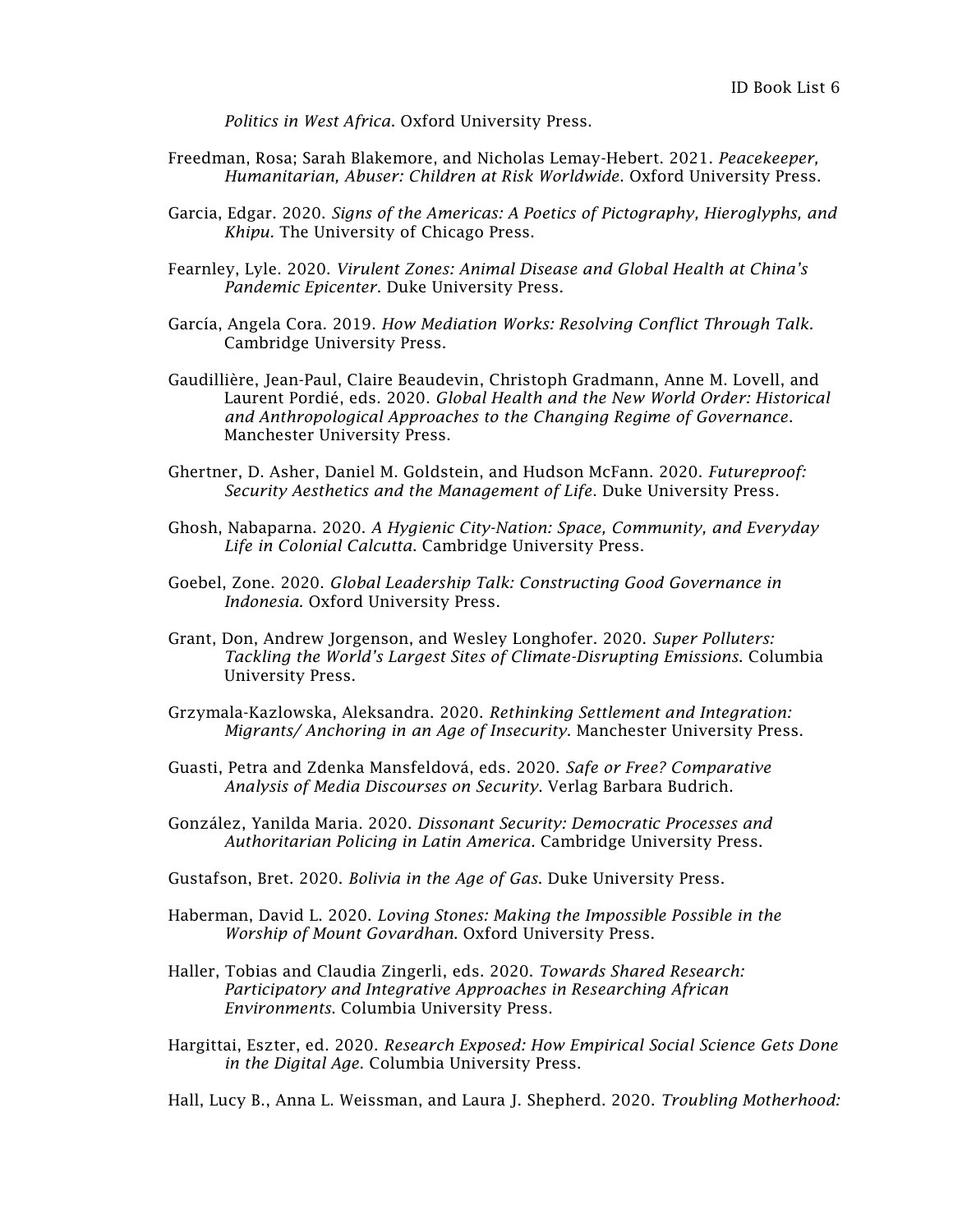*Maternality in Global Politics*. Oxford University Press.

- Hamilton, Laura T. 2021. *Broke: The Racial Consequences of Underfunding Public University*. The University of Chicago Press.
- Hanebrink, Paul. 2020. *A Spector Haunting Europe: The Myth of Judeo-Bolshevism*. Harvard University Press.
- Hanson, F. Allan. 2021. *Testing Testing: Social Consequences of the Examined Life*. University of California Press.
- Harkness, Nicholas. 2020. *Glossolalia and the Problem of Language*. The University of Chicago Press.
- Harrington, Brooke. 2020. *Capital without Borders: Wealth Managers and the One Percent*. Harvard University Press.
- Harrink, Fieke and Esther van Leeuwen. 2020. *The Art of Presenting: Delivering Successful Presentations in the Social Sciences and Humanities*. Cambridge University Press.
- Harrison, Klisala. 2020. *Music Downtown Eastside: Human Rights and Capability Development through Music in Urban Poverty*. Oxford University Press.
- Haumann, Sebastian, Martin Knoll, and Detlev Mares, eds. 2020. *Concepts of Urban-Environmental History.* Transcript-Verlag.
- Hedgecoe, Adam. 2020. *Trust in the System: Research Ethics Committees and the Regulation of Biomedical Research*. Manchester University Press.
- Heer, Barbara. 2020. *Cities of Entanglements: Social Life in Johannesburg and Maputo Through Ethnographic Comparison*. Transcript-Verlag.
- Heffer, Chris. 2020. *All Bullshit and Lies? Insincerity, Irresponsibility, and the Judgment of Untruthfulness*. Oxford University Press.
- Heyman, Josiah and Sarah B. Horton, eds. 2020. *Paper Trails: Migrants, Documents, and Legal Insecurity*. Duke University Press.
- Hillman, Ben and Gray Tuttle, eds. 2020. *Ethnic Conflict and Protest in Tibet and Xinjiang: Unrest of China's West*. Columbia University Press.
- Hirsch-Hoefler, Sivan and Cas Mudde. 2020. *The Israeli Settler Movement: Assessing and Explaining Social Movement Success*. Cambridge University Press.
- Hobelsberger, Hans, ed. 2020. *Social Glocalisation and Education: Social Work, Health Sciences, and Practical Theology Perspectives on Change*. Verlag Barbara Budrich.
- Hobson, John M. 2020. *Multicultural Origins of the Global Economy*. Cambridge University Press.
- Holmes, Robyn M. 2020. *Cultural Psychology: Exploring Culture and Mind in Diverse Communities*. Oxford University Press.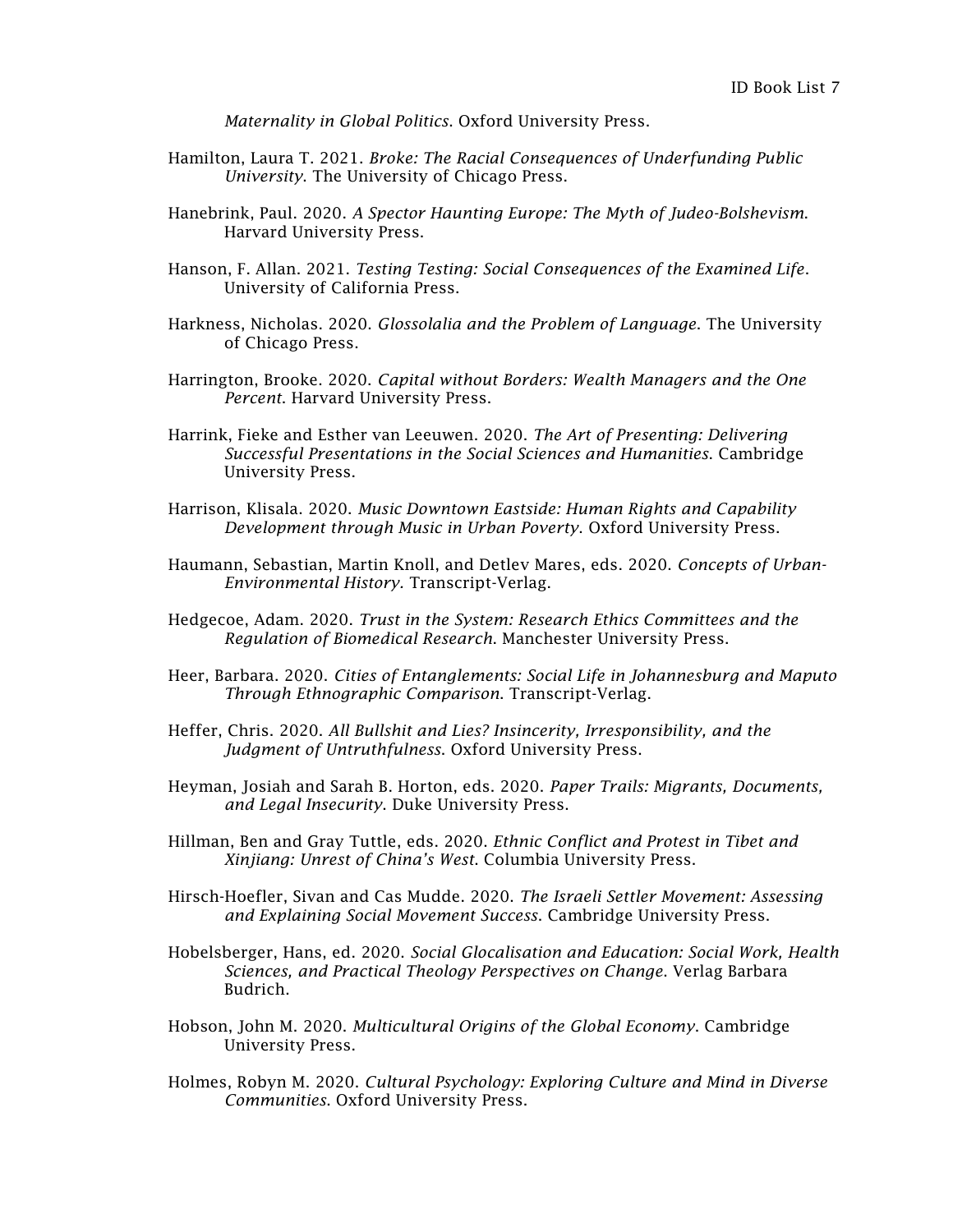- Horton, Richard. 2020. *The Covid-19 Catastrophe: What's Gone Wrong and How to Stop It Happening Again*. Polity Books.
- Hooker, Juliet, ed. 2020. *Black and Indigenous Resistance in the Americas: From Multiculturalism to Racist Backlash*. Lexington Books.
- Houston, Christopher. 2020. *Istanbul, City of the Fearless: Urban Activism, Coup d'Etat, and Memory in Turkey*. University of California Press.
- [Hugrée,](https://www.versobooks.com/authors/2434-cedric-hugree) Cédric, [Etienne Pénissat,](https://www.versobooks.com/authors/2435-etienne-penissat) and [Alexis Spire.](https://www.versobooks.com/authors/2436-alexis-spire) 2020. *Social Class in Europe: New Inequalities in the Old World*. Verso.
- Ibrahim, Celene. 2020. *Women and Gender in the Qur'an*. Oxford University Press.
- Igo, Sarah E. 2020. *The Known Citizen: A History of Privacy in Modern America*. Harvard University Press.
- Innes, Martin, Colin Roberts, Trudy Lowe, and Helen Innes. 2020. *Neighbourhood Policing: The Rise and Fall of a Policing Model*. Oxford University Press.
- Ionescu, Arleen and Maria Margaroni, eds. 2020. *Arts of Healing: Cultural Narratives of Trauma*. Roman & Littlefield International.
- Irvine, Richard D. G. 2020. *An Anthropology of Deep Time: Geological Temporality and Social Life.* Cambridge University Press.
- Jack, Anthony Abraham. 2020. *The Privileged Poor: How Elite Colleges Are Failing Disadvantaged Students*. Harvard University Press.
- Jagiella, Leyla. 2021. *Among the Eunuchs: A Muslim Transgender Journey*. Hurst Publishers.
- Jeffrey, Alex. 2020. *The Edge of Law: Legal Geographies of a War Crimes Court.* Cambridge University Press.
- Jewett, Andrew. 2020. *Science under Fire: Challenges to Scientific Authority in Modern American*. Harvard University Press.
- Jodhka, Surinder S. and Edward Simpson. 2020. *India's Villages in the 21<sup>st</sup>* Century: *Revisits and Revisions*. Oxford University Press.
- Joppke, Christian. 2021. *Neoliberal Nationalism: Immigration and the Rise of the Populist Right*. Cambridge University Press.
- Jost, John T. 2020. *A Theory of System Justification*. Harvard University Press.
- Kaldor, Mary and Saskia Sassen, eds. 2020. *Cities at War: Global Insecurity and Urban Resistance.* Columbia University Press.
- Kallman, Meghan Elizabeth. 2020. *The Death of Idealism: Development and Anti-Politics in the Peace Corps*. Columbia University Press.
- Katz, Yarden. 2020. *Artificial Whiteness: Politics and Ideology in Artificial Intelligence*. Columbia University Press.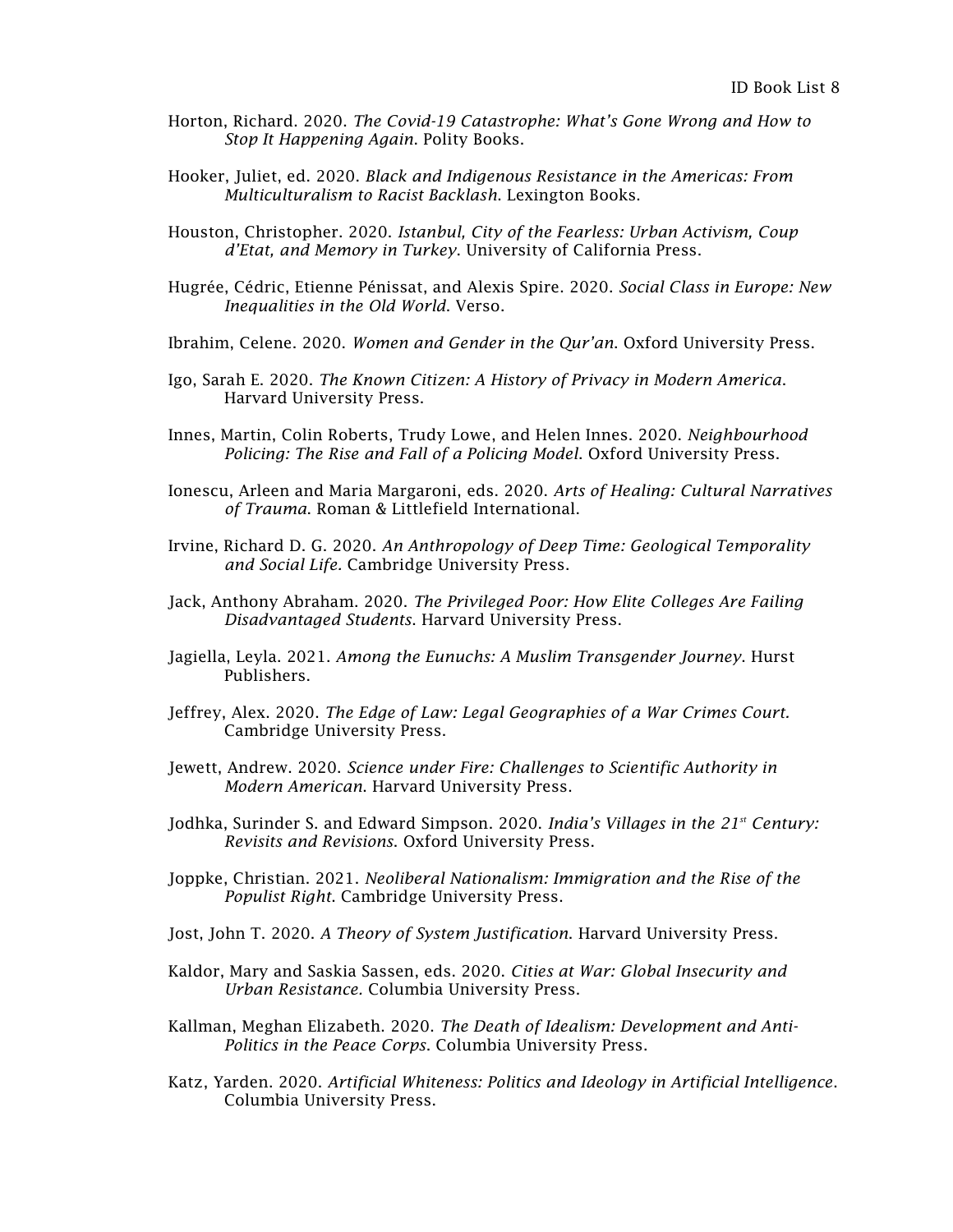- Keck, Frédéric. 2020. *Avian Reservoirs: Virus Hunters and Birdwatchers in Chinese Sentinel Posts*. Duke University Press.
- Keith, Michael and Andreza Aruska de Souza Santos, eds. 2021. *African Cities and Collaborative Futures: Urban Platforms and Metropolitan Logistics*. Manchester University Press.
- Kelly, Erin L. and Phyllis Moen. 2020. *Overload: How Good Jobs Went Bad and What We Can Do about It*. Princeton University Press.
- Kelty, Christopher M. 2020. *The Participant: A Century of Participation in Four Stories*. The University of Chicago Press.
- Kermani, Navid. 2019. *Along the Trenches: A Journey through Eastern Europe to Isfahan*. Polity Press
- Kling, Norbert. 2020. *The Redundant City: A Multi-Site Enquiry into Urban Narratives of Conflict and Change*. Transcript-Verlag.
- Klintman, Mikael. 2020. *Knowledge Resistance: How We Avoid Insight from Others*. Manchester University Press.
- Knox, Hanna. 2020. *Thinking Like a Climate: Governing a City in Times of Environmental Change*. Duke University Press.
- Kohn, Marek. 2020. *Four Words for Friend: The Rewards of Using More than One Language in a Divided World*. Yale University Press.
- Kosiba, Steve, John Wayne Janusek and Thomas B. F. Cummins, eds. 2020. *Sacred Matter: Animacy and Authority in the Americas.* Harvard University Press.
- Kraut, Julie Rose. 2020. *Threat of Dissent: A History of Ideological Exclusion and Deportation in the United States*. Harvard University Press.
- Krüger, Oliver. 2020. *Virtual Immortality: God, Evolution, and the Singularity in Postand Transhumanism*. Transcript-Verlag.
- Kumar, Krishan. 2021. *Empires: A Historical and Political Sociology*. Polity.
- Lai, Francisca Yuenki. 2020. *Maid to Queer: Asian Labor Migration and Female Same-Sex Desires*. Hong Kong University Press.
- Larson, Heidi J. 2020. *Stuck: How Vaccine Rumors Start–and Why They Don't Go Away*. Oxford University Press.
- Leaning, Jennifer, ed. 2021. *Legacies of War: Enduring Memories, Persistent Patterns*. Harvard University Press.
- Lentin, Alana. 2020. *Why Race Still Matters*. Polity Books.
- Levant, Ronald F. and Shana Pryor. 2020. *The Tough Standard: The Hard Truths about Masculinity and Violence*. Oxford University Press.

Lewis, Camilla and Jessica Symons, eds. 2020. *Realising the City: Urban Ethnography*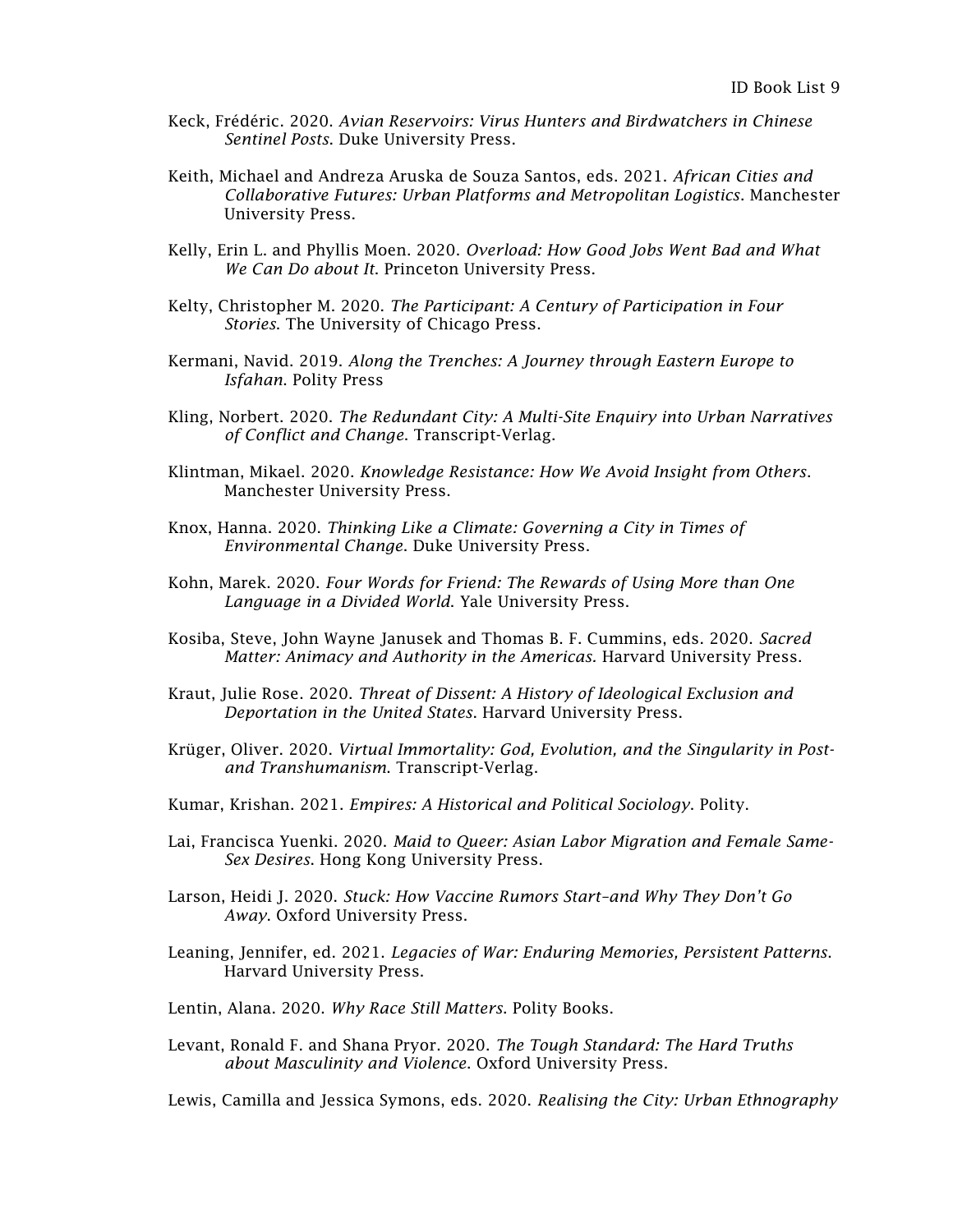*in Manchester*. Manchester University Press.

- Ley, Astrid, Ashiq Ur Rahman, and Josefine Fokdal, eds. 2020. *Housing and Human Settlements in a World of Change.* Transcript-Verlag.
- Lie, John. 2020. *The Dream of East Asia: The Rise of China, Nationalism, Popular Memory, and Regional Dynamics in Northeast Asia*. Association for Asian Studies.
- Lingel, Jessa. 2020. *In Internet for the People: The Politics and Promise of Craigslist*. Princeton University Press.
- Lombard, Louisa. 2020. *Hunting Game: Raiding Politics in the Central African Republic*. Cambridge University Press.
- López, María Pia. 2020. *Not One Less: Mourning, Disobedience and Desire*. Polity.
- Loreto, Nora. 2020. *Take Back the Fight: Organizing Feminism for the Digital Age*. Fernwood Publishing.
- Lucia, Amanda J. 2020. *White Utopias: The Religious Exoticism of Transformational Festivals*. University of California Press.
- Lyons, Kristina M. 2020. *Vital Decomposition: Soil Practitioners and Life Politics*. Duke University Press.
- Macneil-Kelly, Teresa, ed. 2020. *The Role of Conflict on the Individual and Society*. Lexington Books.
- Magaña, Maurice Rafael. 2020. *Cartographies of Youth Resistance: Hip-Hop, Punk, and Urban Autonomy in Mexico*. University of California Press.
- Maritato, Chiara. 2020. *Women, Religion, and the State in Contemporary Turkey*. Cambridge University Press.
- Masco, Joseph. 2021. *The Future of Fallout, and Other Episodes in Radioactive World-Making*. Duke University Press.
- Mansoor Moaddel. 2020. *The Clash of Values: Islamic Fundamentalism Versus Liberal Nationalism*. Columbia University Press.
- Martinez, Monica Muñoz. 2020. *The Injustice Never Leaves You: Anti-Mexican Violence in Texas*. Harvard University Press.
- Mattson, Kevin. 2020. *We're Not Here to Entertain: Punk Rock, Ronald Reagan, and the Real Culture War of 1980s America*. Oxford University Press.
- McRobbie, Angela. 2020. *Feminism and the Politics of Resilience: Essays on Gender, Media and the End of Welfare*. Polity Books.
- Meskell, Lynn. 2020. *A Future in Ruins: USESCO, World Heritage, and the Dream of Peace*. Oxford University Press.

Milkman, Ruth. 2020. *Immigrant Labor and the New Precariat*. Polity Books.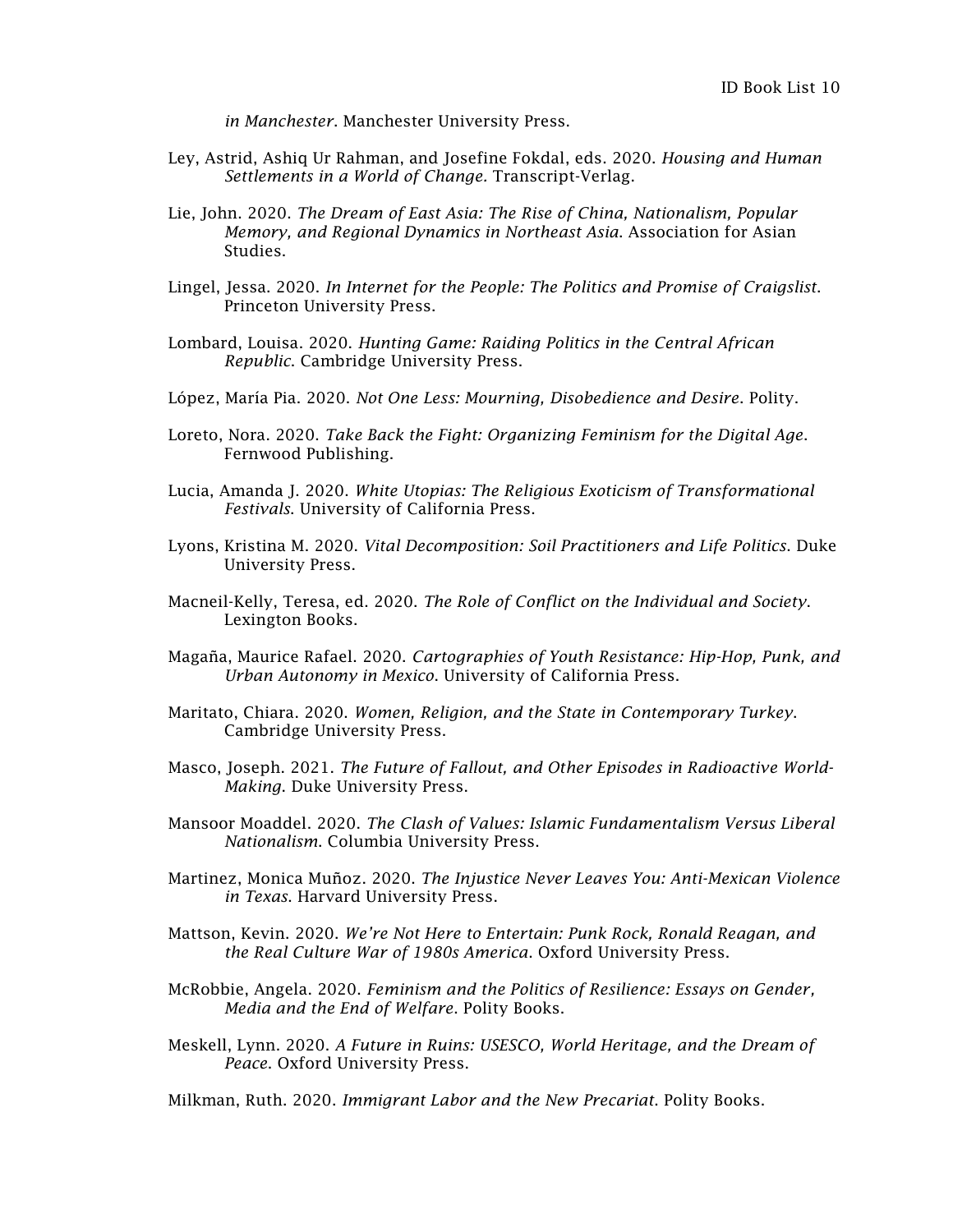- Miller, Donald E. 2020. *Becoming Human Again: An Oral History of the Rwanda Genocide against the Tutsi*. University of California Press.
- Minian, Ana Raquel. 2020. *Undocumented Lives: The Untold Story of Mexican Migration*. Harvard University Press.
- Moumtamz, Nada. 2021. *God's Property: Islam, Charity, and the Modern State*. University of California Press.
- [Mühlhahn,](https://www.hup.harvard.edu/results-list.php?author=8618) Klaus. 2020. *Making China Modern: From the Great Qing to Xi Jinping*. Harvard University Press.
- Murphy, Rachel. 2020. *The Children of China's Great Migration*. Cambridge University Press.
- Newton, Kenneth and Jan Van Deth. 2021. *Foundations of Comparative Politics: Democracies of the Modern World*. Cambridge University Press.
- Ng, Emily. 2020. *A Time of Lost Gods: Mediumship, Madness, and the Ghost after Mao*. University of California Press.
- Norris, Kristopher. 2020. *Witnessing Whiteness: Confronting White Supremacy in the American Church*. Oxford University Press.
- Nriesi, Hanspeter, Jasmine Lorenzini, and Bruno Wüest, et al. 2020. *Contention in Times of Crisis: Recession and Political Protest in Thirty European Countries*. Cambridge University Press.
- Panayi, Panikos. 2020. *Migrant City: A New History of London*. Yale University.
- Parfitt, Tudor. 2020. *Hybrid Hate: Jews, Blacks, and the Question of Race*. Oxford University Press.
- Parson, Sean. 2020. *Cooking Up a Revolution: Food not Bombs, Homes not Jails, and Resistance to Gentrification*. Manchester University Press.
- Passell, Aaron. 2021. *Preserving Neighborhoods: How Urban Policy and Community Strategy Shape Baltimore and Brooklyn*. Columbia University Press.
- Pedulla, David. 2020. *Making the Cut: Hiring Decisions, Bias, and the Consequences of Nonstandard, Mismatched, and Precarious Employment*. Princeton University Press.
- Peletz, Michael G. 2020. *Sharia Transformations: Cultural Politics and the Rebranding of an Islamic Judiciary*. University of California Press.
- Perry, James L. 2021. *Managing Organizations to Sustain Passion for Public Service.*  Cambridge University Press.
- Pfaff, Steven and Michael Hechter. 2020. *The Genesis of Rebellion: Governance, Grievance, and Mutiny in the Age of Sail*. Cambridge University Press.
- Powers, Theodore. 2020. *Sustaining Life: AIDS Activism in South Africa*. University of Pennsylvania Press.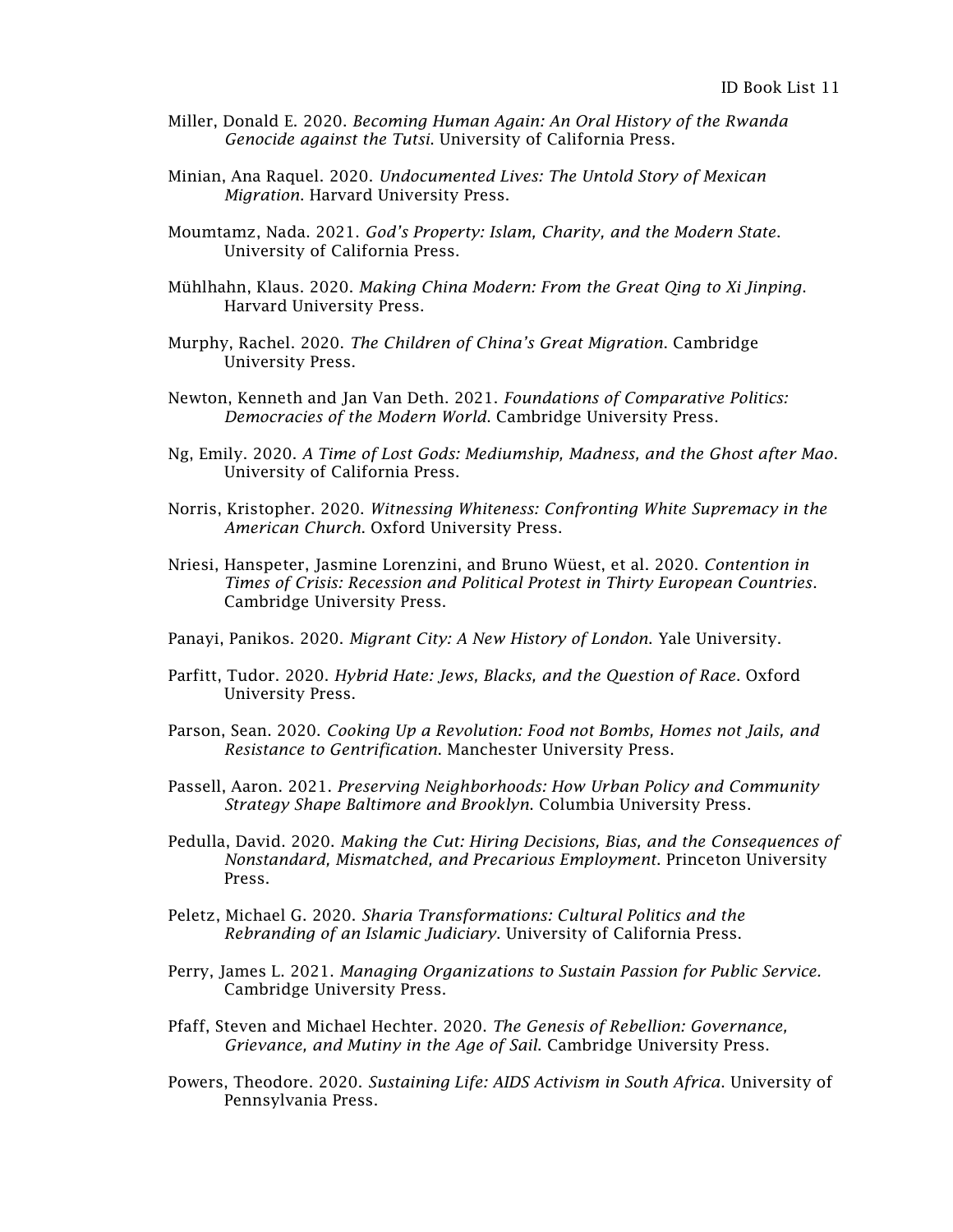- Pradhan, Uma. 2020. *Simultaneous Identities: Language, Education, and the Nepali Nation*. Cambridge University Press.
- Ralph, Laurence. 2020. *The Torture Letters: Reckoning with Police Violence.* The University of Chicago Press.
- Ramos-Zayas, Ana Y. 2020. *Parenting Empires: Class, Whiteness, and the Moral Economy of Privilege in Latin American*. Duke University Press.
- Rappaport, Joanne. 2020. *Cowards Don't Make History: Orlando Fals Borda and the Origins of Participatory Action Research*. Duke University Press.
- Rawls, Anne Warfield. 2020. *Tacit Racism*. The University of Chicago Press.
- Reckwitz, Andreas. 2020. *Society of Singularities*. Polity.
- Reno, Joshua O. 2020. *Military Waste: The Unexpected Consequences of Permanent War Readiness*. University of California Press.
- Riding, James. 2019. *The Geopolitics of Memory: A Journey to Bosnia*. ibidem Press.
- Rolsky, L. Benjamin. 2019. *The Rise and Fall of the Religious Left: Politics, Television, and Popular Culture in the 1970s and Beyond*. Columbia University Press.
- Rosenberg, Stephen D. 2021. *Time for Things: Labor, Leisure, and the Rise of Mass Consumption*. Harvard University Press.
- Roychowdhury, Poulami. 2020. *Capable Women, Incapable States: Negotiating Violence and Rights in India*. Oxford University Press.
- Safi, Mirna. 2020. *Migration and Inequality*. Polity Books.
- Santana-Acuña, Alvaro. 2020. *Ascent to Glory: How One Hundred Years of Solitude Was Written and Became a Global Classic*. Columbia University Press.
- Sanyal, Usha. 2020. *Scholars of Faith: South Asian Muslim Women and the Embodiment of Religious Knowledge*. Oxford University Press.
- Schimanski, Johan and Jopi Nyman, eds. 2021. *Border Images, Border Narratives: The Political Aesthetics of Boundaries and Crossings*. Manchester University Press.
- Schwenkel, Christian. 2020. *Building Socialism: The Afterlife of East German Architecture in Urban Vietnam*. Duke University Press.
- Scott, James C. 2020. *Seeing Like a State: How Certain Schemes to Improve the Human Condition Have Failed*. Yale University Press.
- Sellers, Maura. 2019. *A Commitment to Humanity*. Verlag Barbara Budrich.
- Selwyn, Neil. 2019. *What is Digital Sociology?* Polity Books.
- Settersten, Jr. Richard A. 2021. *Living on the Edge: An American Generation's Journey through the Twentieth Century*. The University of Chicago Press.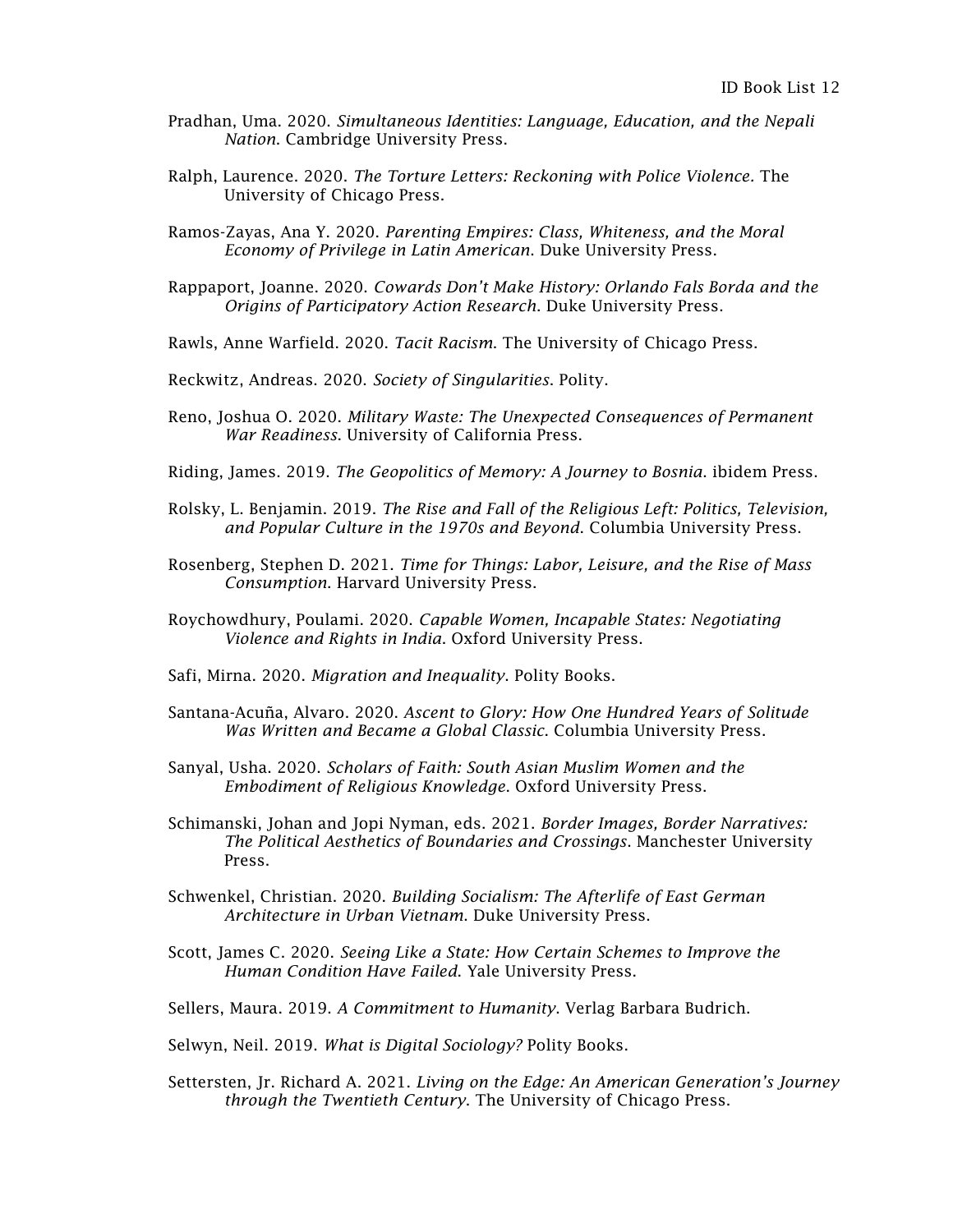- Sexton; John. 2020. *Standing for Reason: The University in a Dogmatic Age*. Yale University Press.
- Shachar, Ayelet. 2020. *The Shifting Border: Legal Cartographies of Migration and Mobility.* Manchester University Press.
- Shaffer, Gregory and Ely Aaronson. 2020. *Transnational Legal Ordering of Criminal Justice*. Cambridge University Press.
- Shakhsari, Sima. 2020. *Politics of Rightful Killing: Civil Society, Gender, and Sexuality in Weblogistan*. Duke University Press.
- Sharma, Nandita. 2020. *Home Rule: National Sovereignty and the Separation of Natives and Migrants*. Duke University Press.
- Sharp, Lesley A. 2021. *The Possessed and the Dispossessed: Spirits, Identity, and Power in a Madagascar Migrant Town*. University of California Press.
- Shu, Xiaoling. 2020. *Knowledge Discovery in the Social Sciences: A Data Mining Approach*. University of California Press.
- Sloterdijk. Peter. 2020. *Infinite Mobilization*. Polity Books.
- Somerville, Keith. 2020. *Ivory: Power and Poaching in Africa*. Oxford University Press.
- Son, Joonmo. 2020. *Social Capital*. Polity Books.
- Stafford, Charles. 2020. *Economic Life in the Real World: Logic, Emotion and Ethics*. Cambridge University Press.
- Strassler, Karen. 2020. *Demanding Images: Democracy, Mediation, and the Image-Event in Indonesia*. Duke University Press.
- Strathern, Marilyn. 2020. *Relations: An Anthropological Account*. Duke University Press.
- Stewart, Susan. 2020. *The Ruins Lesson: Meaning and Material in Western Culture*. The University of Chicago Press.
- Suarez-Orozco, Marcelo, ed. 2019. *Humanitarianism and Mass Migration: Confronting the World Crisis*. University of California Press.
- Sugimoto, Yoshio. 2020. *An Introduction to Japanese Society*. Cambridge University Press.
- Sullivan, Teresa A., Elizabeth Warren, and Jay Lawrence Westbrook. 2020. *The Fragile Middle Class: Americans in Debt*. Yale University Press.
- Tamai, Lily Anne Y. Welty, Ingrid Dineen-Wimberly, and Paul Spickard, eds. 2020. *Shape Shifters: Journeys across Terrains of Race and Identity*. University of Nebraska Press.

Tamarkin, Noah. 2020. *Genetic Afterlives: Black Jewish Indigeneity in South Africa*.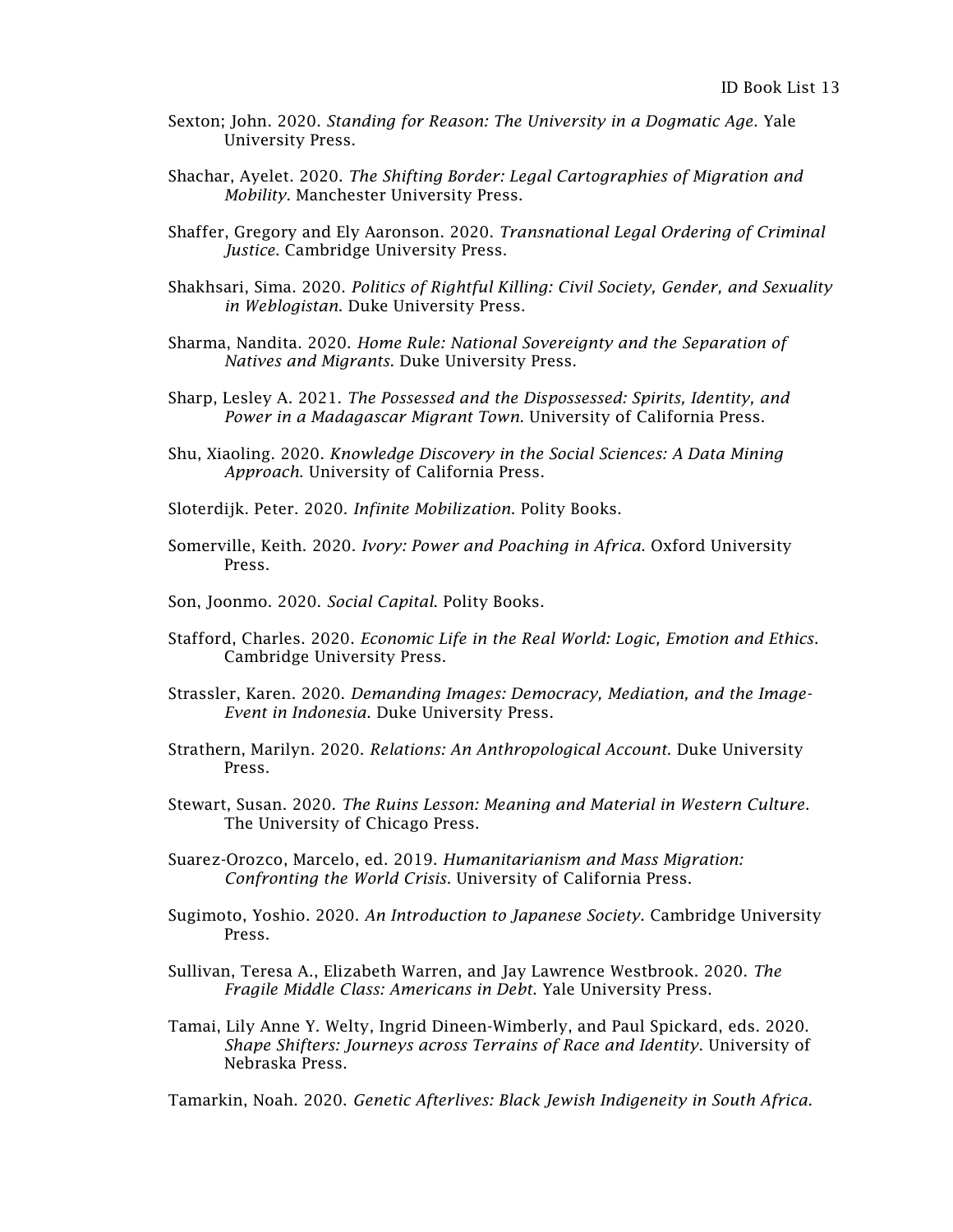Duke University Press.

- Taussig, Michael. 2020. *Mastery of Non-Mastery in the Age of Meltdown*. The University of Chicago Press.
- Thomas, Todne. 2021. *Kincraft: The Making of Black Evangelical Sociality*. Duke University Press.
- Thomasello, Michael. 2021. *Becoming Human: A Theory of Ontogeny.* Harvard University Press.
- Tiemann-Kollipost, Julia. 2020. *Political Participation in the Digital Age: An Ethnographic Comparison between Iceland and Germany*. Transcript-Verlag.
- Tierney, Kathleen. 2019. *Disasters: A Sociological Approach*. Polity Books.
- True, Jacqui. 2020. *Violence against Women: What Everyone Needs to Know*. Oxford University Press.
- Turner, Joe. 2020. *Bordering Intimacy: Postcolonial Governance and the Policing of Family*. Manchester University Press.
- Vaidhyanathn, Siva. 2020. *Antisocial Media: How Facebook Disconnects Us and Undermines Democracy*. Oxford University Press.
- Valluvan, Sivamohan. 2020. *The Clamour of Nationalism: Race and Nation in Twenty-First Britain*. Manchester University Press.
- van Oorschot, Irene. 2020. The Law Multiple: Judgment and Knowledge in Practice. Cambridge University Press.
- Varma, Saiba. 2020. *The Occupied Clinic: Militarism and Care in Kashmir*. Duke University Press.
- Vin, David. 2020. *The United States of War: A Global History of America's Endless Conflicts, from Columbus to the Islamic State*. University of California Press.
- Weber-Newth, Francesca. 2020. *The Game of Urban Regeneration: Culture & Community in London 2012 and Berlin's Mediaspree*. Transcript-Verlag.
- Wei, John. 2020. *Queer Chinese Cultures and Mobilities: Kinship, Migration, and Middle Classes*. Hong Kong University Press.
- Whitehouse, Rosie. 2020. *The People on the Beach: Journeys to Freedom after the Holocaust*. Oxford University Press.
- Wiegink, Nikkie. 2020. *Former Guerrillas in Mozambique*. University of Pennsylvania Press.
- Wiggins, Benjamin. 2020. *Calculating Race: Racial Discrimination in Risk Assessment.*  Oxford University Press.

White, Ben. 2020. *Agriculture and the Generation Problem*. Fernwood Publishing.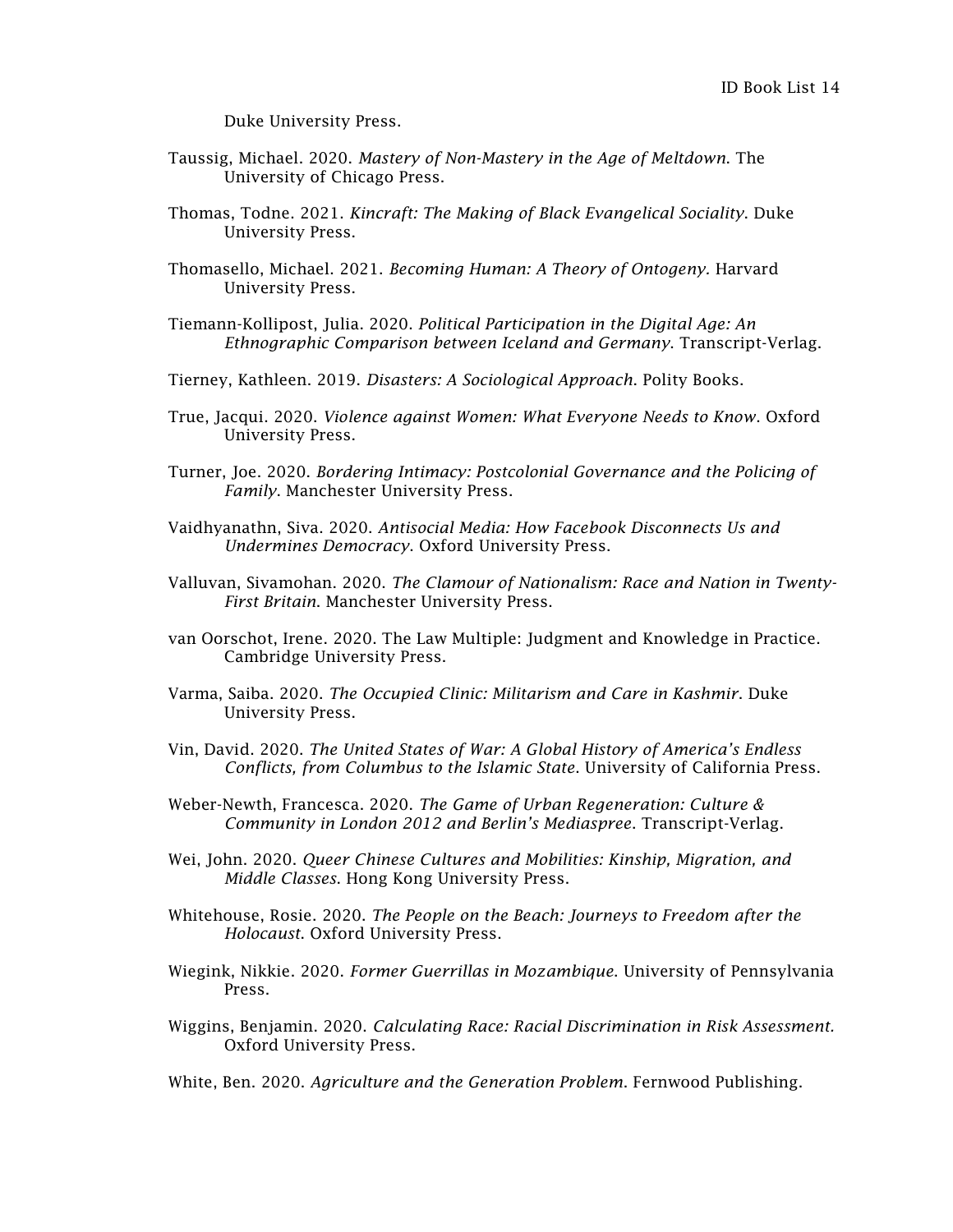- Wilson, Bart J. 2020. *The Property Species: Mine, Yours, and the Human Mind*. Oxford University Press.
- Woldoff, Rachael A. and Robert C. Litchfield. 2021. *Digital Nomads: In Search of Freedom, Community, and Meaningful Work in the New Economy*. Oxford University Press.
- Wong, Magdalena. 2020. *Everyday Masculinities in 21st -Century China: The Making of Able-Responsible Men*. Hong Kong University Press.
- Wardlow, Holly. 2020. *Fencing in AIDS: Gender, Vulnerability, and Care in Papua New Guinea*. University of California Press.
- Yang, Mayfair. 2020. *Re-enchanting Modernity: Ritual Economy and Society in Wenzhu, China*. Duke University Press.
- Yuval-Davis, Nira, Georgie Wemyss, and Kathryn Cassidy. 2019. *Bordering*. Polity Press.
- Zahab, Mariam Abou. 2020. *Pakistan: A Kaleidoscope of Islam*. Oxford University Press.
- Zhang, Li. 2020. *Anxious China: Inner Revolution and Politics of Psychotherapy*. University of California Press.
- Zulaika, Joseba. 2020. *Hellfire from Paradise Ranch: On the Front Lines of Drone Warfare*. University of California Press.

## ART/ARCHITECTURE

- Accarigi, Ilaria Vanni. 2020. *Precarious Objects: Activism and Design in Italy*. Manchester University Press.
- Arnold, Dana. 2020. *Architecture and Ekphrasis: Space, Time and the Embodied Description of the Past*. Manchester University Press.
- Avrami, Erica, ed. 2020. *Preservation and Social Inclusion*. Columbia Books on Architecture and the City.
- Bajorek, Jennifer. 2020. *Unfixed: Photography and Decolonial Imagination in West Africa*. Duke University Press.
- Bailly, Jean-Christophe. 2020. *The Instant and its Shadow: A Story of Photography*. Fordham University Press.
- Bartal, Ory. 2020. *Critical Design in Japan: Material Culture, Luxury, and the Avantgarde.* Manchester University Press.
- Bartlett, Djurdja, ed. 2019. *Fashion and Politics.* Yale University Press*.*
- Beck, John and Ryan Bishop. 2020. *Technocrats of the Imagination: Art-, Technology, and the Military-Industrial Avant-Garde*. Duke University Press.

Benezra, Karen. 2020. *Dematerialization: Art and Design in Latin America*. University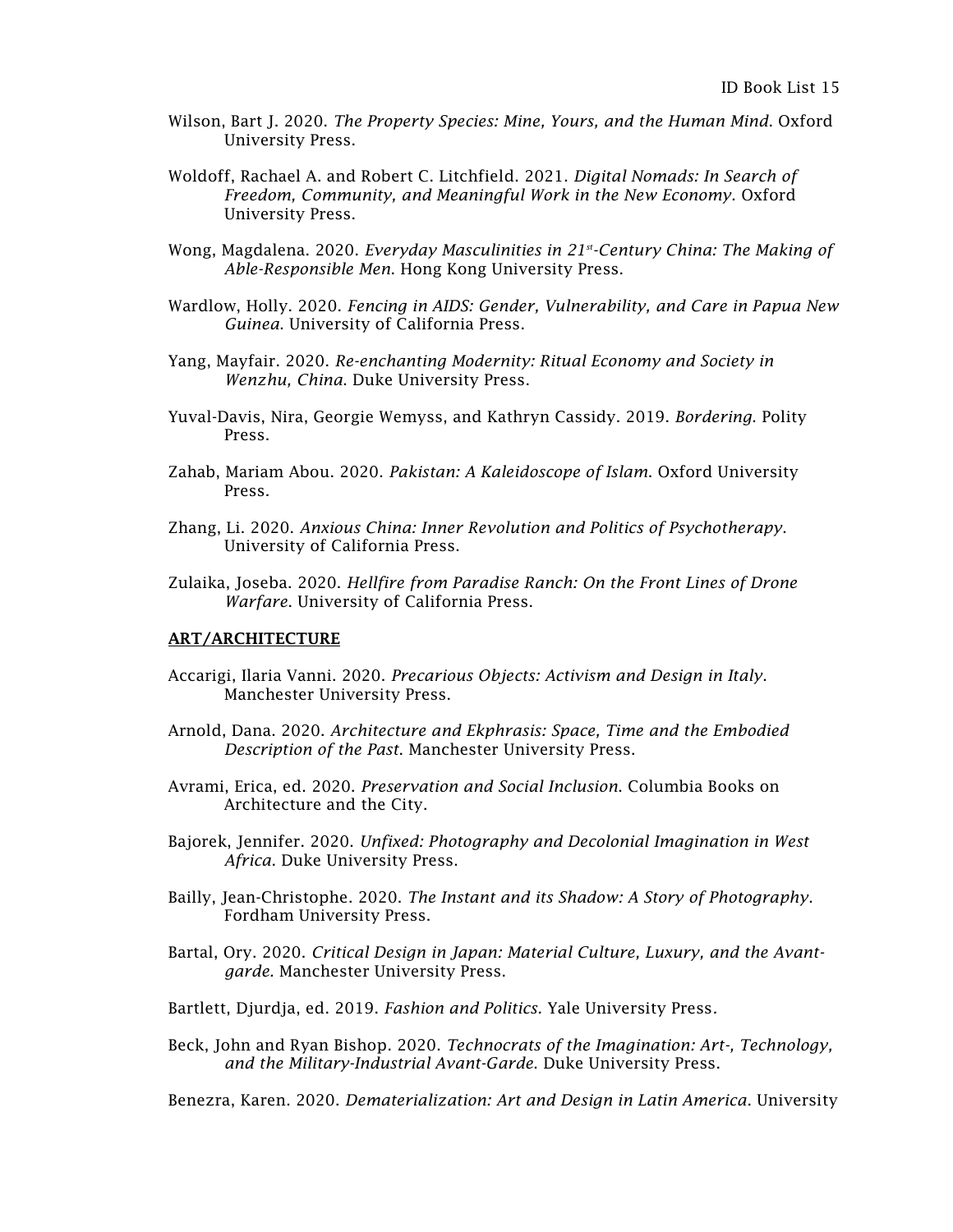of California Press.

- Buras, Nir Haim. 2020. *The Art of Classic Planning: Building Beautiful and Enduring Communities*. Harvard University Press.
- Busbea, Larry D. 2020. *Proxemics and Architecture of Social Interaction*. Columbia University Press.
- Campbell, Andy. 2020. *Bound Together: Leather, Sex, Archives, and Contemporary Art*. Manchester University Press.
- Cohen, Jean-Louis 2020. *Building a New New World: Amerikanizm in Russian Architecture.* Yale University Press.
- [de León,](https://www.dukeupress.edu/explore-subjects/browse?AuID=4298789) Jennifer Ponce. 2021. *Another Aesthetics is Possible: Arts of Rebellion in the Fourth World War*. Duke University Press.
- Demos, T. J. 2020. *Beyond the World's End: Arts of Living at the Crossing*. Duke University Press.
- Denson, Shane. 2020. *Discorrelated Images*. Duke University Press.
- Du, Juan. 2020. *The Shenzhen Experiment: The Story of China's Instant City*. Harvard University Press.
- Erickson, Ruth and Eva Respini, eds. 2019. *When Home Won't Let You Stay: Migration through Contemporary Art*. Yale University Press.
- Farhat, Georges, ed. *Landscapes of Preindustrial Urbanism*. Harvard University Press.
- Fausto, Carlos. 2020. *Art Effects: Image, Agency, and Ritual in Amazonia*. University of Nebraska Press.
- Fominaya, Christina Flesher. 2020. *Democracy Reloaded: inside Spain's Political Laboratory from 15-M to Podemos*. Oxford University Press.
- Forte, Maurizio, and Helena Murteira. 2020. *Digital Cities: Between History and Archaeology*. Oxford University Press.
- Foster, Hal. 2020. *What Comes after Farce?* Verso.
- Franklin, Krista. 2020. *Too Much Midnight*. Haymarket Books.
- Fujimura, Makoto. 2021. *Art and Faith: A Theology of Making*. Yale University Press.
- Grootenboer, Hanneke. 2020. *The Pensive Image: Art as a Form of Thinking*. The University of Chicago Press.
- Hernandez, Jillian. 2020. *Aesthetics of Excess: The Art and Politics of Black and Latina Embodiment*. Duke University Press.
- Hillenbrand, Margaret. 2020. *Negative Exposures: Knowing What Not to Know in Contemporary China.* Duke University Press.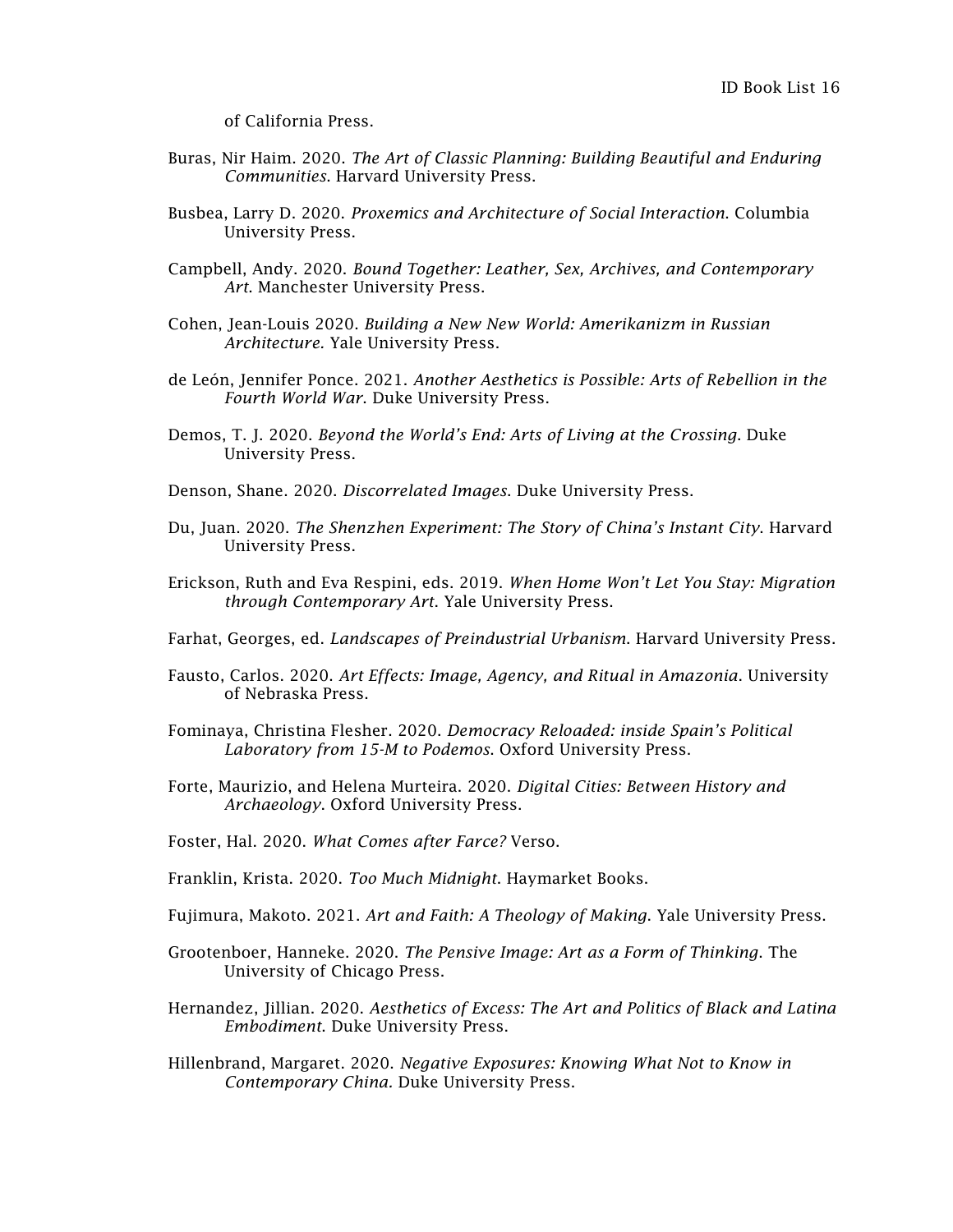- Ho, Christine I. 2020. *Drawing from Life: Sketching and Socialist Realism in the People's Republic of China*. University of California Press.
- Jagoda, Patrick. 2020. *Experimental Games: Critique, Play, and Design in the Age of Gamifications*. The University of Chicago Press.
- Jain, Kajri. 2021. *Gods in the Time of Democracy*. Duke University Press.
- Jarrell, Wadsworth A. 2020. *AFRICOBRA: Experimental Art toward a School of Thought*. Duke University Press.
- Joustra, Joost. 2020. *Sin*. Yale University Press.
- Joyce, Rosemary. 2020. *The Future of Nuclear Waste: What Art and Archaeology Can Tell Us about Securing the World's Most Hazardous Material*. Oxford University Press.
- Kirkham-Lewitt, Isabelle, ed. 2020. *Paths to Prison: On the Architecture of Carcerality*. Columbia Books on Architecture and the City.
- Kraynak, Janet. 2020. *Contemporary Art and the Digitization of Everyday Life.* University of California Press.
- Kurgan, Laura and Dare Brawley, eds. 2019. *Ways of Knowing Cities*. Columbia Books on Architecture and the City.
- Kusserow, Karl, ed. 2021. *Picture Ecology: Art and Ecocriticism in Planetary Perspective*. Yale University Press.
- Ladd, Brian. 2020. *The Streets of Europe: The Sights, Sounds, and Smells that Shaped its Great Cities*. The University of Chicago Press.
- Lee, Pamela M. 2020. *Think Tank Aesthetics: Midcentury Modernism, the Cold War, and the Neoliberal Present*. MIT Press.
- Lenssen, Anneka. 2020. *Beautiful Agitation: Modern Painting and Politics in Syria*. University of California Press.
- Levant, Ronald F. and Shana Pryor. 2020. *The Tough Standard: The Hard Truths about Masculinity and Violence*. Oxford University Press.
- Lin, Jenny. 2020. *Above Sea: Contemporary Art, Urban Culture, and the Fashioning of Global Shanghai*. Manchester University Press.

Mani, Bakirathi. 2020. *Unseeing Empire: Photography, Representation, South Asian America*. Duke University Press.

McCullough, Malcolm. 2020. *Downtime on the Microgrid: Architecture, Electricity, and Smart City Islands*. MIT Press.

McDermott, Monica. 2020. *Whiteness in America*. Polity.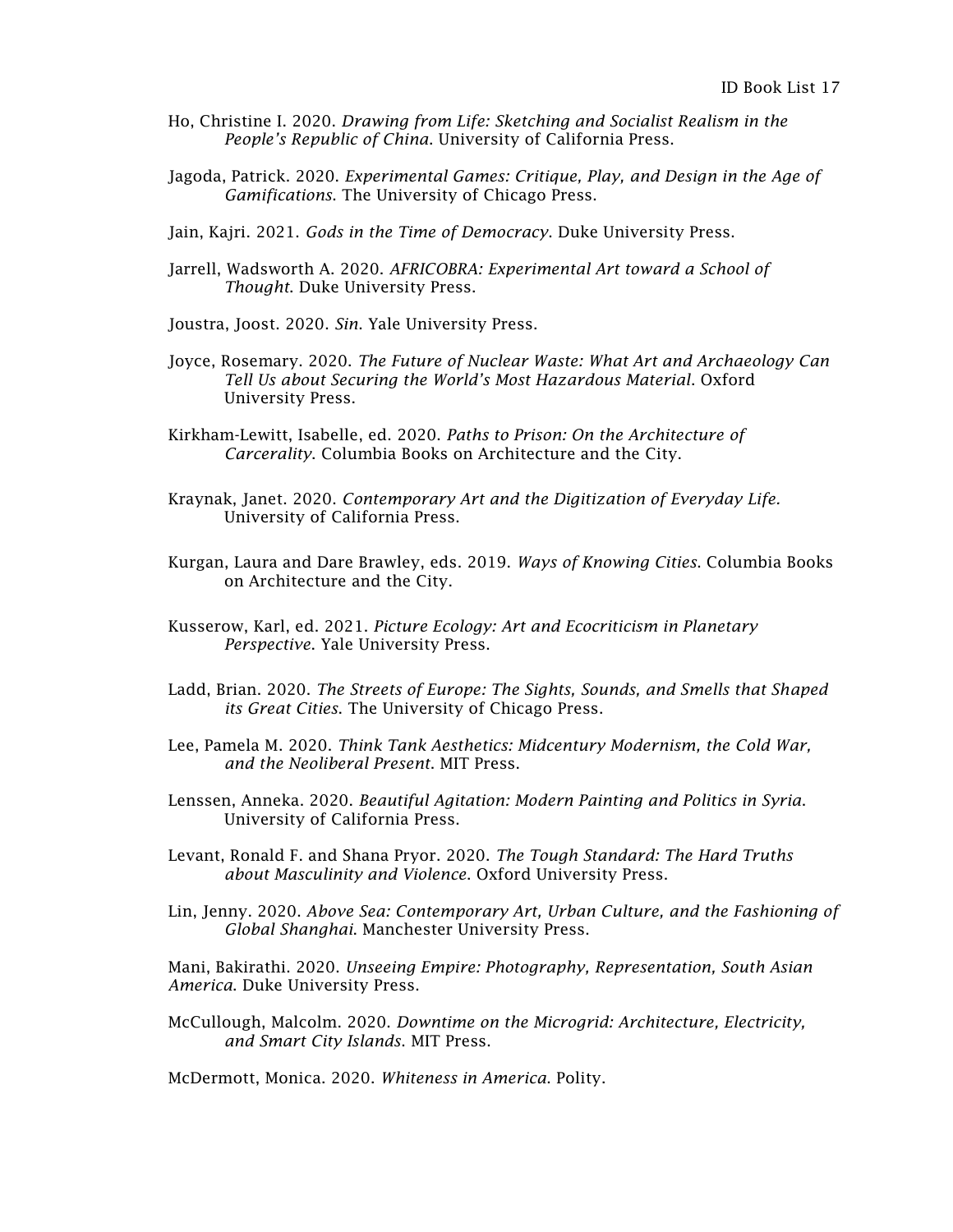- Ngai, Sianne. 2020. *Theory of the Gimmick: Aesthetic Judgment and Capitalist Form*. Harvard University Press.
- Orvell, Miles. 2021. *Empire of Ruins: American Culture, Photography, and the Spectacle of Destruction*. Oxford University Press.
- Pickett, Steward T. A., Mary L. Cadenasso, J. Morgan Grove, Elena G. Irwin, Emma J. Rosi, and Christopher M. Swan, eds. 2019. *Science for the Sustainable City: Empirical Insights from the Baltimore School of Urban Ecology*. Yale University Press.
- Pruitt, Jennifer A. 2020*. Building the Caliphate: Construction, Destruction, and Sectarian Identity in Early Fatimid Architecture*. Yale University Press.
- Racine, Michel. 2020. *Never Again: Gardens of Peace: A Landscape and Architectural History of War Cemeteries*. Yale University Press.
- Ragain, Melissa S. 2021. *Domesticating the Invisible: Form and Environmental Anxiety in Postwar America*. University of California Press.
- Reay, Barry. 2020. *Trans America: A Counter-History*. Polity.
- Schwenkel, Christina. 2020. *Building Socialism: The Afterlife of East German Architecture in Urban Vietnam*. Duke University Press.
- Sendra, Pablo and Richard Sennett. 2020. *Designing Disorder: Experiments and Disruptions in the City*. Verso.
- Shneer, David. 2020. *Grief: The Biography of a Holocaust Photograph*. Oxford University Press.
- Smith, Shawn Michelle. 2020. *Photographic Returns: Racial Justice and the Time of Photography*. Duke University Press.
- Stevenson, Margaret C., Bette L. Bottoms, and Kelly C. Burke. 2020. *The Legacy of Racism for Children: Psychology, Law, and Public Policy*. Oxford University Press.
- Stewart-Halevy, Jacob. 2020. *Slant Steps: On the Art World's Semi-Periphery*. University of California Press.
- Stubblefield, Thomas. 2020. *Drone Art: The Everywhere War as Medium*. University of California Press.
- Taylor, Mark C. 2020. *Seeing Silence*. The University of Chicago Press.
- Titley, Gaven. 2020. *Is Free Speech Racist?* Polity.
- Tugendhaft, Aaron. 2020. *The Idols of ISIS: From Assyria to the Internet*. The University of Chicago Press.
- Vicario, Niko. 2020. *Hemispheric Integration: Materiality, Mobility, and the Making of Latin American Art*. University of California Press.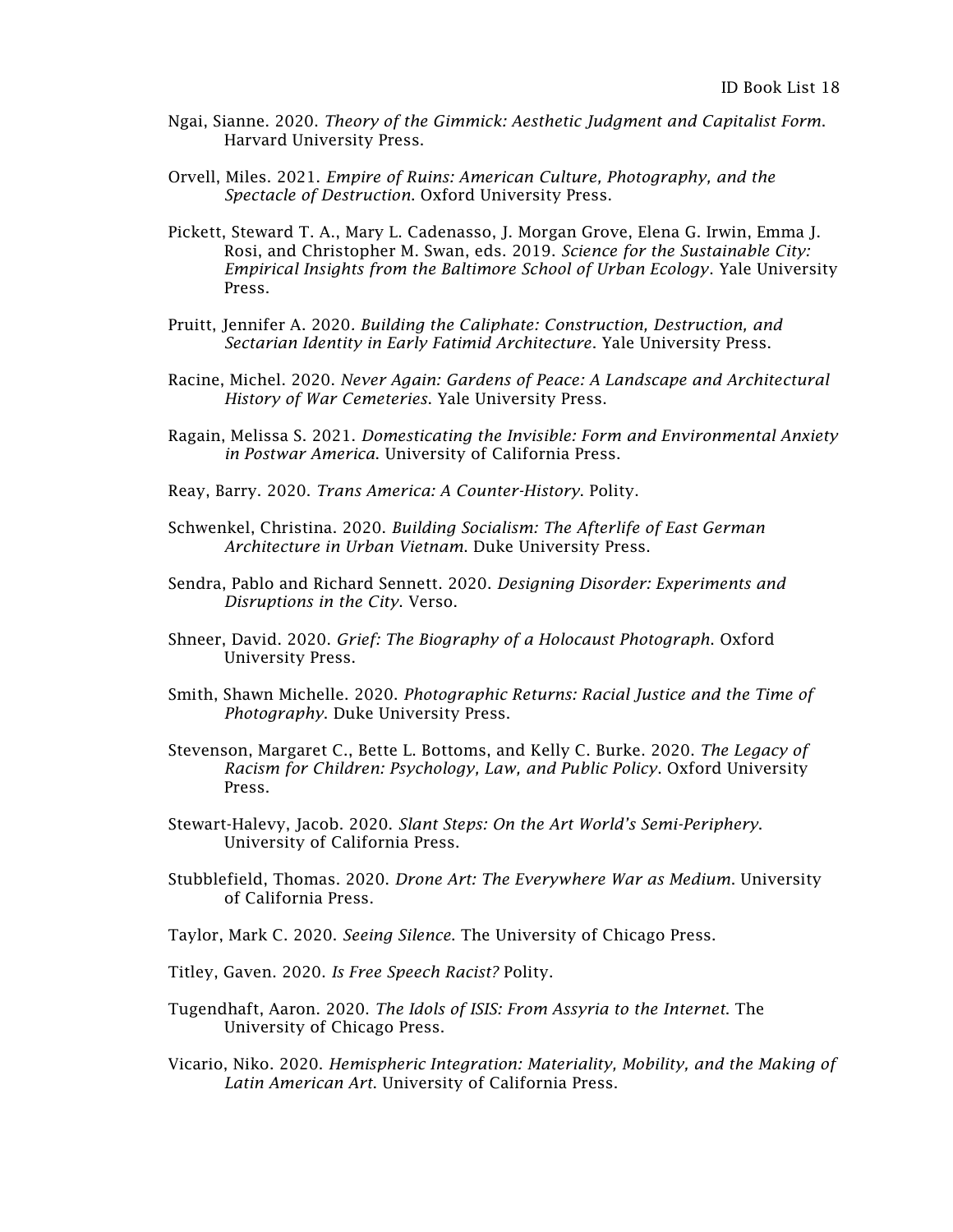Voyatzaki, Maria, ed. 2020. *Architectural Materialisms*. Edinburgh University Press.

Weakliem, David L. 2020. *Public Opinion*. Polity.

- Woodruff, Lily. 2020. *Disordering the Establishment: Participatory Art and Institutional Critique in France, 1958-1981*. Duke University Press.
- Yapp, Hentyle. 2021. *Minor China: Method, Materialisms, and the Aesthetic*. Duke University Press.

### BIOGRAPHY/AUTOBIOGRAPHY

Abbas, Hassan. 2021. *The Prophet's Heir*. Yale University Press.

- Abzug, Robert H. 2020. *Psyche and Soul in America: The Spiritual Odyssey of Rollo May*. Oxford University Press.
- Aiello, Thomas. 2021. *The Life and Times of Louis Loma: The Art of Deliberate Disunity*. Duke University Press.
- Avirnei, Shlomo. 2019. *Karl Marx: Philosophy and Revolution*. Yale University Press.
- Baitenmann, Helga. 2020. *Matters of Justice: Pueblos, the Judiciary, and Agrarian Reform in Revolutionary Mexico*. University of Nebraska Press.
- Bennett-Jones, Owens. 2020. *The Bhutto Dynasty: The Struggle for Power in Pakistan*. Yale University Press.
- Bernstein, R. B. 2020. *The Education of John Adams*. Oxford University Press.
- Blansett, Kent. 2020. *A Journey to Freedom: Richard Oakes, Alcatraz, and the Red Power Movement*. Yale University Press.
- Bulliet, Richard W. 2020. *Methodists and Muslims: My Life as an Orientalist*. Harvard University Press.
- Cahill, M.D. and Kevin M. 2020. *Labyrinths*. Fordham University Press.
- Camic, Charles. 2020. *Veblen: The Making of an Economist Who Made Economics.* Harvard University Press.
- Carlisle, Clare. 2020. *Philosopher of the Heart: The Restless Life of* Søren *Kierkegaard*. Farrar, Straus and Giroux.
- Catelli, Giovanni. 2020. *Death of Camus*. Oxford University Press.
- Cleves, Rachel Hope. 2020. *Unspeakable: A Life Beyond Sexual Morality*. The University of Chicago Press.
- Cook, Joana. 2020. *A Woman's Place: US Counterterrorism since 9/11*. Oxford University Press.
- Doering, Jan. 2020. *US versus Them: Race, Crime, and Gentrification in Chicago Neighborhoods*. Oxford University Press.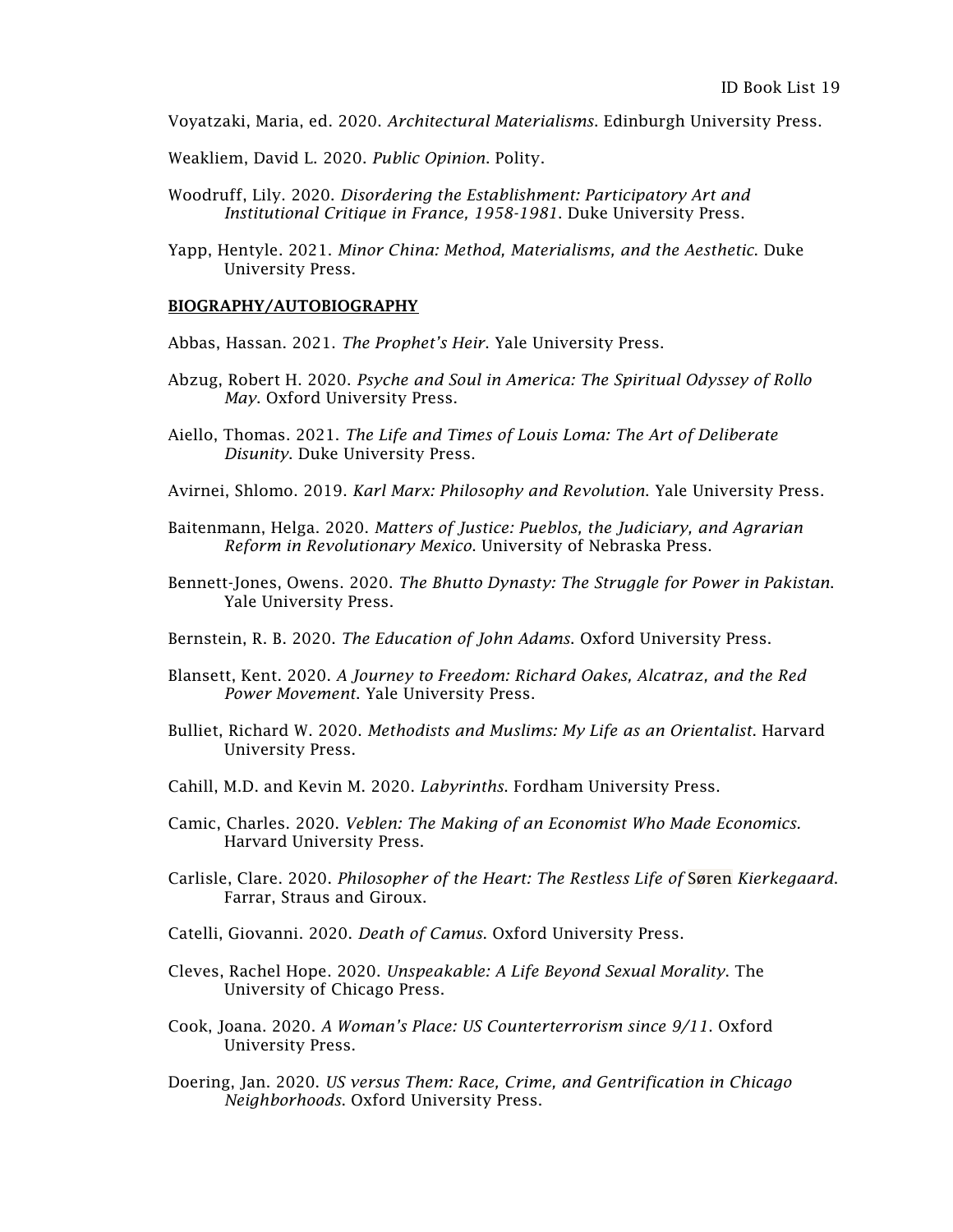- Faderman, Lillian. 2019. *Harvey Milk: His Lives and Death*. Yale University Press.
- Gallagher, Tom. 2020. *Salazar: The Dictator Who Refused to Die*. Oxford University Press.
- Goodins, Lennie. 2020. *A Bite of the Apple: A Life with Books, Writers and Virago*. Oxford University Press.
- Gorn, Elliott J. 2020. *Let the People See*. Oxford University Press.
- Gueniffey, Patrice. 2020. *Napoleon and de Gaulle: Heroes and History*. Harvard University Press.
- Harootunian, Harry. 2019. *The Unspoken as Heritage: The Armenian Genocide and Its Unaccounted Lives*. Duke University Press.
- Harpham, Geoffrey Galt. 2020. *Scholarship and Freedom*. Harvard University Press.
- Hayes, Kevin J. 2020. *George Washington: A Life in Books*. Oxford University Press.
- Johnson, Stephen. 2020. *The Eighth: Mahler and the World in 1910*. The University of Chicago Press.
- Kinderman, William. 2020. *Beethoven: A Political Artist in Revolutionary Times*. The University of Chicago Press.
- Kortepeter, Mark G. 2020. *Inside the Hot Zone: A Soldier on the Front Lines of Biological Warfare*. Potomac Books.
- Leedome-Ackerman, ed. 2020. *The Journey of Liu Xiaobo: From Dark Horse to Nobel Laureate*. Potomac Books.
- Leopold, Mark. 2021. *Idi Amin: The Story of Africa's Icon of Evil*. Yale University Press.
- Lépinard, Éléonore. 2020. *Feminist Trouble: Intersectional Politics in Post-Secular Times*. Oxford University Press.
- Lutz, Tom. 2021. *Aimlessness*. Columbia University Press.
- Margolin, Julius. 2020. *Journey into the Land of Zeks and Back: A Memoir of the Gulag*. Oxford University Press.
- Meleagrou-Hitchens, Alexander. 2020. *Incitement: Anwar al-Awlaki's Western Jihad*. Harvard University Press.
- Miller, Char and Clay S. Jenkinson, eds. 2020. *Theodore Roosevelt, Naturalist in the Arena*. University of Nebraska Press.
- Misak, Cheryl. 2020. *Frank Ramsey: A Sheer Excess of Powers*. Oxford University Press.
- Murray, Stuart. 2020. *Disability and the Posthuman: Bodies, Technology and Cultural Futures*. Oxford University Press.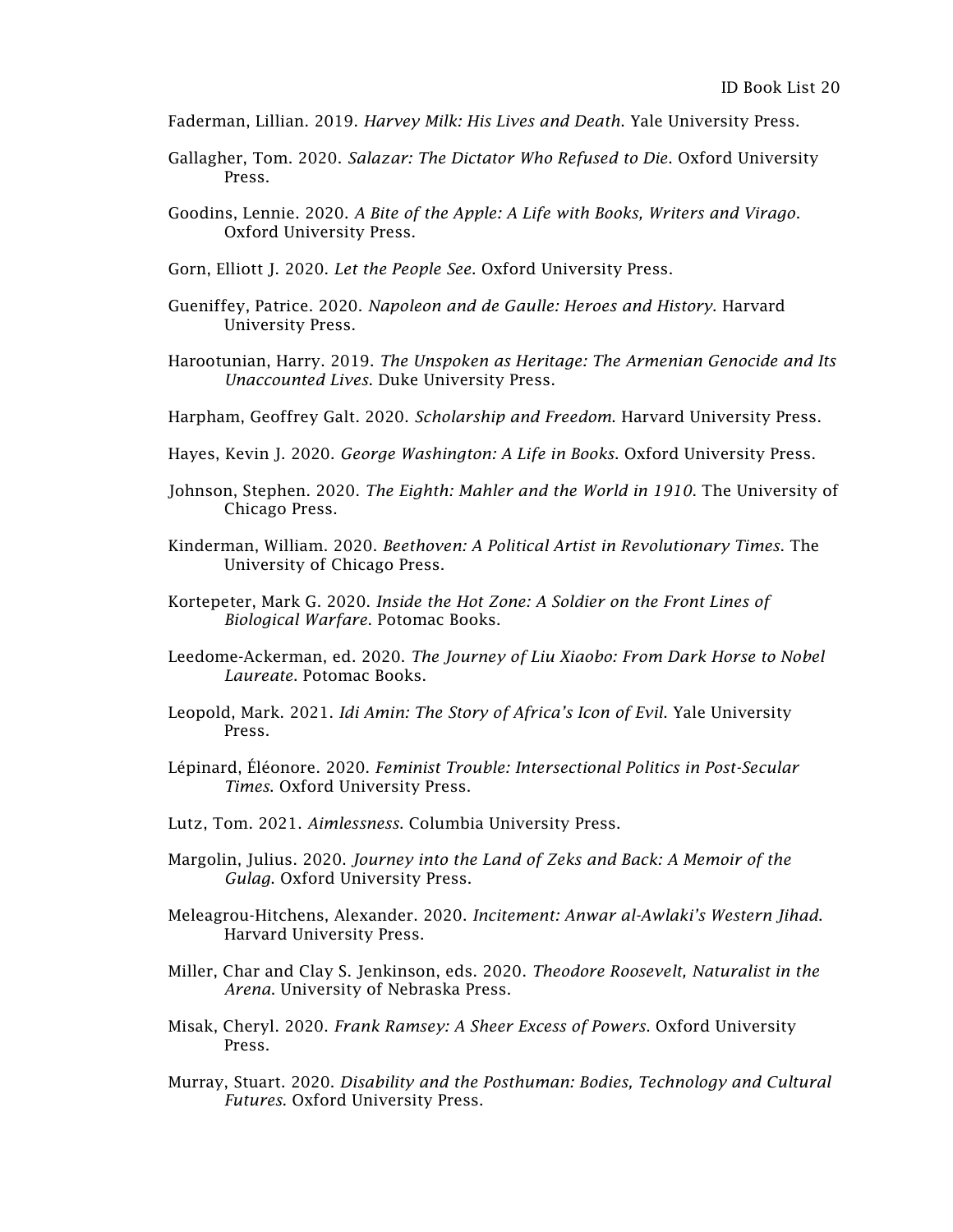- Musgrave, Toby. 2020. *The Multifarious Mr. Banks: From Botany Bay to Kew, The Natural Historian Who Shaped the World*. Yale University Press.
- Nichter, Luke A. 2020. *The Last Brahmin: Henry Cabot Lodge Jr. and the Making of the Cold War*. Yale University Press.
- Osnabrück, Hélène. 2020. *Osnabrück Station to Jerusalem*. Fordham University Press.
- Passy, Florence and Gian-Andrea Monsch. 2020. *Contentious Minds: How Talk and Ties Sustain Activism*. Oxford University Press.
- Phillips, Jonathan. 2019. *The Life and Legend of the Sultan Saladin*. Yale University Press.
- Prochnik, George. 2020. *Heinrich Heine: Writing the Revolution*. Yale University Press.
- Raffa, Guy P. 2020. *Dante's Bones: How a Poet Invented Italy*. Harvard University Press.
- Randall, Margaret. 2020. *I Never Left Home: Poet, Feminist, Revolutionary*. Duke University Press.
- Rediener, Irwin. 2020. *The Future of Us: What the Dreams of Children Mean for Twenty-First-Century America*. Columbia University Press.
- Reynolds, Gabriel Said. 2020. *Allah: God in the Qur'an*. Yale University Press.
- Richardson, Allisa V. 2020. *Bearing Witness While Black: African Americans, Smartphones, and the New Protest #Journalism*. Oxford University Press.
- Rothe, Eugenio M. and Andres J. Pumariego. 2020. *Immigration, Cultural Identity, and Mental Health*. Oxford University Press.
- Schimpfössl, Elizabeth. 2020. *Rich Russians: From Oligarchs to Bourgeoisie*. Oxford University Press.
- Schwartz, Thomas A. 2020. *Henry Kissinger and American Power: A Political Biography*. Hill and Wang/Farrar, Straus and Giroux.
- Stewart, Jeffrey C. 2020. *The New Negro: The Life of Alain Locke*. Oxford University Press.
- Streib, Jessi. 2020. *Privilege Lost: Who Leaves the Upper Middle Class and How They Fall*. Oxford University Press.
- Tempest, Kathryn. 2019. *Brutus: The Noble Conspirator*. Yale University Press.
- Vulliamy, Ed. 2020. *Louder than Bombs: A Life with Music, War, and Peace*. The University of Chicago Press.

Wagner, Izabela. 2020. *Bauman: A Biography*. Polity Books.

White, Robert W. 2020. *Ruairí Ó Brádaigh: The Life and Politics of an Irish*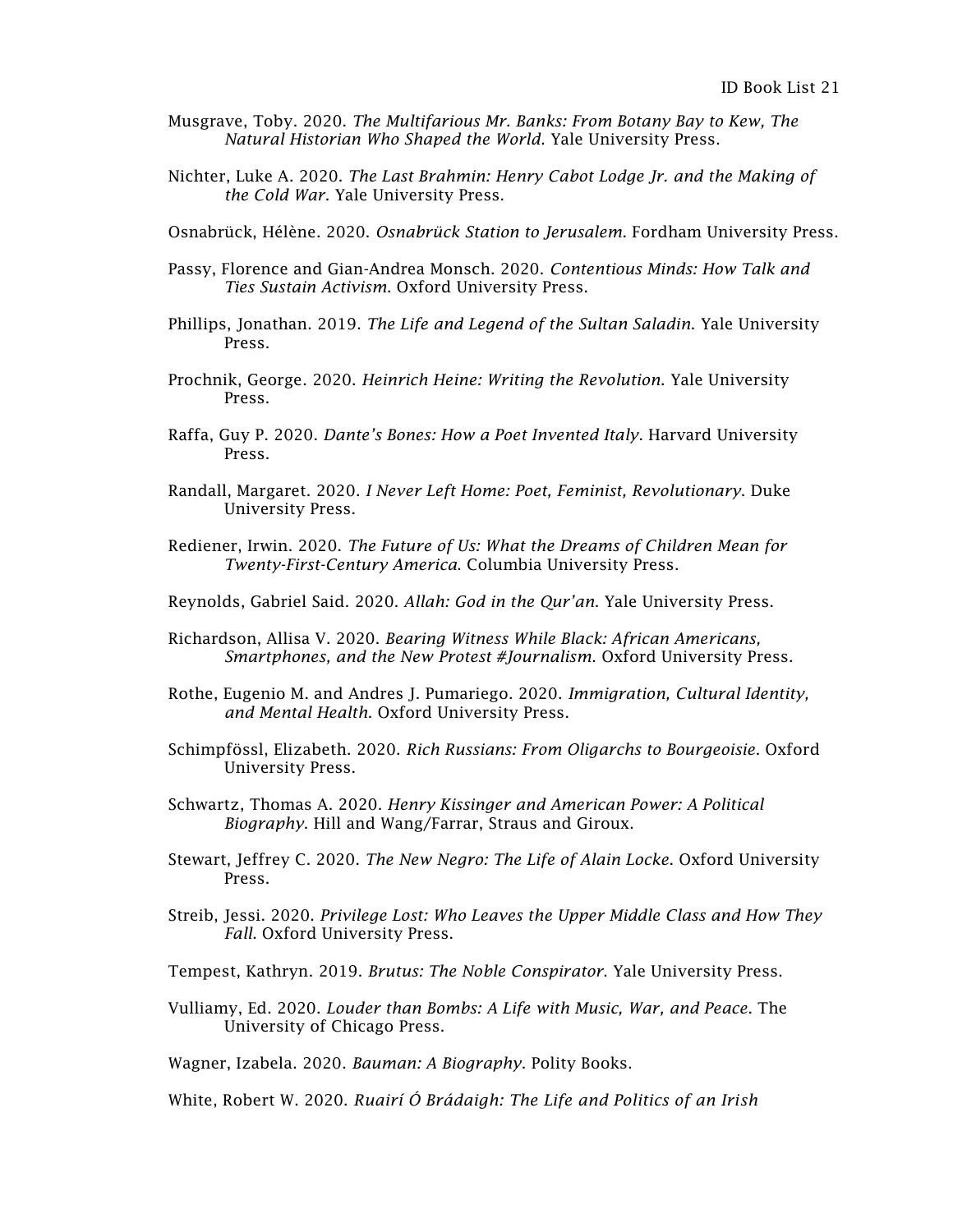*Revolutionary*. Indiana University Press.

- Yazdani, Kaveh and Dilip M. Menon. 2020. *Capitalisms: Toward a Global History*. Oxford University Press.
- Zipp. Samuel. 2020. *The Idealist: Wendell Willkie's Wartime Quest to Build One World*. Harvard University Press.

# BIOLOGY

- Bertness, Mark. 2020. *A Brief Natural History of Civilization: Why a Balance Between Cooperation & Competition is Vital for Humanity*. Yale University Press.
- Crist, Eileen. 2019. *Abundant Earth: Toward and Ecological Civilization*. The University of Chicago Press.
- Dobson, Andrew, David Tilman, and Robert D. Holt, eds. 2020. *Unsolved Problems in Ecology*. Princeton University Press.
- Talton, Benjamin. 2019. *In This Land of Plenty: Mickey Leland and Africa in American Politics*. University of Pennsylvania Press.

## **ECONOMICS**

- Abolafia, Mitchel Y. 2020. *Stewards of the Market: How the Federal Reserve Made Sense of the Financial Crisis*. Harvard University Press.
- Agyeman, Julian and Sydney Giacalone. 2020. *The Immigrant-Food Nexus: Borders, Labor, and Identity in North America*. MIT Press.
- Ahmad, Ehtisham, Jean Dreze, John Hills, and Amartya Sen, eds. 2020. *Social Security in Developing Countries*. Oxford University Press.
- Anand, Anita Indira. 2020. *Shareholder-Driven Corporate Governance*. Oxford University Press.
- Ashworth, Jonathan. 2020. *Quantitative Easing*. Agenda Publishing.
- Avanessian, Armen, Werner Boschmann, and Karen Sarkisov. 2020. *Climate Engineering*. Sternberg Press.
- Baerg, Nicole. 2020. *Crafting Consensus: Why Central Bankers Change Their Speech and How Speech Changes the Economy*. Oxford University Press.
- Baker, Jennifer A. and Mark D. White. 2020. *Economics and the Virtues: Building a New Moral Foundation*. Oxford University Press.
- Baldwin, Richard. 2020. *The Globotics Upheaval: Globalization, Robotics, and the Future of Work*. Oxford University Press.
- Bantekas, Ilias and Cephas Lumina. 2019. *Sovereign Debt and Human Rights*. Oxford University Press.

Basu, Kaushik, David Rosenblatt, and Claudia Sepúlveda, eds. 2020. *The State of*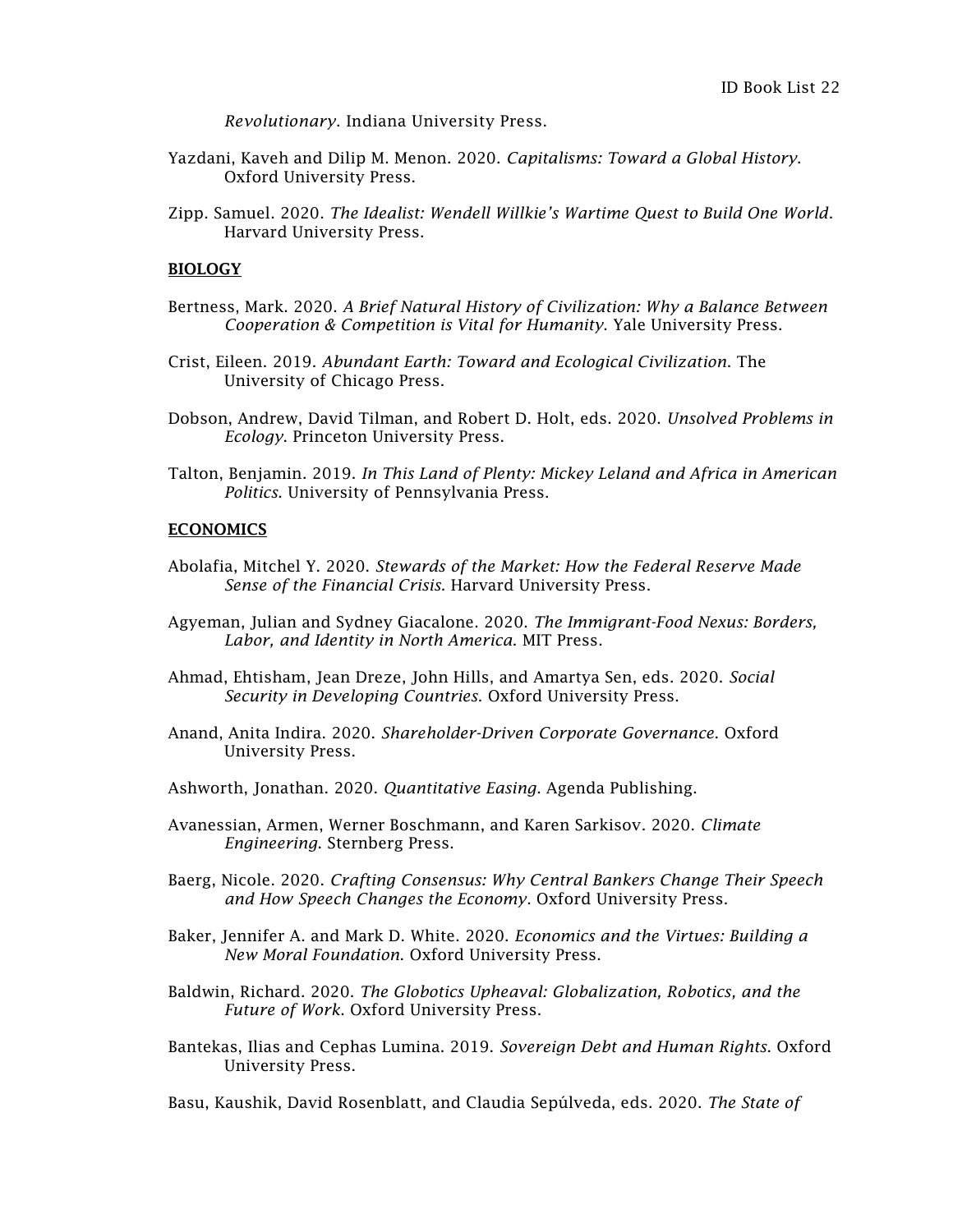*Economics, the State of the World*. MIT Press.

- Bermúdez, José Luis. 2020. *Frame It Again: New Tools for Rational Decision-Making*. Cambridge University Press.
- Berndt, Christian, Jamie Peck, and Norma Rantisi, eds. 2020. *Market/Place: Exploring Spaces of Exchange*. Agenda Publishing.
- Beverelli, Cosimo, Jürgen Kurtz, and Damian Raess. 2020. *International Trade, Investment, and the Sustainable Development Goals*. Cambridge University Press.
- Blanchard, Oliver and Dani Rodrik, eds. 2021. *Combating Inequality: Rethinking Government's Role*. MIT Press.
- Boldizzoni, Fracesco. 2020. *Foretelling the End of Capitalism: Intellectual Misadventures since Karl Marx*. Harvard University Press.
- Bollard, Alan. 2020. *Economists at War: How a Handful of Economists Helped Win and Lose the World Wars*. Oxford University Press.
- Bristow, Nancy K. 2020. *Steeped in the Blood of Racism: Black Power, Law and Order, and the 1970 Shootings at Jackson State College*. Oxford University Press.
- [Cagé,](https://www.hup.harvard.edu/results-list.php?author=21796) Julia. 2020. *The Price of Democracy: How Money Shapes Politics and What to Do about It*. Harvard University Press.
- Case, Anne, and Angus Deaton. 2020. *Deaths of Despair and the Future of Capitalism*. Princeton University Press.
- Chancel, Lucas. 2020. *Unsustainable Inequalities: Social Justice and the Environment.*  Harvard University Press.
- Chick, Martin. 2020. *Changing Times: Economics, Policies, and Resource Allocation in Britain since 1951*. Oxford University Press.
- Chuang, Julia. 2020. *Beneath the China Boom: Labor, Citizenship, and the Making of a Rural Land Market*. University of California Press.
- Clausing, Kimberly. 2020. *Open: The Progressive Case for Free Trade, Immigration, and Global Capital*. Harvard University Press.
- Collier, Richard S. 2020. *Banking on Failure: Cum-Ex and Why and How Banks Game the System*. Oxford University Press.
- Connolly, Richard. 2020. *The Russian Economy: A Very Short Introduction*. Oxford University Press.
- Coyle, Diane. 2020. *Markets, State, and People: Economics for Public Policy*. Princeton University Press.
- Cramer, Christopher, John Sender, and Arkebe Oqubay. 2020. *African Economic Development: Evidence, Theory, and Policy*. Oxford University Press.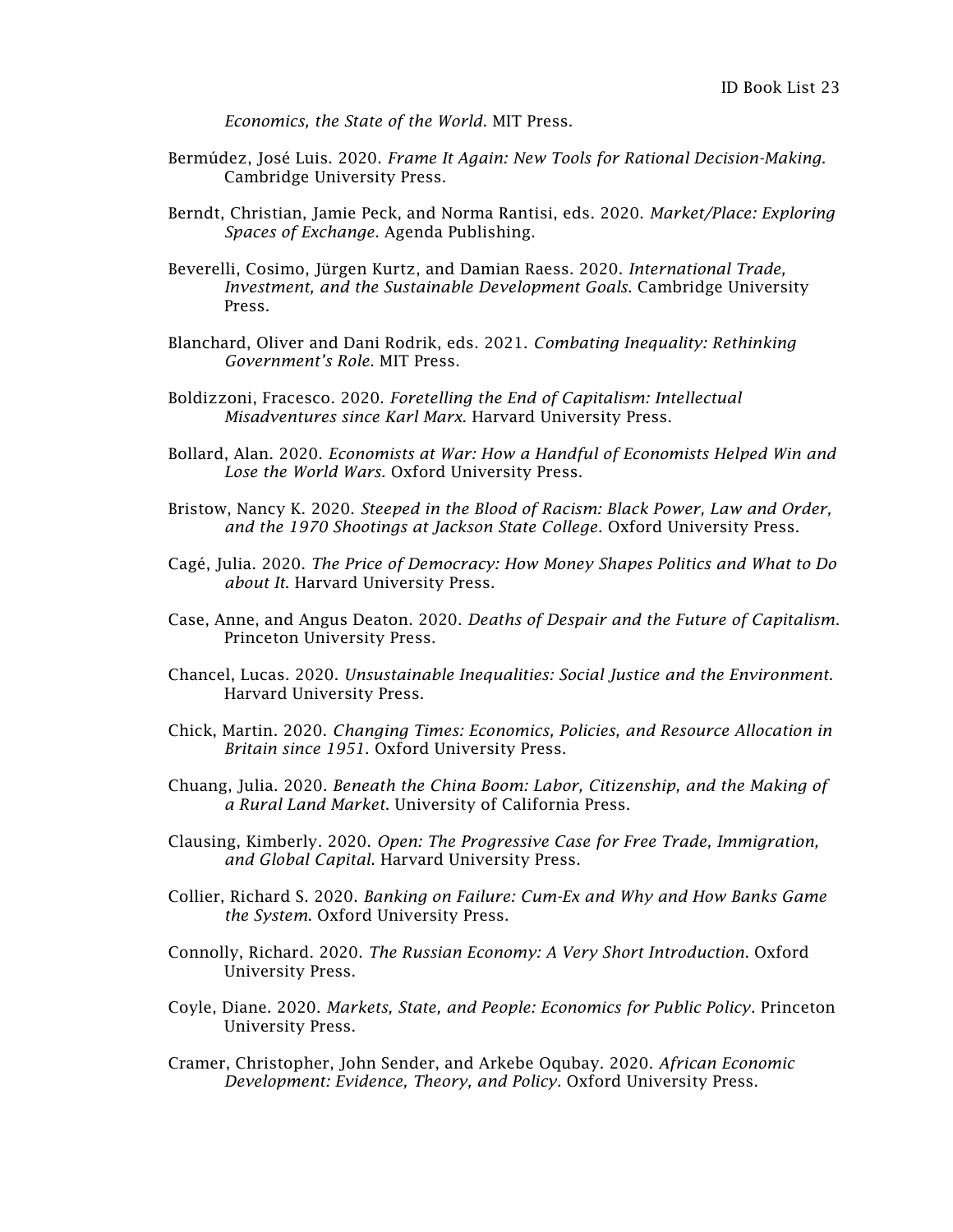- Day, Kathleen. 2019. *Broken Bargain: Bankers, Bailouts, and the Struggle to Tame Wall Street*. Yale University Press.
- Deener, Andrew. 2020. *The Problem with Feeding Cities: The Social Transformation of Infrastructure, Abundance, and Inequality in America*. The University of Chicago Press.
- Doellgast, Virginia, Nathan Lillie, and Valeria Pulignano, eds. 2020. *Reconstructing Solidarity: Labour Unions, Precarious Work, and the Politics of Institutional Change in Europe*. Oxford University Press.
- Eibl, Ferdinand. 2020. *Social Dictatorships: The Political Economy of the Welfare State in the Middle East and North Africa*. Oxford University Press.
- Eichengreen, Barry. 2020. *The Populist Temptation: Economic Grievance and Political Reaction in the Modern Era*. Oxford University Press.
- Engerman, Davd C. 2020. *The Price of Aid: The Economic Cold War in India*. Harvard University Press.
- Epstein, Rachel A. 2020. *Banking on Markets: The Transformation of Bank-State Ties in Europe and Beyond*. Oxford University Press.
- Fender, John. 2020. *Austerity*. Agenda Publishing.
- Fisher, Paul G. 2020. *Making the Financial System Sustainable*. Cambridge University Press.
- Fontaine, Philippe and Jefferson D. Pooley. 2021. *Society on the Edge: Social Science and Public Policy in the Postwar United States*. Cambridge University Press.
- Forman, Chris and Claire Asher. 2021. *Brave Green World: How Science Can Save Our Planet*. MIT Press.
- Fox-Penner, Peter. 2020. *Power After Carbon: Building a Clean, Resilient Grid*. Harvard University Press.
- Friedman, Howard Steven. 2020. *Ultimate Price: The Value We Place on Life.* University of California Press.
- Frank, Robert H. 2020. *Under the Influence: Putting Peer Pressure to Work*. Princeton University Press.
- Freymann, Eyck. 2020. *One Belt One Road: Chinese Power Meets the World*. Harvard University Press.
- Gallman,Robert E. and Paul W. Rhode. 2020. *Capital in the Nineteenth Century*. The University of Chicago Press.
- Gans, Joshua. 2020. *The Pandemic Information Gap: The Brutal Economics of COVID-19*. MIT Press.

Ghose, Ajit Kumar. 2020. *Employment in India*. Oxford University Press.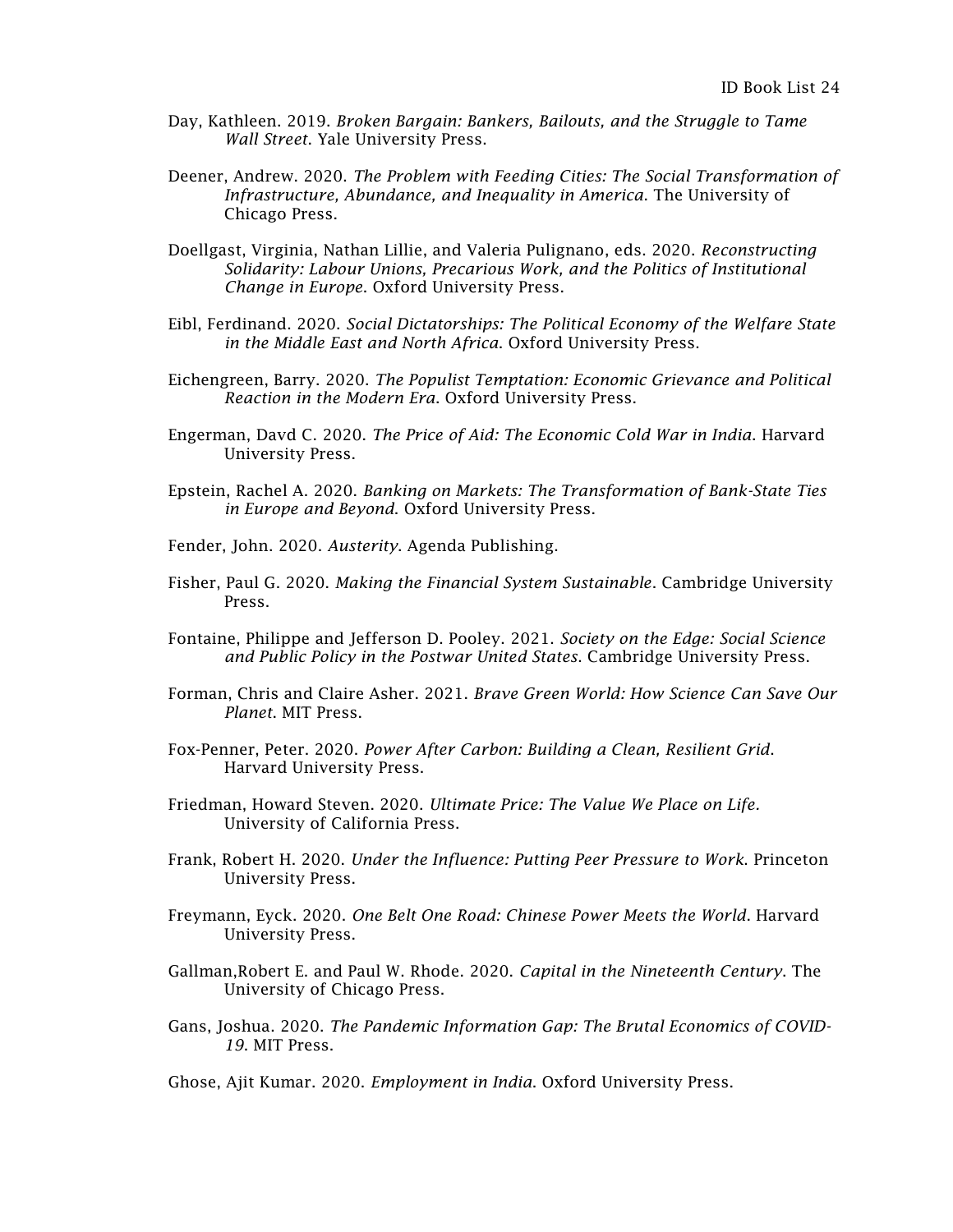- Gilbert, Richard J. 2020. *Innovation Matters: Competition Policy for the High-Technology Economy*. MIT Press.
- Gustafson, Thane. 2020. *The Bridge: Natural Gas in a Redivided Europe*. Harvard University Press.
- Hansen, Mary Eschelbach. 2020. *Bankrupt in American: A History of Debtors, Their Creditors, and the Law in the Twentieth Century*. The University of Chicago Press.
- Harrison, Graham. 2020. *Developmentalism: The Normative and Transformative within Capitalism*. Oxford University Press.
- Haynes, Michael. 2020. *Productivity*. Agenda Publishing.
- Hellmanzik, Christiane. 2020. *Cultural Economics*. Agenda Publishing.
- Henke, Christopher R. and Benjamin Sims. 2020. *Repairing Infrastructures: The Maintenance of Materiality and Power*. MIT Press.
- Heymann, Jody. 2020. *Advancing Equality: How Constitutional Rights Can Make a Difference Worldwide*. University of California Press.
- Hickey, Sam, Tom Lavers, Miguel Nino-Zarazua, and Jeremy Seekings, eds. 2020. *The Politics of Social Protection in Eastern and Southern Africa*. Oxford University Press.
- Honig, Dan. 2020. *Navigation by Judgment: Why and When To-Down Management of Foreign Aid Doesn't Work*. Oxford University Press.
- Ialenti, Vincent. 2020. *Deep Time Reckoning: How Future Thinking Can Help Earth Now*. MIT Press.
- Iannizzotto, Matteo. 2020. *Post-Keynesian Theory Revisited: Monday, Uncertainty, and Employment*. Agenda Publishing.
- Jaccarino, Mike. 2020. *America's Last Great Newspaper War: The Death of Print in a Two-Tabloid Town*. Fordham University Press.
- James, Scott and Lucia Quaglia. 2020. *The UK and Multi-level Financial Regulation: From Post-Crisis Reform to Brexit*. Oxford University Press.
- Jarrige, François and Thomas LeRoux. 2020. *The Contamination of the Earth: A History of Pollutions in the Industrial Age*. MIT Press.
- Jenkins, Rhys. 2019. *How China is Reshaping the Global Economy: Development Impacts in Africa and Latin America*. Oxford University Press.
- Jinnah, Sikina and Jean-Frédéric Morin. 2020. *Greening through Trade: How American Trade Policy is Linked to Environmental Protection Abroad*. MIT Press.
- Kende, Michael. 2021. *The Flip Side of Free: Understanding the Economics of the Internet*. MIT Press.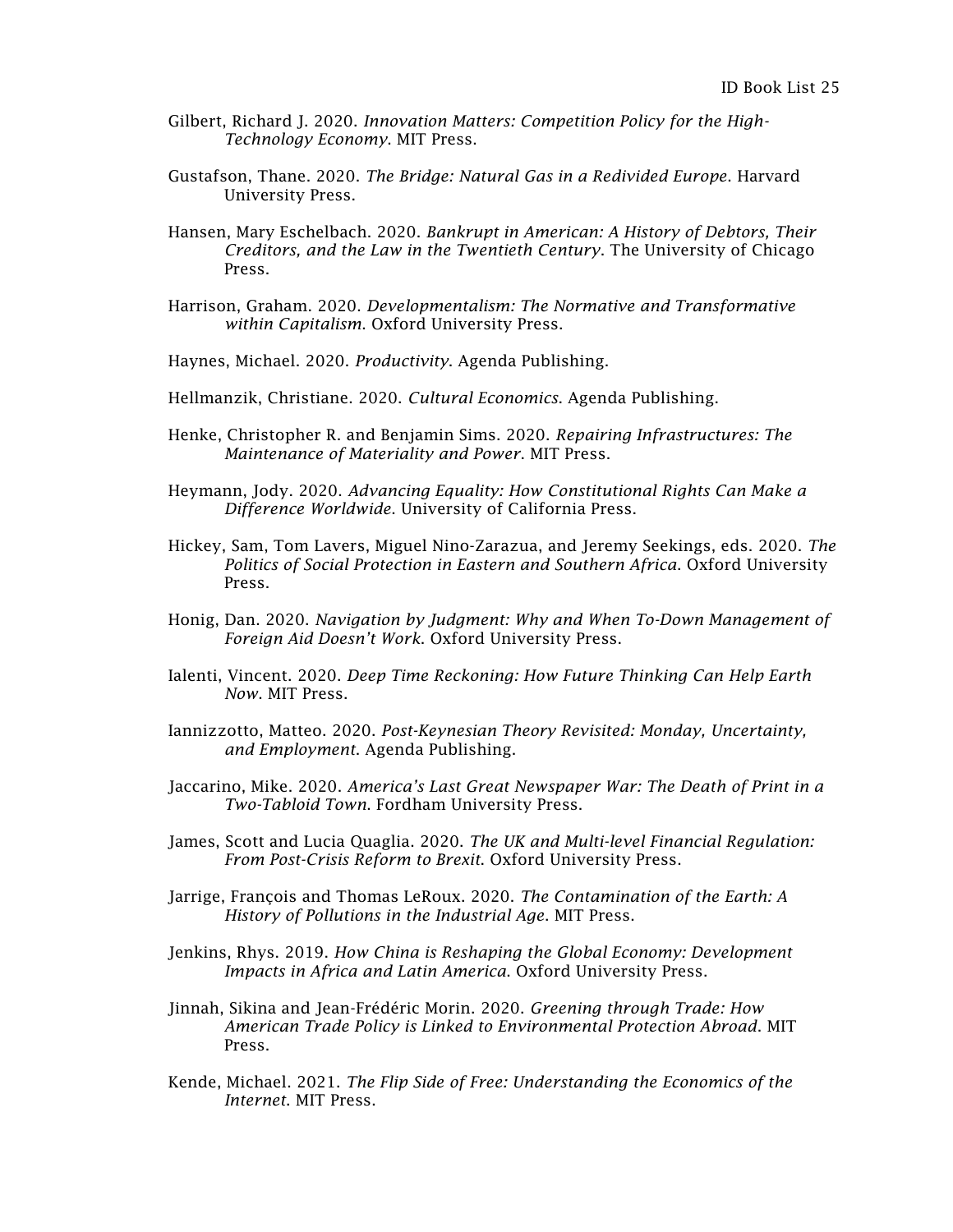- Kleinbard, Edward D. 2021. *What's Luck Got to Do with It? Rescuing the American Dream through Smarter Government*. Oxford University Press.
- Krueger, Anne O. 2020. *International Trade: What Everyone Needs to Know.* Oxford University Press.
- Latour, Bruno and Peter Weibel, eds. 2020. *Critical Zones: The Science and Politics of Landing on Earth*. MIT Press.
- Lawreniuk, Sabina and Laurie Parsons. 2020. *Going Nowhere Fast: Mobile Inequality in the Age of Translocality*. Oxford University Press.
- Lin, Ken-Hou and Megan Tobias Neely. 2020. *Divested: Inequality in the Age of Finance*. Oxford University Press.
- Lipartito, Kenneth and Lisa Jacobson, eds. 2020. *Capitalism's Hidden Worlds*. University of Pennsylvania Press.
- Lowe, Nichola. 2021. *Putting Skill to Work: How to Create Good Jobs in Uncertain Times*. MIT Press.
- Loxley, John. 2020. *Ideology Over Economics: P3s in an Age of Austerity*. Fernwood Publishing.
- Maçães, Bruno. 2020. *Belt and Road: A Chinese World Order*. Oxford University Press.
- Mallard, Graham. 2020. *Bounded Rationality*. Agenda Publishing.
- Marglin, Stephen A. 2021. *Raising Keynes: A Twenty-First-Century General Theory*. Harvard University Press.
- McKay, Ben M. 2020. *The Political Economy of Agrarian Extractivism: Lessons from Bolivia*. Fernwood Publishing.
- Merriam, Lisa and Milton Kotler. 2020. *Weaponized Marketing: Defeating Islamic Jihad with Marketing that Built the World's Top Brands*. Rowman & Littlefield Publishers.
- Michalopoulos, Constantine. 2020. *Ending Global Poverty: Four Women's Noble Conspiracy*. Oxford University Press.
- Mildenberger, Matto. 2020. *Carbon Captured: How Business and Labor Control Climate Politics*. MIT Press.
- Mirowski, Philip Dieter Plehwe, and Quinn Slobodian. 2020. *Nine Lives of Neoliberalism*. Verso.
- Mitra, Arup. 2020. *Urban Headway and Upward Mobility in India*. Cambridge University Press.
- Mody, Ashoka. 2020. *EuroTragedy: A Drama in Nine Acts*. Oxford University Press.
- Moskalenko, Sophia and Clark McCauley. 2019. *The Marvel of Martyrdom: The Power of Self-Sacrifice in a Selfish World*. Oxford University Press.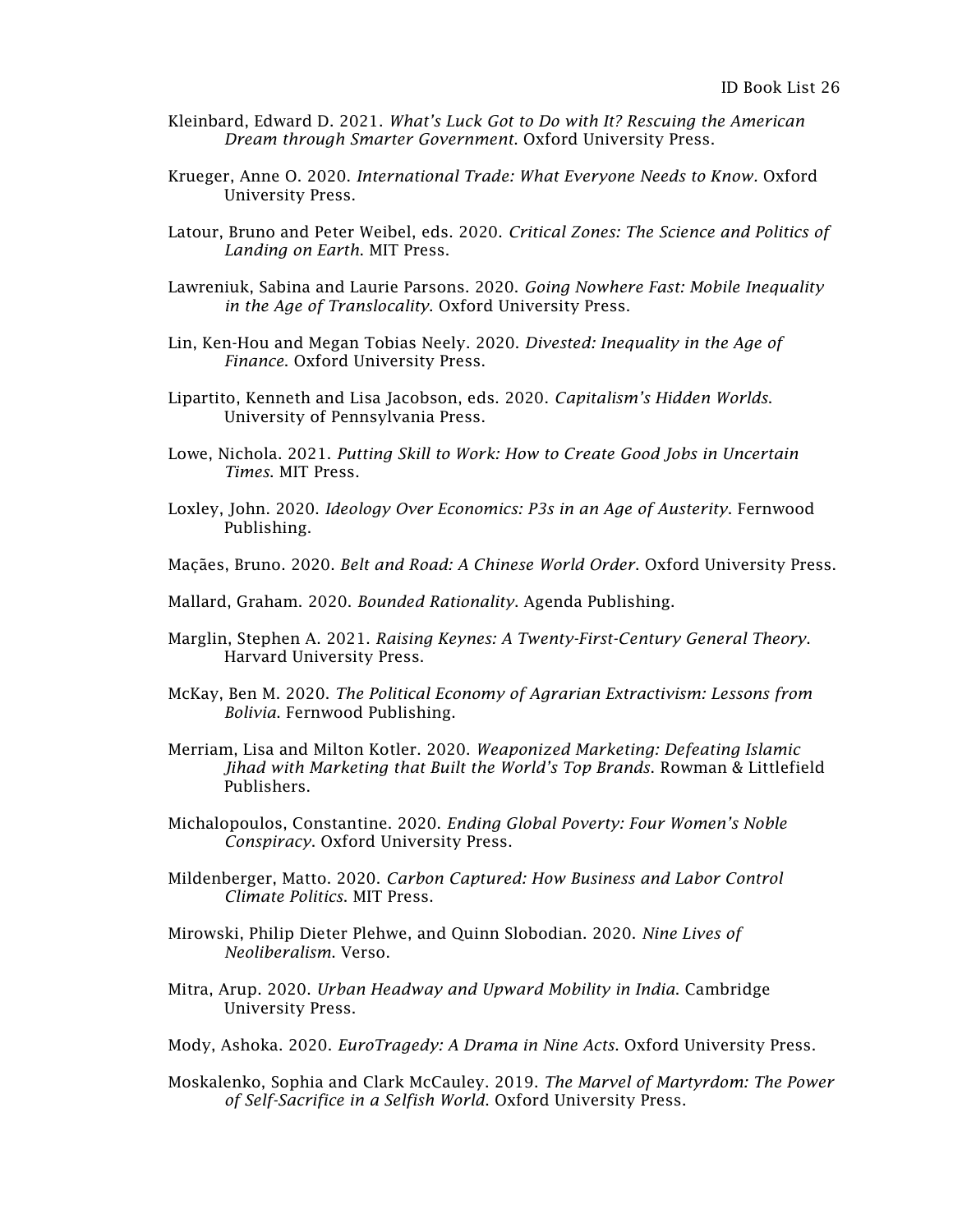- Nicholls, Alex and Rafael Ziegler. 2020. *Creating Economic Space for Social Innovation*. Oxford University Press.
- Nye, Jr. Joseph S. 2020. *Do Morals Matter? Presidents and Foreign Policy from FDR to Trump*. Oxford University Press.
- Orlik, Thomas. 2020. *China: The Bubble that Never Pops*. Oxford University Press.
- Ostry, Jonathan D., Prakash Loungani, and Andrew Berg. 2019. *Confronting Inequality: How Societies Can Choose Inclusive Growth*. Columbia University Press.
- Panagariya, Arvind. 2020. *New India: Reclaiming the Lost Glory*. Oxford University Press.
- Papaconstantinou, George. 2020. *Whatever It Takes: Towards a Post-Crisis Europe*. Agenda Publishing.
- Partzsch, Lena. 2020. *Alternatives to Multilateralism: New Forms of Social and Environmental Governance*. MIT Press.
- Pawley, Emily. 2020. *The Nature of the Future: Agriculture, Science, and Capitalism in the Antebellum North*. The University of Chicago Press.
- Pheps, Edmund, Raicho Bojilove, Hian Teck Hoon, and Gylfi Zoega. 2020. *Dynamism: The Values That Drive Innovation, Job Satisfaction, and Economic Growth*. Harvard University Press.
- Piketty, Thomas. 2020. *Capital and Ideology*. Harvard Business School.
- Pryce, Vicky. 2020. *Women vs. Capitalism: Why We Can't Have It All in a Free Market*. Oxford University Press.
- Pasquale, Frank. 2020. *New Laws of Robotics: Defending Human Expertise in the Age of AI*. Harvard University Press.
- Reardon, Lawrence C. 2020. *A Third Way: The Origins of China's Current Economic Development Strategy*. Harvard University Press.
- Reinert, Kenneth A. 2020. *An Introduction to International Economics: New Perspectives on the World Economy*. Cambridge University Press.
- Rosenberg, Stephen D. 2021. *Time for Things: Labor, Leisure, and the Rise of Mass Consumption.* Harvard University Press.
- Rosenfeld, Jake. 2021. *You're Paid What You're Worth: And Other Myths of the Modern Economy*. Harvard University Press.
- Rotheli, Tobias F. 2020. *The Behavioural Economics of Inflation Expectations: Macroeconomics Meets Psychology*. Cambridge University Press.
- Sandbu, Martin. 2020. *The Economics of Belonging: A Radical Plan to Win Back the Left Behind and Achieve Prosperity for All*. Princeton University Press.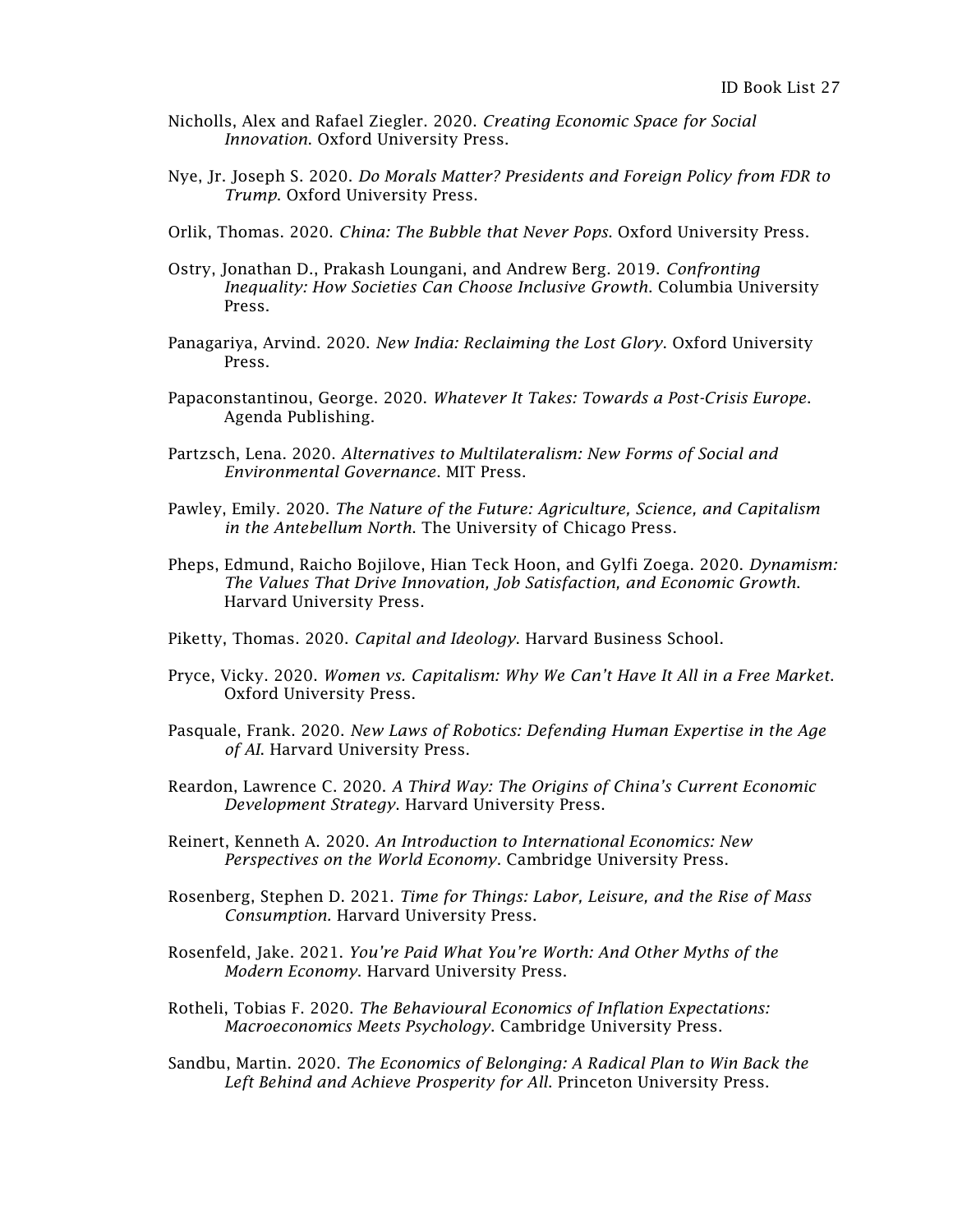- Schor, Juliet. 2020. *After the Gig: How the Sharing Economy Got Hijacked and How to Win It Back*. University of California Press.
- Schoultz, Lars. 2020. *In Their Own Best Interest: A History of the U.S. Effort to Improve Latin Americans*. Harvard University Press.
- Schreiter, Katrin. 2020. *Designing One Nation: The Politics of Economic Culture and Trade in Divided Germany, 1945-1990*. Oxford University Press.
- Schuknecht, Ludger. 2021. *Public Spending and the Role of the State: History, Performance, Risk and Remedies*. Cambridge University Press.
- Scott, Linda. 2020. *The Double X Economy: The Epic Potential of Women's Empowerment*. Farrar, Straus and Giroux.
- Seitz, John C. and Christine Firer Hinze, eds. 2020. *Working Alternatives: American and Catholic Experiments in Work and Economy*. Fordham University Press.
- Sengupta, Ramprasad. 2020. *Entropy Law, Sustainability, and Third Industrial Revolution*. Oxford University Press.
- Singh, Manmohan. 2020. *Changing India*. Oxford University Press.
- Slobodian, Quinn. 2020. *Globalists: The End of Empire and the Birth of Neoliberalism.*  Harvard University Press.
- Stears, Marc. 2021. *Out of the Ordinary: How Everyday Life Inspired a Nation and How It Can Again*. Harvard University Press.
- Steinmetz, Fred, Lennart Ante, and Ingo Fiedler. 2020. *Blockchain and the Digital Economy*. Agenda Publishing.
- Sulyok, Katalin. 2020. *Science and Judicial Reasoning: The Legitimacy of Environmental Adjudication*. Cambridge University Press.
- Taylor, Lance. 2020. *Macroeconomic Inequality from Reagan to Trump: Market Power, Wage Repression, Asset Price Inflation, and Industrial Decline*. Cambridge University Press.
- Thomashow, Mitchell. 2020. *To Know the World: A New Vision for Environmental Learning*. MIT Press.
- Thornton, Christy. 2020. *Revolution in Development: Mexico and the Governance of the Global Economy*. University of California Press.
- Urquiola, Miguel. 2020. *Markets, Minds, and Money: Why America leads the World in University Research*. Harvard University Press.
- Verdier, Pierre-Hugues. 2020. *Global Banks on Trial: U.S. Prosecutions and the Remaking of International Finance*. Oxford University Press.
- Vollrath, Dietrich. 2020. *Fully Grown Why a Stagnant Economy is a Sign of Success*. The University of Chicago Press.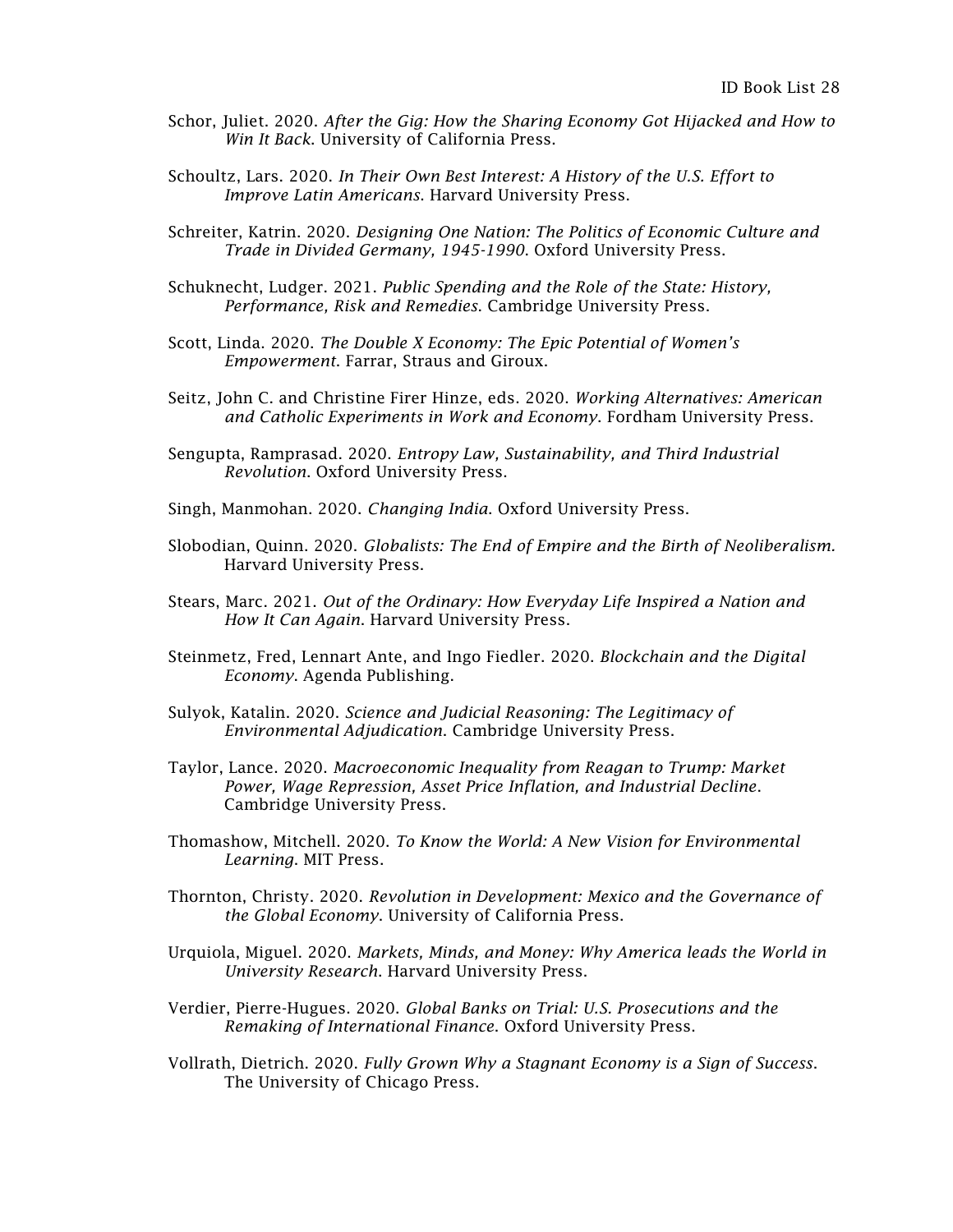- Walter, Sarah. 2020. *Suicide Voices: Labour Trauma in France*. Oxford University Press.
- Wiggins, Benjamin. 2020. *Calculating Race: Racial Discrimination in Risk Assessment*. Oxford University Press.
- Wilson, Bart J. 2020. *The Property Species: Mine, Yours, and the Human Mind*. Oxford University Press.
- Woloson, Wendy A. 2020. *Crap: A History of Cheap Stuff in America*. The University of Chicago Press.

#### ENVIRONMENT

- Alagona, Peter S. 2020. *After the Grizzly: Endangered Species and the Politics of Place in California*. University of California Press.
- Alley, William M. and Rosemarie Alley. 2020. *The War on the EPA: America's Endangered Environmental Protections*. Rowman & Littlefield Publishers.
- Archibald, J. David. 2020. *Origins of Darwin's Evolution*. Columbia University Press.
- Baber, Walter F. and Robert V. Bartlett. 2020. *Environmental Human Rights in Earth System Governance*. Cambridge University Press.
- Baker, Maria, Eva Ramirez-Llodra, and Paul Tyler. 2020. *Natural Capital and Exploitation of the Deep Ocean*. Oxford University Press.
- Benson, Etienne S. 2020. *Surroundings: A History of Environments and Environmentalisms*. The University of Chicago Press.
- Betsill, Michele M., Tabith M. Benney, and Andrea K. Gerlak. 2020. *Agency in Earth System Governance*. Cambridge University Press.
- Bibikhin, Vladimir. 2021. *The Woods*. Polity Books.
- Bilgrami, Akeel, ed. 2020. *Nature and Value*. Columbia University Press.
- Binder, Claudia R. and Romano Wyss. 2020. *Sustainability Assessment of Urban Systems.* Cambridge University Press.
- Brosnan, Kathleen A. and James R. Akerman, eds. 2020. *Mapping Nature Across the Americas*. The University of Chicago Press.
- Büscher, Bram. 2020. *The Truth about Nature: Environmentalism in the Era of Post-Truth Politics and Platform Capitalism*. University of California Press.
- Coplan, Karl. 2019. Live Sustainably Now: A Low-Carbon Vision of the Good Life. Columbia University Press.
- DeFries, Ruth. 2020. *What Would Nature Do? A Guide for Our Uncertain Times.* Columbia University Press.
- DeSombre, Elizabeth. 2020. *What is Environmental Politics?* Polity Books.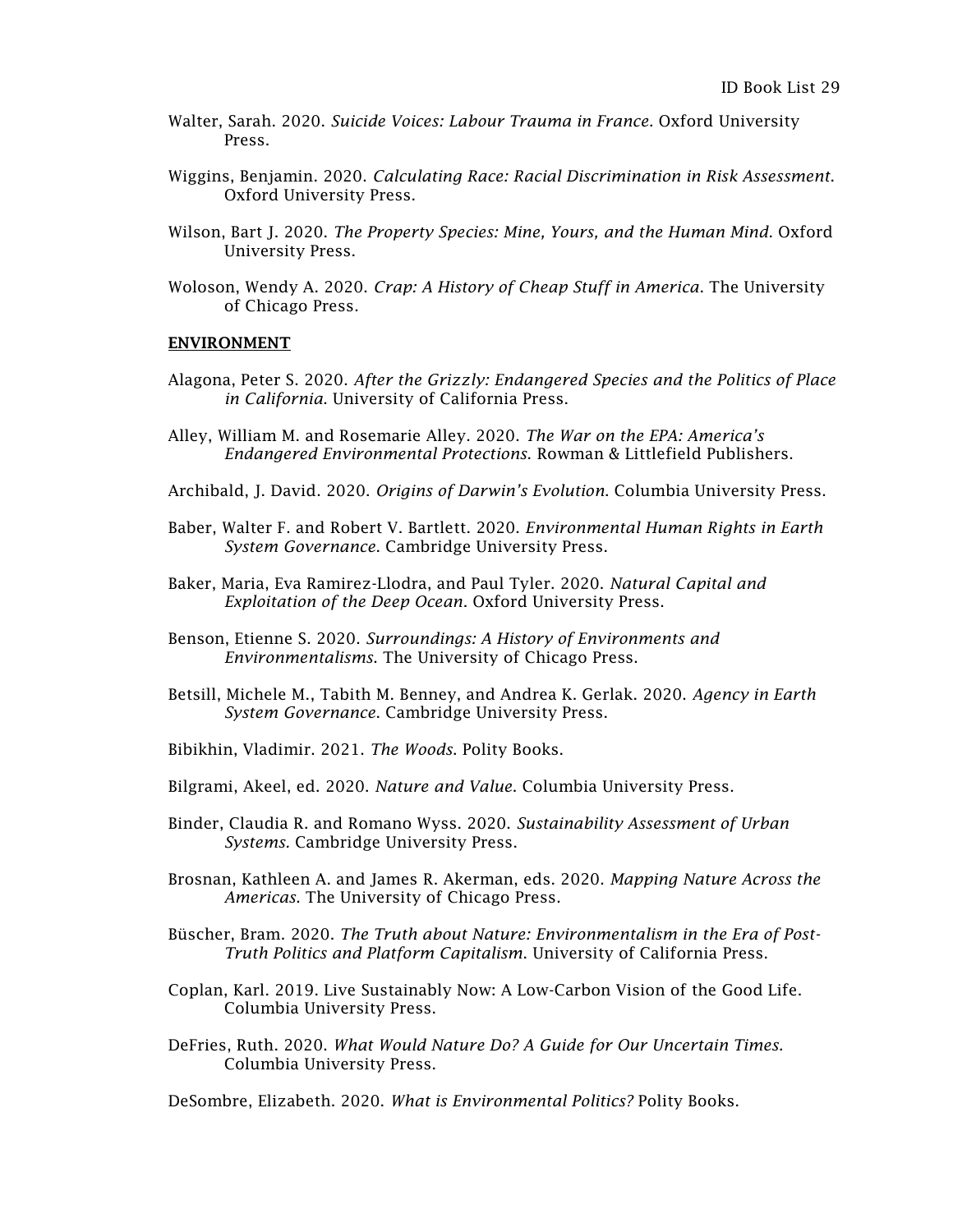Elliott, David. 2020. *Renewable Energy: Can it Deliver?* Polity Books.

- Estes. James A. 2020. *Serendipity: An Ecologist's Quest to Understand Nature*. University of California Press.
- Esty, Daniel C. ed. 2020. *A Better Planet: Forty Big Ideas for a Sustainable Future*. Yale University Press.
- Feola, Giuseppe, Hilary Geoghegan, and Alex Arnall. 2020. *Climate and Culture: Multidisciplinary Perspectives on a Warming World*. Cambridge University Press.
- Fücks, Ralf and Nick Somers. 2019. *Defending Freedom: How We Can Win the Fight for an Open Society*. Polity Press.
- Fujikane, Candace. 2021. *Mapping Abundance for a Planetary Future: Kanaka Maoli and Critical Settler Cartography in Hawai'i*. Duke University Press.
- Ghotge, Sanjeev. 2020. *The Greening of Socialism: Climate Change and Marx in the 21st Century*. Lexington Books.
- Graone, Philip. 2020. *The Fall and Rise of the Wetlands of California's Great Central Valley*. University of California Press.
- Gobby, Jen. 2020. *More Powerful Together: Conversations with Climate Activists and Indigenous Land Defenders*. Fernwood Publishing.
- Gordon, David J. 2020. *Cities on the World Stage: The Politics of Global Urban Climate Governance*. Cambridge University Press.
- Grant, Don, Andrew Jorgenson, and Wesley Longhofer. 2020. *Super Polluters: Tackling the World's Largest Sites of Climate-Disrupting Emissions*. Columbia University Press.
- Green, Lesley. 2020. *Rock|Water|Life: Ecology and Humanities for a Decolonial South Africa*. Duke University Press.
- Hetherington, Kregg. 2020. *The Government of Beans: Regulating Life in the Age of Monocrops*. Duke University Press.
- Kelly, Duncan. 2019. *Politics and the Anthropocene*. Polity Press.
- Knox, Hannah. 2020. *Thinking Like a Climate: Governing a City in Times of Environmental Change*. Duke University Press.
- Kupers, Roland. 2020. *A Climate Policy Revolution: What the Science of Complexity Reveals About Saving Our Planet*. Harvard University Press.
- Larson, Rhett B. 2020. *Just Add Water: Solving the World's Problems Using its Most Precious Resource*. Oxford University Press.
- Laurent, Eloi. 2020. *The New Environmental Economics: Sustainability and Justice*. Polity Books.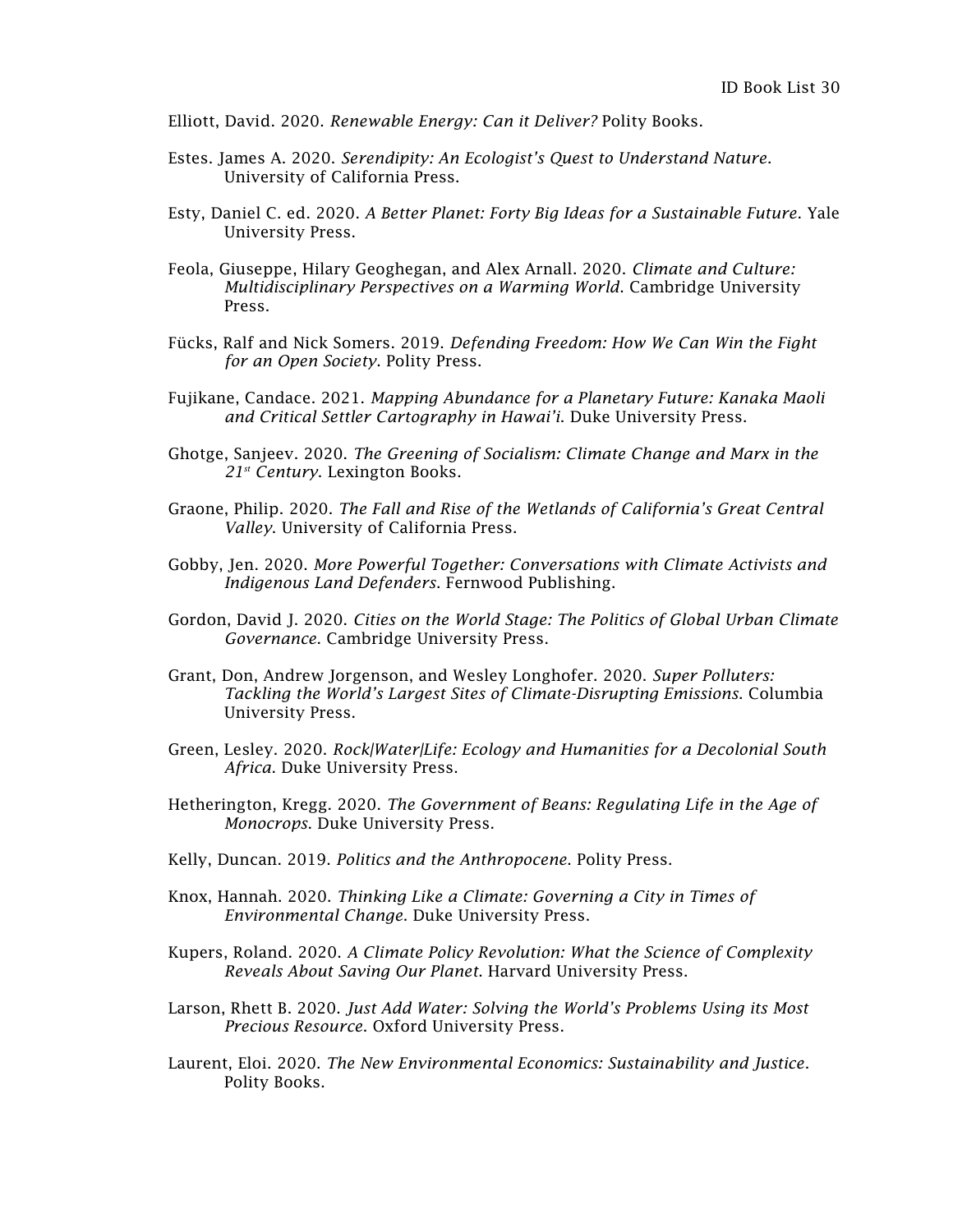- Li, Yifei and Judith Shapiro. 2020. *China Goes Green: Coercive Environmentalism for a Troubled Planet*. Polity Books.
- Lieven, Anatol. 2020. *Climate Change and the Nation State: The Case for Nationalism in a Warming World*. Oxford University Press.
- Lepczyk, Christopher A., Owen D. Boyle, and Timothy L.V. Vargo. 2020. *Handbook of Citizen Science in Ecology and Conservation*. University of California Press.
- Linnér, Björn-Ola and Victoria Wibeck. 2019. *Sustainability Transformations: Agents and Drivers Across Societies.* Cambridge University Press.
- Loring, Philip A. 2020. *Finding Our Niche: Toward a Restorative Human Ecology*. Fernwood Publishing.
- Maniates, Michael. 2020. *Does Living Green Make a Difference?* Polity Books.
- Mendez, Michael. 2020. *Climate Change from the Streets: How Conflict and Collaboration Strengthen the Environmental Justice Movement*. Yale University Press.
- Miller, James. 2020. *China's Green Religion: Daoism and the Quest for a Sustainable Future*. Columbia University Press.
- Mukherjee, Rahul. 2020. *Radiant Infrastructures: Media, Environment, and Cultures of Uncertainty*. Duke University Press.
- Mutter, John C. 2020. *Climate Change Science: A Primer for Sustainable Development*. Columbia University Press.
- Naeem, Shahid, Suzanne Lipton, and Tiff van Huysen. 2021. *Sustainable Food Production: A Primer for the Twenty-First Century*. Columbia University Press.
- Newell, Peter. 2020. *Global Green Politics*. Cambridge University Press.
- Paik, A. Naomi. 2020. *Bans, Walls, Raids, Sanctuary: Understanding U.S. Immigration for the Twenty-First Century*. University of California Press.
- Plotkin, Mark J. 2020. *The Amazon: What Everyone Needs to Know.* Oxford University Press.
- Prager, Ellen. 2020. *Dangerous Earth: What We Wish We Knew about Volcanoes, Hurricanes, Climate Change, Earthquakes, and More*. The University of Chicago Press.
- Prince-Ruiz, Rebecca and Joanna Atherfold Finn. 2020. *Plastic Free: The Inspiring Story of a Global Environmental Movement and Why It Matters.* Columbia University Press.
- Pugliese, Joseph. 2020. *Biopolitics of the More-Than-Human: Forensic Ecologies of Violence*. Duke University Press.

Rahder, Micha. 2020. *An Ecology of Knowledges: Fear, Love, and Technoscience in*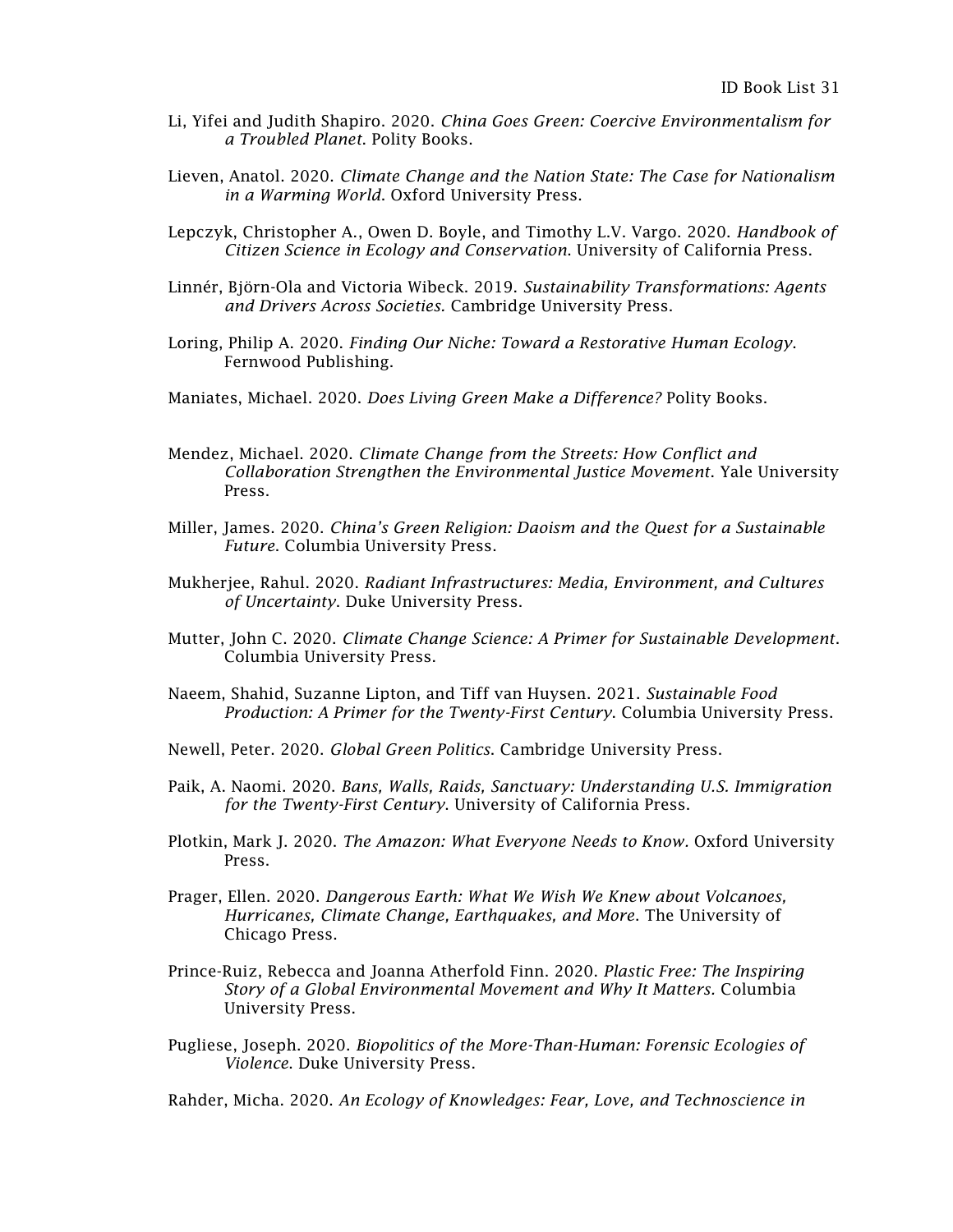*Guatemalan Forest Conservation*. Duke University Press.

- Raman, T.R. Shankar. 2020. *The Wild Heart of India: Nature in the City, the Country, and the Wild*. Oxford University Press.
- Ray, Sarah Jaquette. 2020. *A Field Guide to Climate Anxiety: How to Keep your Cool on a Warming Planet*. University of California Press.
- Robins, Nicholas and Barbara J. Fraser, eds. 2020. *Landscapes of Inequity: Environmental Justice in the Andes-Amazon Region*. University of Nebraska Press.
- Roorda, Eric Paul. 2020. *The Ocean Reader: History, Culture, Politics*. Duke University Press.
- Sardar, Ziauddin, ed. 2020. *Critical Muslim 31: Climate*. Oxford University Press.
- Schlegelmilch, Jeff. 2020. *Rethinking Readiness: A Brief Guide to Twenty-First-Century Megadisasters*. Columbia University Press.
- Schmitt, Casey R., Christopher S. Thomas, and Theresa R. Castor, eds. 2020. *Water, Rhetoric, and Social Justice: A Critical Confluence*. Lexington Books.
- Serreze, Mark C. 2020. *Brave New Arctic: The Untold Story of the Melting North*. Princeton University Press.
- Sheller, Mimi. 2020. *Island Futures: Caribbean Survival in the Anthropocene*. Duke University Press.
- Siebesma, A. Pier, Sandrine Bony, and Christian Jakob. 2020. *Clouds and Climate: Climate Science's Greatest Challenge*. Cambridge University Press.
- Skillen, James R. 2020. *This Land is My Land: Rebellion in the West*. Oxford University Press.
- Stoknes, Per Espen. 2021. *The Growth Compass: Navigating the 21st Century Economy*. MIT Press.
- Sze, Julie. 2020. *Environmental Justice in a Moment of Danger*. University of California Press.
- Testot, Laurent. 2020. *Cataclysms: An Environmental History of Humanity*. The University of Chicago Press.
- Thompson, Paul B. and Patricia E. Norris. 2021. *Sustainability: What Everyone Needs to Know.* Oxford University Press.
- Valentine, Scott Victor, Marilyn A. Brown, and Benjamin K. Sovacool. 2019. *Empowering the Great Energy Transition: Policy for a Low-Carbon Future*. Columbia University Press.

## **HISTORY**

Aboitiz, Nicole CuUnjieng. 2020. *Asian Place, Filipino Nation: A Global Intellectual*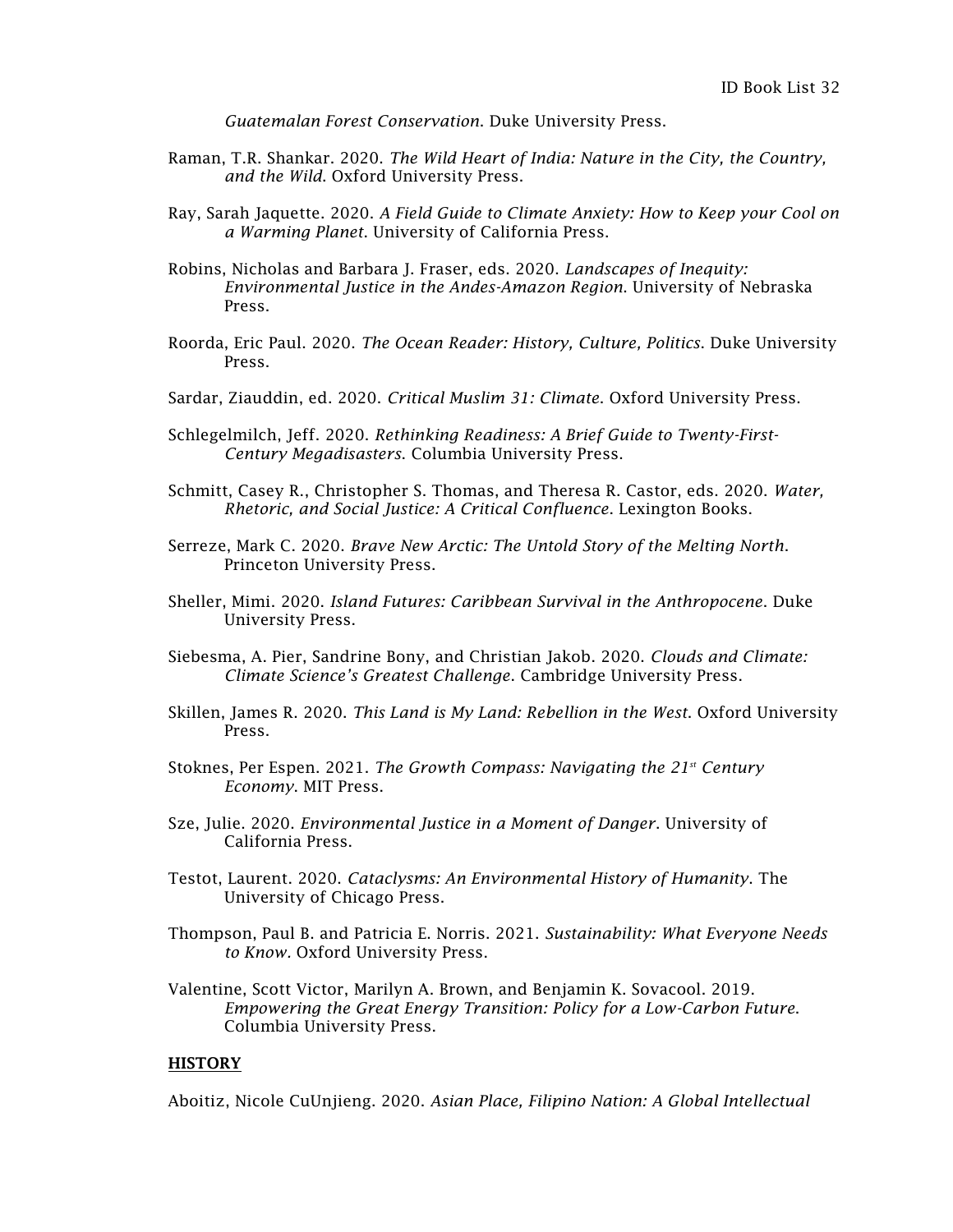*History of the Philippine Revolution, 1887-1912*. Columbia University Press.

- Abnet, Dustin A. 2020. *The American Robot: A Cultural History*. The University of Chicago Press.
- Adelman, Juliana. 2020. *Civilised by Beasts: Animals and Urban Change in Nineteenth-Century Dublin*. Manchester University Press.
- Ahlers, Anna L., Mette Halskov Hansen, and Rune Svarverud. 2020. *The Great Smog of China: A Short Event History of Air Pollution.* Association for Asian Studies.
- al-Azmeh, Aziz. 2020. *Secularism in the Arab World*. Edinburgh University Press.
- Aleksiun, Natalia. 2020. *Conscious History: Polish Jewish Historians before the Holocaust*. Oxford University Press.
- Amin, Hussein Ahmad. 2020. *The Sorrowful Muslim's Guide*. Edinburgh University Press.
- Arnason, Johann P., ed. 2019. *European Integration: Historical Trajectories, Geopolitical Contexts*. Edinburgh University Press.
- Asif, Manan Ahmed. 2020. *The Loss of Hindustan: The Invention of India*. Harvard University Press.
- Åslund, Anders. 2019. *Russia's Crony Capitalism: The Path from Market Economy to Kleptocracy*. Yale University Press.
- Aspholm, Roberto R. 2020. *Views from the Streets: The Transformation of Gangs and Violence on Chicago's South Side*. Columbia University Press.
- Azari, Sara. 2020. *Unprecedented: A Simple Guide to the Crimes of the Trump Campaign and Presidency*. Potomac Books.
- Bangham, Jenny. 2020. *Blood Relations: Transfusion and the Making of Human Genetics.* The University of Chicago Press.
- Barak, On. 2020. *Powering Empire: How Coal Made the Middle East and Sparked Global Carbonization*. University of California Press.
- Baron, Kevin M. 2020. *Presidential Privilege and the Freedom of Information Act*. Edinburgh University Press.
- Barton, Mary. 2020. *Counterterrorism between Wars: An International History, 1919- 1937*. Oxford University Press.
- Bashir, Bashir and Leila Farsakh. 2020. *The Arab and Jewish Questions: Geographies of Engagement in Palestine and Beyond*. Columbia University Press.
- Benyera, Everisto. 2020. *Breaking the Colonial "Contract": From Oppression to Autonomous Decolonial Futures*. Lexington Books.
- Berger, Jason. 2020. *Xenocitizens: Illiberal Ontologies in Nineteenth-Century America*. Fordham University Press.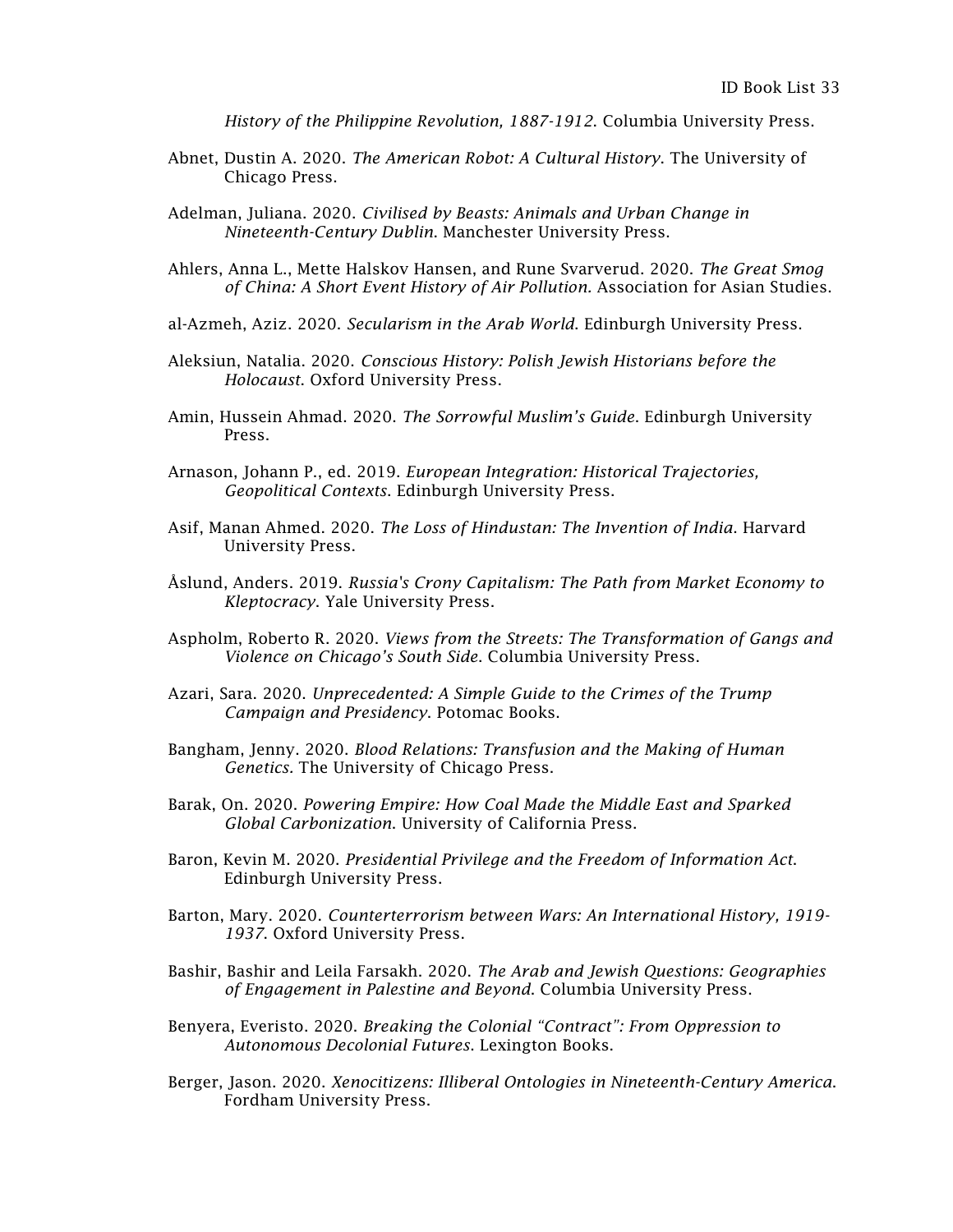- Berkowitz, Edward D. 2020. *Making Social Welfare Policy in American: Three Case Studies since 1950*. The University of Chicago Press.
- Berry, Philips A. 2019. *The War on Drugs and Anglo-American Relations; Lessons from Afghanistan, 2001-2011*. Edinburgh University Press.
- Bertness, Mark. 2020. *A Brief Natural History of Civilization: Why a Balance Between Cooperation & Competition is Vital to Humanity*. Yale University Press.
- Bevilacqua, Alexander. 2020. *The Republic of Arabic Letters: Islam and the European Enlightenment.* Harvard University Press.
- Black, Jeremy. 2020. *Military Strategy: A Global History*. Yale University Press.
- Blyden, Nemata and Amelia Ibitayo. 2019. *African Americans and Africa: A New History*. Yale University Press.
- Bonner, Christopher James. 2020. *Remaking the Republic: Black Politics and the Creation of American Citizenship*. University of Pennsylvania Press.
- Borstelmann, Thomas. 2020. *Just Like Us: The American Struggle to Understand Foreigners*. Columbia University Press.
- Bovingdon, Gardner. 2020. *The Uyghurs: Strangers in Their Own Land*. Columbia University Press.
- Brands, Hal and Charles Ede. 2020. *The Lessons of Tragedy: Statecraft and Word Order*. Yale University Press.
- Brenner, Philip, John M Kirk, and William M. Leogrande, eds. 2020. *Cuba at the Crossroads*. Rowman & Littlefield Publishers.
- Briggs, Laura. 2020. *Taking Children: A History of American Terror*. University of California Press.
- Brown, Michael J. 2020. *Hope and Scorn: Eggheads, Experts, and Elites in American Politics*. The University of Chicago Press.
- Burnard, Trevor. 2020. *Jamaica in the Age of Revolution*. University of Pennsylvania Press.
- Campbell, W. Joseph. 2020. *Lost in a Gallup: Polling Failure in U.S. Presidential Elections*. University of California Press.
- Candar, Cengiz. 2020. *Turkey's Mission Impossible: War and Peace with the Kurds*. Lexington Books.
- Cartwright, Ryan Lee. 2020. *Peculiar Places: A Queer Crip History of White Rural Nonconformity*. The University of Chicago Press.
- Cervnini, Eric. 2020. *The Deviant's War: The Homosexual vs. the United States of America*. Farrar, Straus and Giroux.

Charters, Erica, Marie Houllemare and Peter H. Wilson, eds. *A Global History of Early*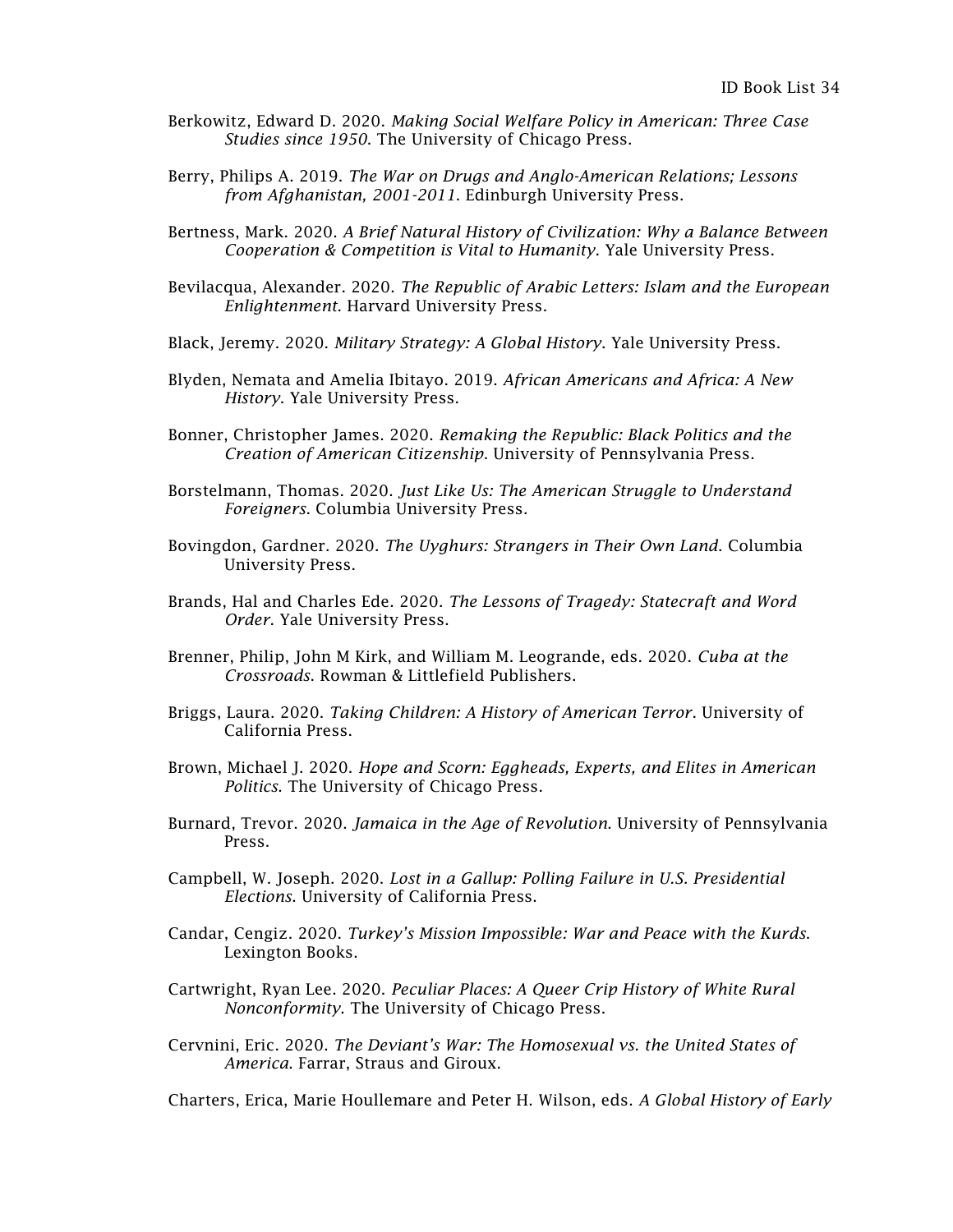*Modern Violence*. Manchester University Press.

- Chatwin, Jonathan. 2021. *Long Peace Street: A Walk in Modern China*. Manchester University Press.
- Chiang, Howard. 2021. *Transtopia in the Sinophone Pacific.* Columbia University Press.
- Chachavalponpun, Pavin. 2020. *Unraveling Myanmar's Transition: Progress, Retrenchment and Ambiguity Amidst Liberalization*. The University of Chicago Press.
- Chiang, Connie Y. 2020. *Nature Behind Barbed Wire: An Environmental History of the Japanese American Incarceration*. Oxford University Press.
- Chazan, Robert. 2019. *Refugees or Migrants: Pre-Modern Jewish Population Movement*. Yale University Press.
- Christensen, Darin and David D. Laitin. 2019. *African States Since Independence: Order, Development, and Democracy*. Yale University Press.
- Clements, Jonathan. 2020. *A Short History of Tokyo*. The University of Chicago Press.
- Cliver, Robert. 2020. *Red Silk: Class, Gender, and Revolution in China's Yangzi Delta Silk Industry*. Harvard University Press.
- Cmiel, Kenneth. 2020. *Promiscuous Knowledge: Information, Image, and Other Truth Games in History*. The University of Chicago Press.
- Coan, Andrew. 2020. *Prosecuting the President: How Special Prosecutors Hold Presidents Accountable and Protect the Rule of Law*. Oxford University Press.
- Cohen, Aaron J. 2020. *War Monuments, Public Patriotism, and Bereavement in Russia, 1905-2015*. Lexington Books.
- Cohen, Michael A. and Micah Zenko. 2019. *Clear and Present Safety: The World Has Never Been Better and Why That Matters to Americans*. Yale University Press.
- Cohen, Warren I. 2020. *A Nation Like All Others: A Brief History of American Foreign Relations*. Columbia University Press.
- Coller, Ian. 2020. *Muslims and Citizens: Islam, Politics, and the French Revolution*. Yale University Press.
- Collins, Jacob. 2020. *The Anthropological Turn: French Political Thought after 1968*. University of Pennsylvania Press.
- Connelly, John. 2020. *From Peoples into Nations: A History of Eastern Europe*. Princeton University Press.
- Cooley, Alexander and John Heathershaw. 2019. *Dictators Without Borders: Power and Money in Central Asia*. Yale University Press.

Corrigan, John. 2020. *Religious Intolerance, American, and the World: A History of*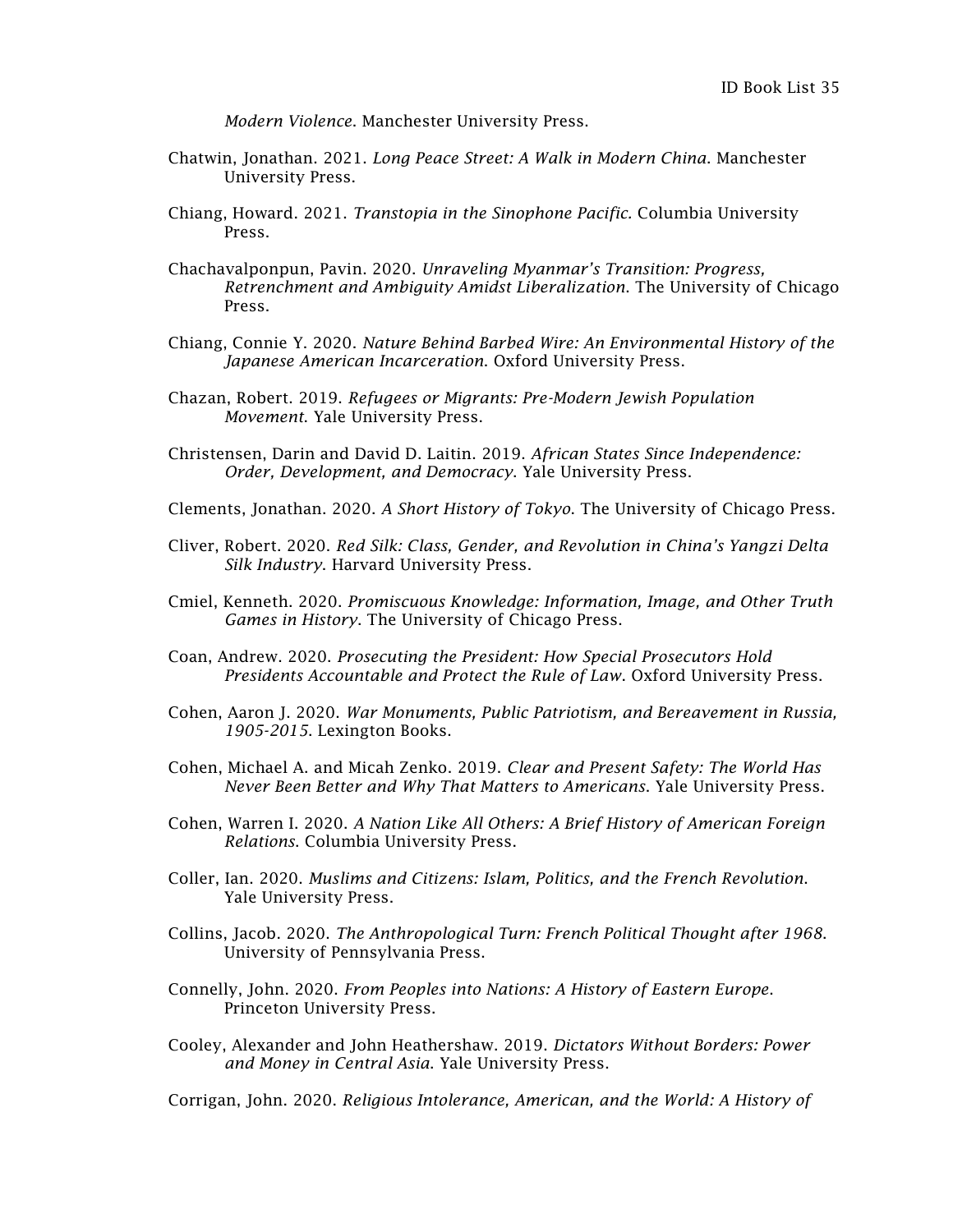*Forgetting and Remembering*. The University of Chicago Press.

- Cox, Adam and Cristina M. Rodríguez. 2020. *The President and Immigration Law*. Oxford University Press.
- Cullinane, Michael Patrick and Sylvia Ellis, eds. 2020. *Constructing Presidential Legacy*. Edinburgh University Press.
- Danoff, Brian. 2020. *Why Moralize upon It?: Democratic Education through American Literature and Film*. Lexington Books.
- Davidson, Roger. 2020. *Illicit and Unnatural Practices*. Edinburgh University Press.
- de Chantal, [François](https://edinburghuniversitypress.com/francois-vergniolle-de-chantal.html) Vergniolle, ed. 2020. *Obama's Fractured Legacy*. Edinburgh University Press.
- Diamond, Andrew J. 2020. *Chicago on the Make: Power and Inequality in a Modern City*. University of California Press.
- Dobrenko, Evgeny. 2020. *Late Stalinism: The Aesthetics of Politics*. Yale University Press.
- Dubois, Laurent, Kaiama L. Glover, [Nadève Ménard,](https://www.dukeupress.edu/explore-subjects/browse?AuID=2826586) Millery [Polyné,](https://www.dukeupress.edu/explore-subjects/browse?AuID=1443487) and Chantalle F. Verna, eds. 2020. *The Haiti Reader: History, Culture, Politics*. Duke University Press.
- Dziuban, Zuzanna. 2020. *The "Spectral Turn": Jewish Ghosts in the Polish Post-Holocaust Imaginaire*. Transcript-Verlag.
- Edelstein, Ban. 2020. *Power and Time: Temporalities in Conflict and the Making of History*. The University of Chicago Press.
- El-Baghdadi, Iyad and Ahmed Gatnash. 2021. *The Middle East Crisis Factory: Tyranny, Resilience and Resistance*. Oxford University Press.
- Etcheson, Craig. 2019. *Extraordinary Justice: Law, Politics, and the Khmer Rouge Tribunals.* Columbia University Press.
- Evans, Nicholas and Angela McCarthy, eds. 2020. *Death in the Diaspora*. Edinburgh University Press.
- Fernández-Armesto, Felipe. 2020. *Out of Our Minds: What We Think and How We Came to Think It*. University of California Press.
- Finchelstein, Federico. 2020. *A Brief History of Fascist Lies*. University of California Press.
- Fischel, Roy S. 2020. *Local States in an Imperial World*. Edinburgh University Press.
- Fromherz, Allen James. 2020. T*he Gulf in World History*. Edinburgh University Press.
- Gedacht, Joshua and R. Michael Feener, eds. 2020. *Challenging Cosmopolitanism: Coercion, Mobility and Displacement in Islamic* Asia. Edinburgh University Press.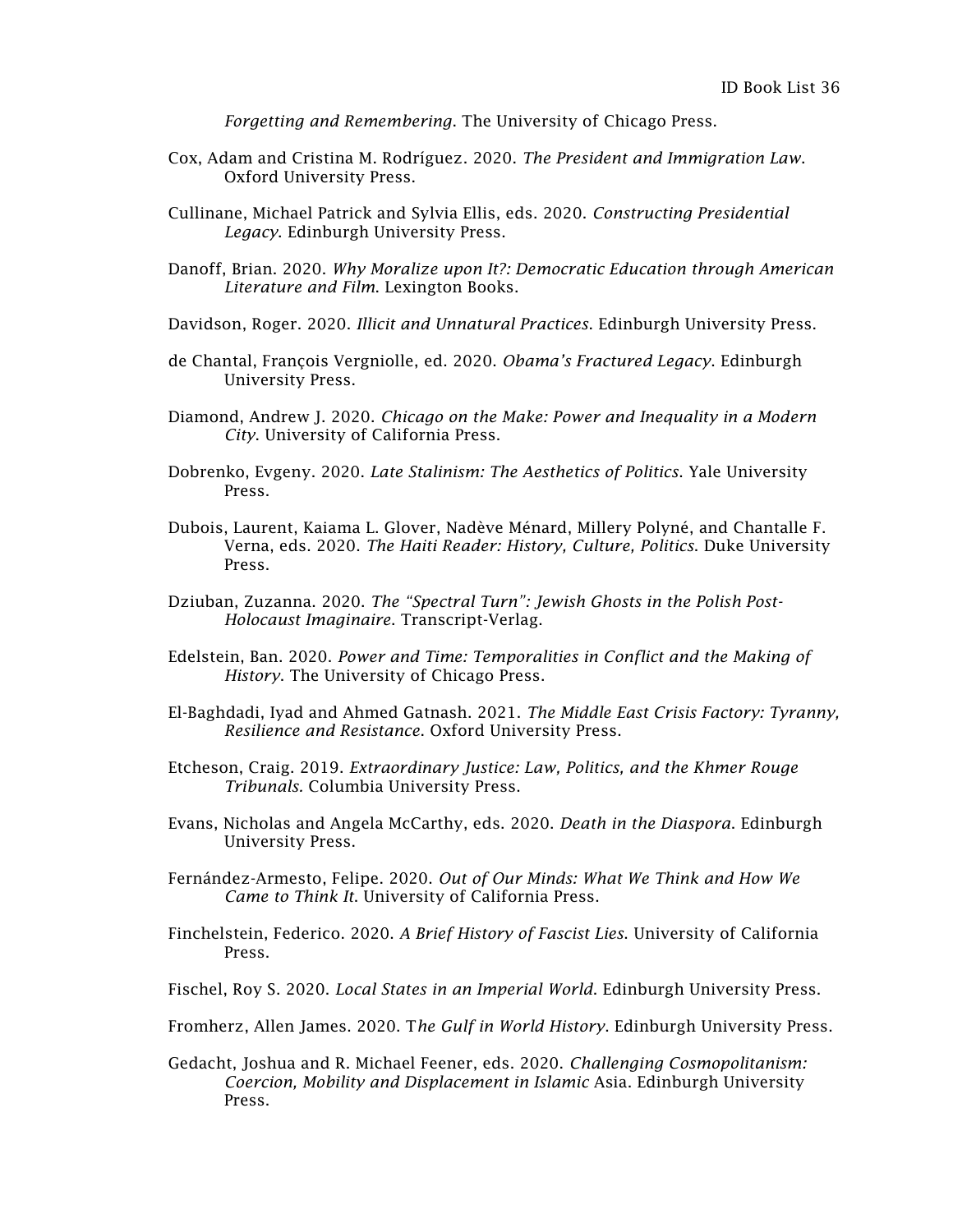- Gellately, Robert. 2020. *Hitler's True Believers: How Ordinary People Became Nazis.* Oxford University Press.
- Gerstle, Gary and Joel Isaac, eds. 2020. *States of Exception in American History*. The University of Chicago Press.
- Gleave, Robert and [István Kristó-](https://edinburghuniversitypress.com/istvan-kristo-nagy.html)Nagy, eds. 2020. *Violence in Islamic Thought from the Mongols to European Imperialism*. Edinburgh University Press.
- Glotzer, Paige. 2020. *How the Suburbs Were Segregated: Developers and the Business of Exclusionary Housing, 1890-1960*. Columbia University Press.
- Goddard, Hugh. 2020. *A History of Christian-Muslim Relations*. Edinburgh University Press.
- Goldstein, Joshua. 2020. *Remains of the Everyday: A Century of Recycling in Beijing*. University of California Press.
- Gordin, Michael D. and G. John Ikenberry, eds. 2020. *The Age of Hiroshima*. Princeton University Press.
- Gordon, Neve and Nicola Perugini. 2020. *Human Shields: A History of People in the Line of Fire*. University of California Press.
- Green, Ronald S. 2020. *Shintō in the History and Culture of Japan*. Association for Asian Studies.
- Greene, Samuel A., and Graeme B. Robertson. 2019. *Putin v. the People: The Perilous Politics of a Divided Russia*. Yale University Press.
- Guha, Sumit. 2020. *Tribe and State in Asia, Past and Present*. Association for Asian Studies.
- Guirguis, Laure, ed. 2020. *The Arab Lefts: Histories and Legacies, 1950s-1970s*. Edinburgh University Press.
- Gupt, Maya and Amit Kumar Gupta. 2020. *Defying Death: Struggles Against Imperialism and Feudalism*. Tulika Books.
- Gürel, Perin E. 2020. *The Limits of Westernization: A Cultural History of America in Turkey*. Columbia University Press.
- Harper, Tim. 2020. *Underground Asia: Global Revolutionaries and the Assault on Empire*. Harvard University Press.
- Helgen, Erika. 2020. *Religious Conflict in Brazil: Protestants, Catholics, and the Rise of Religious Pluralism in the Early Twentieth Century*. Yale University Press.
- Hendrickson, Jocelyn. 2020. *Leaving Iberia: Islamic Law and Christian Conquest in North West Africa*. Harvard University Press.

Henry, Todd A., ed. 2020. *Queer Korea*. Duke University Press.

Herbst, Jeffrey. 2021. *The Politics of Reform in Ghana, 1982-1991*. University of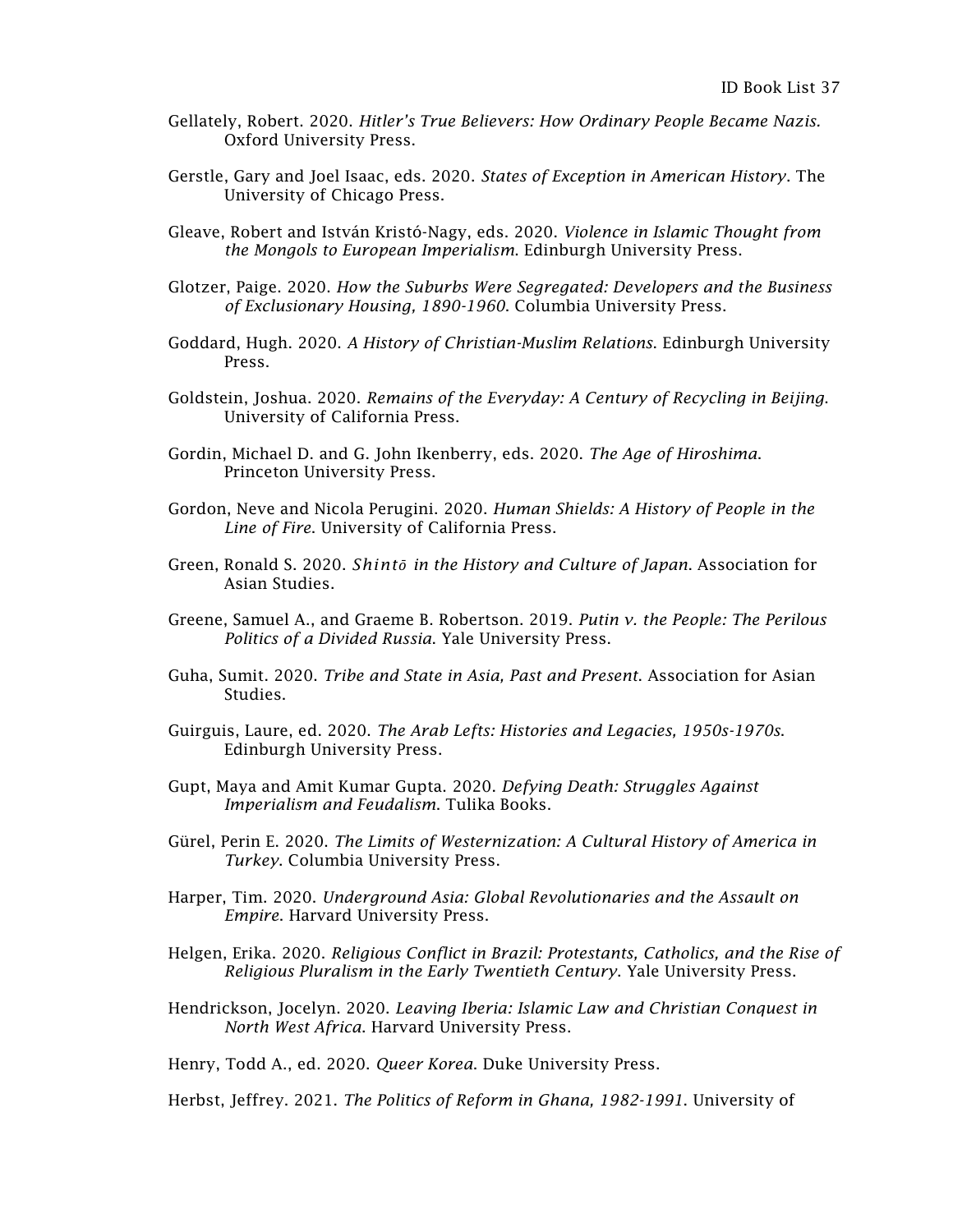California Press.

- Herschkind, Charles. 2020. *The Feeling of History: Islam, Romanticism, and Andalusia*. The University of Chicago Press.
- Herzberg, David. 2020. *White Market Drugs: Big Pharma and the Hidden History of Addiction in American*. The University of Chicago Press.
- Hill, Christopher. 2020. *Liberty Against the Law*. Verso.
- Hillman, Ben and Gray Tuttle, eds. 2020. *Ethnic Conflict and Protest in Tibet and Xinjiang: Unrest in China's West*. Columbia University Press.
- Hirsch, Francine. 2020. *Soviet Judgment at Nuremberg; A New History of the International Military Tribunal after World War II*. Oxford University Press.
- Hojer, Lars and Morten Axel Pedersen. 2020. *Urban Hunters: Dealing and Dreaming in Times of Transition*. Yale University Press.
- Holt, Thomas C. 2021. *The Movement: The African American Struggle for Civil Rights*. Oxford University Press.
- Honneth, Axel. 2021. *Recognition: A Chapter in the History of European Ideas*. Cambridge University Press.
- Huang, Chin-shing. 2020. *Confucianism and Sacred Space: The Confucius Temple from Imperial China to Today*. Columbia University Press.
- Hussein, Shakira. 2019. *From Victims to Suspects: Muslim Women Since 9/11*. Yale University Press.
- Jackson, Kellie Carter. 2020. *Force and Freedom: Black Abolitionists and the Politics of Violence*. University of Pennsylvania Press.
- Jackson, Gale P. 2020. *Put Your Hands on Your Hips and Act Like a Woman: Black History and Poetics in Performance*. University of Nebraska Press.
- Jones-Katz, Gregory. 2021. *Deconstruction: An American Institution.* The University of Chicago Press.
- Kadıoğlu, İ[. Aytaç.](https://edinburghuniversitypress.com/i-aytac-kadioglu.html) 2020. *Peace Processes in Northern Ireland and Turkey*. Edinburgh University Press.
- Kaldor, Mary and Saskia Sassen. 2020. *Cities at War: Global Insecurity and Urban Resistance.* Columbia University Press.
- Kamel, Lorenzo. 2020. *The Middle East from Empire to Sealed Identities*. Edinburgh University Press.
- Kater, Michael H. 2020. *Culture in Nazi Germany*. Yale University Press.
- Kepel, Gilles. 2020. *Away from Chaos: The Middle East and the Challenge to the West*. Columbia University Press.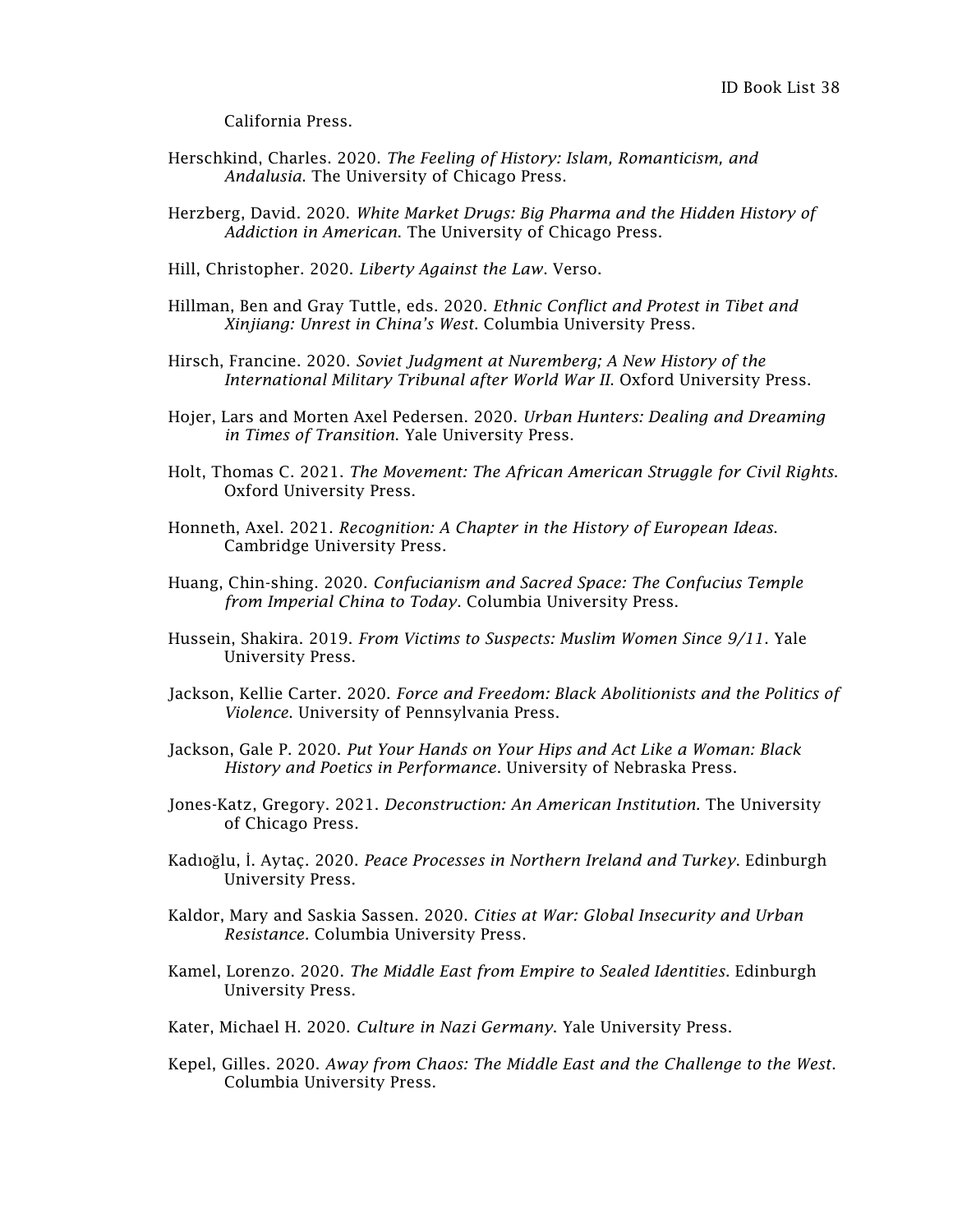- Kettle, Louise. 2020. *Learning from the History of British Interventions in the Middle East*. Edinburgh University Press.
- Keyssar, Alexander. 2020. *Why Do We Still Have the Electoral College?* Harvard University Press.
- Khosla, Madhav. 2020. *India's Founding Moment: The Constitution of a Most Surprising Democracy*. Harvard University Press.
- Kidd, Matthew. 2020. *The Renewal of Radicalism: Politics, Identity and Ideology in England, 1867-1924*. Manchester University Press.
- Kim, Diana S. 2020. *Empires of Vice: The Rise of Opium Prohibition across Southeast Asia*. Princeton University Press.
- Kinna, Ruth and Matthew S. Adams, eds. 2020. *Anarchism, 1914-18: International, Anti-Militarism and War*. Manchester University Press.
- Klein, Shana. 2020. *The Fruits of Empire: Art, Food, and the Politics of Race in the Age of American Expansion*. University of California Press.
- Kloppe-Santamaria, Gema. 2020. *In the Vortex of Violence: Lynching, Extralegal Justice, and the State in Post-Revolutionary Mexico*. University of California Press.
- Koncewicz, Michael. 2020, *They Said No to Nixon: Republicans Who Stood Up to the President's Abuses of Power*. University of California Press.
- Krzyzanowski, Lukasz and Madeline G. Levine. 2020. *Ghost Citizens: Jewish Return to a Postwar City*. Harvard University Press.
- [Künkler,](https://edinburghuniversitypress.com/mirjam-kunkler.html) Mirjam and Devi J. Steward, eds. 2020. *Female Religious Authority in Shi'i Islam.* Edinburgh University Press.
- Kurimay, Anita. 2020. *Queer Budapest, 1873-1961*. The University of Chicago Press.
- Kustanovich, Konstantin V. 2020. *Russian and American Cultures: Two Worlds a World Apart*. Lexington Books.
- Ladd, Brian. 2020. *The Streets of Europe: The Sights, Sounds, and Smells That Shaped Its Great Cities*. The University of Chicago Press.
- Lang, Gladys Engel and Kurt Lang. 2020. *The Battle for Public Opinion: The President, the Press, and the Polls During Watergate*. Columbia University Press.
- Lange, Allison K. 2020. *Picturing Political Power: Images in the Women's Suffrage Movement*. The University of Chicago Press.
- Lau, Lawrence Juen-yee. 2020. *Is the Chinese Economy a Miracle or a Bubble?* The Chinese University of Hong Kong Press.
- Lawrence, Bruce B. 2021. *The Bruce B. Lawrence Reader: Islam beyond Borders*. Duke University Press.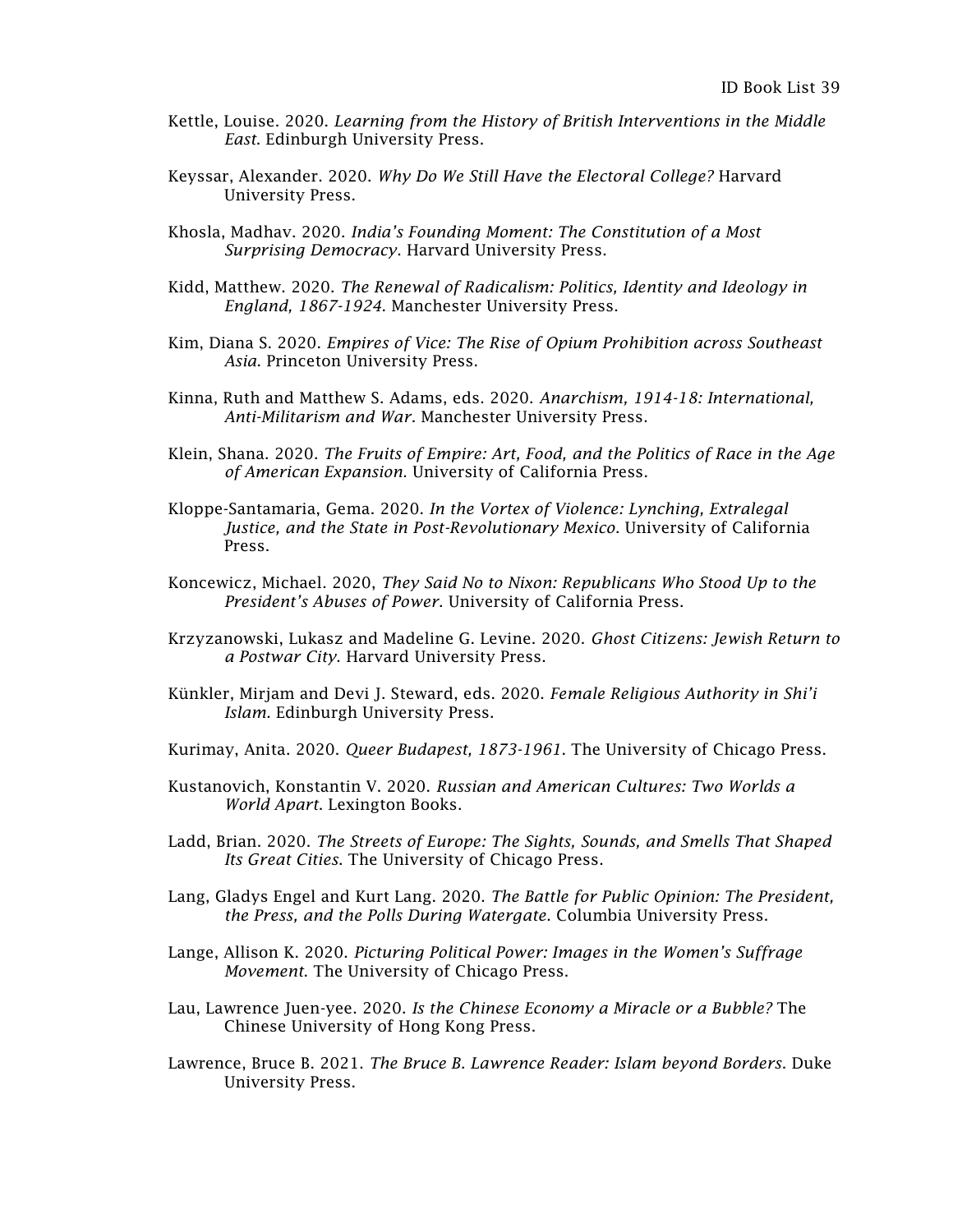- Laycock, Joanne and Francesca Piana, eds. 2020. *Aid to Armenia: Humanitarianism and Intervention from the 1890s to the Present*. Manchester University Press.
- Leader, Joyce E. 2020. *From Hope to Horror: Diplomacy and the Making of the Rwanda Genocide*. Potomac Books.
- Leff, Laurel. 2020. *Well Worth Saving: American Universities' Life and Death Decisions on Refugees from Nazi Europe*. Yale University Press.
- Leonhard, Jörn. 2020. *Pandora's Box: A History of the First World War*. Harvard University Press.
- Lesch, David W. 2019. *Syria*. Polity Books.
- Lewis, Michael. 2021. *Rioters and Citizens: Mass Protest in Imperial Japan*. University of California Press.
- Lewy, Guenter. 2020. *Harmful and Undesirable: Book Censorship in Nazi Germany*. Oxford University Press.
- Leys, Colin and Leo Panitch. 2020. *Searching for Socialism: The Project of the Labour New Left from Benn to Corbyn*. Verso.
- Linfield, Susie. 2020. *The Lions' Den: Zionism and the Left from Hannah Arendt to Noam Chomsky*. Yale University Press.
- Liu, Xiaoyuan. 2020. *To the End of Revolution: The Chinese Communist Party and Tibet, 1949-1959*. Columbia University Press.
- Losurdo, Domenico. 2020. *War and Revolution: Rethinking the Twentieth Century*. Verso.
- Low, Michael Christopher. 2020. *Imperial Mecca: Ottoman Arabia and the Indian Ocean Hajj*. Columbia University Press.
- Lubin, Alex. 2021. *Never-Ending War on Terror*. University of California Press.
- Lybarger, Loren D. 2020. *Palestinian Chicago: Identity in Exile*. University of California Press.
- McDoom, Omar Shahabudin. 2021. *The Path to Genocide in Rwanda: Security, Opportunity, and Authority in an Ethnocratic State*. Cambridge University Press.
- McFarland, Victor. 2020. *Oil Powers: A History of the U.S.-Saudi Alliance*. Columbia University Press.
- McVeigh, Rory and Kevin Estep. 2020. *The Politics of Losing: Trump, the Klan, and the Mainstreaming of Resentment*. Columbia University Press.
- McLaughlin-Stonham, Hilary. 2020. *From Slavery to Civil Rights: On the Streetcars of New Orleans 1830s to Present*. Oxford University Press.

Macekura, Stephen J. 2020. *The Mismeasure of Progress: Economic Growth and its*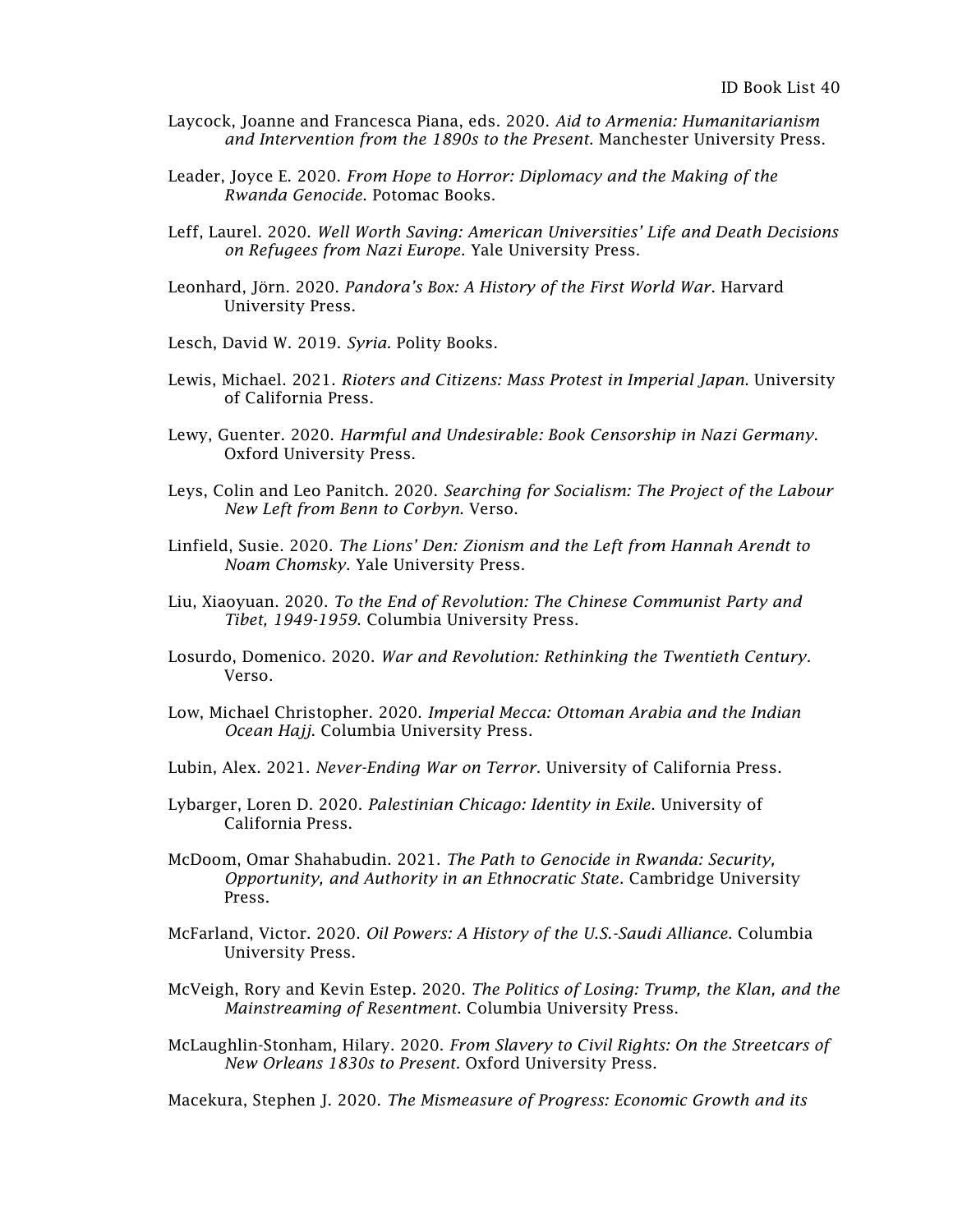*Critics*. The University of Chicago Press.

- Mackintosh-Smith, Tim. 2020. *Arabs: A 3000-Year History of Peoples, Tribes and Empires*. Yale University Press.
- Makhoul, Manar H. 2020. *Palestinian Citizens in Israel*. Edinburgh University Press.
- Mendez, Michael. 2020. *Climate Change from the Streets: How Conflict and Collaboration Strengthen the Environmental Justice Movement*. Yale University Press.
- Mistry, Kaeten and Hannah Gurman. 2020. *Whistleblowing Nation: The History of National Security Disclosures and the Cult of State Secrecy*. Columbia University Press.
- Mitter, Rana. 2020. *China's Good War: How World War II is Shaping a New Nationalism*. Harvard University Press.
- Moumtaz, Nada. 2021. *God's Property: Islam, Charity, and the Modern State*. University of California Press.
- [Mrázek,](https://www.dukeupress.edu/explore-subjects/browse?AuID=2566665) Rudolf. 2020. *The Complete Lives of Camp People: Colonialism, Fascism, Concentrated Modernity*. Duke University Press.
- Murašov, Jurij, Davor Beganović and Andrea Lešić, eds. 2020. *Cultures of Economy in South-Eastern Europe: Spotlights and Perspectives*. Transcript-Verlag.
- Nalbantian, Tsolin. 2019. *Armenians Beyond Diaspora: Making Lebanon their Own*. Edinburgh University Press.
- Onditi, Francis. 2020. *Conflictology: Systems, Institutions, and Mechanisms in Africa*. Lexington Books.
- Panda, Ankit. 2020. *Kim Jong Un and the Bomb: Survival and Deterrence in North Korea*. Oxford University Press.
- Pavlowitch, Stevan. 2020. *Hitler's New Disorder: The Second World War in Yugoslavia*. Oxford University Press.
- Philliou, Christine. 2021. *Turkey: A Past Against History*. University of California Press.
- Pratt, Nicola. 2020. *Embodying Geopolitics: Generations of Women's Activism in Egypt, Jordan, and Lebanon*. University of California Press.
- Pucci, Molly. 2020. *Security Empire: The Secret Police in Communist Eastern Europe*. Yale University Press.
- Quinn, Carol V. A. 2020. *Dignity, Justice, and the Nazi Data Debate: On Violating the Violated Anew*. Lexington Books.
- Quinn, Eithne. 2019. *A Piece of Action: Race and Labor in Post-Civil Rights Hollywood*. Columbia University Press.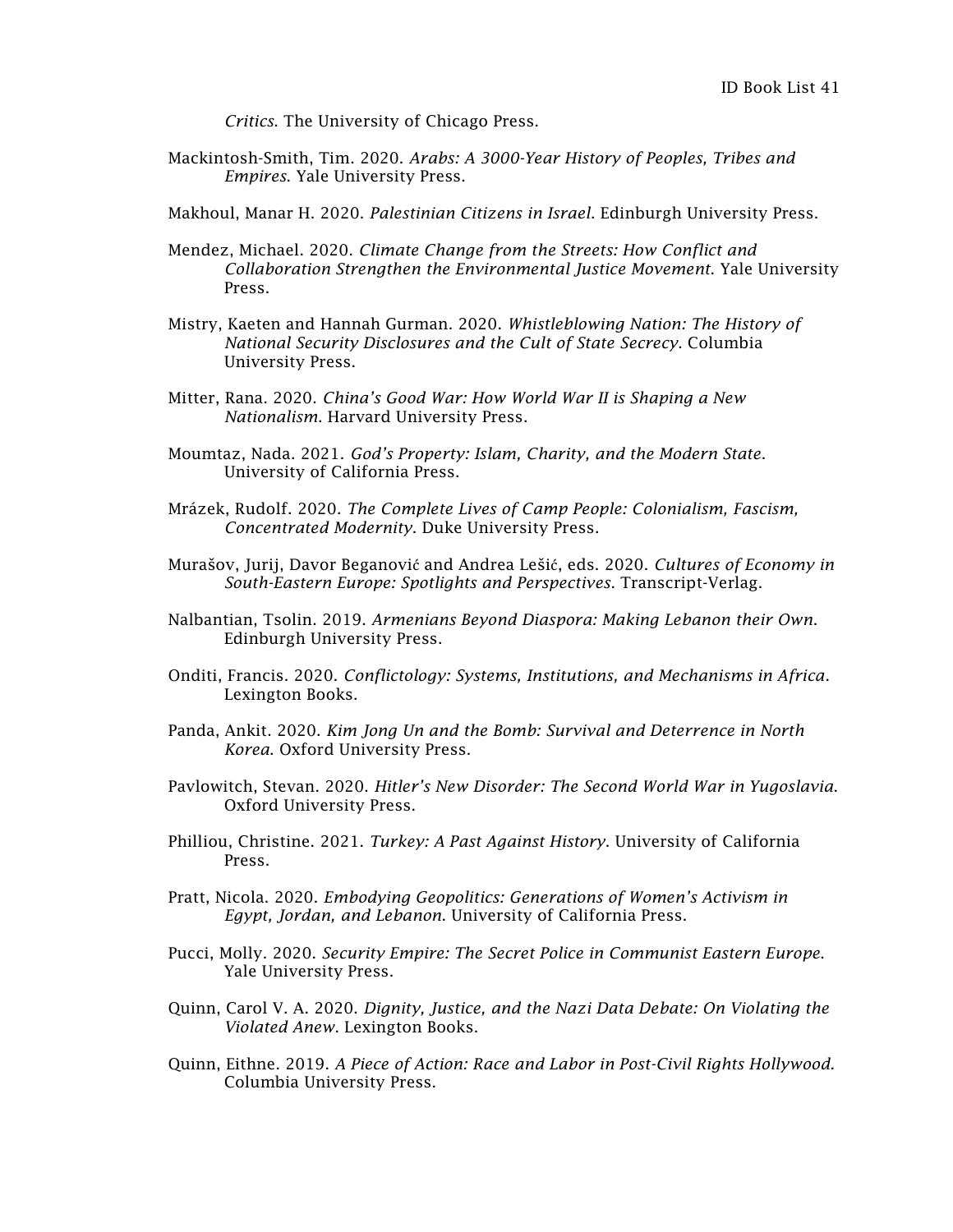- Rabah, Makram. 2020. *Conflict on Mount Lebanon*. Edinburgh University Press.
- Ringer, Monica M. *Islamic Modernism and the Re-Enchantment of the Sacred in the Age of History*. Edinburgh University Press.
- Roorda, Eric Paul. 2020. *The Ocean Reader: History, Culture, Politics*. Duke University Press.
- Sachs, Jeffrey D. 2020. *The Ages of Globalization: Geography, Technology, and Institutions*. Columbia University Press.
- Sands, Kathleen M. 2019. *America's Religious Wars: The Embattled Heart of Our Public Life*. Yale University Press.
- Sangari, Kumkum. 2020. *Who Is an Alien?:Reading the Plural Through Gandhi*. Tulika Books.
- Satia, Priya. 2020. *Time's Monster: How History Makes History*. Harvard University Press.
- Sayyid, S. 2020. *The Promise of Pakistan*. The University of Chicago Press.
- Scarboro, Cristofer, Diana Mincyte, and Zsuzsa Gille, eds. 2020. *The Socialist Good Life: Desire, Development, and Standards of Living in Eastern Europe*. Indiana University Press.
- Scharbrodt, Oliver and Yafa Shanneik, eds. 2020. *Shi'a Minorities in the Contemporary World*. Edinburgh University Press.
- Schier, Steven E. and Todd E. Eberly. 2020. *How Trump Happened: A System Shock Decades in the Making*. Rowman & Littlefield Publishers.
- Scott, Joan Wallach. 2020. *On the Judgement of History*. Columbia University Press.
- Sepkoski, David. 2020. *Catastrophic Thinking: Extinction and the Value of Diversity from Darwin to the Anthropocene*. The University of Chicago Press.
- Setterstein, Jr., Richard A. 2021. *Living on the Edge: An American Generation's Journey through the Twentieth Century*. The University of Chicago Press.
- Sexton, John. 2019. *Standing for Reason: The University in a Dogmatic Age.* Yale University Press.
- Shively, Kim. 2021. *Islam in Modern Turkey*. Edinburgh University Press.
- Short, Courtney A. 2020. *Uniquely Okinawan: Determining Identity During the U.S. Wartime Occupation*. Fordham University Press.
- Siegel, Mona L. 2020. *Peace on Our Terms: The Global Battle for Women's Rights After the First World War*. Columbia University Press.

Siegelberg, Mira L. 2020. *Statelessness: A Modern History*. Harvard University Press.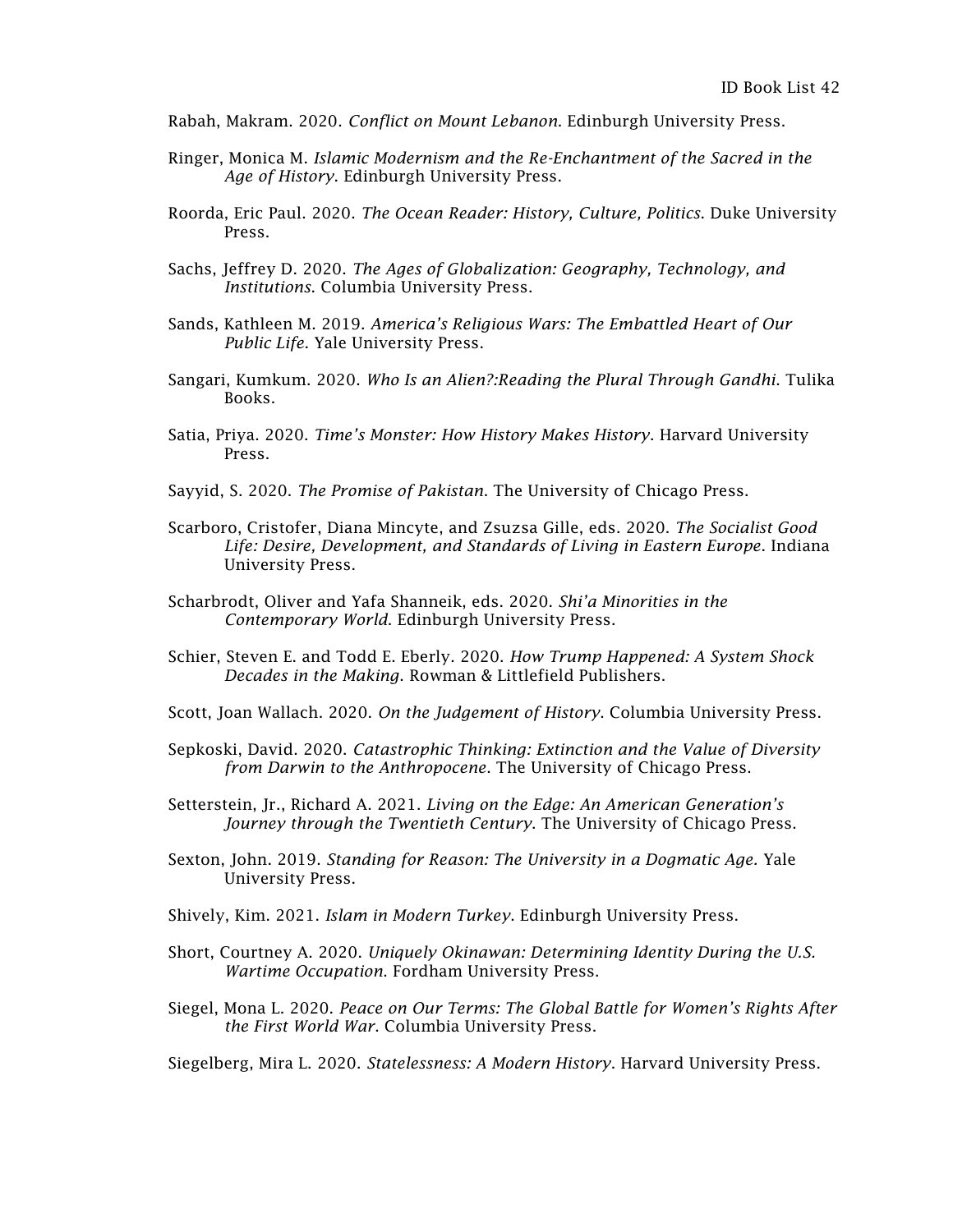- Singh, Bhubhindar. 2020. *Reconstructing Japan's Security*. Edinburgh University Press.
- Siollun, Max. 2021. *What Britain Did to Nigeria: A Short History of Conquest and Rule*. Oxford University Press.
- Snowden, Frank M. 2020. *Epidemics and Society: From the Black Death to the Present*. Yale University Press.
- Snyder, Scott A. 2020. *South Korea at the Crossroads: Autonomy and Alliance in an Era of Rival Powers*. Columbia University Press.
- Spohr, Kristina. 2020. *Post Wall, Post Square: How Bush, Gorbachev, Kohl, and Deng Shaped the World after 1989*. Yale University Press.
- Spohnholz, Jesse. 2020. *Ruptured Lives: Refugee Crises in Historical Perspective*. Oxford University Press.
- Sondhaus, Lawrence.2021. *World War One: The Global Revolution*. Cambridge University Press.
- Stanger, Allison. 2019. *Whistleblowers: Honesty in America from Washington to Trump*. Yale University Press.
- Stratton, Clif. 2020. *Power Politics: Carbon Energy in Historical Perspective*. Oxford University Press.
- Stein, Mark. 2020. *The Presidential Fringe: Questing and Jesting for the Oval Office*. Potomac Books.
- Steward, Laura and Janay Nugent. 2020. *Union and Revolution*. Edinburgh University Press.
- Tabaar, Mohammad Ayatollahi. 2019. *Religious Statecraft: The Politics of Islam in Iran*. Columbia University Press.
- Talmon-Heller, Daniella. 2020. *Sacred Place and Sacred Time in the Medieval Islamic Middle East*. Edinburgh University Press.
- Tamai, Lily Anne Y. Welty, Ingrid Dineen-Wimberly, and Paul Spickard, eds. 2020. *Shape Shifters: Journeys across Terrains of Race and Identity.* University of Nebraska Press.
- Tanner, Marcus. 2019. *Croatia: A History from the Middle Ages to the Present Day*. Yale University Press.
- Taylor-Guthartz, Lindsey. 2021. *Challenge and Conformity: The Religious Lives of Orthodox Jewish Women*. Oxford University Press.
- Tentler, Leslie Woodcock. 2020. *American Catholics: A History*. Yale University Press.
- Teter, Magda. 2020. *Blood Libel: On the Trail of an Antisemitic Myth*. Harvard University Press.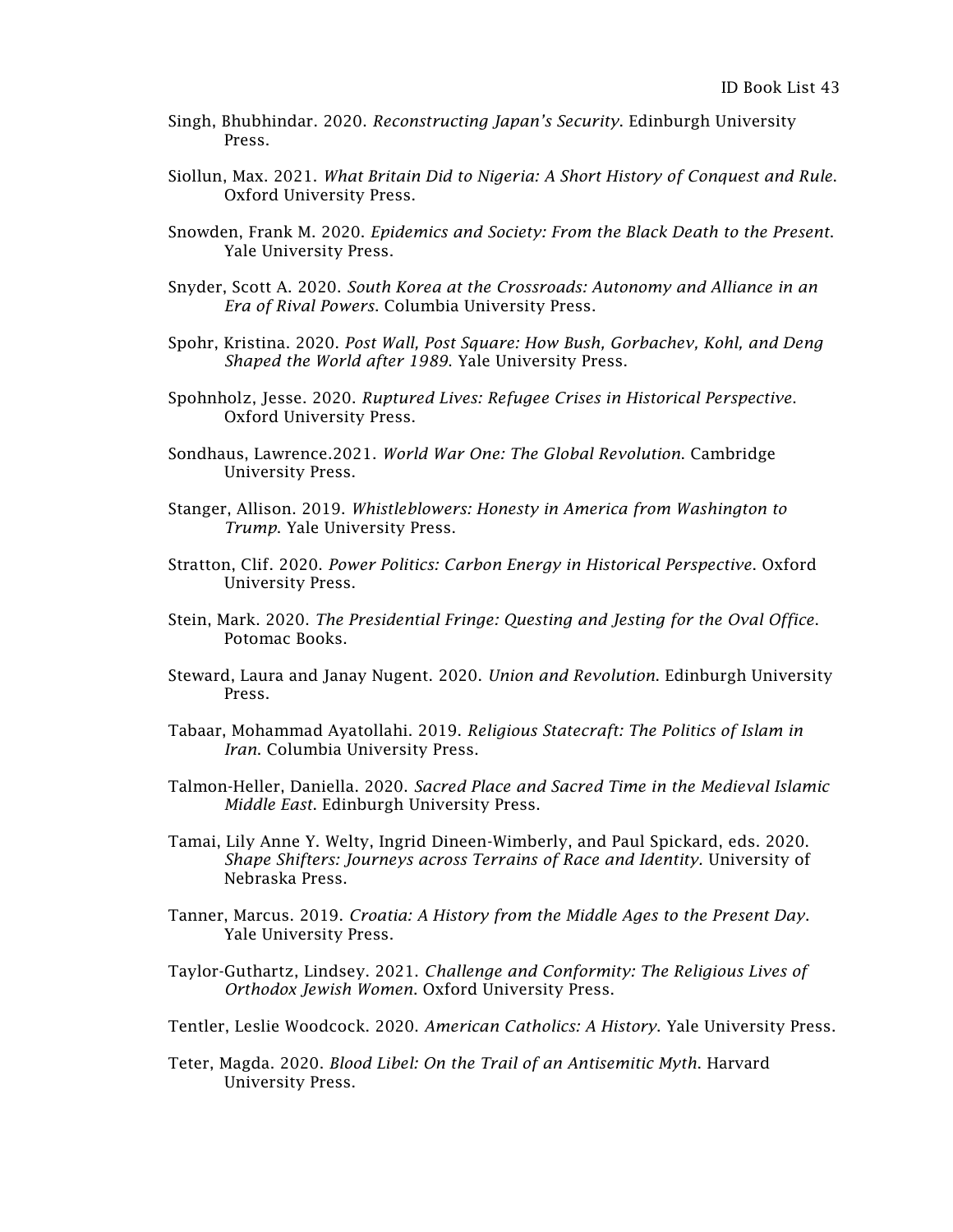- Thomas, Julia Adeney and Geoff Eley, eds.2020. *Visualizing Fascism: The Twentieth-Century Rise of the Global Right.* Duke University Press.
- Thorpe, Nick. 2019. *The Road Before Me Weeps: On the Refugee Route through Europe*. Yale University Press.
- Threlkeld, Megan. 2020. *Pan American Women U.S. Internationalists and Revolutionary Mexico*. University of Pennsylvania Press.
- Tiburcio, Alberto. 2020. *Muslim-Christian Polemics in Safavid Iran*. Edinburgh University Press.
- Tripodi, Christian. 2021. *The Unknown Enemy: Counterinsurgency and the Illusion of Control.* Cambridge University Press.
- Trotter, Jr., Joe William. 2021. *Workers on Arrival: Black Labor in the Making of America*. University of California Press.
- Urban, Elizabeth. 2020. *Conquered Populations in Early Islam*. Edinburgh University Press.
- van Middelaar, Luuk. 2020. *The Passage to Europe: How a Continent Became a Union*. Yale University Press.
- Vanagaité, Rūta and Efraim Zuroff. 2020. *Our People: Discovering Lithuania's Hidden Holocaust*. Rowman & Littlefield Publishers.
- Vandeputte, Tom. 2020. *Critique of Journalistic Reason: Philosophy and the Time of the Newspaper*. Fordham University Press.
- Vierba, Ezer. 2020. *The Singer's Needle: An Undisciplined History of Panamá*. The University of Chicago Press.
- Vincent, David. 2020. *A History of Solitude*. Polity Books.
- Vine, David. 2020. *The United States of War: A Global History of America's Endless Conflicts, from Columbus to the Islamic State*. University of California Press.
- Wagemakers, Joas. 2021. *The Muslim Brotherhood in Jordan*. Cambridge University Press.
- Wang, David Der-wei, Angela Ki Che Leung, and Zhang Yinde, eds. 2020. *Utopia and Utopianism in the Contemporary Chinese Contest: Texts, Ideas, Spaces*. Hong Kong University Press.
- Wertheim, Stephen. 2020. *Tomorrow, the World: The Birth of U.S. Global Supremacy*. Harvard University Press.
- Westad, Odd Arne. 2021. *Empire and Righteous Nation: 600 Years of China Korea Relations*. Harvard University Press.
- Whatmore-Thomson, Helen J. 2020. *Nazi Camps and their Neighbouring Communities: History, Memory, and Memorialization*. Oxford University Press.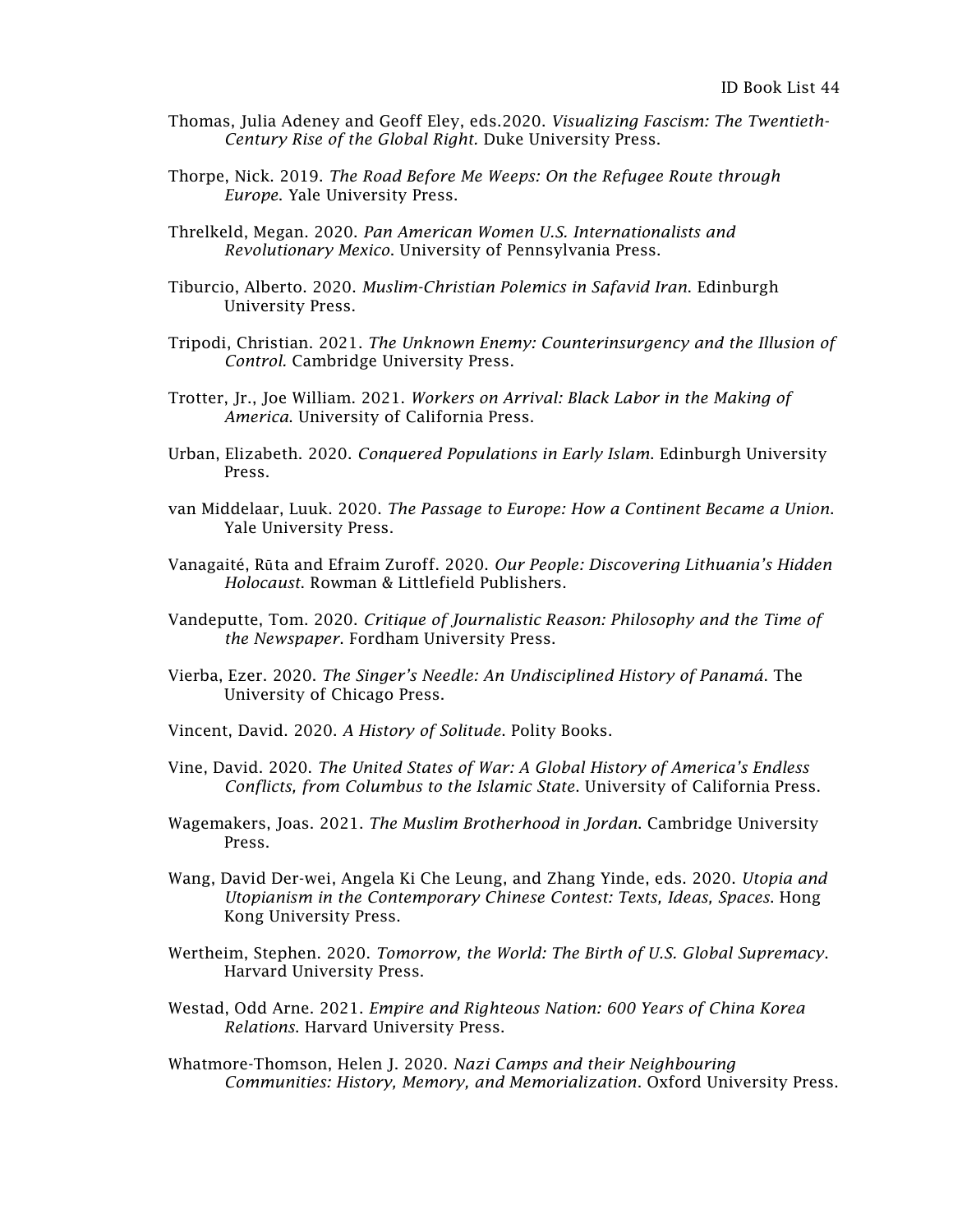- White, Luise S. 2021. *Fighting and Writing: The Rhodesian Army at War and Postwar.* Duke University Press.
- White, Owen. 2021. *The Blood of the Colony: Wine and the Rise and Fall of French Algeria*. Harvard University Press.
- Wilson, Peter H. 2020. *Heart of Europe: A History of the Holy Roman Empire*. Harvard University Press.
- Wise, Carol. 2020. *Dragonomics: How Latin America Is Maximizing (or Missing Out On) China's International Development Strategy*. Yale University Press.
- Woeser, Tsering. 2020. *Forbidden Memory: Tibet during the Cultural Revolution*. Potomac Books.
- Yaffee, Helen. 2020. *We Are Cuba!: How a Revolutionary People Have Survived in a Post-Soviet World*. Yale University Press.
- Yoo, Theodore. 2020. *The Koreas: The Birth of Two Nations Divided*. University of California Press.
- Young, Elliott. 2021. *Forever Prisoners: How the United States Made the World's Largest Immigrant Detention System.* Oxford University Press.
- Zalc, Claire. 2020. *Denaturalized: How Thousands Lost Their Citizenship and Lives in Vichy France*. Harvard University Press.
- Zartaloudis, Thanos. 2020. *The Birth of Nomos*. Edinburgh University Press.
- Zhang, Haipeng and Jinyi Zhai. 2020. *A Brief Modern Chinese History*. ibidem Press.
- Zolov, Eric. 2020. *The Last Good Neighbor: Mexico in the Global Sixties*. Duke University Press.

#### HUMAN RIGHTS

- Akande, Dapo, Jaakko Kuosmanen, Helen McDermott, and Dominic Roser. 2020. *Human Rights and 21st Century Challenges: Poverty, Conflict, and the Environment*. Oxford University Press.
- Alapattu, Sumudu A., Carmen G. Gonzalez, and Sara L. Seck. 2020. *The Cambridge Handbook of Environmental Justice and Sustainable Development*. Cambridge University Press.
- Allen, Robin. 2020. *Making Comparisons in Equality Law: Within Gender, Age and Conflicts*. Cambridge University Press.
- Auersperger Matić, Andrej. 2020. *Just Words: The Effectiveness of Civil Justice in European Human Rights Jurisprudence*. Cambridge University Press.
- Barnett, Michael N. 2020. *Humanitarianism and Human Rights: A World of Differences?* Cambridge University Press.

Beaudry, Jonas- Sébastien. 2021. *The Disabled Contract: Severe Intellectual Disability,*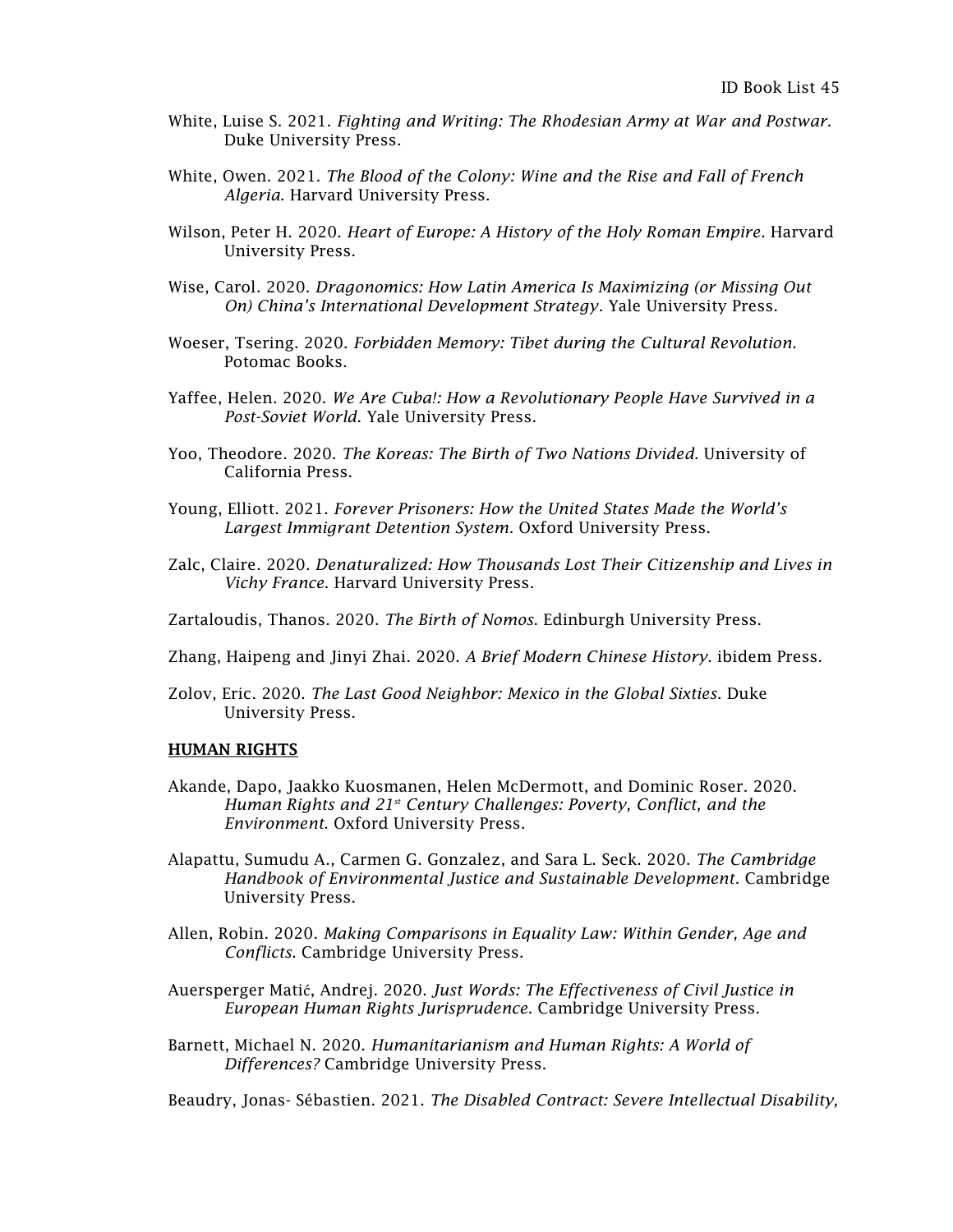*Justice and Morality*. Cambridge University Press.

- Bens, Jonas. 2020. *The Indigenous Paradox: Rights, Sovereignty, and Culture in the Americas*. University of Pennsylvania Press.
- Bielefeldt, Heiner and Michael Wiener. 2019. *Religious Freedom Under Scrutiny*. University of Pennsylvania Press.
- Buchanan, Tom. 2020. *Amnesty International and Human Rights Activision in Postwar Britain, 1945-1977*. Cambridge University Press.
- Buff, Rachel Ida and Alejandra Oliva. 2020. *A is for Asylum Seeker: Words for People on the Move*. Fordham University Press.
- Calfano, Brian and Valerie Martinez-Ebers. 2020. *Human Relations Commissions: Relieving Racial Tensions in the American City*. Columbia University Press.
- Chang, Felix B. and Sunnie T. Rucker-Chang. 2020. *Roma Rights and Civil Rights: A Transatlantic Comparison*. Cambridge University Press.
- Choudhury, Cyra Akila and Khald A. Beydoun. 2020. *Islamophobia and the Law*. Cambridge University Press.
- Cislaghi, Ben. 2019. *Human Rights and Community-led Development: Lessons from Tostan*. Oxford University Press.
- Clauss-Ehlers, Caroline S., Aradhana Bela Sood, and Mark D. Weist. 2020. *Social Justice for Children and Young People: International Perspectives*. Cambridge University Press.
- Cohen, Miriam. 2020. *Realizing Reparative Justice for International Crimes: From Theory to Practice*. Cambridge University Press.
- Cohen, David and Yuma Totani. 2020. *The Tokyo War Crimes Tribunal: Law, History, and Jurisprudence*. Cambridge University Press.
- Daly, Erin. 2020. *Dignity Rights: Courts, Constitutions, and the Worth of the Human Person*. University of Pennsylvania Press.
- Davidson, Natalie R. 2020. *American Transitional Justice: Writing Cold War History in Human Rights Litigation*. Cambridge University Press.
- Fahy, Sandra. 2019. *Dying for Rights: Putting North Korea's Human Rights Abuses on the Record*. Columbia University Press.
- Farer, Tom. 2020. *Migration and Integration: The Case for Liberalism with Borders*. Cambridge University Press.
- Fassbender, Bardo and Knut Traisbach, eds. 2020. *The Limits of Human Rights*. Oxford University Press.
- Ferraz, Octávio Luiz Motta. 2020. *Health as a Human Right*. Cambridge University Press.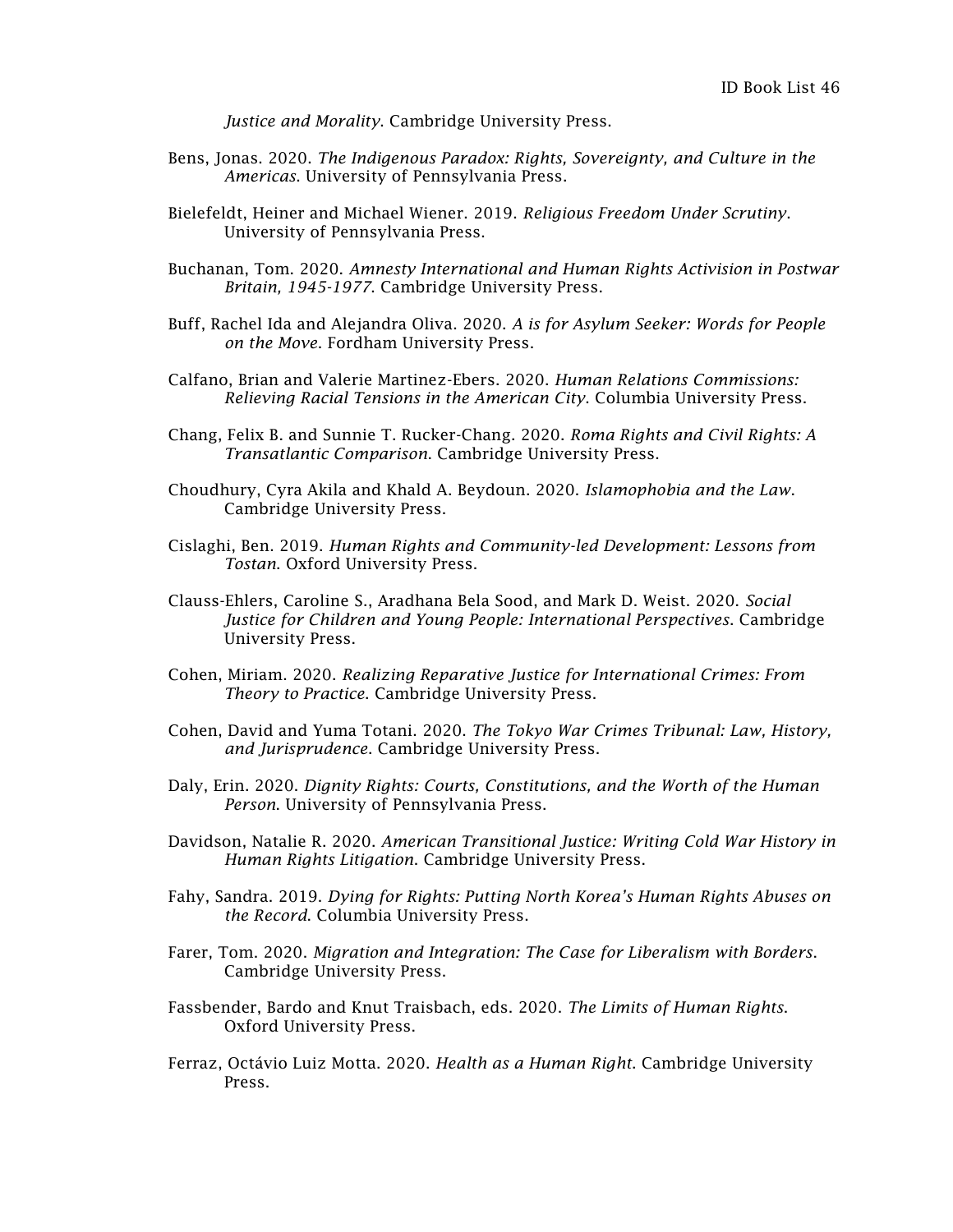- Fraser, Julie. 2020. *Social Institutions and International Human Rights Law: Every Organ of Society*. Cambridge University Press.
- Freeman, Mark and Iván Orozco. 2020. *Negotiating Transitional Justice: Firsthand Lessons from Colombia and Beyond*. Cambridge University Press.
- Freeman, Michael. 2020. *A Magna Carta for Children?: Rethinking Children's Rights*. Cambridge University Press.
- Gaskins, Richard. 2020. *The Congo Trials in the International Criminal Court*. Cambridge University Press.
- Gilabert, Pablo. 2019. *Human Dignity and Human Rights*. Oxford University Press.
- Haglund, Jillienne. 2020. *Regional Courts, Domestic Politics, and the Struggle for Human Rights.* Cambridge University Press.
- Harpur, Paul David. 2020. *Ableism at Work: Disablement and Hierarchies of Impairment. Cambridge* University Press.
- Hedlund, Anna. 2019. *Hutu Rebels: Exile Warriors in the Eastern Congo*. University of Pennsylvania Press.
- Hjort, Mette and Eva Jørholt. 2019. *African Cinema and Human Rights*. Indiana University Press.
- Imboden, Rana Siu. 2021. *China and the International Human Rights Regime: 1982- 2017*. Cambridge University Press.
- Jeffrey, Alex. 2020. *The Edge of Law: Legal Geographies of a War Crimes Court*. Cambridge University Press.
- Jenkins, Laura Dudley. 2019. *Religious Freedom and Mass Conversion in India*. University of Pennsylvania Press.
- Kaye, David. 2019. *Human Rights in the Age of Platforms*. MIT Press.
- Keys, Barbara J., ed. 2019. *The Ideals of Global Sport from Peace to Human Rights*. University of Pennsylvania Press.
- Kurban, Dilek. 2020. *Limits of Supranational Justice: The European Court of Human Rights and Turkey's Kurdish Conflict*. Cambridge University Press.
- Kurz, Nathan A. 2020. *Jewish Internationalism and Human Rights after the Holocaust*. Cambridge University Press.
- Land, Molly K. and Jay D. Aronson. 2020. *New Technologies for Human Rights Law and Practice.* Cambridge University Press.
- Lichtman, Allan J. 2020. *The Embattled Vote in America: From the Founding to the Present*. Harvard University Press.
- Lindkvist, Linde. 2020. *Religious Freedom and the Universal Declaration of Human Rights*. Cambridge University Press.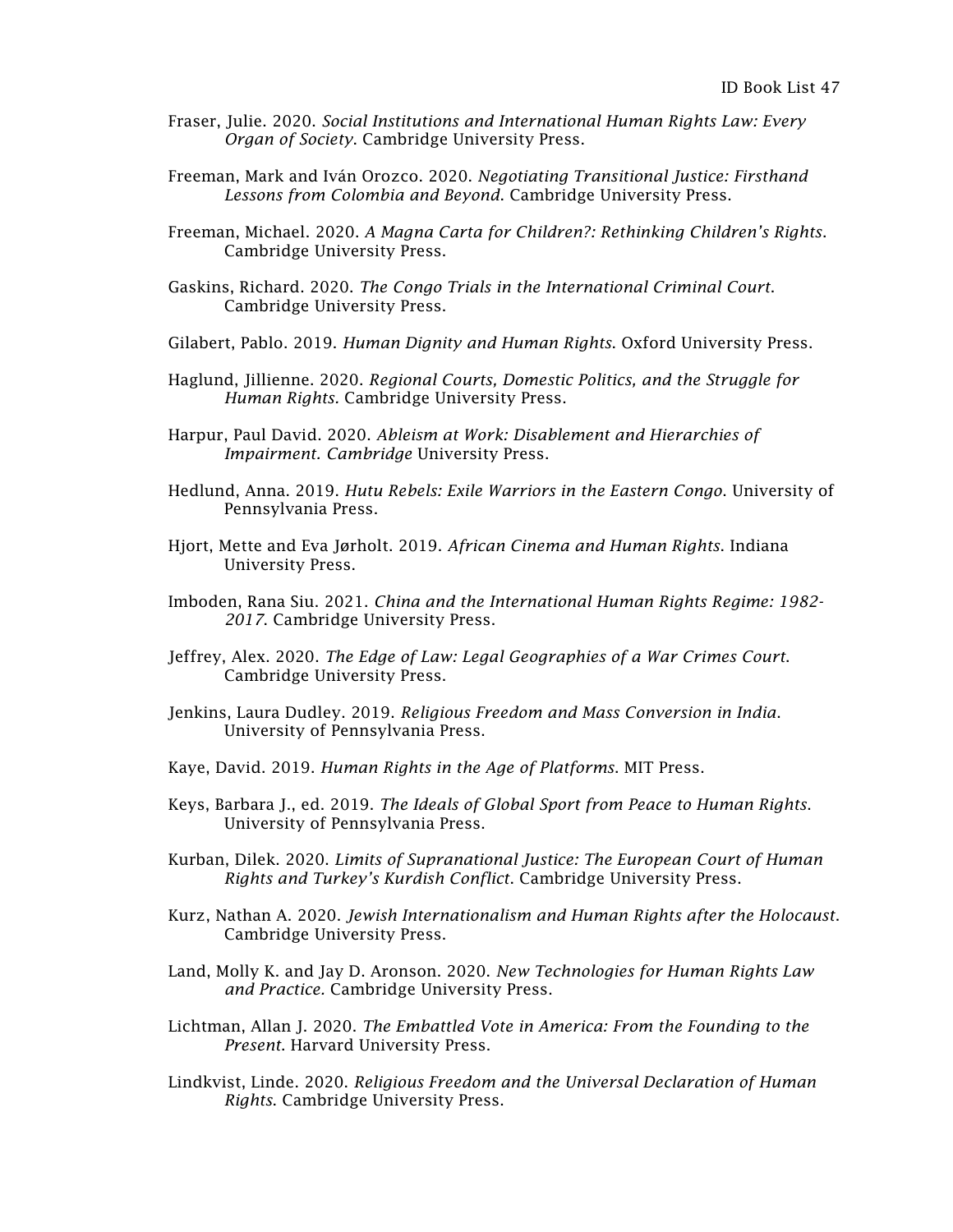- Longobardo, Marco. 2020. *The Use of Armed Force in Occupied Territory*. Cambridge University Press.
- Maurin, Peter and Lincoln Rice, ed. 2020 *The Forgotten Radical Peter Maurin: Easy Essays from the Catholic Worker*. Fordham University Press.
- Mertens, Thomas. 2020. *A Philosophical Introduction to Human Rights*. Cambridge University Press.
- Meyer, William H. 2019. *Human Rights and Global Governance: Power Politics Meets International Justice*. University of Pennsylvania Press.
- Miller, Alice M. and Mindy Jane Roseman, eds. 2019. *Beyond Virtue and Vice: Rethinking Human Rights and Criminal Law*. University of Pennsylvania Press.
- Moses, A. Dirk. 2021. *The Problems of Genocide: Permanent Security and the Language of Transgression*. Cambridge University Press.
- Moses, A. Dirk, Marco Duranti, and Roland Burke. 2020. *Decolonization, Self-Determination, and the Rise of Global Human Rights Politics*. Cambridge University Press.
- Moyn, Samuel. 2019. *Not Enough: Human Rights in Unequal World*. Harvard University Press.
- Neuman, Gerlad L. 2020. *Human Rights in a Time of Populism: Challenges and Responses*. Cambridge University Press.
- Palmer, Emma. 2020. *Adapting International Criminal Justice in Southeast Asia: Beyond the International Criminal Court*. Cambridge University Press.
- Payne, Leigh A., Gabrial Pereira, and Laura Bernal-Bermúdez. 2020. *Transitional Justice and Corporate Accountability from Below: Deploying Archimedes' Lever.* Cambridge University Press.
- Petersen, Marie Juul and Turan Kayaoglu, eds. 2019. *The Organization of Islamic Cooperation and Human Rights*. University of Pennsylvania Press.
- Piccini, Jon. 2019. *Human Rights in Twentieth-Century Australia*. Cambridge University Press.
- Pincock, Kate, Alexander Betts, and Evan Easton-Calabria. 2020. *The Global Governed?: Refugees as Providers of Protection and Assistance*. Cambridge University Press.
- Renshaw, Catherine. 2019. *Human Rights and Participatory Politics in Southeast Asia*. University of Pennsylvania Press.
- Richardson-Little, Ned. 2020. *The Human Rights Dictatorship: Socialism, Global Solidarity and Revolution in East Germany*. Cambridge University Press.
- Samson, Colin. 2020. *The Colonialism of Human Rights: Ongoing Hypocrisies of Western Liberalism*. Polity Books.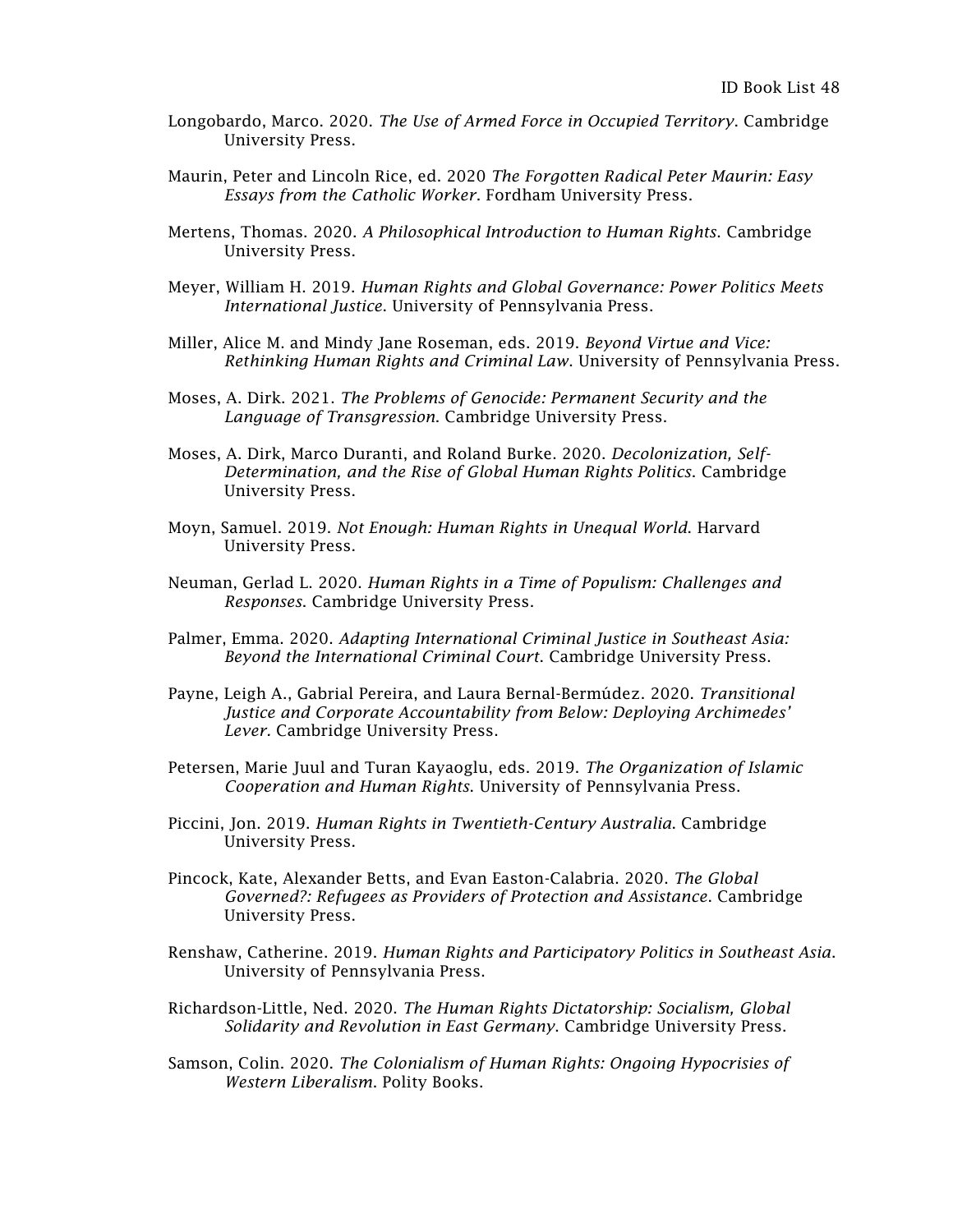- Sarkar, Siddhartha. 2020. *The Politics of Human Trafficking: Lessons from Asia and Europe*. Lexington Books.
- Scott, Matthew. 2020. *Climate Change, Disasters, and the Refugee Convention*. Cambridge University Press.
- Shannon, Kelly J. 2020. *U.S. Foreign Policy and Muslim Women's Human Rights*. University of Pennsylvania Press.
- Shortall, Sarah and Daniel Steinmetz-Jenkins. 2020. *Christianity and Human Rights Reconsidered*. Cambridge University Press.
- Simmons, William Paul. 2019. *Joyful Human Rights*. University of Pennsylvania Press.
- Skinner, Gwynne L. 2020. *Transnational Corporations and Human Rights*. Cambridge University Press.
- Song, Lili. 2020. *Chinese Refugee Law and Policy*. Cambridge University Press.
- von Arnault, Adreas, Kerstin von der Decken, and Mart Susi. 2020. *The Cambridge Handbook of New Human Rights.* Cambridge University Press.
- Weitz, Eric D. 2019. *A World Divided: The Global Struggle for Human Rights in the Age of Nation-States*. Princeton University Press.

#### INFORMATION TECHNOLOGY/MEDIA

Aitken, Ian. 2020. *Cinematic Realism*. Edinburgh University Press.

- Amaya, Hector. 2020. *Trafficking: Narcoculture in Mexico and the United States*. Duke University Press.
- Austin, Thomas and Angelos Koutsourakis, eds. 2020. *Cinema of Crisis*. Edinburgh University Press.
- Bayman, Louis and [Natália](https://edinburghuniversitypress.com/natalia-pinazza.html) Pinazza, eds. 2020. *Journeys on Screen*. Edinburgh University Press.
- Beck, John and Ryan Bishop. 2020. *Technocrats of the Imagination: Art, Technology, and the Military-Industrial Avant-Garde*. Duke University Press.
- Beckman, Frida. 2020. *Control Culture*. Edinburgh University Press.
- Bernholz, Lucy. 2020. *Digital Technology and Democratic Theory*. The University of Chicago Press.
- Bonzel, Katharina. 2020. *National Pastimes: Cinema, Sports, and Nation*. University of Nebraska Press.
- Bradburg-Rance, Clara. 2020. *Lesbian Cinema after Queer Theory*. Edinburgh University Press.
- Breger, Claudia. 2020. *Making Worlds: Affect and Collectivity in Contemporary European Cinema*. Columbia University Press.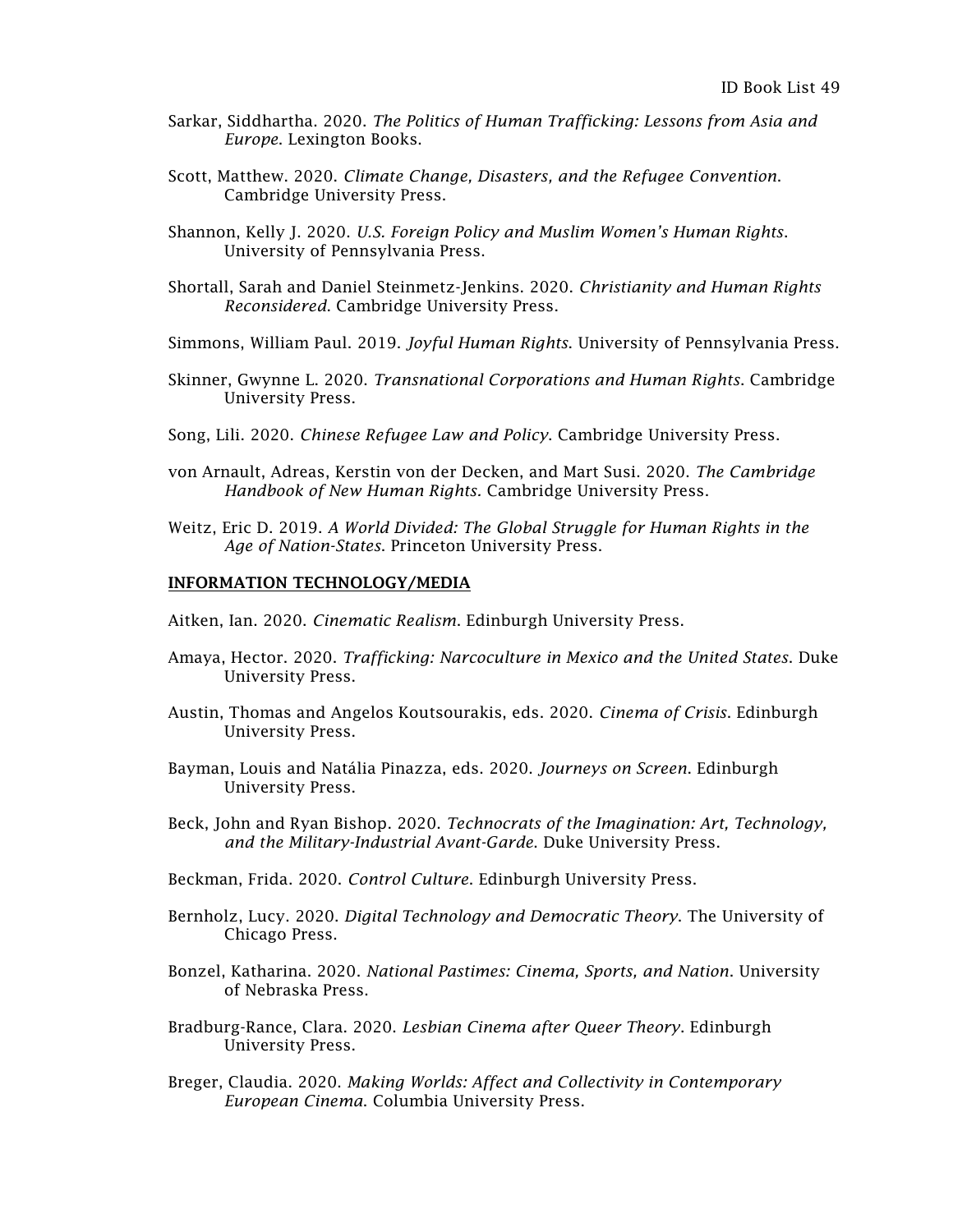- Brough, Melissa. 2020. *Youth Power in Precarious Times: Reimagining Civic Participation*. Duke University Press.
- Callahan, William A. 2020. *Sensible Politics: Visualizing International Relations*. Oxford University Press.
- Chattoo, Caty Borum. 2020. *Story Movements: How Documentaries Empower People and Inspire Social Change*. Oxford University Press.
- Cinquergrani, Maurizio. 2020. *Journey to Poland*. Edinburgh University Press.
- Collier, Delinda. 2020. *Media Primitivism: Technological Art in Africa*. Duke University Press.
- Colt, Emily. 2021. *American Snobs*. Edinburgh University Press.
- Cooper, Sarah, ed. 2020. *New Takes on Film and Imagination*. Edinburgh University Press.
- Costanza-Chock, Sasha. 2020. *Design Justice: Community-Led Practices to Build the Worlds We Need*. MIT Press.
- Cowen, Eleanor. 2020. *Animation Behind the Iron Curtain*. John Libbey Publishing.
- Cull, Nicholas J. 2019. *Public Diplomacy: Foundations for Global Engagement in the Digital Age*. Polity Press.
- Cummins, Kathleen. 2020. *Herstories on Screen: Feminist Subversions of Frontier Myths.* Wallflower Press.
- Davis, Aeron. 2019. *Political Communication: A New Introduction for Crisis Times.* Polity Press.
- Delage, Christian, Peter Goodrich, and Marco Wan. 2019. *Law and New Media: West of Everything*. Edinburgh University Press.
- DeNardis, Laura, Derrick Cogburn, Nanette S. Levinson, and Francesca Musiani, eds. 2020. *Researching Internet Governance: Methods, Frameworks, Futures*. MIT Press.
- Denson, Shane. 2020. *Discorrelated Images*. Duke University Press.
- Deuze, Mark and Tamara Witschge. 2020. *Beyond Journalism*. Polity Books.
- Dick, Murray. 2020. *The Infographic: A History of Data Graphics in News and Communications*. MIT Press.
- Drake, Simone C. and Dwan K. Henderson, eds. 2020. *Are You Entertained?: Black Popular Culture in the Twenty-First Century*. Duke University Press.
- Duarte, German A. and Justin Michael Battin, eds. 2020. *Reading "Black Mirror": Insights into Technology and the Post-Media Condition*. Transcript-Verlag.

Dubbs, Chris. 2020. *An Unladylike Profession: American Women War Correspondents*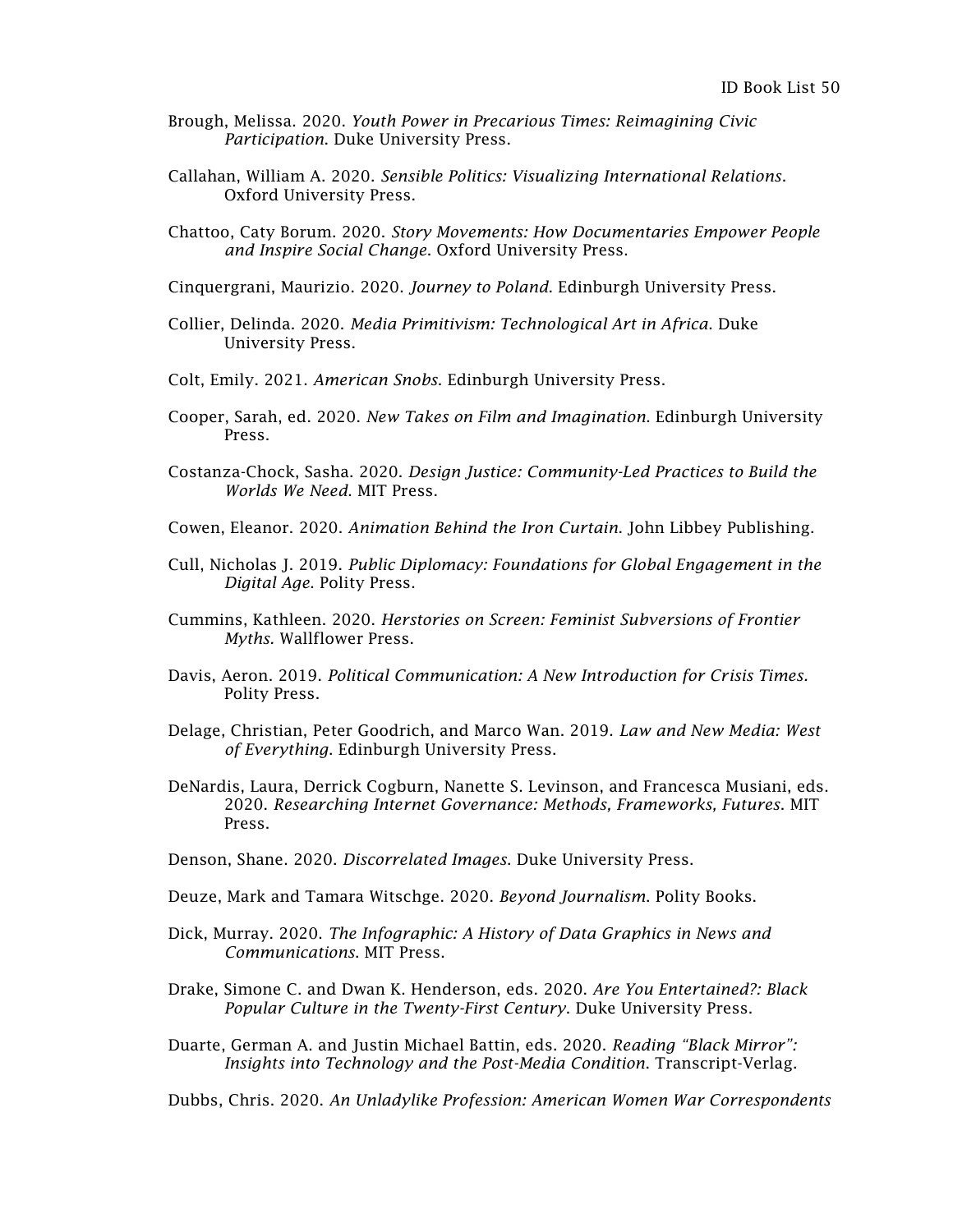*in World War I*. Potomac Books.

- Dyson, George. 2020. *Analogia: The Emergence of Technology Beyond Programmable Control*. Farrar, Straus and Giroux.
- Egan, Kate and Jeffrey Andrew Weinstock. 2020. *And Now for Something Completely Different*. Edinburgh University Press.
- Erhart, Julia. 2020. *Gillian Armstrong: Popular, Sensual & Ethical Cinema*. Edinburgh University Press.
- Fenton, Natalie, Des Freedman, Justin Schlosberg, and Lina Dencik. 2020. *The Media Manifesto*. Polity Books.
- Follis, Luca and Adam Fish. 2020. *Hacker States*. MIT Press.
- Forrest, David. 2020. *New Realism*. Edinburgh University Press.
- Garrett, Greg. 2020. *A Long, Long Way: Hollywood's Unfinished Journey from Racism to Reconciliation*. Oxford University Press.
- Gilbert, Helen, J. D. Phillipson, and Michelle H. Raheja. 2020. *In the Balance: Indigeneity, Performance, Globalization*. Oxford University Press.
- Gunkel, David J. 2020. *An Introduction to Communication and Artificial Intelligence*. Polity Books.
- Halegoua, Germaine. 2020. *Smart Cities*. MIT Press.
- Hand, David J. 2020. *Dark Data: Why What You Don't Know Matters*. Princeton University Press.
- Harvey, James. 2020. *Jacques Rancière and the Politics of Art Cinema*. Edinburgh University Press.
- Hennefeld, Maggie and Nicholas Sammon, eds. 2020. *Abjection Incorporated: Mediating the Politics of Pleasure and Violence.* Duke University Press.
- Herbert, Daniel and Constantine Verevis, eds. 2020. *Film Reboots*. Edinburgh University Press.
- Heshmat, Dina. 2020. *Egypt 1919*. Edinburgh University Press.
- Higbee, Will, Flo Martin, and Jamal Bahmad. 2020. *Moroccan Cinema Uncut*. Edinburgh University Press.
- Hubbs, Simon. 2020. *Cultivating Extreme Art Cinema*. Edinburgh University Press.
- Hollyfield, Jerod Ra'Del. 2020. *Framing Empire*. Edinburgh University Press.
- Holtmeier, Matthew. 2020. *Contemporary Political Cinema*. Edinburgh University Press.
- Hong, Junhao, ed. 2020. *China in the Era of Social Media: An Unprecedented Force for*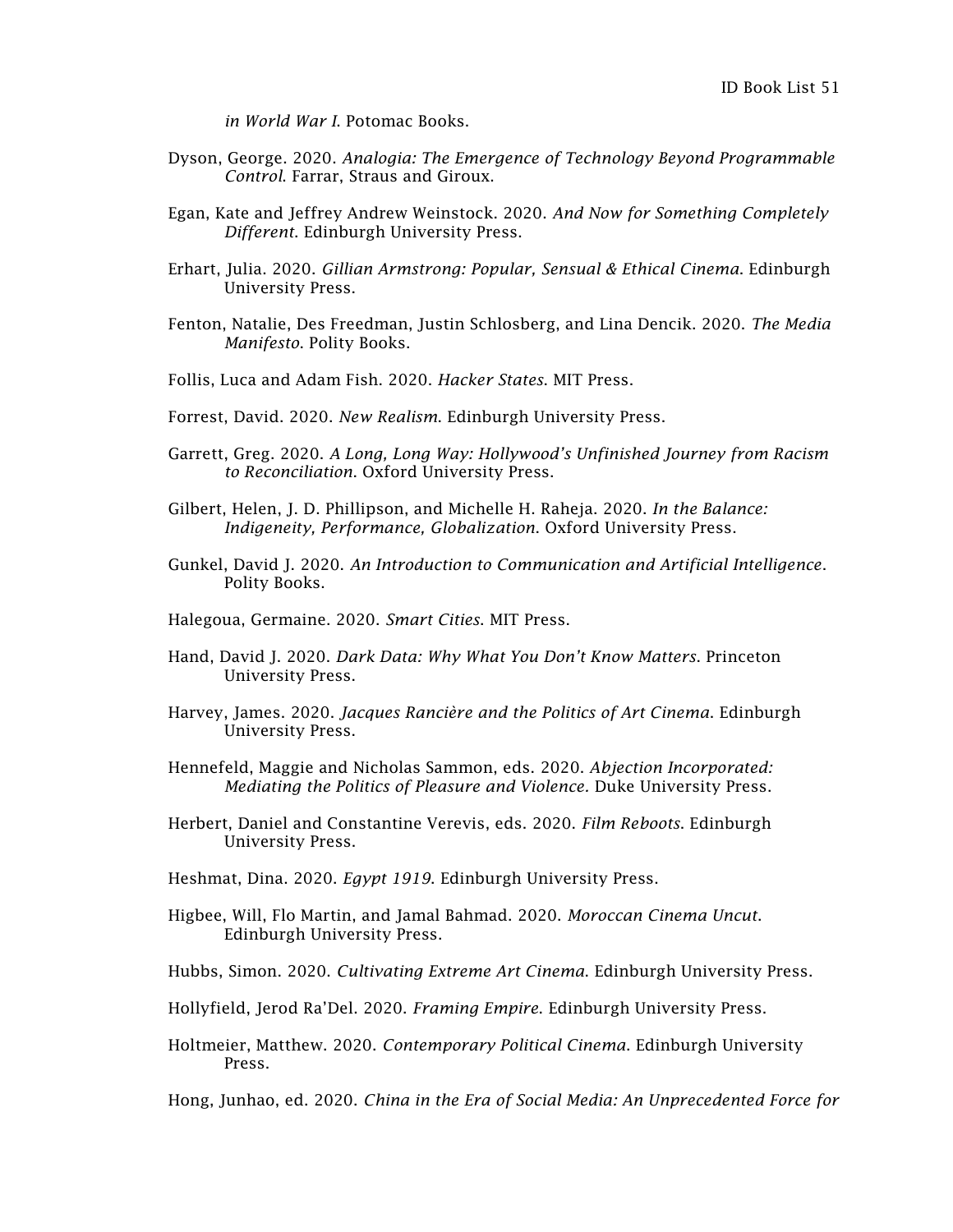*an Unprecedented Social Change*. Lexington Books.

Huang, Erin Y. 2020. *Urban Horror: Neoliberal Post-Socialism and the Limits of Visibility*. Duke University Press.

Ingraham, Chris. 2020. *Gestures of Concern*. Duke University Press.

- Jacobs, Sean. 2019. *Media in Postapartheid South Africa: Postcolonial Politics in the Age of Globalization*. Indiana University Press.
- Jemielniak, Dariusz and Aleksandra Przegalinska. 2020. *Collaborative Society*. MIT Press.
- Jordan, Tim. 2020. *The Digital Economy*. Polity Books.
- Jung, Berenike. 2020. *The Invisibilities of Political Torture*. Edinburgh University Press.
- Kennedy, Liam, ed. 2020. *Trump's America*. Edinburgh University Press.
- Kowal, Ewa. 2020. *The Post-Crash Decade of American Cinema: Wall Street, the "Mancession," and the Political Construction of Crisis*. Jagiellonian Unviersty Press.
- Krona, Michael and Rosemary Pennington. 2019. *The Media World of ISIS*. Indiana University Press.
- Lane, Julia. 2020. *Democratizing Our Data: A Manifesto*. MIT Press.
- Lash, Dominic. 2020. *The Cinema of Disorientation*. Edinburgh University Press.
- Leaver, Tama, Tim Highfield, and Crystal Abidin. 2020. *Instagram: Visual Social Media Cultures*. Polity Books.
- Lerma, Mónica López. 2020. *Sensing Justice through Contemporary Spanish Cinema*. Edinburgh University Press.
- Li, Jie. 2020. *Utopian Ruins: A Memorial Museum of the Mao Era*. Duke University Press.
- Lo, Dennis. 2020. *The Authorship of Place: A Cultural Geography of the New Chinese Cinemas*. Hong Kong University Press.
- Maloney, Sean M. 2020. *Deconstructing Dr. Strangelove: The Secret History of Nuclear War Films*. Potomac Books.
- Markham, Tim. 2020. *Digital Life*. Polity Books.
- Marks, John Edward, ed. 2020. *Science, Technology & Culture in Modern & Contemporary France: Essays in Memory of Chris Johnson*. Edinburgh University Press.

Marston, Kendra. 2020. *Postfeminist Whiteness*. Edinburgh University Press.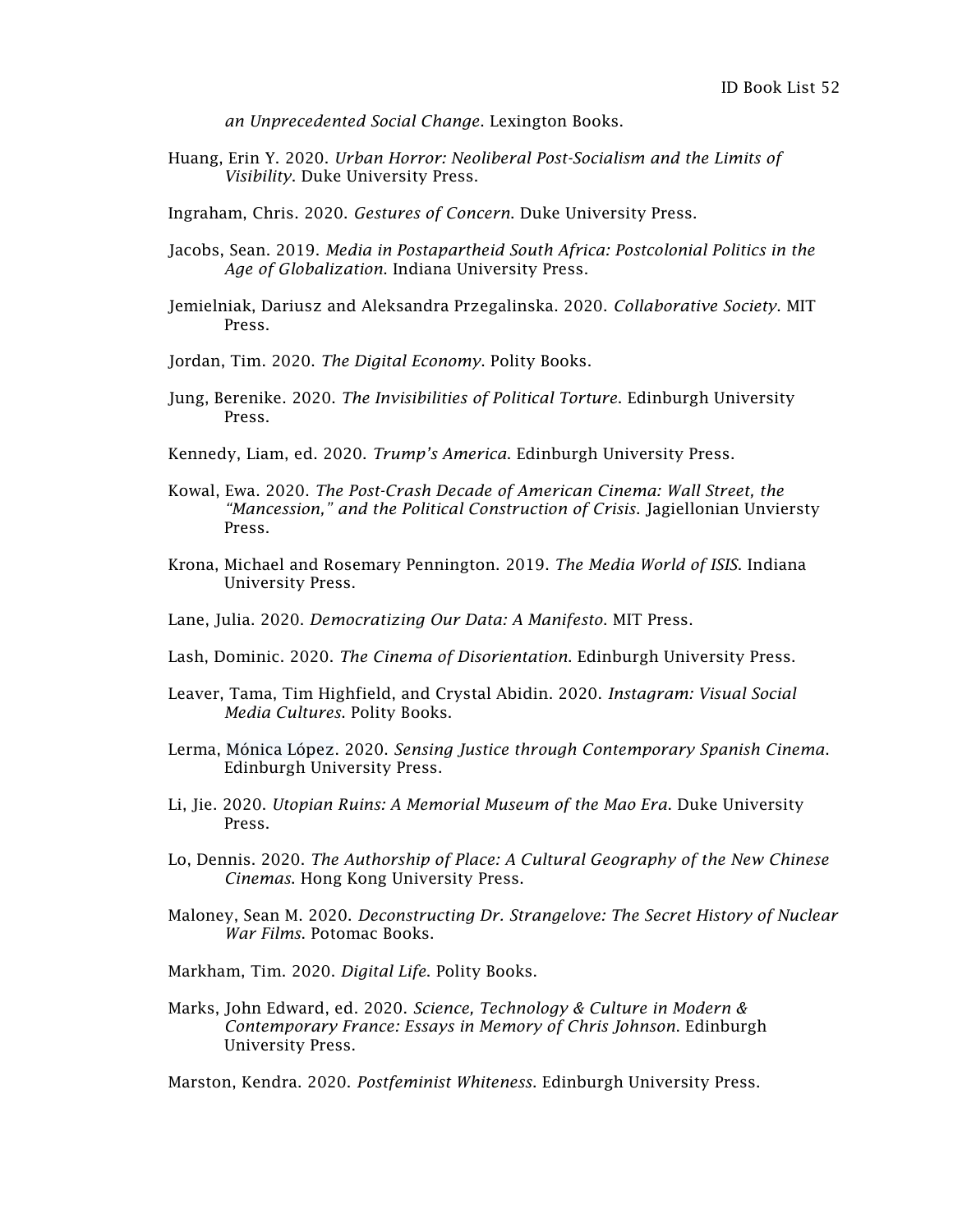- Mee, Sharon Jane. 2020. *The Pulse in Cinema*. Edinburgh University Press.
- Meng, Jing. 2020. *Fragmented Memories and Screening Nostalgia for the Cultural Revolution*. Hong Kong University Press.
- Morag, Raya. 2020. *Perpetrator Cinema: Confronting Genocide in Cambodian Documentary*. Wallflower Press.
- Mukherjee, Rahul. 2020. *Radiant Infrastructures: Media, Environment, and Cultures of Uncertainty*. Duke University Press.
- Murray, Jonathan and Nea Ehrlich, eds. 2020. *Drawn from Life*. Edinburgh University Press.
- Nardelli, Matilde. 2020. *Antonioni and the Aesthetics of Impurity*. Edinburgh University Press.
- Neves, Joshua. 2020. *Underglobalization: Beijing's Media Urbanism and the Chimera of Legitimacy*. Duke University Press.
- Nevin, Barry. 2020. *Cracking Gilles Deleuze's Crystal*. Edinburgh University Press.
- Packer, Jeremy and Joshua Reeves. 2020. *Killer Apps: War, Media, Machine*. Duke University Press.
- Papadimitriou, Lydia and Ana Grgi[ć](https://www.google.com/search?sxsrf=ALeKk03fCI-3ATjFGH24nx8CkYk5TTIsOw:1593214529536&source=univ&tbm=isch&q=Ana+Grgi%C4%87&hl=en&sa=X&ved=2ahUKEwiGyNXQ0qDqAhUZa80KHVyvAk4QsAR6BAgKEAE), eds. *Contemporary Balkan Cinema*. Edinburgh University Press.
- Paulo, Drew. 2020. *Israel/Palestine*. Edinburgh University Press.
- Pethő, [Ágnes,](https://edinburghuniversitypress.com/agnes-petho.html) ed. 2020. *Caught In-Between*. Edinburgh University Press.
- Piotrowska, Agnieszka. 2020. *Creative Practice Research in the Age of Neoliberal Hopelessness.* Edinburgh University Press.
- Pisters, Patricia. 2020. *New Blood in Contemporary Cinema*. Edinburgh University Press.
- Pommerance, Murray. 2020. *Cinema, If You Please*. Edinburgh University Press.
- Purse, Lisa and Ute [Wölfel,](https://edinburghuniversitypress.com/ute-wolfel.html) eds. 2020. *Mediating War and Identity*. Edinburgh University Press.
- Rhodes, Gary D. and Robert Singer. 2020. *Consuming Images*. Edinburgh University Press.
- Sadowski, Jathan. 2020. *Too Smart: How Digital Capitalism is Extracting Data, Controlling Our Lives, and Taking Over the World*. MIT Press.
- Sampson, Tony D. 2020. *A Sleepwalker's Guide to Social Media*. Polity Books.

Saxton, Libby. 2020. *No Power Without an Image*. Edinburgh University Press.

Schoolman, Morton. 2020. *A Democratic Enlightenment: The Reconciliation Image,*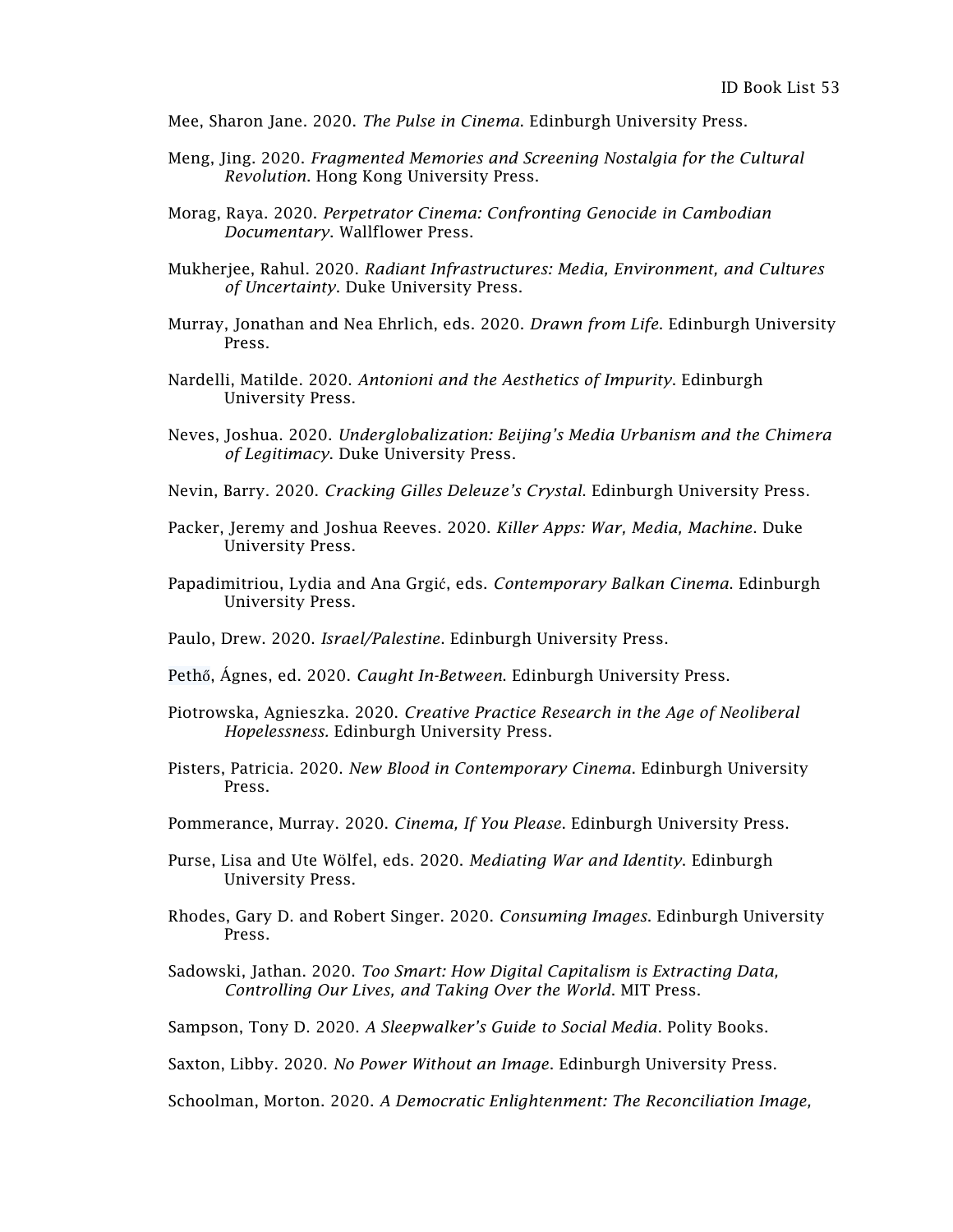*Aesthetic Education, Possible Politics*. Duke University Press.

Schudson, Michael. 2020. *Journalism: Why It Matters*. Polity Books.

- Stewart, Michael and Robert Munro, eds. 2020. *Intercultural Screen Adaptation*. Edinburgh University Press.
- Stjernholm, Simon and Elisabeth [Özdalga,](https://edinburghuniversitypress.com/elisabeth-ozdalga.html) eds. 2020. *Muslim Preaching in the Middle East and Beyond*. Edinburgh University Press.
- Thorton, Niamh and Miriam Haddu, eds. 2020. *Legacies of the Past*. Edinburgh University Press.
- Thylstrup, NannaBonde. 2019. *The Politics of Mass Digitization*. MIT Press.
- Toropova, Anna. 2020. *Feeling Revolution: Cinema, Genre, and the Politics of Affect under Stalin*. Oxford University Press.
- Trice, Jasmine Nadua. 2021. *City of Screens: Imagining Audiences in Manila's Alternative Film Culture*. Duke University Press.
- Utterson, Andrew. 2020. *Persistent Images*. Edinburgh University Press.
- Vince, Rebekah and Samuel Sami Everett. 2020. *Jewish-Muslim Interactions: Performing Cultures between North Africa and France*. Oxford University Press.
- Webb, Maureen. 2020. *Coding Democracy: How Hackers Are Disrupting Power, Surveillance, and Authoritarianism*. MIT Press.
- Williams, Sarah. 2020. *Data Action: Using Data for Public Good*. MIT Press.
- Zamindar, Vazira, Fazila-Yacoobali, and Asad Ali. 2020. *Love, War, and Other Longings: Essays on Cinema in Pakistan*. Oxford University Press.
- Zimdars, Melissa and Kembrew McLeod. 2020. *Fake News: Understanding Media and Misinformation in the Digital Age*. MIT Press.

# LAW

- Amatrudo, Anthony and Regina Rauxloh, eds. 2020. *Law in Popular Belief: Myth and Reality*. Manchester University Press.
- Arvidsson, Matilda, Leila [Brännström,](https://edinburghuniversitypress.com/leila-brannstrom.html) and Panu Minkkinen, eds. 2020. *Constituent Power*. Edinburgh University Press.
- Bollinger, Lee C. and Agnes Callamard, eds. February 2021. *Regardless of Frontiers: Global Freedom of Expression in a Troubled World*. Columbia University Press.
- Bradshaw, Karen. 2020. *Wildlife as Property Owners: A New Conception of Animal Rights.* The University of Chicago Press.
- Comstock, Audrey. L. 2021. *Committed to Rights: UN Human Rights Treaties and Legal Paths for Commitment and Compliance*. Cambridge University Press.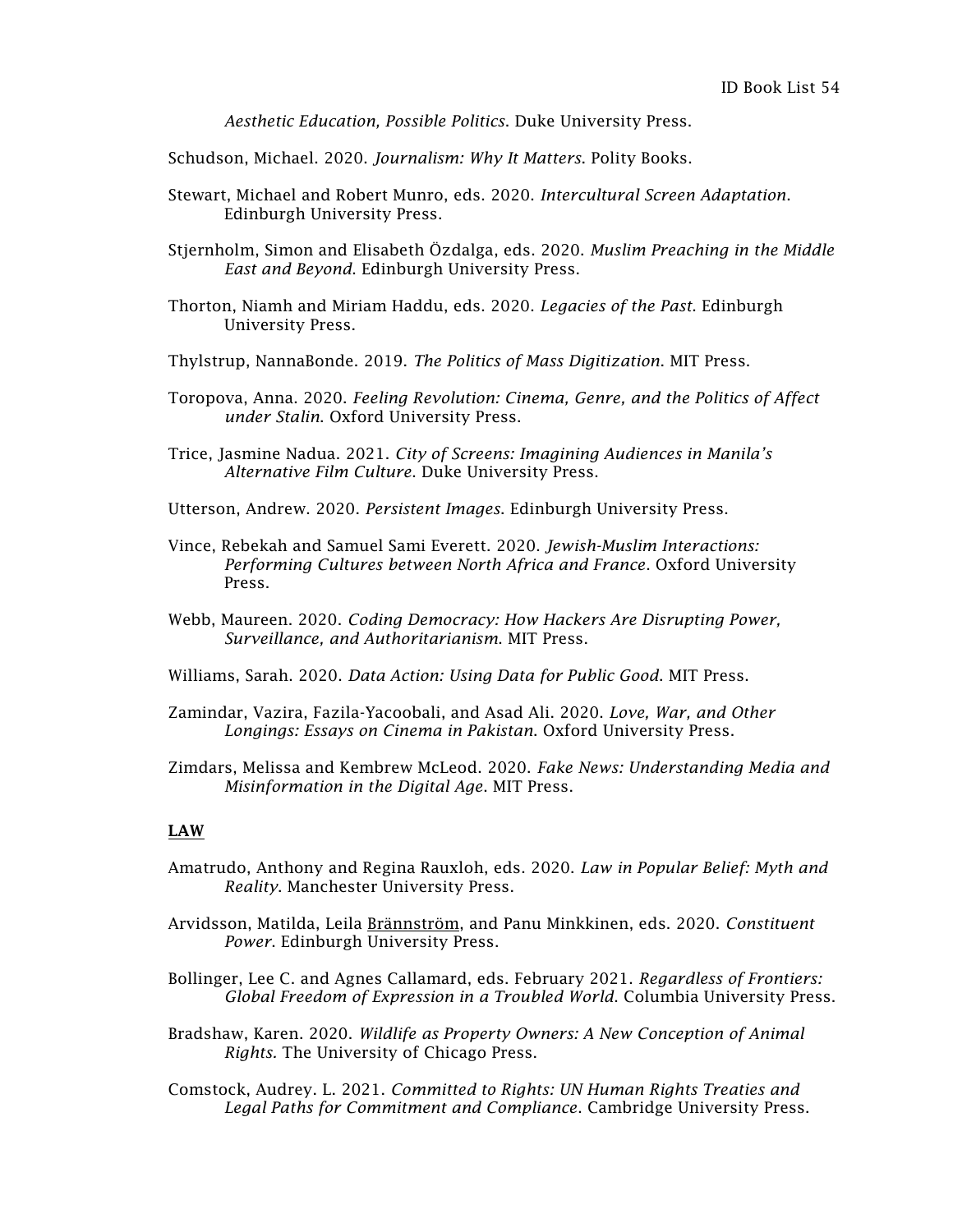- Condello, Angela, ed. 2020. *New Rhetorics for Contemporary Legal Discourse*. Edinburgh University Press.
- Cooper, Davina. 2019. *Feeling Like a State: Desire, Denial, and the Recasting of Authority*. Duke University Press.
- Cox, Emma, Sam Durrant and David Farrier, et al, eds. 2019. *Refugee Imaginaries: Research Across the Humanities*. Edinburgh University Press
- Davidson, Rogert. 2020. *Illicit and Unnatural Practices*. Edinburgh University Press.
- de Souza, Siddharth Peter, and Maximillian Spohr, eds. 2020. *Technology, Innovation and Access to Justice*. Edinburgh University Press.
- Dietzel, Alix. 2020. *Global Justice and Climate Governance*. Edinburgh University Press.
- Dinstein, Yoram. 2021. *Non-International Armed Conflicts in International Law*. Cambridge University Press.
- Droubi, Sufyan and Jean D'Aspremont. 2020. *International Organisations, Non-State Actors and the Formation of Customary International Law*. Manchester University Press.
- Edwards, Lilian, Burkhard Schafer, and Edina Harbinja, eds. *Future Law*. Edinburgh University Press.
- Fancione, Gary L. 2020. *Why Veganism Matters: The Moral Value of Animals*. Columbia University Press.
- Gaakeer, Jeanne. 2020. *Judging from Experience: Law, Praxis, Humanities*. Edinburgh University Press.
- Gerstle, Gary. 2020. *States of Exception in American History*. The University of Chicago Press.
- Goldberg, John C. P. and Benjamin C. Zipursky. 2020. *Recognizing Wrongs*. Harvard University Press.
- Hunter, Ian and Richard Whatmore, eds. 2020. *Philosophy, Rights and Natural Law*. Edinburgh University Press.
- Inboden, Rana Siu. 2021. *China and the International Human Rights Regime*. Cambridge University Press.
- Jacobsohn, Gary Jeffrey and Yaniv Roznai. 2020. *Constitutional Revolution.* Yale University Press.
- Katz, Daniel Martin, Michael J. Bommarito, and Ron Dolin. 2021. *Legal Informatics*. Cambridge University Press.

Klabbers, Jan. 2021. *International Law*. Cambridge University Press.

Koulish, Robert and Maartje van der Woude, eds. 2020. *Crimmigrant Nations*.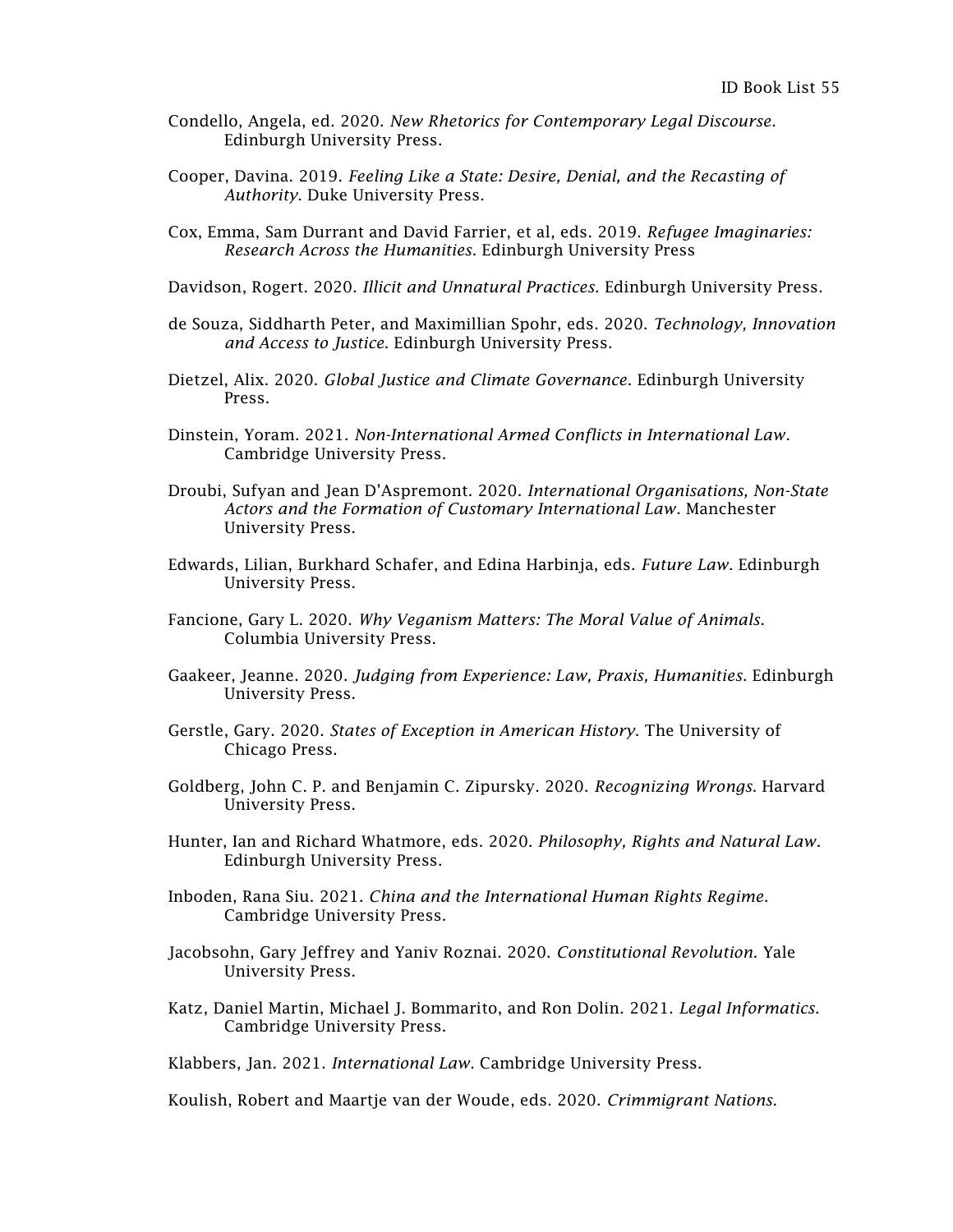Fordham University Press.

- Lazarus, Richard. 2020. *The Rule of Five: Making Climate History at the Supreme Court*. Harvard University Press.
- Passell, Aaron. 2021. *Preserving Neighborhoods: How Urban Policy and Community Strategy Shape Baltimore and Brooklyn*. Columbia University Press.
- Powell, Emilia Justyna. 2019. *Islamic Law and International Law: Peaceful Resolution of Disputes*. Oxford University Press.
- Pozen, David E. 2020. *The Perilous Public Square: Structural Threats to Free Expression Today*. Columbia University Press.
- Prakash, Saikrishna Bangalore. 2020. *The Living Presidency: An Originalist Argument against Its Ever-Expanding Powers*. Harvard University Press.
- Regan, Mitt. 2020. *Big Law: Money and Meaning in the Modern Law Firm*. The University of Chicago Press.
- Rolsky, L. Benjamin. 2019. *The Rise and Fall of the Religious Left*. Columbia University Press.
- Rossi, Guido, ed. 2020. *Early Modern Legal Practice in Europe*. Edinburgh University Press.
- Snead, O. Carter. 2020. *What It Means to be Human: The Case for the Body in Public Bioethics*. Harvard University Press.
- Sullivan, Winnifred Fallers. 2020. *Church State Corporation: Construing Religion in US Law*. The University of Chicago Press.
- Sunstein, Cass R. and Adrian Vermeule. 2020. *Law and Leviathan: Redeeming the Administrative State*. Harvard University Press.
- Thornhill, Christopher. 2021. *Democratic Crisis and Global Constitutional Law*. Cambridge University Press.
- Tranter, Kieran. 2020. *Living in Technical Legality*. Edinburgh University Press.
- Tushnet, Mark. 2020. *Taking Back the Constitution: Activist Judges and the Next Age of American Law*. Yale University Press.
- Tzouvala, Ntina. 2020. *Capitalism as Civilisation: A History of International Law*. Cambridge University Press.
- van Zeben, Josephine and Arden Rowell. 2020. *A Guide to EU Environmental Law*. University of California Press.

## LITERATURE/LITERARY CRITICISM/ FILM/CRITICAL STUDIES

Ahrens, Lisa. 2020. *The Transformative Potential of Black British and British Muslim Literature: Heterotopic Spaces and the Politics of Destabilisation*. Transcript-Verlag.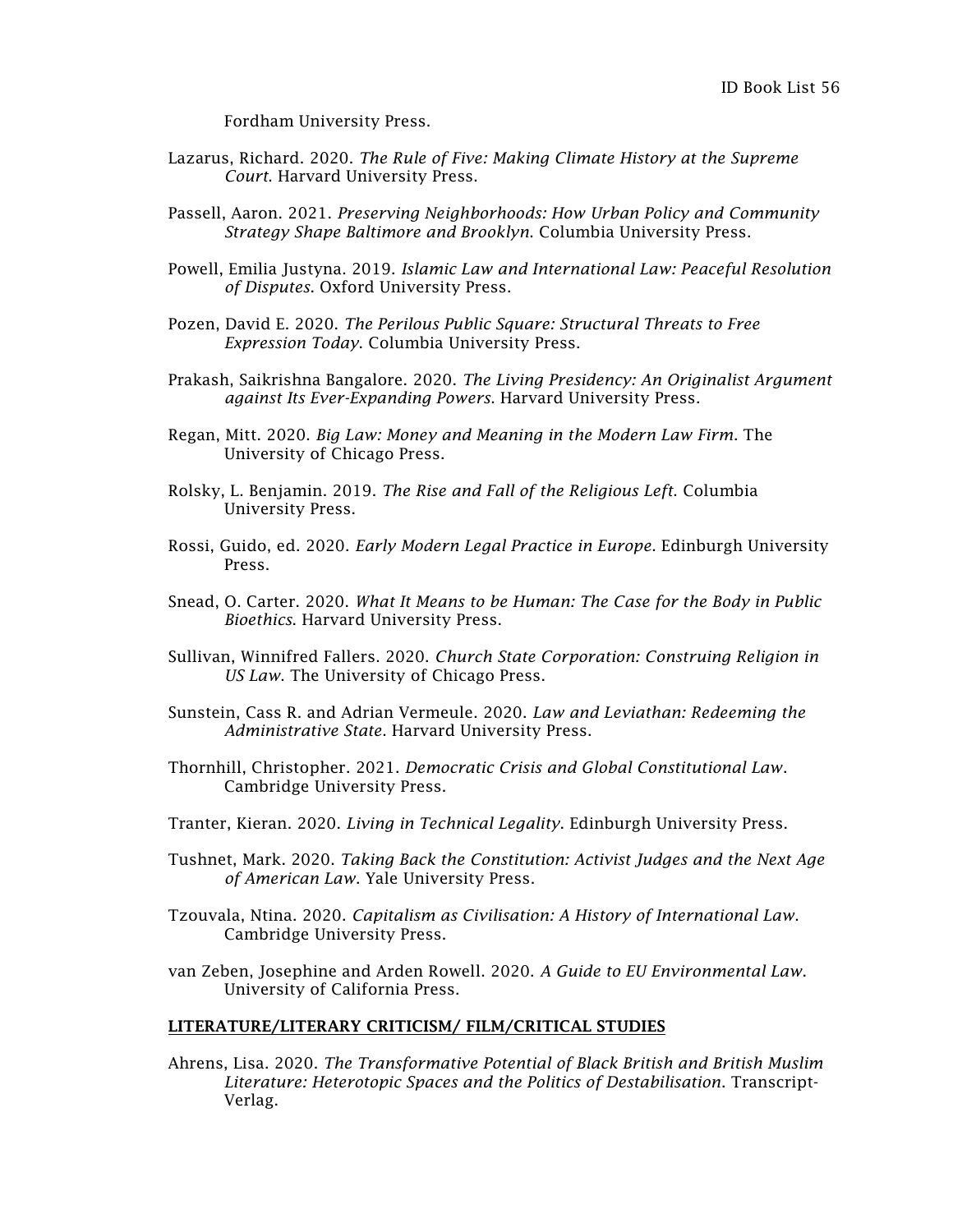Antoon, Sinan. 2020. *The Book of Collateral Damage*. Yale University Press.

- Ayers, David. 2020. *Modernism, Internationalism and the Russian Revolution*. Edinburgh University Press.
- Balibar, Étienne. 2020. *On Universals: Constructing and Deconstructing Community*. Fordham University Press.
- Barry, Peter and William Welstead, eds. 2020. *Extending Ecocriticism: Crisis, Collaboration and Challenges in the Environmental Humanities*. Manchester University Press.
- Beasley, Chris and Heather Brook. 2019. *The Cultural Politics of Contemporary Hollywood Film: Power, Culture and Society*. Manchester University Press.
- Ben Jelloun, Tahar. 2020. *The Punishment*. Yale University Press.
- Bennett, Joshua. 2020. *Being Property Once Myself: Blackness and the End of Man*. Harvard University Press.
- Boast, Hannah. 2020. *Hydrofictions: Water, Power and Politics in Israeli and Palestinian Literature*. Edinburgh University Press.
- Bradley, Arthur. 2019. *Unbearable Life: A Genealogy of Political Erasure*. Cambridge University Press.
- Breger, Claudia. 2020. *Making Worlds: Affect and Collectivity in Contemporary European Cinema*. Columbia University Press.
- Bromell, Nick. 2021. *The Powers of Dignity: The Black Political Philosophy of Frederick Douglass*. Duke University Press.
- Bryant, Jan. 2019. *Artmaking in the Age of Global Capitalism: Visual Practices, Philosophy, Politics*. Edinburgh University Press.
- Cohen, Ashley L. 2021. *The Global Indies: British Imperial Culture and the Reshaping of the World, 1756-1815*. Yale University Press.
- Dainotto, Roberto M. and Fredric Jameson, eds. 2020. *Gramsci in the World.* Duke University Press.
- Dauncey, Sara. 2020. *Disability in Contemporary China: Citizenship, Identity and Culture*. Cambridge University Press.
- Deutschmann, Peter, Jens Herlth, and Alois Woldan, eds. 2020. *Truth and Fiction: Conspiracy Theories in Eastern European Culture and Literature*. Transcript-Verlag.
- Diagne, Souleymane Bachir and Jean-Loup Amselle. 2020. *In Search of Africa(s): Universalism and Decolonial Thought*. Polity Books.
- Dimock, Wai Chee. 2020. *Weak Planet: Literature and Assisted Survival.* The University of Chicago Press.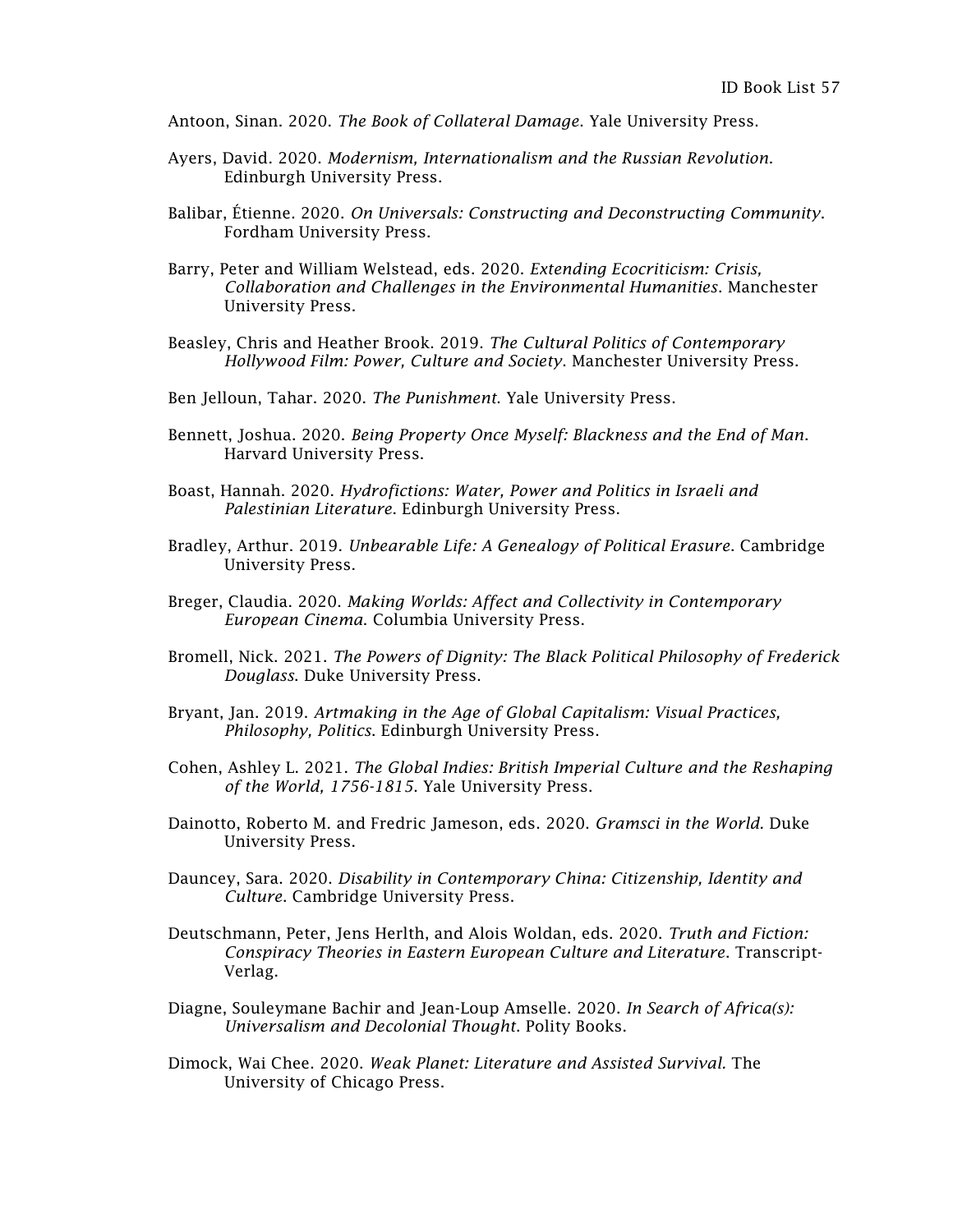- Fan, Boqun. 2020. *A History of Modern Chinese Popular Literature*. Cambridge University Press.
- Fan, Victor. 2019. *Extraterritoriality: Locating Hong Kong Cinema and Media*. Edinburgh University Press.
- Fieni, David. 2020. *Decadent Orientalisms: The Decay of Colonial Modernity*. Fordham University Press.
- Foldenyi, Laszlo F. 2020. *Dostoyevsky Reads Hegel in Siberia and Bursts into Tears*. Yale University Press.
- Foster, Travis M. 2020. *Genre and White Supremacy in the Postemancipation United States*. Oxford University Press.
- Fraunhofer, Hedwig. 2020. *Biopolitics, Materiality and Meaning in Modern European Drama.* Edinburgh University Press.
- Freeburg, Christopher. 2020. *Counterlife: Slavery after Resistance and Social Death*. Duke University Press.
- Fujimura, Makoto. 2021. *Art and Faith: A Theology of Making*. Yale University Press.
- Gaakeer, Jeanne. 2020. *Judging from Experience: Law, Praxis, Humanities*. Edinburgh University Press.
- Gadberry, Andrea. 2020. *Cartesian Poetics: The Art of Thinking*. The University of Chicago Press.
- Ginwala, Natasha, Gal Kirn, and Niloufar Tajeri,eds. 2020. *Nights of the Disposed: Riots Unbound*. Columbia Books on Architecture and the City.
- Glover, Kaiama. 2020. *A Regarded Self: Caribbean Womanhood and the Ethics of Disorderly Being*. Duke University Press.
- Gordon, Peter E. 2020. *Migrants in the Profane: Critical Theory and the Question of Secularization*. Yale University Press.
- Grootenboer, Hanneke. 2020. *The Pensive Image: Art as a Form of Thinking*. The University of Chicago Press.
- Ha, Quan Manh and Joseph Babcock, eds. 2020. *Other Moons: Vietnamese Short Stories of the American War and Its Aftermath*. Columbia University Press.
- Hai-yin, Lin. 2020. *Memories of Peking: South Side Stories*. The Chinese University of Hong Kong Press.
- Hallaq, Wael B. 2019. *Reforming Modernity: Ethics and the New Human in the Philosophy of Abdurrahman Taha*. Columbia University Press.
- Hay, John. 2021. *Apocalypse and American Literature and Culture.* Cambridge University Press.

Haylock, Jennifer. 2021. *War and American Literature*. Cambridge University Press.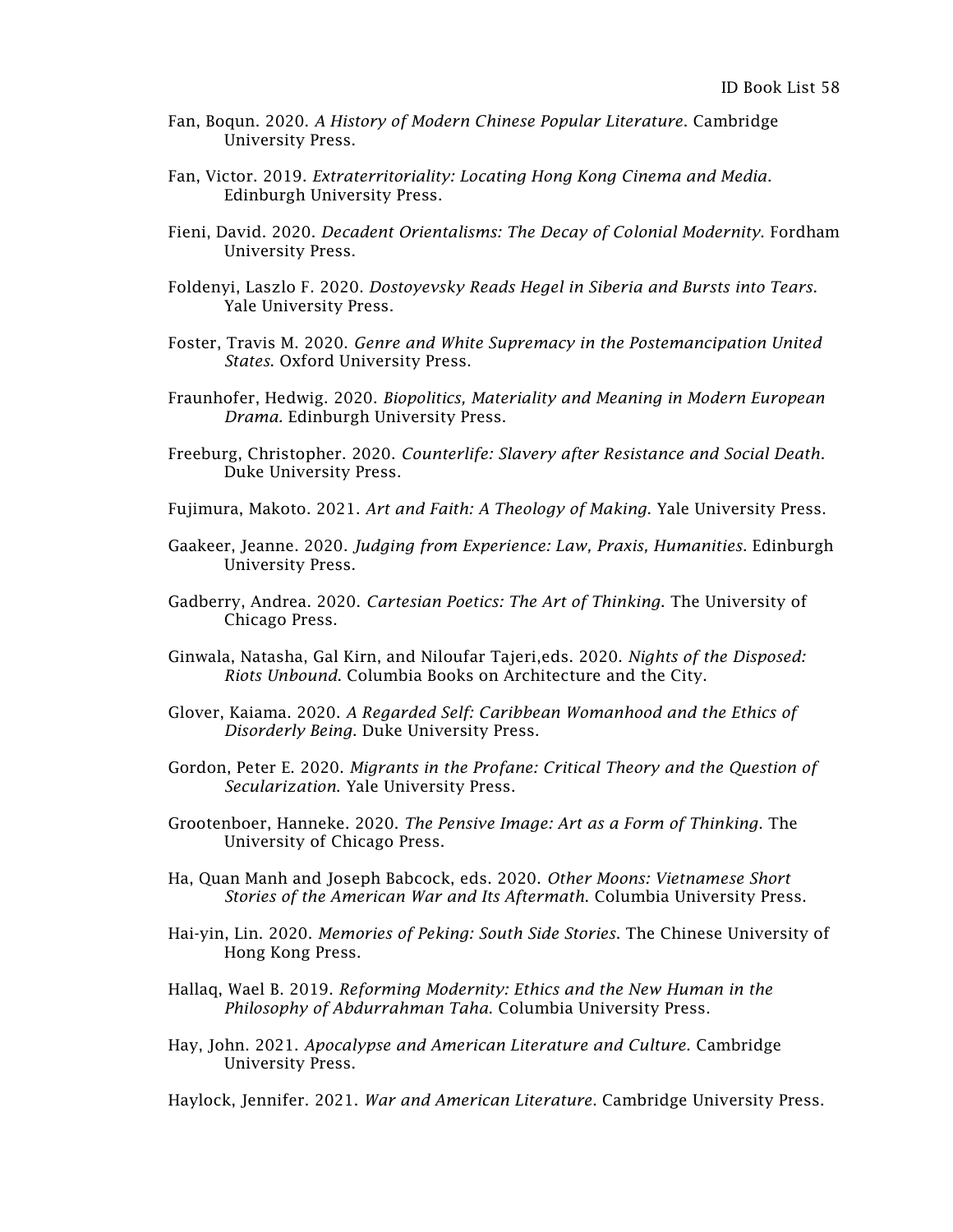- Hemley, Robin. 2020. *Borderline Citizen: Dispatches from the Outskirts of Nationhood*. University of Nebraska Press.
- Hiddleston, Jane and Khalid Lyamlahy, eds. 2020. *Abdélkebir Khatibi: Postcolonialism, Transnationalism, and Culture in the Maghreb and Beyond*. Oxford University Press.
- Holtmeier, Matthew. 2019. *Contemporary Political Cinema*. Edinburgh University Press.
- Horton, Zachary. 2020. *The Cosmic Zoom: Scale, Knowledge and Mediation*. The University of Chicago Press.
- Long, Hoyt. 2021. *The Values in Numbers: Reading Japanese Literature in a Global Information Age*. Columbia University Press.
- Loukson, Ives. S. 2020. *Post-Apartheid Criticism: Perceptions of Whiteness, Homosexuality, and Democracy in South Africa*. Transcript-Verlag.
- Machelidon, Véronique and Patrick Saveau, eds. 2020. *Reimagining North African Immigration: Identities in Flux in French Literature, Television, and Film*. Manchester University Press.
- Majumder, Auritro. 2020. *Insurgent Imaginations: World Literature and the Periphery*. Cambridge University Press.
- Merchant, Carolyn. 2020. *The [Anthropocene](https://yalebooks.yale.edu/book/9780300244236/anthropocene-and-humanities) and the Humanities: From Climate Change to a New Age of Sustainability*. Yale University Press.
- Murrah-Mandril, Erin. 2020. *In the Mean Time: Temporal Colonization and the Mexican American Literary Tradition*. University of Nebraska Press.
- Nichols, Ben. 2020. *Same Old: Queer Theory, Literature and the Politics of Sameness*. Manchester University Press.
- Nicolazzo, Sal. 2021. *Vagrant Figures: Law, Literature, and the Origins of the Police*. Yale University Press.
- Olguin, B. V. 2021. *Violentologies: Violence, Identity, and Ideology in Latina/o Literature*. Oxford University Press.
- Ovenden, Richard. 2020. *Burning the Books: A History of the Deliberate Destruction of Knowledge*. Harvard University Press.
- Palmer, Helen. 2020. *Queer Defamiliarisation.* Edinburgh University Press.
- Paltin, Judith. 2020. *Modernism and the Idea of the Crowd*. Cambridge University Press.
- Popescu, Monica. 2020. *At Penpoint: African Literatures, Postcolonial Studies, and the Cold War*. Duke University Press.

Quashie, Kevin. 2021. *Black Aliveness, or A Poetics of Being*. Duke University Press.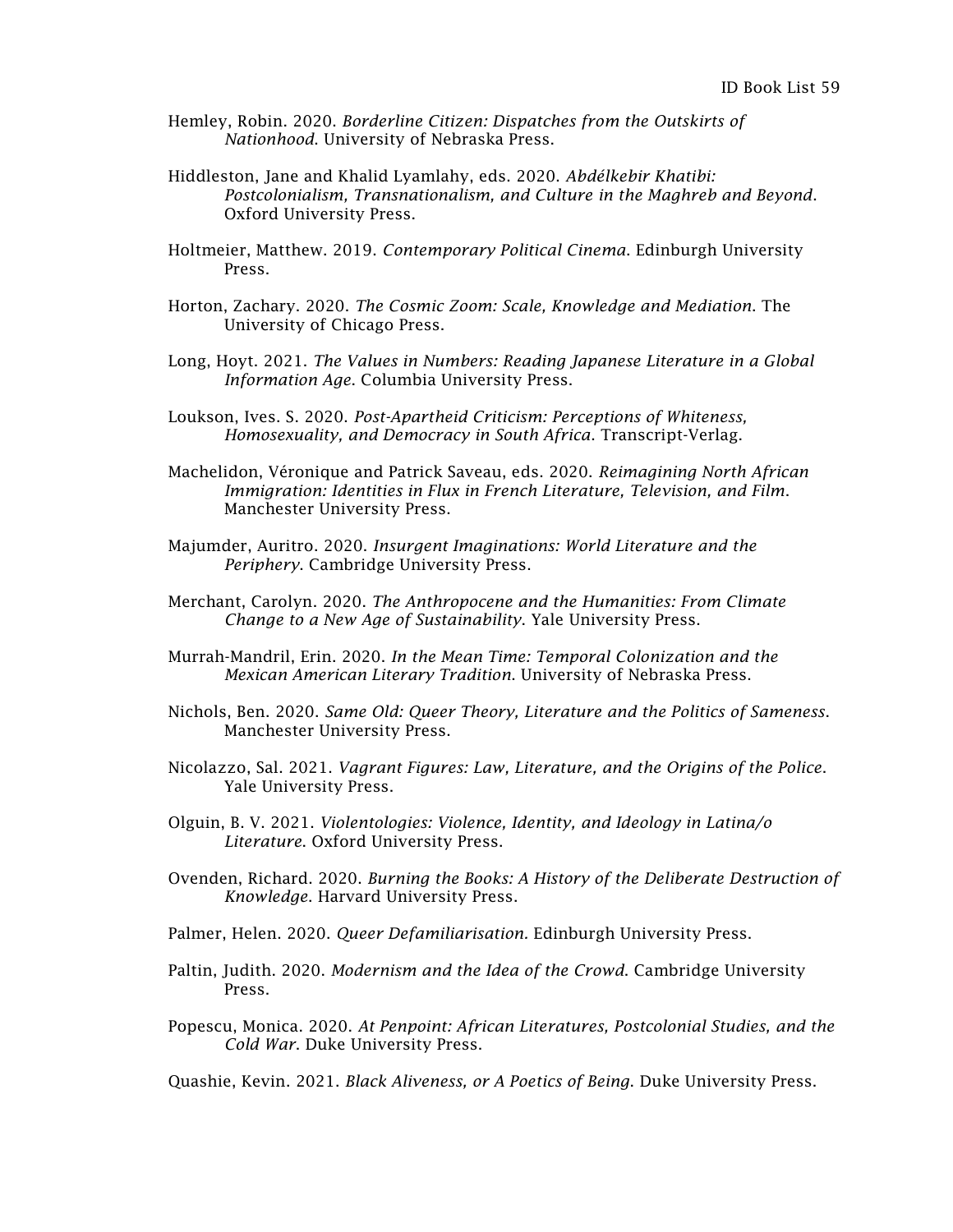Quinn, Vincent. 2020. *Reading: A Cultural Practice*. Manchester University Press.

- Ramazani, Jahan. 2020. *Poetry in a Global Age*. The University of Chicago Press.
- Rand, Erica. 2021. *The Small Book of Hip Checks: On Queer Gender, Race, and Writing.* Duke University Press.
- Seidel, Kevin. 2020. *Rethinking the Secular Origins of the Novel*. Cambridge University Press.
- Sexton, John. 2020. *Standing for Reason: The University in a Dogmatic Age.* Yale University Press.
- Shelby, Tommie and Brandon M. Terry, eds. 2020. *To Shape a New World: Essays on the Political Philosophy of Martin Luther King, Jr*. Harvard University Press.
- So, Richard Jean. 2020. *Redlining Culture: A Data History of Racial Inequality and Postwar Fiction*. Columbia University Press.
- Steward, Jeffrey C. 2020. *The New Negro: The Life of Alain Locke*. Oxford University Press.
- Stoler, Ann Laura, Stathis Gourgouris, and Jacques Lezra, eds. 2020. *Thinking with Balibar: A Lexicon of Conceptual Practice*. Fordham University Press.
- Stonebridge, Lyndsey. 2021. *Writing and Righting: Literature in the Age of Human Rights*. Oxford University Press.
- Velasco, Jesús R. 2020. *Dead Voice: Law, Philosophy, and Fiction in the Iberian Middle Ages*. University of Pennsylvania Press.
- Vint, Sherryl. 2021. *After the Human: Culture, Theory and Criticism in the 21st Century*. Cambridge University Press.
- Volland, Niolai. 2020. *Socialist Cosmopolitanism: The Chinese Literary Universe, 1945-1965*. Columbia University Press.
- Wampole, Christy. 2020. *Degenerative Realism: Novel and Nation in Twenty-First-Century France*. Columbia University Press.
- Xue, Can. 2020*. I Live in the Slums: Stories*. Yale University Press.
- Zivin, Erin Graff. 2020. *Anarchaeologies: Reading as Misreading*. Fordham University Press.
- Zwarg, Christina. 2020. *The Archive of Fear: White Crisis and Black Freedom in Douglass, Stowe, and Du Bois*. Oxford University Press.

## PHILOSOPHY

Alexander, Denis R. 2020. *Are We Slaves to our Genes?* Cambridge University Press.

Barfield, Raymond C. 2020. *The Poetic Apriori: Philosophical Imagination in a Meaningful Universe*. ibidem Press.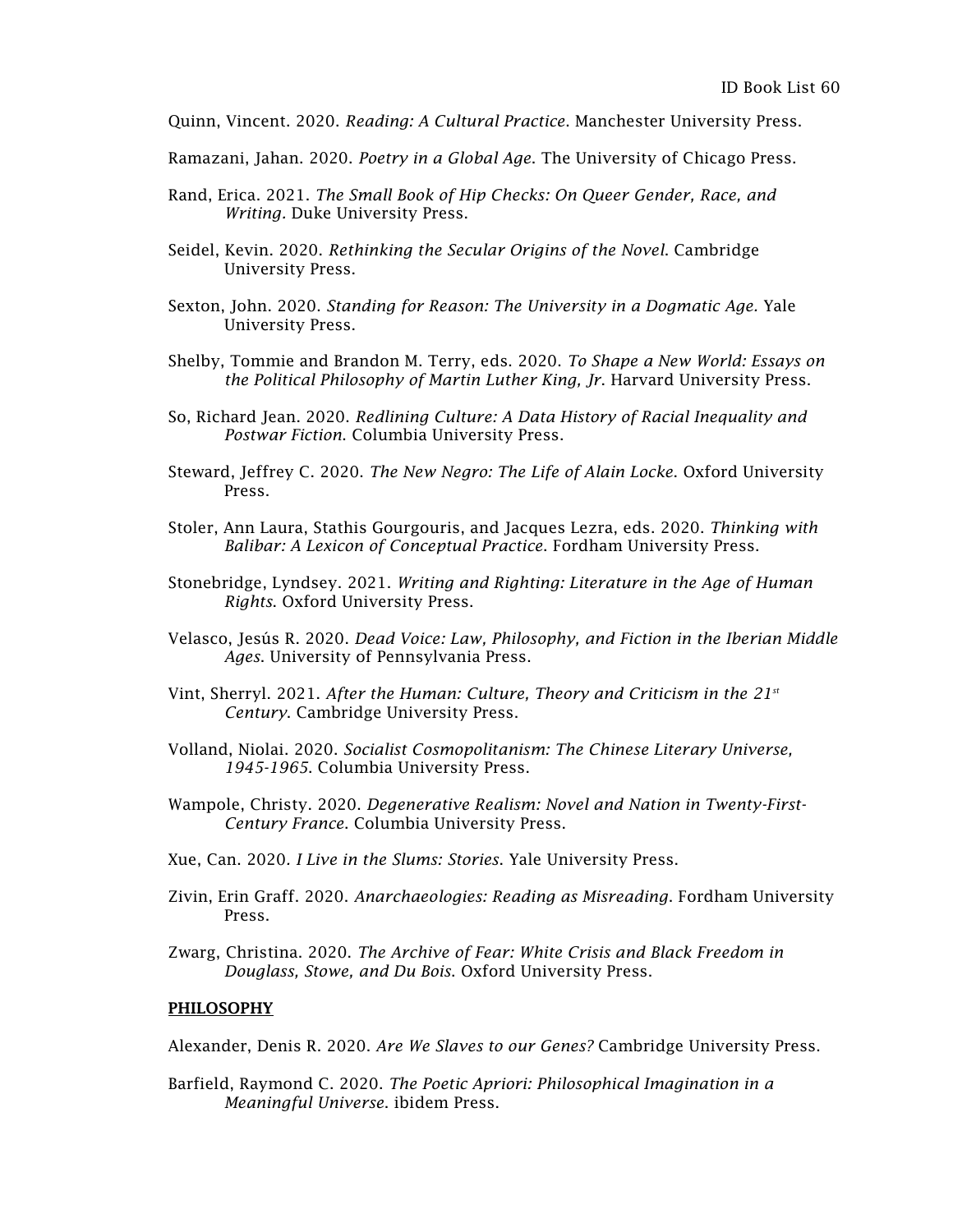Barnwell, Ashley. 2020. *Critical Affect: The Politics of Method*. Edinburgh University Press.

Batchelor, Stephen. 2020. *The Art of Solitude*. Yale University Press.

- Baudrillard, Jean. 2020. *The System of Objects*. Verso.
- Bell, Daniel A. and Wang Pei. 2020. *Just Hierarchy: Why Social Hierarchies Matter in China and the Rest of the World*. Princeton University Press.
- Berardi, Franco "Bifo." 2019. *The Second Coming*. Polity Books.
- Bilgrami, Akeel, ed. 2020. *Nature and Value*. Columbia University Press.
- Blakely, Jason. 2020.*We Built Reality: How Social Science Infiltrated Culture, Politics, and Power*. Oxford University Press.
- Brownlee, Kimberley. 2020. *Being Sure of Each Other: An Essay on Social Rights and Freedoms*. Oxford University Press.
- Butler, Judith. 2020. *The Force of Nonviolence: The Ethical in the Political*. Verso.
- Cassell, Mark K. 2020. *Banking on the State: The Political Economy of Publicly-Owned Banks*. Agenda Publishing.
- Catalano, Joseph S. 2021. *The Saint and the Atheist: Thomas Aquinas and Jean-Paul Sartre*. The University of Chicago Press.
- Collins, John J. 2021. *What are Biblical Values? What the Bible Says on Key Ethical Issues*. Yale University Press.
- Cottingham, John. 2020. *In Search of the Soul: A Philosophical Essay*. Princeton University Press.
- Crépon, Marc. 2019. *Murderous Consent: On the Accommodation of Violent Death*. Fordham University Press.
- Crippen, Matthew and Jay Schulkin. 2020. *Mind Ecologies: Body, Brain, and World*. Columbia University Press.
- Crosby, Donald A. 2020. *Primordial Time: Its Irreducible Reality, Human Significance, and Ecological Import*. Lexington Books.
- Crouch, C. L. 2021. *The Cambridge Companion to the Hebrew Bible and Ethics.*  Cambridge University Press.
- Dagan, Hanoch. 2021. *A Liberal Theory of Property*. Cambridge University Press.
- de Dijn, Annelien. 2020. *Freedom: An Unruly History*. Harvard University Press.
- de Lagasnerie, Geoffroy. 2020. *Foucault against Neoliberalism?* Rowman Littlefield International.
- Del Soldato, Eva. 2020. *Early Modern Aristotle: on the Making and Unmaking of*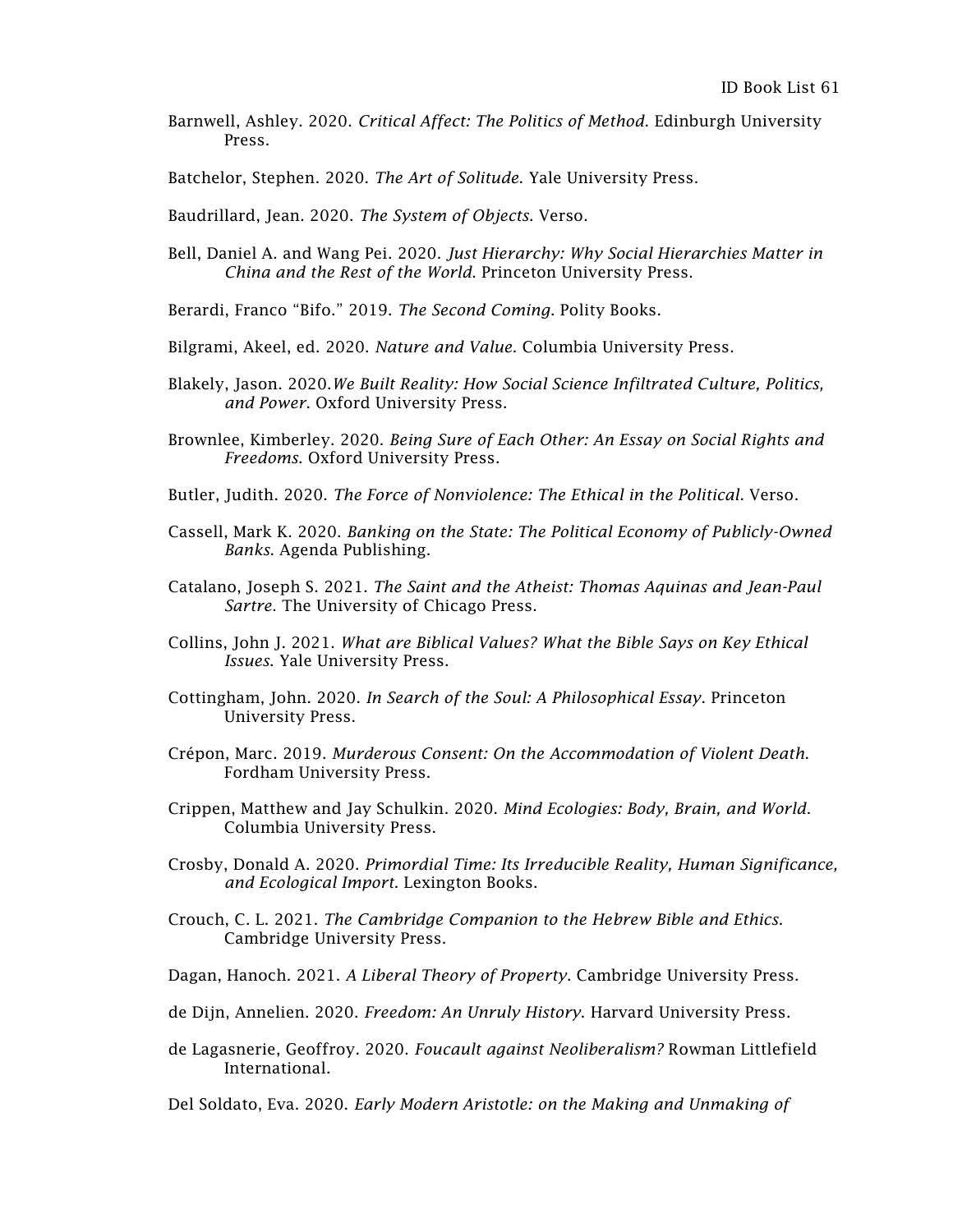*Authority*. University of Pennsylvania Press.

- Direk, Zynep. 2020. *Ontologies of Sex: Philosophy in Sexual Politics*. Roman & Littlefield International.
- Duvernoy, Russell J. 2020. *Affect and Attention After Deleuze and Whitehead*. Edinburgh University Press.
- Driscoll, Mark. 2020. *The Whites are Enemies of Heaven: Climate Caucasianism and Asian Ecological Protection*. Duke University Press.
- Edwards, Douglas. 2020. *Philosophy Smackdown*. Polity Books.
- Engels, Jeremy David. 2020. *The Ethics of Oneness: Emerson, Whitman, and the "Bhagavad Gita".* The University of Chicago Press.
- Enriquez, Joan. 2020. *Right/Wrong: How Technology Transforms Our Ethics*. MIT Press.
- Erman, Eva and Niklas Moller. 2019. *The Practical Turn in Political Theory*. Edinburgh University Press.
- Etinson, Adam. 2020. *Human Rights: Moral or Political?* Oxford University Press.
- Ewegen, S. Montgomery. 2020. *The Way of the Platonic Socrates*. Indiana University Press.
- Eyal, Nir, Samia A. Hurst, Christopher J. L. Murray, S. Andrew Schroeder, and Daniel Wikler, eds. 2020. *Measuring the Global Burden of Disease: Philosophical Dimensions*. Oxford University Press.
- Farquhar, Judith. 2020. *A Way of Life: Things, Thought, and Action in Chinese Medicine*. Yale University Press.
- Feldman, Matthew. Edited by Archie Henderson. 2020. *Politics, Intellectuals, and Faith: Essays.* ibidem Press.
- Figal, [Günter,](https://iupress.org/author/gunter-figal) Diego D'Angelo, Tobias Keiling, and Guang Yang, eds. 2020. *Paths in Heidegger's Later Thought*. Indiana University Press.
- Fortier, Jeremy. 2020. *The Challenge of Nietzsche: How to Approach His Thought*. The University of Chicago Press.
- Frajzyngier, Zygmunt and Marielle Butters. 2021. *The Emergence of Functions in Language*. Oxford University Press.
- Gade, Christian B. N. 2020. *A Discourse on African Philosophy: A New Perspective on Ubuntu and Transitional Justice in South Africa*. Lexington Books.
- Gaffney, Jennifer. 2020. *Political Loneliness: Modern Liberal Subjects in Hiding*. Rowman & Littlefield International.

Garvey, Stephen P. *Guilty Acts, Guilty Minds*. Oxford University Press.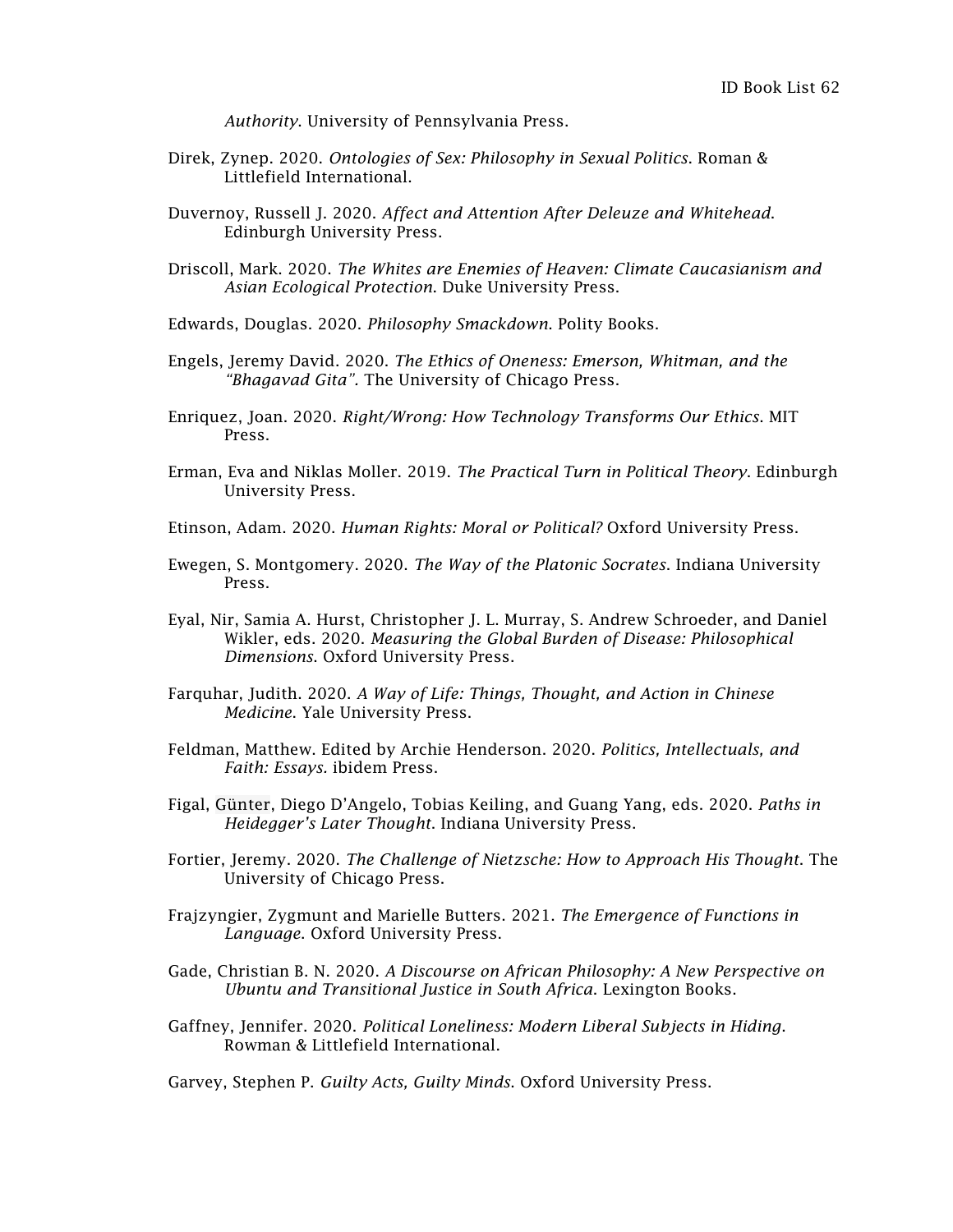- George, Theodore. 2020. *The Responsibility to Understand: Hermeneutical Contours of Ethical Life*. Edinburgh University Press.
- Geuss, Raymond. 2020. *Changing the Subject: Philosophy from Socrates to Adorno*. Harvard University Press.
- Geuss, Raymond. 2020. *Who Needs a World View?* Harvard University Press.
- Greco, John. 2020. *The Transmission of Knowledge*. Cambridge University Press.
- Gilbert, Margaret. 2020. *Rights and Demands: A Foundational Inquiry*. Oxford University Press.
- Green, Kenneth Hart. 2020. *The Philosophy of Emil Fackenheim: From Revelation to the Holocaust.* Cambridge University Press.
- Gros, Frédéric. 2020. *Disobey! A Philosophy of Resistance*. Verso.
- Gunnell, John G. 2020. *Conventional Realism and Political Inquiry: Channeling Wittgenstein*. The University of Chicago Press.
- Halberstam, Jack. 2020. *Wild Things: The Disorder on Desire*. Duke University Press.
- Hall, Edward. 2020. *Value, Conflict, and Order: Berlin, Hampshire, Williams, and the Realist Revival in Political Theory*. The University of Chicago Press.
- Hassoun, Nicole. 2020. *Global Health Impact: Extending Access to Essential Medicines*. Oxford University Press.
- Hermann, Julia, Jeroen Hopster; Wouter Kalf, and Michael Klenk, eds. 2020. *Philosophy in the Age of Science?: Inquiries into Philosophical Progress, Method, and Societal Relevance*. Rowman & Littlefield International.
- Herskowitz, Daniel M. 2020. *Heidegger and His Jewish Reception*. Cambridge University Press.
- Heyd, David. 2021. *Genethics: Moral Issues in the Creation of People*. University of California Press.
- Heyes, Cressida J. 2020. *Anaesthetics of Existence: Essays on Experience at the Edge*. Duke University Press.
- Höffe, Otfried. 2020. *Critique of Freedom: The Central Problem of Modernity*. The University of Chicago Press.
- Honneth, Axel. 2021. *Recognition: A Chapter in the History of European Ideas*. Cambridge University Press.
- Hunter, James Davison and Paul Nedelisky. 2020. *Science and the Good: The Tragic Quest for the Foundations of Morality*. Yale University Press.
- Jacoby, Russell. 2020. *On Diversity: The Eclipse of the Individual in a Global Era*. Seven Stories Press.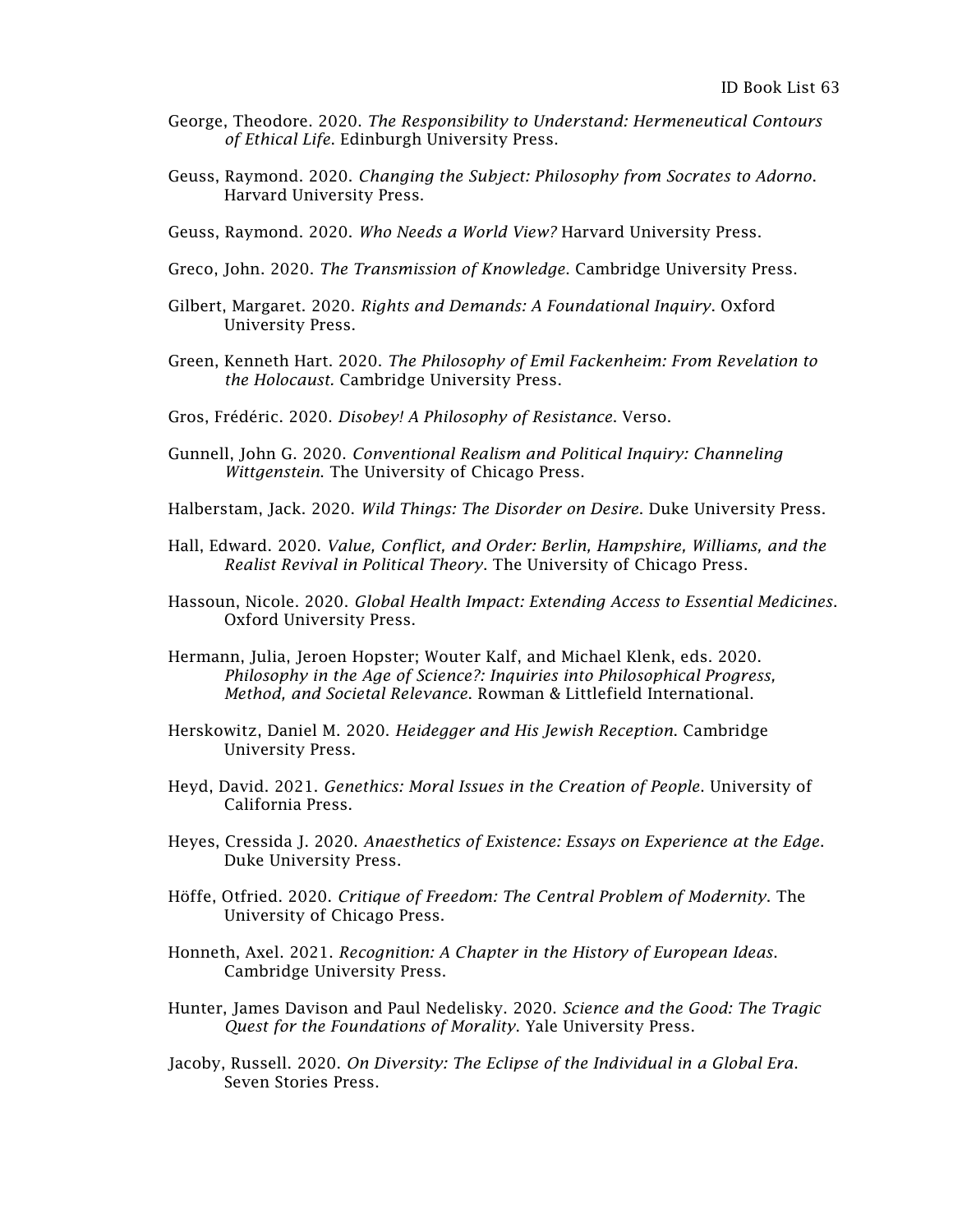Jendrysik, Mark Stephen. 2020. *Utopia*. Polity Books.

- Johnson, Deborah G. 2020. *Engineering Ethics: Contemporary and Enduring Debates*. Yale University Press.
- Kamandaki. Edited and Translated by Jesse Ross Knutson. 2021. *The Essence of Politics*. Harvard University Press.

Karatani, Kojin. 2020. *Marx: Toward the Centre of Possibility*. Verso.

- Keum, Tae-Yeoun. 2020. *Plato and the Mythic Tradition in Political Thought*. Harvard University Press.
- Khanna, Neetu. 2020. *The Visceral Logics of Decolonization*. Duke University Press.
- Kioupkiolis, Alexandros. 2019. *The Common and Counter Hegemonic Politics*. Edinburgh University Press.
- Klein, Ursula. 2020. *Technoscience in History: Prussia, 1750-1850*. MIT Press.
- Lampert, Laurence. 2021. *How Socrates Became Socrates: A Study of Plato's "Phaedo," "Parmenides," and "Symposium".* The University of Chicago Press.
- Larmore, Charles. 2020. *What is Political Philosophy?* Princeton University Press.
- Lavine, Matt. 2020. *Race, Gender, and the History of Early Analytic Philosophy*. Lexington Books.
- Lee, Adward Ashford. 2020. *The Coevolution: The Entwined Futures of Humans and Machines*. MIT Press.
- Lefkowitz, David. 2021. *Philosophy and International Law*. Cambridge University Press.
- Leidig, Eviane, ed. 2020. *Mainstreaming the Global Radical Right: CARR Yearbook 2019/2020.* ibidem Press.
- Manning, Erin. 2020. *For a Pragmatics of the Useless*. Duke University Press.
- McCormick, Samuel. 2020. *The Chattering Mind: A Conceptual History of Everyday Talk*. The University of Chicago Press.
- McGregor, Rafe. 2020. *Narrative Justice*. Rowman & Littlefield International.
- Mensch, James Richard. 2020. *Decisions and Transformations: The Phenomenology of Embodiment.* ibidem Press.
- Metochites, Theodore. 2020. *On Morals or Concerning Education*. Harvard University Press.
- Miller, Donald E. 2020. *Becoming Human Again: An Oral History of the Rwanda Genocide against the Tutsi*. University of California Press.
- Miller, Wlliam Ian. 2020. *Outrageous Fortune: Gloomy Reflections on Luck and Life*.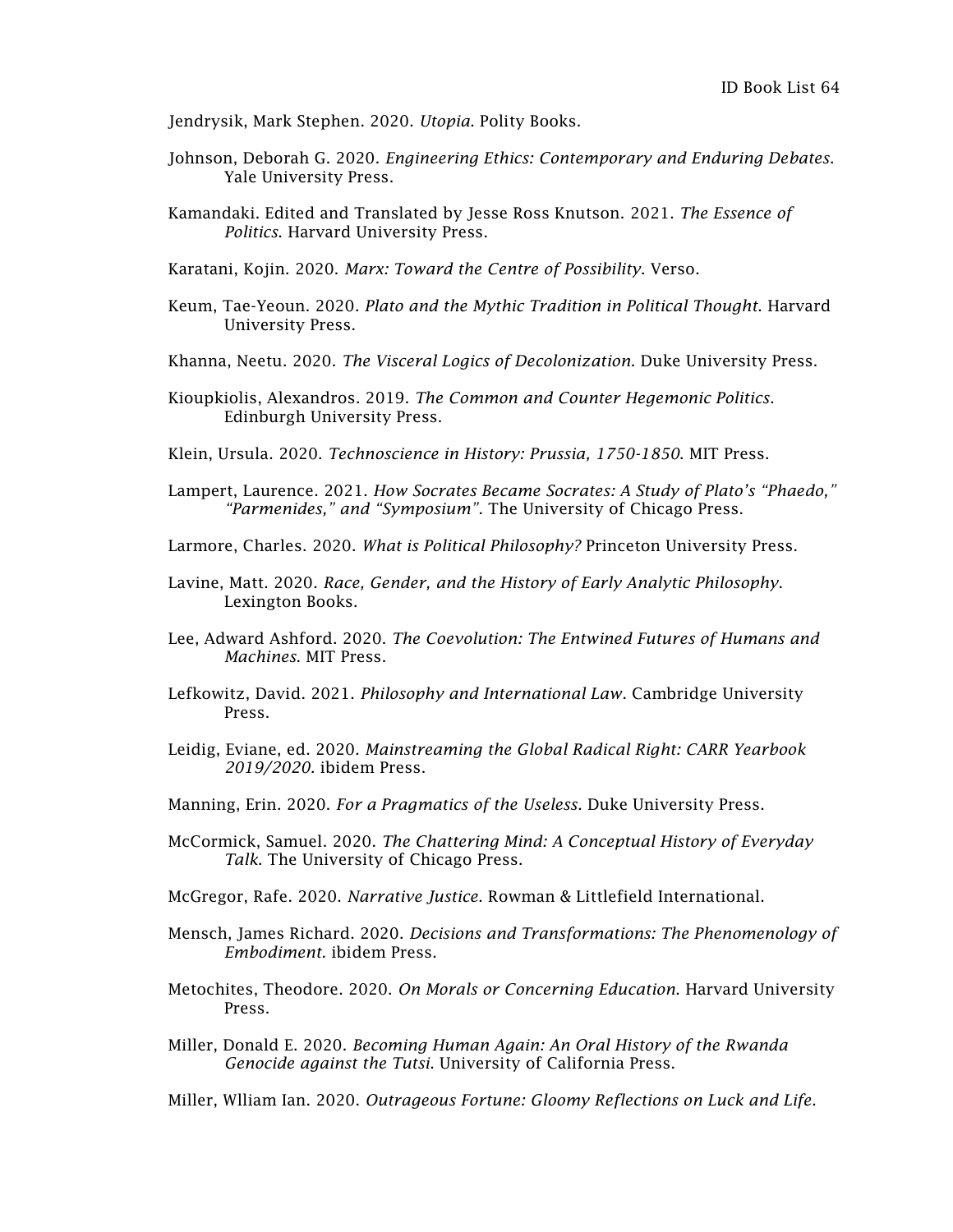Oxford University Press.

- Morin, Marie-Eve. 2019. *Continental Realism and Its Discontents*. Edinburgh University Press.
- Morrow, Paul. 2020. *Unconscionable Crimes: How Norms Explain and Constrain Mass Atrocities*. MIT Press.
- Moynihan, Thomas. 2020. *X-Risk: How Humanity Discovered Its Own Extinction*. MIT Press.
- Narens, Louis and Brian Skyrms. 2021. *The Pursuit of Happiness: Philosophical and Psychological Foundations of Utility*. Oxford University Press.
- Nili, Shmuel. 2020. *Integrity: Personal and Political*. Oxford University Press.
- Nuccetelli, Susana. 2021. *An Introduction to Latin American Philosophy*. Cambridge University Press.
- Nyholm, Sven. 2020. *Humans and Robots: Ethics, Agency, and Anthropomorphism*. Rowman & Littlefield International.
- O'Gorman, Ned. 2020. *Politics for Everybody: Reading Hannah Arendt in Uncertain Times*. The University of Chicago Press.
- Pangle, Lorraine Smith. 2020. *Reason and Character: The Moral Foundations of Aristotelian Political Philosophy*. The University of Chicago Press.
- Pearce, Trevor. 2020. *Pragmatism's Evolution: Organism and Environment in American Philosophy*. The University of Chicago Press.
- Pischedda, Costantino. 2020. *Conflict Among Rebels: Why Insurgent Groups Fight Each Other*. Columbia University Press.
- Raffoul, François. 2020. *Thinking the Event*. Indiana University Press.
- Reed. Isaac Ariail. 2020. *Power in Modernity: Agency Relations and the Creative Destruction of the King's Two Bodies*. The University of Chicago Press.
- Renic, Neil C. 2020. *Asymmetric Killing: Risk Avoidance, Just War, and the Warrior Ethos*. Oxford University Press.
- Ross, Stephanie. 2020. *Two Thumbs Up: How Critics Aid Appreciation*. The University of Chicago Press.
- Rufus, Musonius. 2020. *That One Should Distain Hardships: The Teachings of a Roman Stoic*. Yale University Press.
- Russell, Like. 2020. *Being Evil: A Philosophical Perspective*. Oxford University Press.
- Russo, Alessandro. 2020. *Cultural Revolution and Revolutionary Culture*. Duke University Press.
- Sallis, John. 2020. *Chorology: On Beginning in Plato's Timaeus*. Indiana University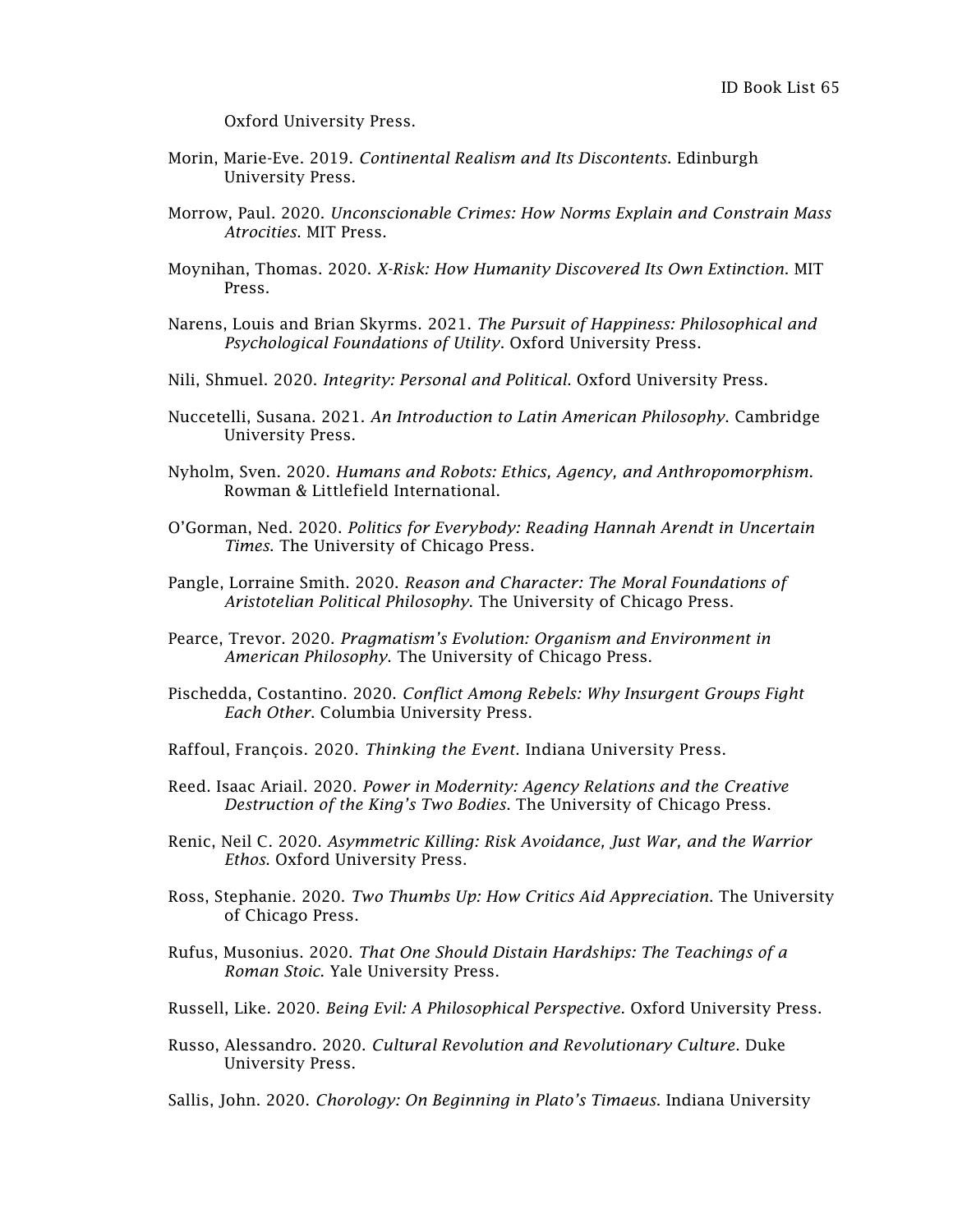Press.

- Schabas, Margaret. 2020. *A Philosopher's Economist: Hume and the Rise of Capitalism*. The University of Chicago Press.
- Schlosser, Joel Alden. 2020. *Herodotus in the Anthropocene*. The University of Chicago Press.
- Schulz, William F. and Sushma Raman. 2020. *The Coming Good Society: Why New Realities Demand New Rights*. Harvard University Press.

Schwartze, Michelle. 2020. *Recognizing Resentment*. Cambridge University Press.

- Scott, John T. 2020. *Rousseau's Reader: Strategies of Persuasion and Education*. The University of Chicago Press.
- Sellars, John. 2020. *The Pocket Stoic*. The University of Chicago Press.
- Sheinman, Hanoch. 2020. *Promise, Obligation, Agreement: An Essay in Social Philosophy*. Oxford University Press.
- Silver, Michell. 2020. *Rationalist Pragmatism: A Framework for Moral Objectivism*. Lexington Books.
- Sinclair, Neil. 2020. *Ethical Subjectivism and Expressivism*. Cambridge University Press.
- Sinclair, Upton. 2020. *The Cry for Justice: An Anthology of Social Protest*. Seven Stories Press.
- Smith, David Livingstone. 2020. *On Inhumanity: Dehumanization and How to Resist It*. Oxford University Press.
- Stump, Eleonore. 2020. *Atonement*. Oxford University Press.
- Tadros, Victor. 2020. *To Do, To Die, To Reason Why: Individual Ethics in War.* Oxford University Press.
- Tague, Gergory F. 2020. *An Ape Ethic and the Question of Personhood*. Lexington Books.
- Taylor, Charles, Patrizia Nanz, and Madeleine Beaubien Taylor. 2020. *Reconstructing Democracy: How Citizens are Building from the Group Up*. Harvard University Press.
- Thompson, Evan. 2020. *Why I Am Not a Buddhist*. Yale University Press.
- Tosi, Justin and Brandon Warmke. 2020. *Grandstanding: The Use and Abuse of Moral Talk*. Oxford University Press.
- Tuana, Nancy and Charles E. Scott. 2020. *Beyond Philosophy: Nietzsche, Foucault, Anzaldúa*. Indiana University Press.

Vallier, Kevin. 2020. *Trust in a Polarized Age*. Oxford University Press.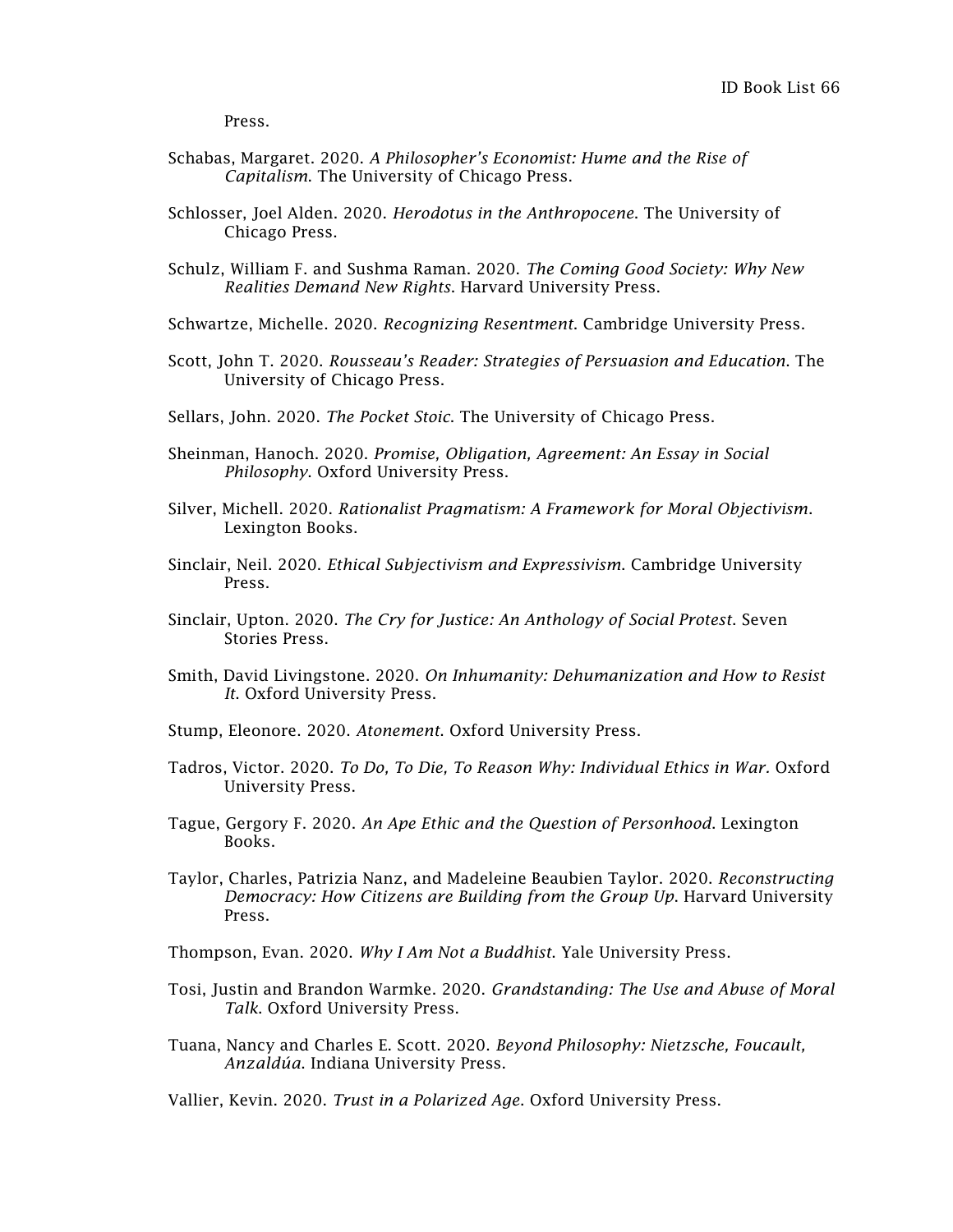- [Vergès,](https://www.dukeupress.edu/explore-subjects/browse?AuID=2565800) Françoise. 2020. *The Wombs of Women: Race, Capital, Feminism.* Duke University Press.
- Ward, Stephen J. A. 2020. *Ethics and the Media*. Cambridge University Press.
- Westlake, Martin. 2020. *Outside the EU: Options for Britain*. Agenda Publishing.
- Williams, Duncan Ryūken. 2020. *American Sutra: A Story of Faith and Freedom in the Second World War*. Harvard University Press.
- Wimbush, Andy. 2020. *Still: Samuel Beckett's Quietism*. ibidem Press.
- Winther, Rasmus Grønfeldt. 2020. *When Maps Become the World*. The University of Chicago Press.
- Zolkos, Magdalena. 2020. *Restitution and the Politics of Repair*. Edinburgh University Press.

## POLITICAL THEORY

- Ahlers, Anna L., Damien Krichewsky, Evelyn Moser, and Rudolf Stichweh. 2020. *Democratic and Authoritarian Political Systems in Twenty-First-Century World Society, Vol. 1: Differentiation, Inclusion, Responsiveness*. Transcript-Verlag.
- Allen, Danielle. 2020. *Difference without Domination: Pursuing Justice in Diverse Democracies*. The University of Chicago Press.
- Altan-Olcay, Özlem and Evren Balta. 2020. *The American Passport in Turkey: National Citizenship in the Age of Transnationalism*. University of Pennsylvania Press.
- Armajani, Jon. 2020. *Shia Islam and Politics: Iran, Iraq, and Lebanon*. Lexington Books.
- Arnall, Gavin. 2020. *Subterranean Fanon: An Underground Theory of Radical Change*. Columbia University Press.
- Ashenden, Samantha and Andreas Hess, eds. 2019. *Between Utopia and Realism: The Political Thought of Judith N. Shklar*. University of Pennsylvania Press.
- Azmanova, Albena. 2020. *Capitalism on Edge: How Fighting Precarity Can Achieve Radical Change without Crisis or Utopia*. Columbia University Press.
- Bayer, Markus, Oliver Schwarz, and Toralf Stark, eds. 2020. *Democratic Citizenship in Flux: Conceptions of Citizenship in the Light of Political and Social Fragmentation*. Transcript-Verlag.
- Bell, Jonathan. 2020. *Beyond the Politics of the Closet: Gay Rights and the American State Since the 1970s*. University of Pennsylvania Press.
- Bērziņš, Jānis and Sven Bernhard Gareis, eds. *Europe and the Global Shift of Powers: How Can the EU Survive in a Disordered World?* Verlag Barbara Budrich.

Bippus, Elke, Anne Ganzert, and Isabell Otto, eds. 2020. *Taking Sides: Theories,*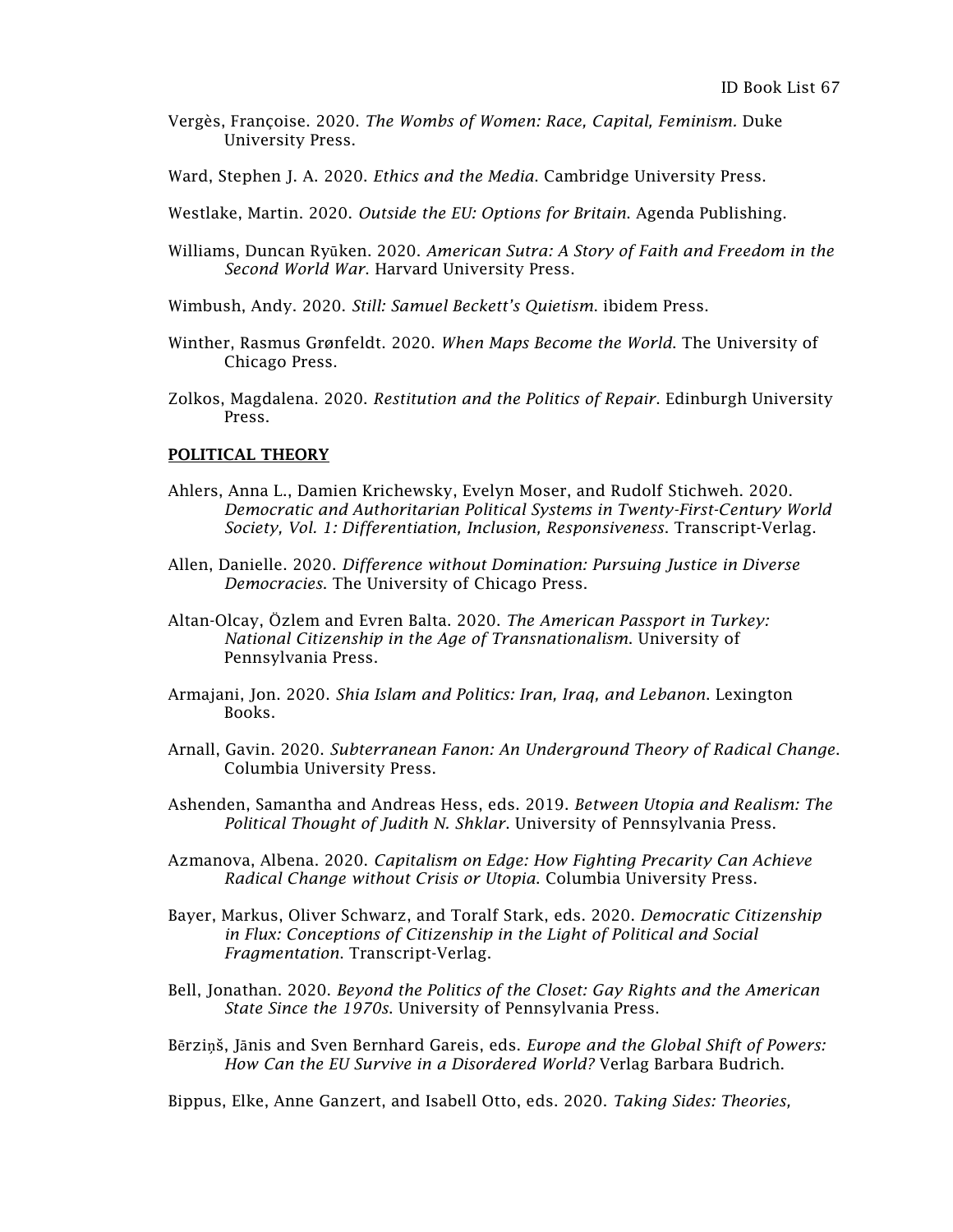*Practices, and Cultures of Participation in Dissent*. Transcript-Verlag.

- Bluth, Christoph and Uzma Mumtaz. 2020. *India-Pakistan Strategic Relations: The Nuclear Dilemma.* ibidem Press.
- Bohrer, Ashley J. 2020. *Marxism and Intersectionality: Race, Gender, Glass and Sexuality under Contemporary Capitalism*. Transcript-Verlag.
- Brantly, Aaron F., ed. 2020. *The Cyber Deterrence Problem*. Rowman & Littlefield International.
- Bray, Michael. 2019. *Powers of the Mind: Mental and Manual Labor in the Contemporary Political Crisis.* Transcript-Verlag.
- Bryant, Rebecca and Mete Hatay. 2020. *Sovereignty Suspended: Building the So-Called State*. University of Pennsylvania Press.
- Burilkov, Alexandr. 2020. *Arsenal of Autocracy – Russia and China's Military Strategy in a Multipolar World*. Verlag Barbara Budrich.
- Cochrane, Alasdair. 2020. *Should Animals Have Political Rights?* Polity Books.
- Damir-Geolsdorf, Sabine and Stephan Milich, eds. 2020. *Creative Resistance: Political Humor in the Arab Uprisings*. Transcript-Verlag.
- Deneen, Patrick J. 2019. *Why Liberalism Failed*. Yale University Press.
- Dietze, Gabriele and Julia Roth, eds. 2020. *Right-Wing Populism and Gender: European Perspectives and Beyond*. Transcript-Verlag.
- Dumper, Michael. 2020. *Power, Piety, and People: The Politics of Holy Cities in the Twenty-First Century*. Columbia University Press.
- Emcke, Carolin. 2019. *Against Hate*. Polity Press.
- Fives, Allyn. 2020. *Judith Shklar and the Liberalism of Fear*. Manchester University Press.
- Forst, Rainer. 2020. *Toleration, Power and the Right to Justification: Rainer Forst in Dialogue*. Manchester University Press.
- Fraihat, Ibrahim. 2020. *Resolving the Rivalry between Iran and Saudi Arabia*. Edinburgh University Press.
- Frazer, Elizabeth and Kimberly Hutchings. 2020. *Violence and Political Theory*. Polity Books.
- Friedman, Rachel Z. 2020. *Probable Justice: Risk, Insurance, and the Welfare State*. The University of Chicago Press.
- Fücks, Ralf. 2019. *Defending Freedom: How We Can Win the Fight for an Open Society*. Polity Press.

Fujiwara, Aya and David R. Marples, eds. 2020. Hiroshima-75: Nuclear Issues in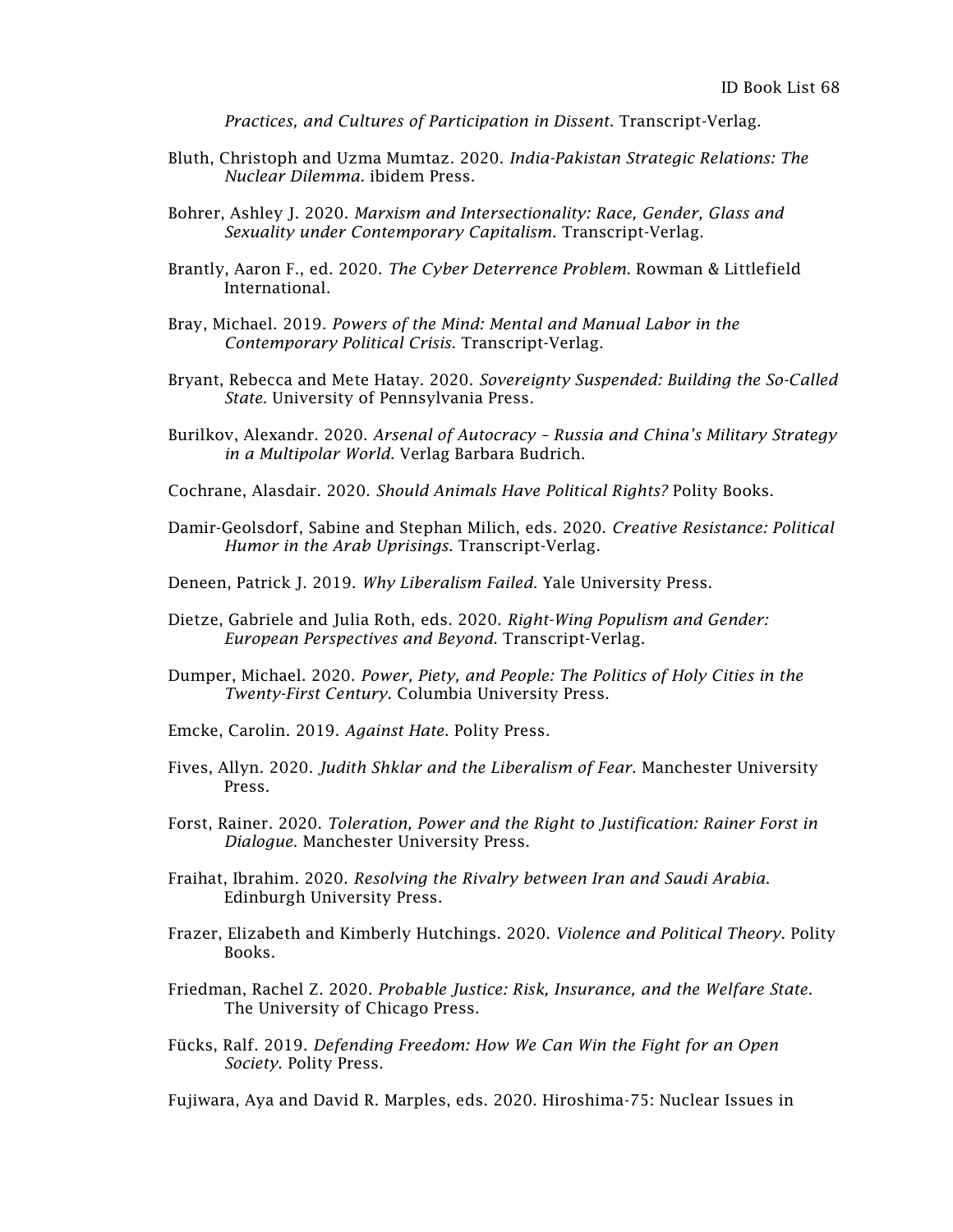Global Contexts. ibidem Press.

- Galliott, Jai, ed. 2019. *Force Short of War in Modern Conflict: Jus Ad Vim*. Edinburgh University Press.
- Geras, Norman. 2020. *The Contract of Mutual Indifference: Political Philosophy after the Holocaust*. Manchester University Press.

Gornick, Vivian. 2020. *The Romance of American Communism*. Verso.

- Graetz, Michael J. and Ian Shapiro. 2020. *The Wolf at the Door: The Menace of Economic Insecurity and How to Fight It*. Harvard University Press.
- Gunkel, Henriette and Kara Lynch, eds. 2020. *We Travel the Space Ways: Black Imagination, Fragments, and Diffractions*. Transcript-Verlag.
- Gurses, Mehmet, David Romano and Michael M. Gunter. 2020. *The Kurds in the Middle East: Enduring Problems and New Dynamics.* Lexington Books.
- Hewitt, Roderick R. and Chammah J. Kaunda, eds. 2020. *Who is African? Race, Identity, and Destiny in Post-Apartheid South Africa*. Fortress Academic.
- Hoey, Paddy. 2019. *Shinners, Disos and Dissenters: Irish Republican Media Activism since the Good Friday Agreement*. Manchester University Press.
- Hopper, Joyanna. 2020. *Environmental Agencies in the United States: The Enduring Power of Organizational Design and State Politics*. Lexington Books.
- Israel, Jeffrey. 2020. *Living with Hate in American Politics and Religion: How Popular Culture Can Defuse Intractable Differences*. Columbia University Press.
- Jackson, Sam. 2020. *Oath Keepers: Patriotism and the Edge of Violence in a Right-Wing Antigovernment Group*. Columbia University Press.
- Jones, Paul. 2020. *Critical Theory and Demagogic Populism*. Manchester University Press.
- Kello, Lucas. 2021. *Striking Back: How the West if Failing on National Security*. Yale University Press.
- Kearns, Erin M. and Joseph K. Young. 2020. *Tortured Logic: Why Some Americans Support the Use of Torture in Counterterrorism*. Columbia University Press.
- Kiely, Ray. 2020. *The Conservative Challenge to Glocalization: Anglo-American Perspectives*. Agenda Publishing.
- Kirkham-Lewitt, Isabelle, ed. 2020. *Paths to Prison: On the Architecture of Carcerality*. Columbia Books on Architecture and the City.
- Klein, Steven. 2020. *The Work of Politics: Making a Democratic Welfare State*. Cambridge University Press.
- Lathan, Robert, A.T. Kingsmith, Julian von Bargen, and Niko Block, eds. 2020. *Challenging the Right, Augmenting the Left: Recasting Leftist Imagination*.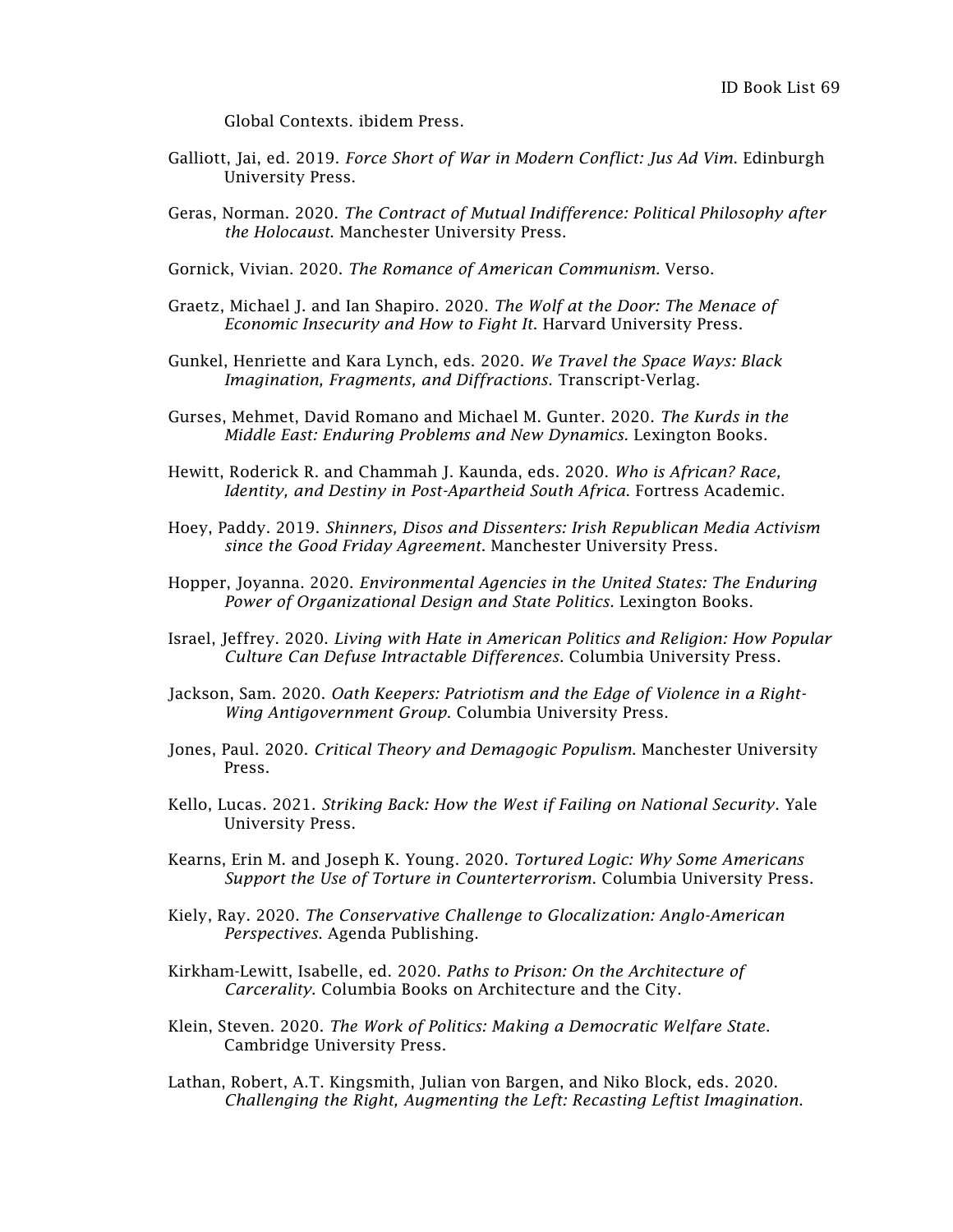Fernwood Publishing.

- Lebow, Richard Ned. 2020. *Ethics and International Relations*. Cambridge University Press.
- Lisi, Marco, André Freire and Emmanouil Tastasanis. 2020. *Political Representation and Citizenship in Portugal: From Crisis to Renewal*. Lexington Books.
- Lonergan, Eric and Mark Blyth. 2020. *Angrynomics*. Agenda Publishing.
- Loukson, Ives S. 2020. *Post-Apartheid Criticism: Perceptions of Whiteness, Homosexuality, and Democracy in South Africa*. Transcript-Verlag.
- Lyall, Jason. 2020. *Divided Armies: Inequality and Battlefield Performance in Modern War*. Princeton University Press.
- Madariaga, Aldo. 2020. *Neoliberal Resilience: Lessons in Democracy and Development from Latin America and Eastern Europe*. Princeton University Press.
- Matsusaka, John G. 2020. *Let the People Rule: How Direct Democracy Can Meet the Populist Challenge*. Princeton University Press.
- Mbembe, Achille. 2020. *Out of the Dark Night: Essays on Decolonization*. Columbia University Press.
- McGowan, Todd. 2020. *Universality and Identity Politics*. Columbia University Press.
- Meier, Dominik with Christian Blum. 2020. *Power and Its Logic: Mastering Politics*. Transcript-Verlag.
- Miller, David. 2020. *Is Self-Determination a Dangerous Illusion?* Polity Books.
- Milliband, Ralph. 2020. *Socialism for a Sceptical Age*. Verso.
- Minakov, Mykhailo and Alexander Etkind, eds. 2020. *Ideology After Union: Political Doctrines, Discourses, and Debates in Post-Soviet Societies*. ibidem Press.
- Mondon, Aurelien and Aaron Winter. 2020. *Reactionary Democracy: How Racism and the Populist Far Right Became Mainstream*. Verso.
- Moradi, Jabbar and Jasmin Dall'Agnola, eds. 2020. *PC on Earth: The Beginnings of the Totalitarian Mindset*. ibidem Press.
- Mouffe, Changal. 2020. *The Return of the Political*. Verso.
- Orend, Brian. 2019. *War and Political Theory*. Polity Press.
- Palmater, Pamela. 2020. *Warrior Life: Indigenous Resistance and Resurgence.* Fernwood Publishing.
- Perliger, Arie. 2020. *American Zealots: Inside Right-Wing Domestic Terrorism*. Columbia University Press.

Prosser, Thomas. 2021. *What's In It for Me?: Self-Interest and Political Difference*.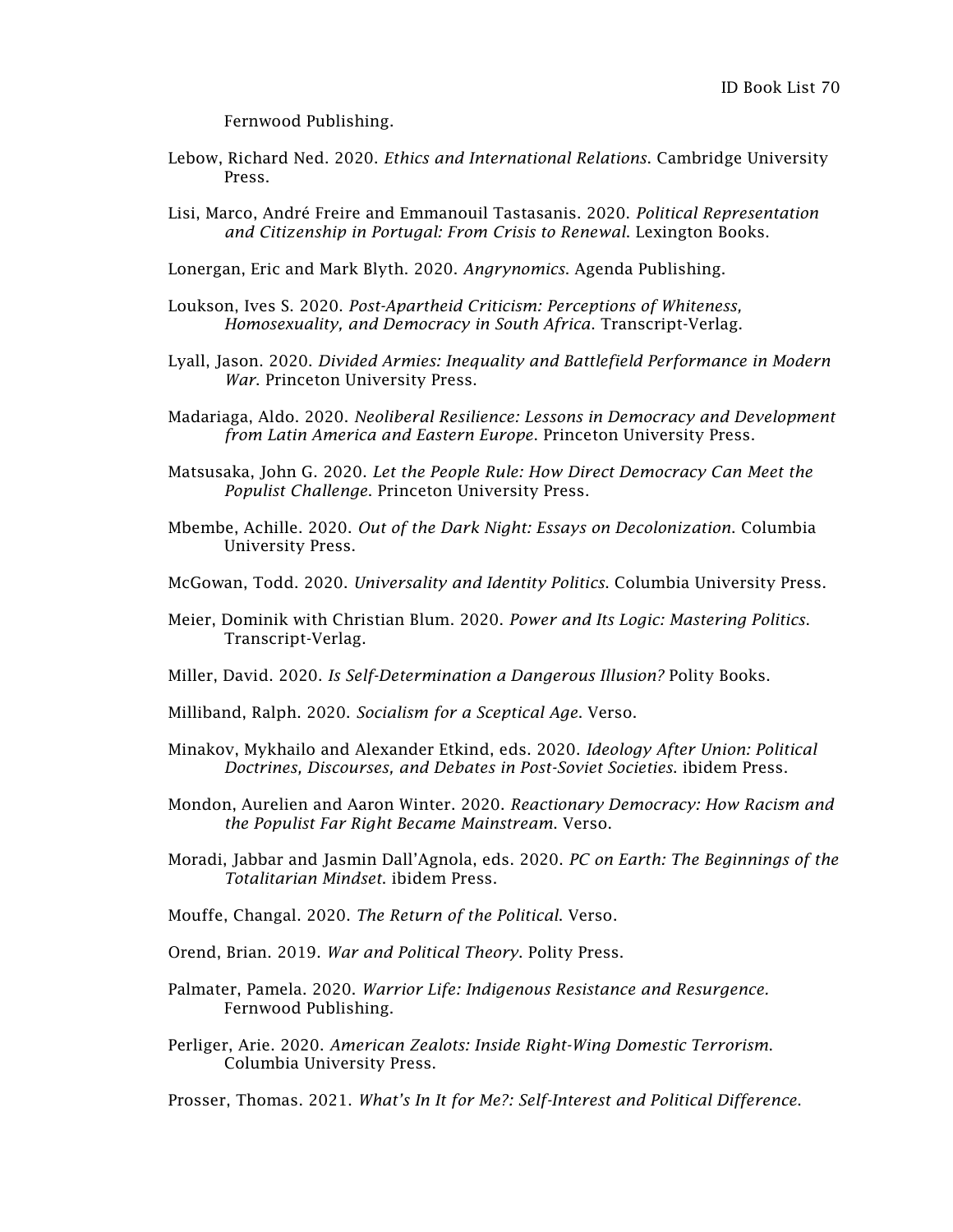Manchester University Press.

- Rao, Vijaya, Shambhavi Prakash, Mallarika Sinha Roy, and Papori Bora, eds. 2020. *Displacement and Citizenship: Histories and Memories of Exclusion*. Tulika Books.
- Risse, Mathias. 2020. *On Justice: Philosophy, History, Foundations*. Cambridge University Press.
- Rogers, Melvin L. 2020. *African American Political Thought: A Collected History*. The University of Chicago Press.
- Rutert, Britta. 2020. *Contested Properties: Peoples, Plants, and Politics in Post-Apartheid South Africa*. Transcript-Verlag.
- Ryan, Kevin. 2020. *Refiguring Childhood: Encounters with Biosocial Power. Manchester* University Press.
- Saward, Michael. 2020. *Making Representations: Claim, Counterclaim and the Politics of Acting for Others*. ECPR Press.
- Schwalbe, Stephen. 2020. *Killing for God: An Analysis of Conflict in the Abrahamic Religions*. Lexington Books.
- Shahi, Deepshikha, ed. 2020. *Sufism: A Theoretical Intervention in Global International Relations*. Rowman & Littlefield International.
- Stobbe, Stephanie P. 2020. *Conflict Resolution in Asia: Mediation and Other Cultural Models.* Lexington Books.
- Suslov, Mikhail. 2020. *Russia's Ideology of Authenticity: Varieties of Conservatism in Russian History from the Late Nineteenth Century to the Present*. ibidem Press.
- Taha, Mohammedali Yaseen. 2020. *Media and Politics in Kurdistan: How Politics and Media are Locked in an Embrace*. Lexington Books.
- Takeyh, Ray. 2021. *The Last Shah: American, Iran, and the Fall of the Pahlavi Dynasty*. Yale University Press.
- Tammen, Ronald L. and Jacek Kugler, eds. 2020. *The Rise of Regions: Conflict and Cooperation*. Rowman & Littlefield Publishers.
- Tanasoca, Ana. 2020. *Deliberation Naturalized: Improving Real Existing Deliberative Democracy*. Oxford University Press.
- Temple, Jonathan. 2020. *Growth: Finding Our Way on a Finite Planet*. Agenda Publishing.
- Ubaldo, Rafiki and Helen Hintjens, eds. 2020. *Music and Peacebuilding: African and Latin American Experiences*. Lexington Books.
- van Middlelaar, Luuk. 2020. *Alarums and Excursions: Improvising Politics on the European Stage*. Agenda Publishing.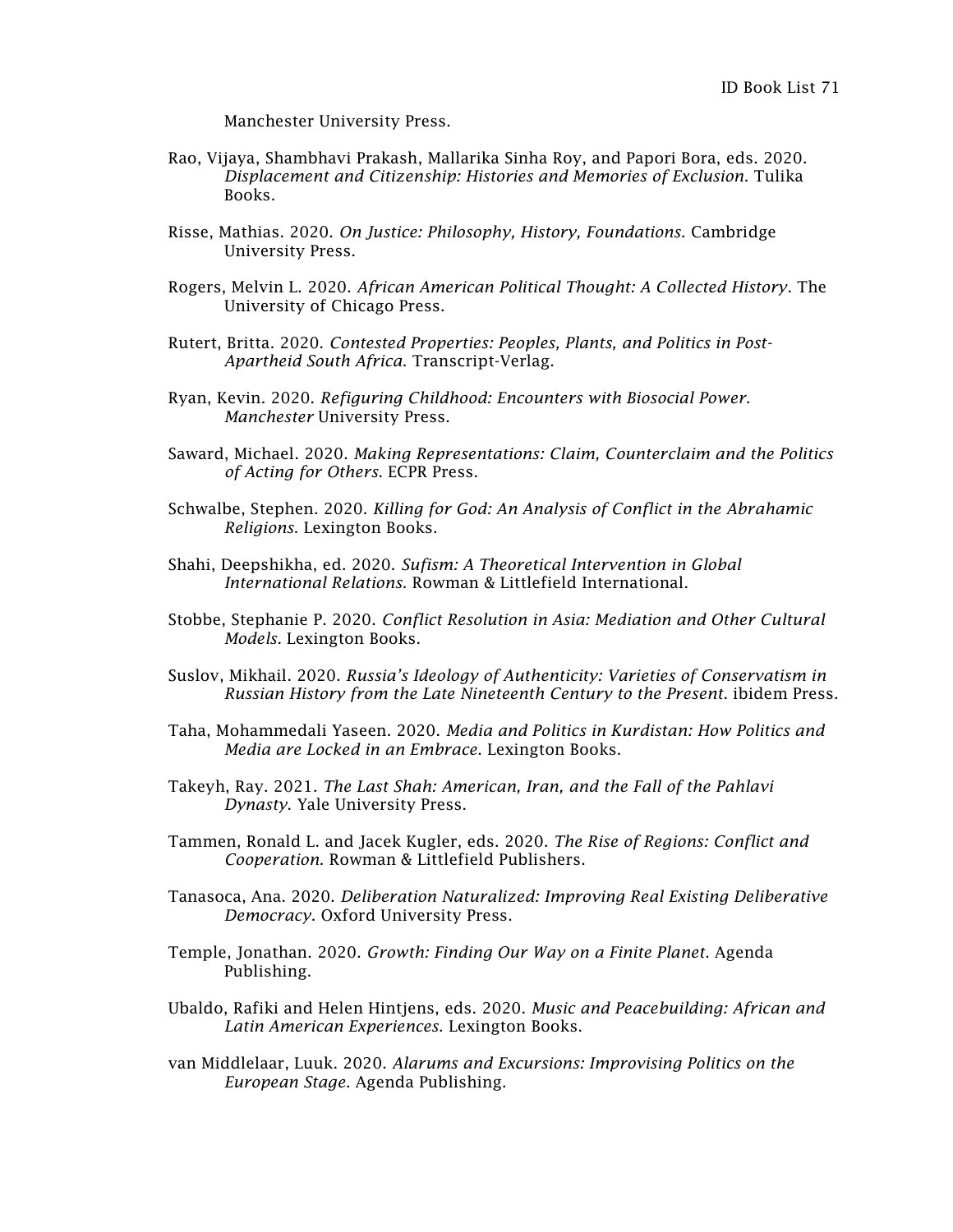- Veilleux-LePage, Yannick. 2020. *How Terror Evolves: The Emergence and Spread of Terrorist Techniques*. Rowman & Littlefield International.
- Westlake, Martin. 2020. *Slipping Loose: The UK's Long Drift Away from the European Union*. Agenda Publishing.
- Woodcock, Pete. 2020. *Political Theory: A Beginner's Guide.* Polity Press.

## **POLITICS**

- Adair-Toteff, Christopher. 2020. *Raymond Aron's Philosophy of Political Responsibility*. Edinburgh University Press.
- Agouarab, Jessy. 2020. *Reframing Syrian Refugee Insecurity through a Feminist Lens: The Case of Lebanon*. Lexington Books.
- Aikin, Scott F. and Robert B. Talisse. 2020. *Political Argument in a Polarized Age: Reason and Democratic Life.* Polity Books.
- Amiel, David and Ismael Emilien. 2020. *The New Progressivism: A Grassroots Alternative to the Populism of Our Times*. Polity Press.
- Amoore, Louise. 2020. *Cloud Ethics: Algorithms and the Attributes of Ourselves and Others.* Duke University Press.
- Anders, Kjetil. 2021. *The Problem of Secret Intelligence*. Edinburgh University Press.
- Andersson, Ruben. 2019. *No Go World: How Fear is Redrawing Our Maps and Infecting Our Politics.* University of California Press.
- Arboleda, Martin. 2020. P*lanetary Mine: Territories of Extraction under Late Capitalism.* Verso.
- Avant, Deborah, et al, eds. 2019. *Civil Action and Dynamics of Violence*. Oxford University Press.
- Babar, Zahra. 2020. *Mobility and Forced Displacement in the Middle East*. Oxford University Press.
- Badiou, Alain. 2020. *Migrants and Militants*. Polity Books.
- Baker, Catherine. 2020. *Making War on Bodies; Militarisation, Aesthetics and Embodiment in Internal Politics*. Edinburgh University Press.
- Bancroft, Ian. 2020. *Dragon's Teeth: Tales from North Kosovo.* ibidem Press.
- Banerjee, Prathma. 2020. *Elementary Aspects of the Political: Histories from the Global South.* Duke University Press.
- Barbato, Matteo. 2020. *The Ideology of Democratic Athens.* Edinburgh University Press.
- Baris, Hanifi. 2020. *The Kurdish Model of Political Community: A Vision of National Liberation Defiant of the Nation-State*. Lexington Books.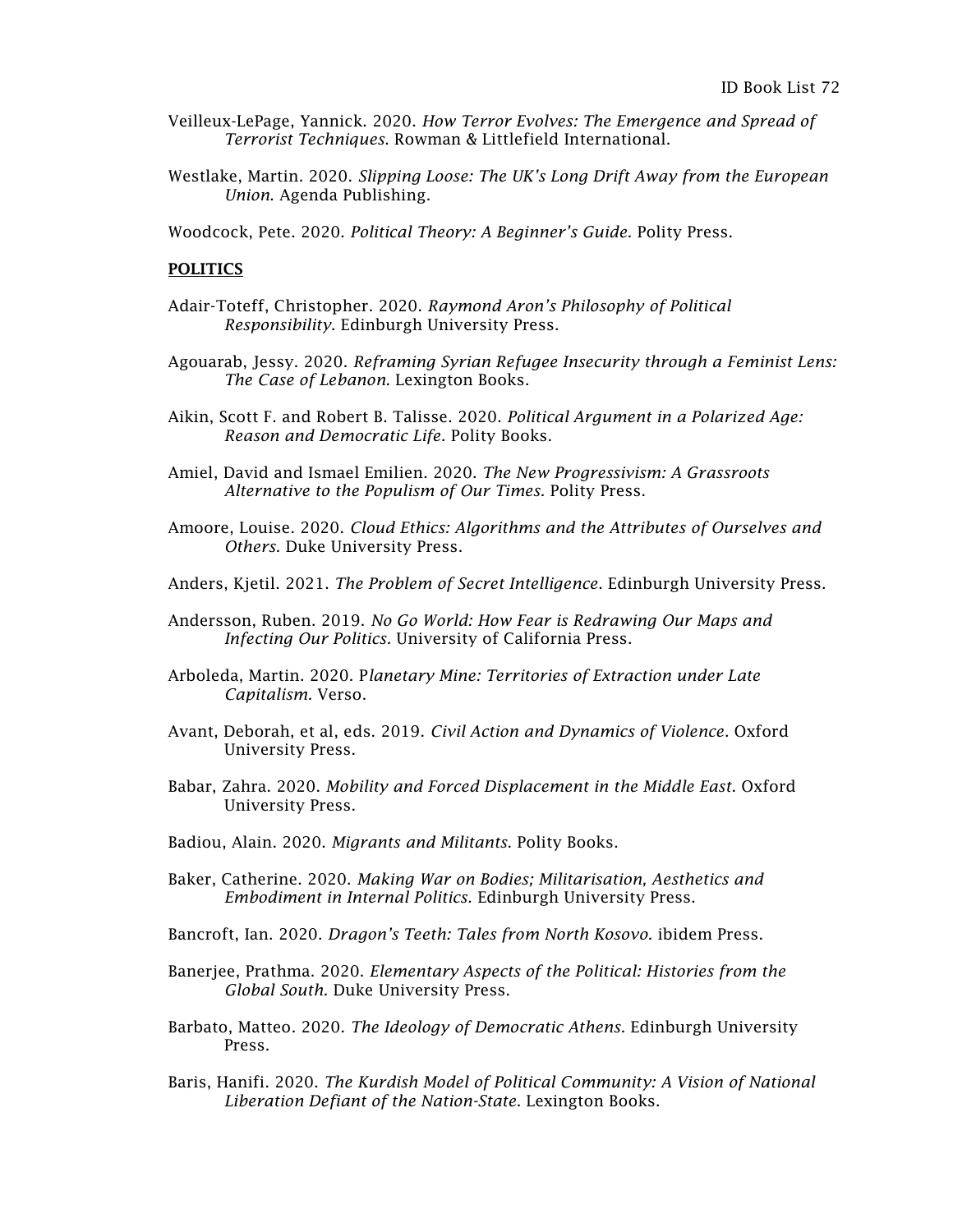- Barno, David and Nora Bensahel. 2020. *Adaptation Under Fire: How Militaries Change in Wartime*. Oxford University Press.
- Baron, Kevin M. 2020. *Presidential Privilege and the Freedom of Information Act*. Edinburgh University Press.
- Baucom, Ian. 2020. *History 4° Celsius: Search for a Method in the Age of Anthropocene*. Duke University Press.
- Baun, Dylan. 2020. *Winning Lebanon: Youth Politics, Populism and the Production of Sectarian Violence, 1920-1958*. Cambridge University Press.
- Bellamy, Alex J. 2019. *World Peace: (And How We Can Achieve It)*. Oxford University Press.
- Bennett, W. Lance and Steven Livingston. 2020. *The Disinformation Age: Politics, Technology, and Disruptive Communication in the United States*. Cambridge University Press.
- Bialer, Uri. 2020. *Israeli Foreign Policy: A People Shall Not Dwell Alone*. Indiana University Press.
- Biner, Zerrin Özlem. 2020. *States of Dispossession: Violence and Precarious Coexistence in Southeast Turkey*. University of Pennsylvania Press.
- Blair, Robert A. 2021. *Peacekeeping, Policing, and the Rule of Law after Civil War*. Cambridge University Press.
- Blas, Javier and Jack Farchy. 2021. *The World for Sale*. Oxford University Press.
- Blum, Rachel M. 2020. *How the Tea Party Captured the GOP: Insurgent Factions in American Politics*. The University of Chicago Press.
- Bob, Clifford. 2019. *Rights as Weapons: Instruments of Conflict, Tools of Power*. Princeton University Press.
- Bonica, Adam and Maya Sen. 2020. *The Judicial Tug of War: How Lawyers, Politicians, and Ideological Incentives Shape the American Judiciary*. Cambridge University Press.
- Bottlik, Zsolt, Márton Berki, and Steven Jobbitt. 2021. *Power and Identity in the Post-Soviet Realm: Geographies of Ethnicity and Nationality after 1991*. ibidem Press.
- Bou Nassif, Hicham. 2020. *Endgames: Military Response to Protest in Arab Autocracies*. Cambridge University Press.
- Bowen, Bleddyn E. 2020. *War in Space*. Edinburgh University Press.
- Broeders, Dennis and Bibi van den Berg. 2020. *Governing Cyberspace: Behavior, Power and Diplomacy*. Roman & Littlefield International.
- Brown, Garrett Wallace, and [Áron](https://edinburghuniversitypress.com/aron-telegdi-csetri.html) Telegdi-Csetri, eds. 2020. *Kant's Cosmopolitics*. Edinburgh University Press.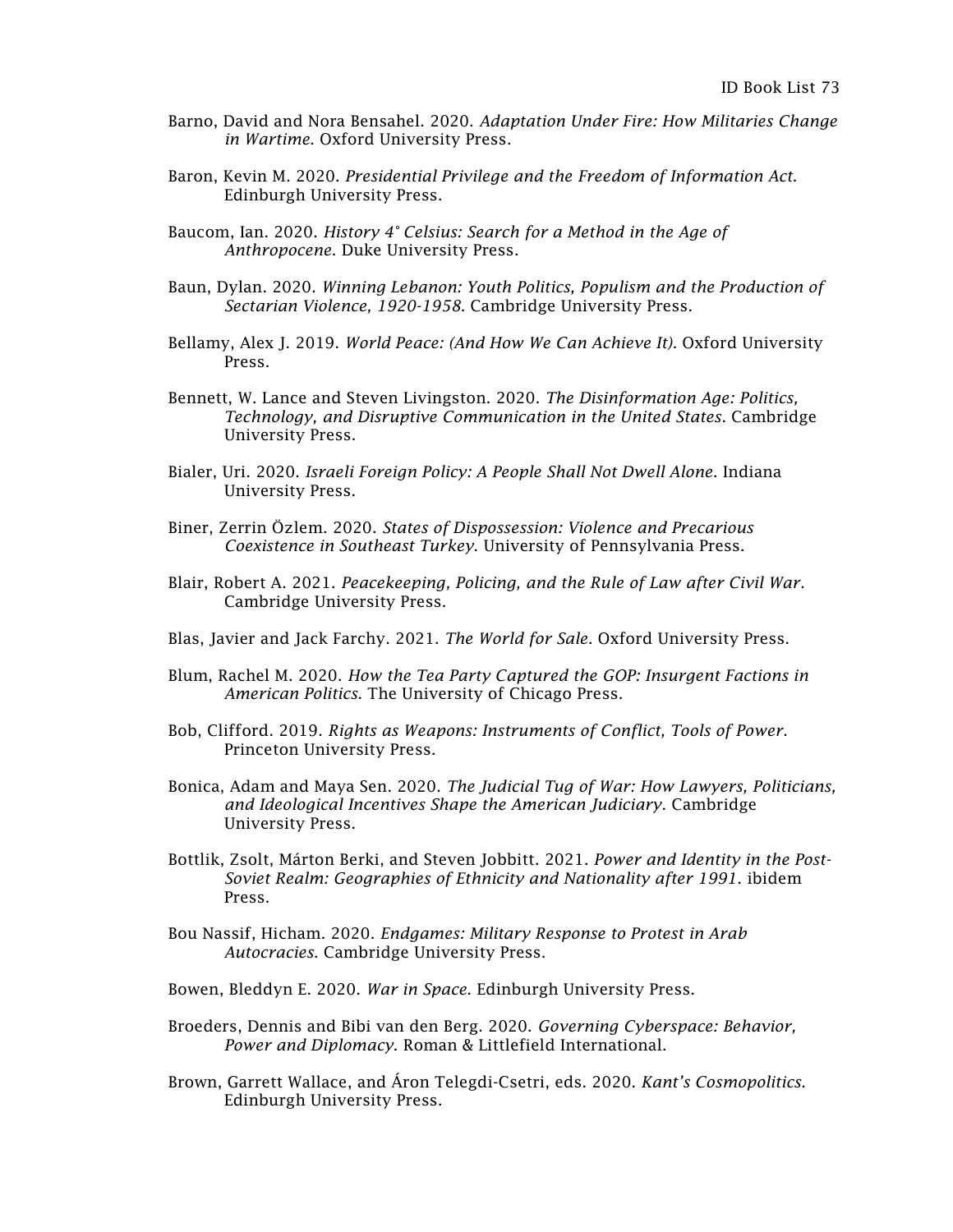Brown, Kerry. 2020. *China*. Polity Books.

.

- Brown, Michael J. 2020. *Hope and Scorn: Eggheads, Experts, and Elites in American Politics*. The University of Chicago Press.
- Buchanan, Ben. 2020. *The Hacker and the State: Cyber Attacks and the New Normal of Geopolitics*. Harvard University Press.
- Bui, Ngoc Son. 2020. *Constitutional Change in the Contemporary Socialist World*. Oxford University Press.
- Burgess, Katrina. 2020. *Courting Migrants: How States Make Diasporas and Diasporas Make States*. Oxford University Press.
- Calderón, Fernando and Manuel Castells. 2020. *The New Latin America*. Polity Books.
- Callen, Zachary and Philip Roco. 2020. *American Political Development and the Trump Presidency*. University of Pennsylvania Press.
- Campbell, David E., Geoffrey C. Layman, and John C. Green. 2021. *Secular Surge: A New Fault Line in American Politics.* Cambridge University Press.
- Castiglione, Dario. 2019. *Creating Political Presence: The New Politics of Democratic Representation*. The University of Chicago Press.
- Cebul, Brent. 2019. *Shaped by the State: Toward a New Political History of the Twentieth Century*. The University of Chicago Press.
- Cheek, Timothy, David Ownby, and Joshua A. Fogel, eds. 2019. *Voices from the Chinese Century: Public Intellectual Debate from Contemporary China*. Columbia University Press.
- Chollet, Derek. 2021. *The Middle Way: How Three Presidents Shaped America's Role in the World*. Oxford University Press.
- Christenson, Dino P. 2020. *The Myth of the Imperial Presidency: How Public Opinion Checks the Unilateral Executive*. The University of Chicago Press.
- Chung, Erin Aeran. 2020. *Immigrant Incorporation in East Asian Democracies*. Cambridge University Press.
- Coit, Emily. 2021. *American Snobs*. Edinburgh University Press.
- Colbern, Allen and S. Karthick Ramakrishnan. 2020. *Citizenship Reimagined: A New Framework for State Rights in the United States*. Cambridge University Press.
- Condon, Meghan. 2020. *The Economic Other: Inequity in the American Political Imagination*. The University of Chicago Press.
- Conley, Richard S. 2020. *Donald Trump and American Populism*. Edinburgh University Press.
- Corrigan, John. 2020. *Religious Intolerance, America, and the World*. The University of Chicago Press.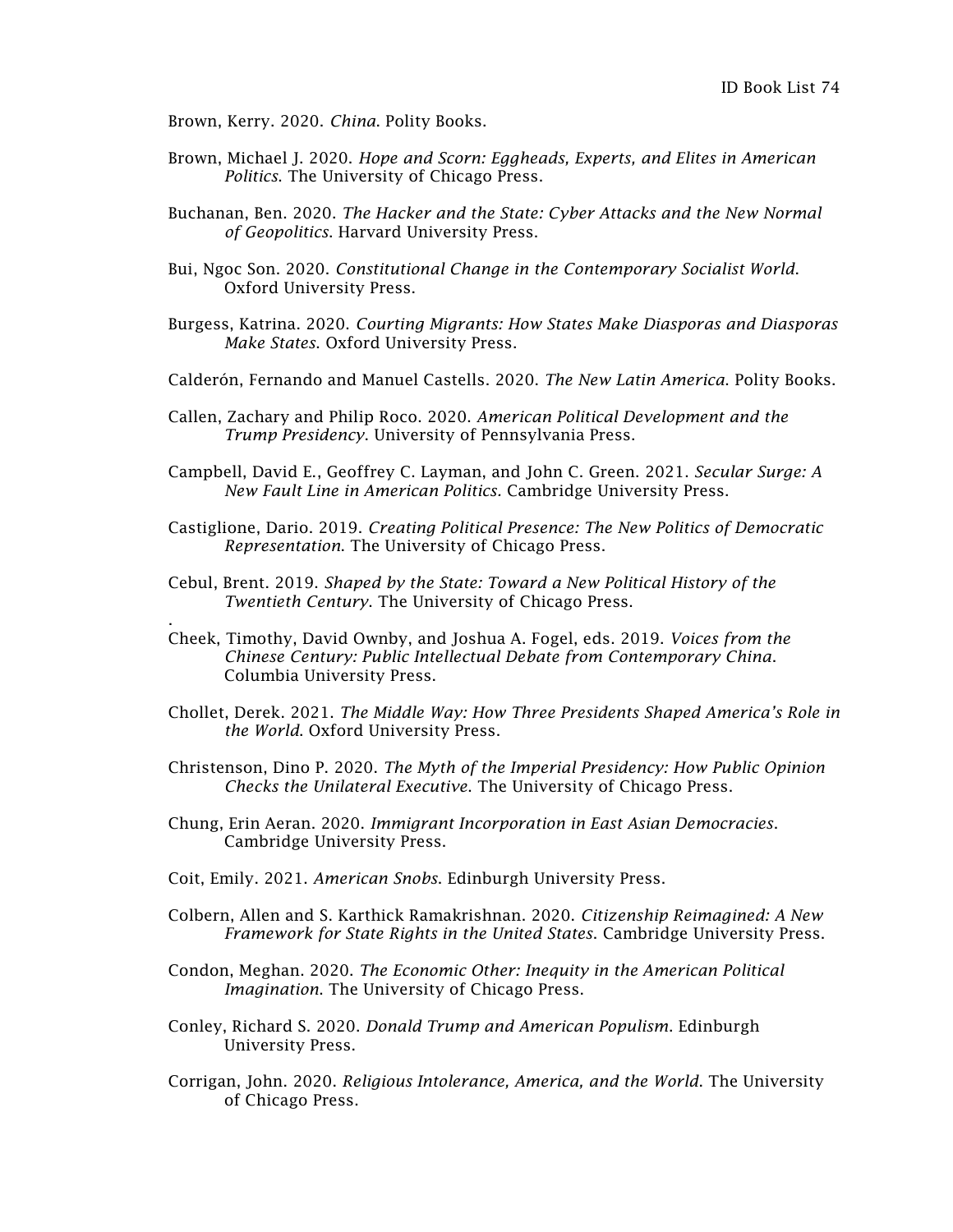- Creemers, Rogier J. E. .H. and Sue Trevaskes. 2020. *Law and the Party in Xi Jinping's China*. Cambridge University Press.
- Crines, Andrew. 2020. *Corbynism in Perspective: The Labour Party under Jeremy Corbyn*. Agenda Publishing.
- Critchlow, Donald T. 2020. *Republican Character: From Nixon to Reagan*. University of Pennsylvania Press.
- Cumbers, Andrew. 2020. *The Case for Economic Democracy*. Polity Books.
- Cunliffe, Philip. 2020. *Cosmopolitan Dystopia: International Intervention and the Failure of the West*. Manchester University Press.
- Curry, James M. 2020. *The Limits of Party: Congress and Lawmaking in a Polarized Era.* The University of Chicago Press.
- Damer, Seán. 2020. *Scheming*. Edinburgh University Press.
- Delmas, Candice. 2020. *A Duty to Resist: When Disobedience Should Be Uncivil*. Oxford University Press.
- de Miranda, Luis. 2020. *Ensemblance*. Edinburgh University Press.
- de Werd, Peter. 2020. *US Intelligence and Al Qaeda*. Edinburgh University Press.
- Denmark, Abraham M. 2020. *U.S. Strategy in the Asian Century: Empowering Allies and Partners*. Columbia University Press.
- DeSante, Christopher D. and Candis Watts Smith. 2020. *Racial Stasis: The Millennial Generation and the Stagnation of Racial Attitudes in American Politics*. The University of Chicago Press.
- Destani, B. 2019. *Albania and Kosovo: Political and Ethnic Boundaries 1867-1946*. Cambridge University Press.
- Deudney, Daniel. 2020. *Dark Skies: Space Expansionism, Planetary Geopolitics, and the Ends of Humanity*. Oxford University Press.
- Devenney, Mark. 2020. *Towards an Improper Politics*. Edinburgh University Press.
- Dimova, Gergana. 2020. *Political Uncertainty: A Comparative Exploration.* ibidem Press.
- Disch, Lisa Mathijs van de Sande, and Nadia Urbinati, eds. 2020. *The Constructivist Turn in Political Representation.* Edinburgh University Press.
- Dlamini, Jacob. 2020. *The Terrorist Album: Apartheid's Insurgents, Collaborators, and the Security Police*. Harvard University Press.
- Doering, Jan. 2020. *Us versus Them: Race, Crime, and Gentrification in Chicago Neighborhoods*. Oxford University Press.

Douek, Daniel. 2020. *Insurgency and Counterinsurgency in South Africa*. Oxford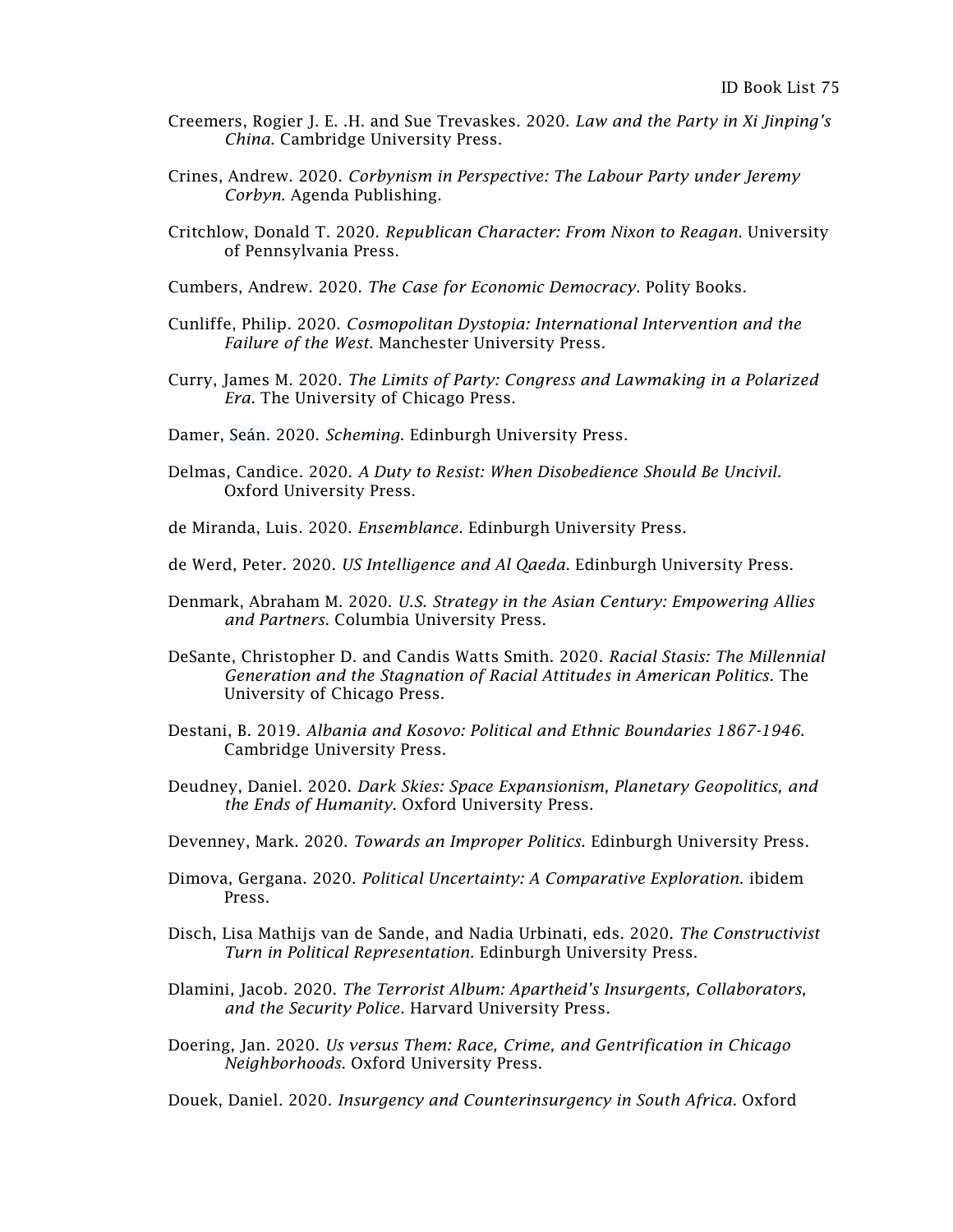University Press.

Dowty, Alan. 2019. *Arabs and Jews in Ottoman Palestine: Two Worlds Collide*. Indiana University Press.

Dowty, Alan. 2019. *The Israel/Palestine Reader*. Polity Press.

- Doyle, Patrick. 2020. *Civilising Rural Ireland: The Co-Operative Movement, Development and the Nation-State, 1889-1939*. Manchester University Press.
- Drezner, Daniel W. 2020. *The Toddler in Chief: What Donald Trump Teaches Us about the Modern Presidency*. The University of Chicago Press.
- Duncombe, Constance. 2020. *Representation, Recognition and Respect in World Politics: The Case of Iran-US Relations*. Manchester University Press.
- Dylan, Huw, David Gloe, and Michael S. Goodman. 2020. *The CIA and the Pursuit of Security*. Edinburgh University Press.
- Dyson, Kenneth. 2021. *Conservative Liberalism, Ordo-Liberalism, and the State: Discipling Democracy and the Market*. Oxford University Press.
- Earls, Felton and Mary Carlson. 2020. *Voice, Choice, and Action: The Potential of Young Citizens to Heal Democracy*. Harvard University Press.
- Eiran, Ehud. 2020. *Post-Colonial Settlement Strategy*. Edinburgh University Press.
- El-Baghdadi, Iyad and Ahmed Gatnash. 2021. *The Middle East Crisis Factory: Tyranny, Resilience and Resistance*. Oxford University Press.
- Elliott, David. 2020. *Renewable Energy: Can It Deliver?* Polity Books.
- Ettijahat-Independent Culture, ed. 2020. *Creative Industries in Syria: Changes and Adaptation*. ibidem Press.
- Feldman, Noah. 2020. *The Arab Winter: A Tragedy.* Princeton University Press.
- Ferguson, Kate. 2020. *Architectures of Violence: The Command Structures of Modern Mass Atrocities, from Yugoslavia to Syria*. Oxford University Press.
- Finley, Stephen C., Biko Mandela Gray, and Lori Latrice Martin, eds. 2020. *The Religion of White Rage*. Edinburgh University Press.
- Fording, Richard C. and Sanford F. Schram. 2020. *Hard White: The Mainstreaming of Racism in American Politics.* Oxford University Press.
- Fraihat, Ibrahim. 2020. *Iran and Saudi Arabia*. Edinburgh University Press.
- Freije, Vanessa. 2020. *Citizens of Scandal: Journalism, Secrecy, and the Politics of Reckoning in Mexico*. Duke University Press.

Friedman, Gerald. 2020. *The Case for Medicare for All*. Polity Books.

Fung, Courtney J. 2019. *China and Intervention at the UN Security Council:*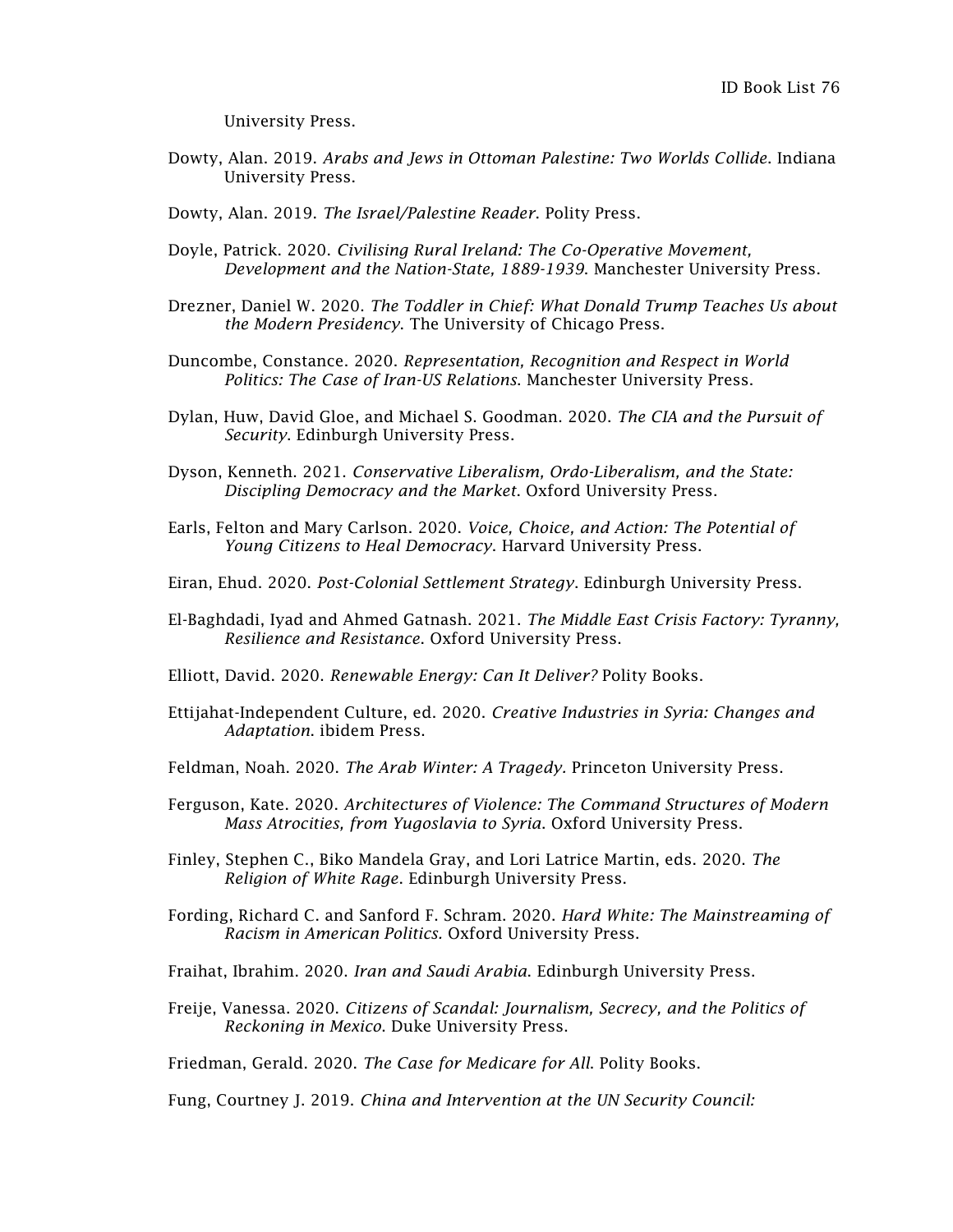*Reconciling Status*. Oxford University Press.

- Galache, Carlos Sardiña. 2020. *The Burmese Labyrinth: A History of the Rohingya Tragedy.* Verso.
- Gentry, Caron. 2020. *Disordered Violence: How Gender, Race and Heteronormativity Structure Terrorism*. Edinburgh University Press.
- Gerver, Mollie. 2020. *The Ethics and Practice of Refugee Repatriation*. Edinburgh University Press.
- Ghiselli, Andrea. 2021. *Protect China's Interests Overseas: Securitization and Foreign Policy*. Oxford University Press.
- Gilbert, Jeremy. 2020. *Twenty-First Century Socialism*. Polity Books.
- Gillion, Daniel Q. 2020. *The Loud Minority: Why Protests Matter in American Democracy*. Princeton University Press.
- Golan, Galia and Gilead Sher, eds. 2019. *Spoiling and Coping with Spoilers: Israeli-Arab Negotiations*. Indiana University Press.
- Goldberg, Edward. 2020. *Why Globalization Works for America: How Nationalist Trade Policies are Destroying Our Country*. Potomac Books.
- Goldman, Samuel. 2020. *After Nationalism*. University of Pennsylvania Press.
- Goodman, James, Linda Connor, Devleena Ghosh, et al. 2020. *Beyond the Coal Rush: A Turning Point for Global Energy and Climate Policy?* Cambridge University Press.
- Gordon, Peter E. 2020. *Migrants in the Profane: Critical Theory and the Questions of Secularization.* Yale University Press.
- Gormley, Steven. 2020. *Deliberative Theory and Deconstruction*. Edinburgh University Press.
- Gourlay, William. 2020. *The Kurds in [Erdo](https://edinburghuniversitypress.com/book-the-kurds-in-erdogan-s-turkey-hb.html)ğan's Turkey*. Edinburgh University Press.
- Greig, J. Michael, Andrew P. Owsiak, and Paul F. Diehl. 2019. *International Conflict Management*. Polity Press.
- Grove, Jairus Victor. 2019. *Savage Ecology: War and Geopolitics at the End of the World*. Duke University Press.
- Gudynas, Eduardo. 2020. *Extractivisms: Politics, Economy and Ecology*. Fernwood Publishing.
- Gunn, Joshua. 2020. *Political Perversion Rhetorical Aberration in the Time of Trumpeteering*. The University of Chicago Press.
- Gutkowski, Stacey. 2020. *Religion, War and Israel's Secular Millennials: Being Reasonable?* Manchester University Press.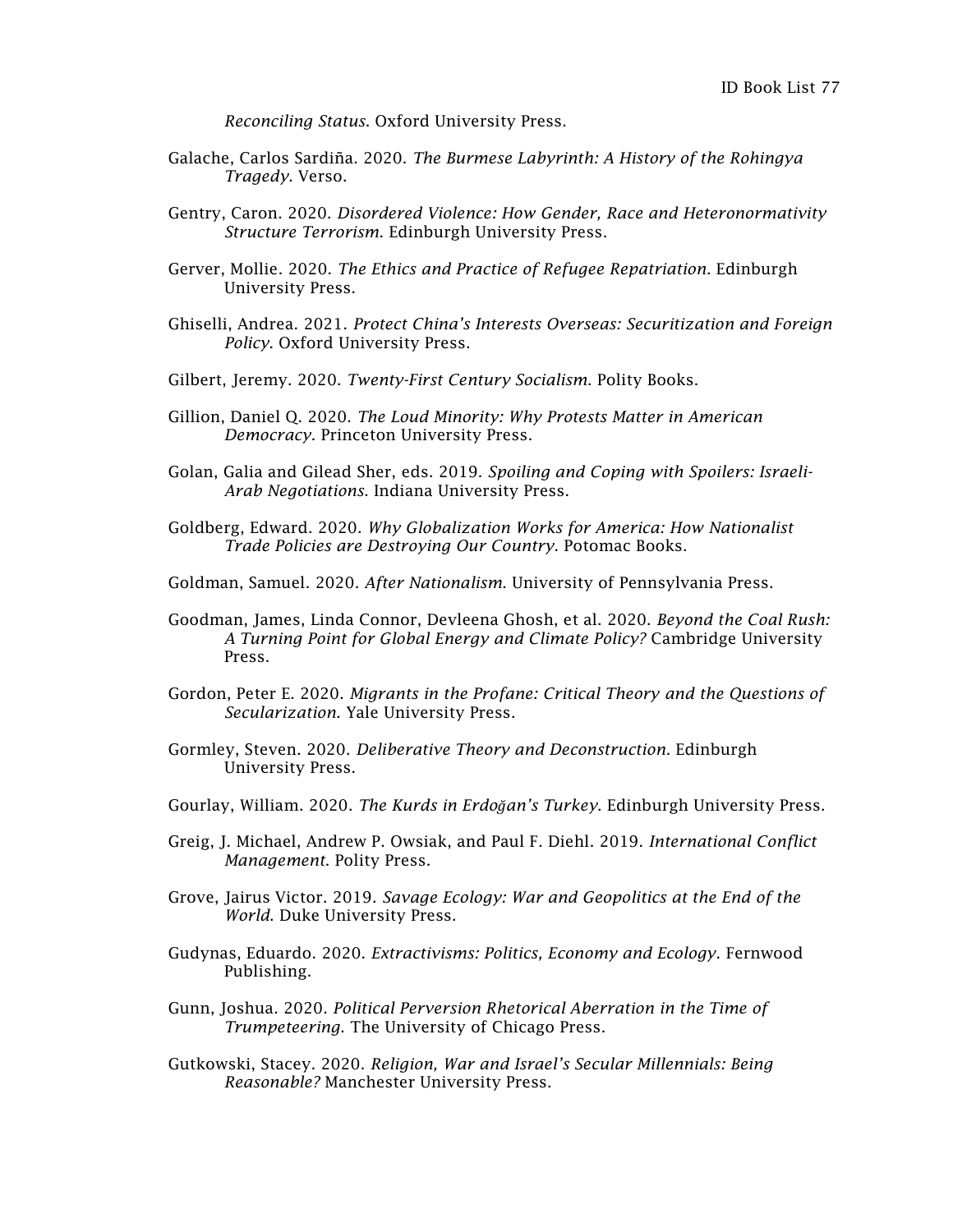- Hammond, Scott John. 2020. *Plato's Beautiful City and the Essence of Politics*. Lexington Books.
- Han, Hahrie. 2020. *Prisms of the People: Power and Organizing in Twenty-First Century America*. The University of Chicago Press.
- Hansen-Magnusson, Hannes, and Antje Vetterlein. 2020. *The Rise of Responsibility in World Politics*. Cambridge University Press.
- Harrington, Clodagh and Alex Waddan. 2020. *Obama v. Trump*. Edinburgh University Press.
- Hart, Christopher and Darren Kelsey, eds. 2020. *Discourses of Disorder: Riots, Strikes and Protests in the Media*. Edinburgh University Press.
- Hashim, Ahmed S. 2021. *Iranian Ways of War: From Cyrus the Great to Qasem Soleimani*. Oxford University Press.
- Hendriks, Carolyn M., Selen A. Ercan, and Jon Boswell. 2020. *Mending Democracy: Democratic Repair in Disconnected Times*. Oxford University Press.
- Henneberg, Sabina. 2020. *Managing Transition: The First Post-Uprising Phase in Tunisia and Libya*. Cambridge University Press.
- Henry, Chris. 2020. *The Ethics of Political Resistance*. Edinburgh University Press.
- Herzog, Annabel. 2020. *Levinas's Politics: Justice, Mercy, Universality*. University of Pennsylvania Press.
- Hibbing, John R. 2020. *The Securitarian Personality: What Really Motivates Trump's Base and Why It Matters for the Post-Trump Era*. Oxford University Press.
- Hinojosa, Magda and Miki Caul Kittilson. 2020. *Seeing Women, Strengthening Democracy: How Women in Politics Poster Connected Citizens*. Oxford University Press.
- Hirbe, Bekele Bengessa. 2020. *Intro-State Conflict in the Horn of Africa: Implications for Regional Security (1990-2016).* Lexington Books.
- Hiro, Dilip. 2020. *Cold War in the Islamic World: Saudi Arabia, Iran and the Struggle for Supremacy*. Oxford University Press.
- Hirsch-Hoefler, Sivan and Cas Mudde. 2020. *The Israeli Settler Movement: Assessing and Explaining Social Movement Success*. Cambridge University Press.
- Hollis-Brusky, Amanda and Joshua C. Wilson. 2020. *Separate but Faithful: The Christian Right's Radical Struggle to Transform Law & Legal Culture*. Oxford University Press.
- Hopkin, Jonathan. 2020. *Anti-System Politics: The Crisis of Market Liberalism in Rich Democracies*. Oxford University Press.
- Howell, William G. 2020. *Presidents, Populism, and the Crisis of Democracy*. The University of Chicago Press.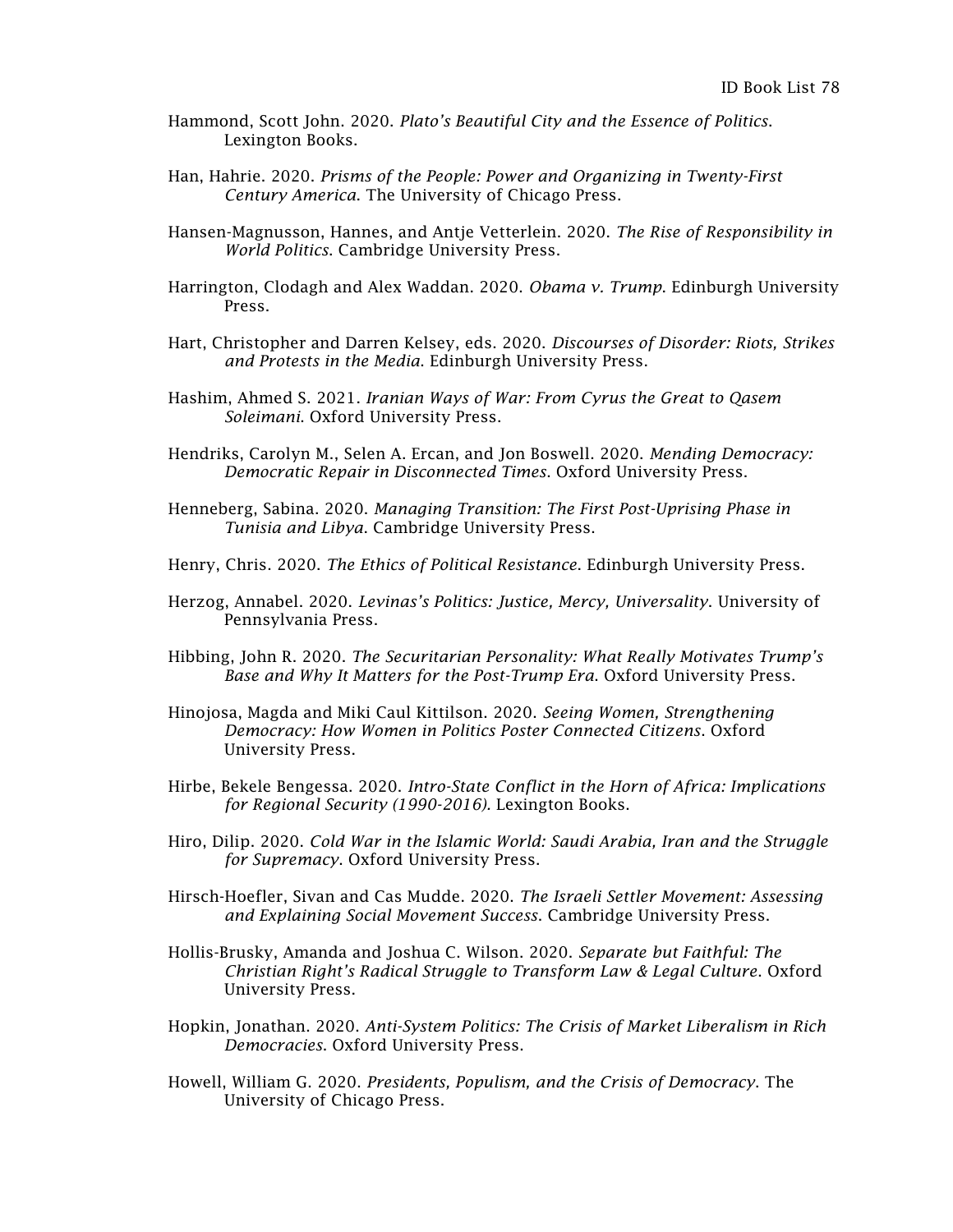- Huang, Zanzhong. 2020. *Toxic Politics: China's Environmental Health Crisis and its Challenge to the Chinese State*. Cambridge University Press.
- Hurst, Steven. 2020. *The United States and the Iranian Nuclear Programme*. Edinburgh University Press.
- Hussain, Shahla. 2020. *Kasmir in the Aftermath of Partition*. Cambridge University Press.
- Hryb, Olexander. 2020. *Understanding Contemporary Ukrainian and Russian Nationalism: The Post-Soviet Cossack Revival and Ukraine's National Security*. ibidem Press.
- Ivison, Duncan. 2020. *Can Liberal States Accommodate Indigenous Peoples?* Polity Books.
- Jackson, Kellie Carter. 2020. *Force and Freedom: Black Abolitionists and the Politics of Violence*. University of Pennsylvania Press.
- Jamieson, Kathleen Hall. 2020. *Cyberwar: How Russian Hackers and Trolls Helped Elect a President: What We Don't, Can't, and Do Know*. Oxford University Press.
- Jesse, Moritz. 2020. *European Societies. Migration, and the Law*. Cambridge University Press.
- Jing, Wu. 2021. *The Essentials of Governance*. Cambridge University Press.
- Johnson, Richard. 2020. *The End of the Second Reconstruction*. Polity Books.
- Joppke, Christian. 2021. *Neoliberal Nationalism: Immigration and the Rise of the Populist Right*. Cambridge University Press.
- Kapiszewski, Diana, Steven R., and Deborah J. Yashar. 2020. *The Inclusionary Turn in Latin American Democracies*. Cambridge University Press.
- Karim, Sabrina and Kyle Beardsley. 2019. *Equal Opportunity Peacekeeping: Women, Peace, and Security in Post-Conflict States*. Oxford University Press.
- Keane, John. 2020. *The New Despotism*. Harvard University Press.
- Keil, Soeren and Bernhard Stahl, eds. 2020. *A New Eastern Question? Great Powers in the Post-Yugoslav States*. ibidem Press.
- Kelly, Nathan J. 2020. *America's Inequality Trap*. The University of Chicago Press.
- Kennedy, Liam, ed. 2020. *Trump's America*. Edinburgh University Press.
- Kettle, Donald F. 2020. *The Divided States of America: Why Federalism Doesn't Work*. Princeton University Press.
- Khen, Hilly Moodrick-Even. 2020. *The Syrian War: Between Justice and Political Reality*. Cambridge University Press.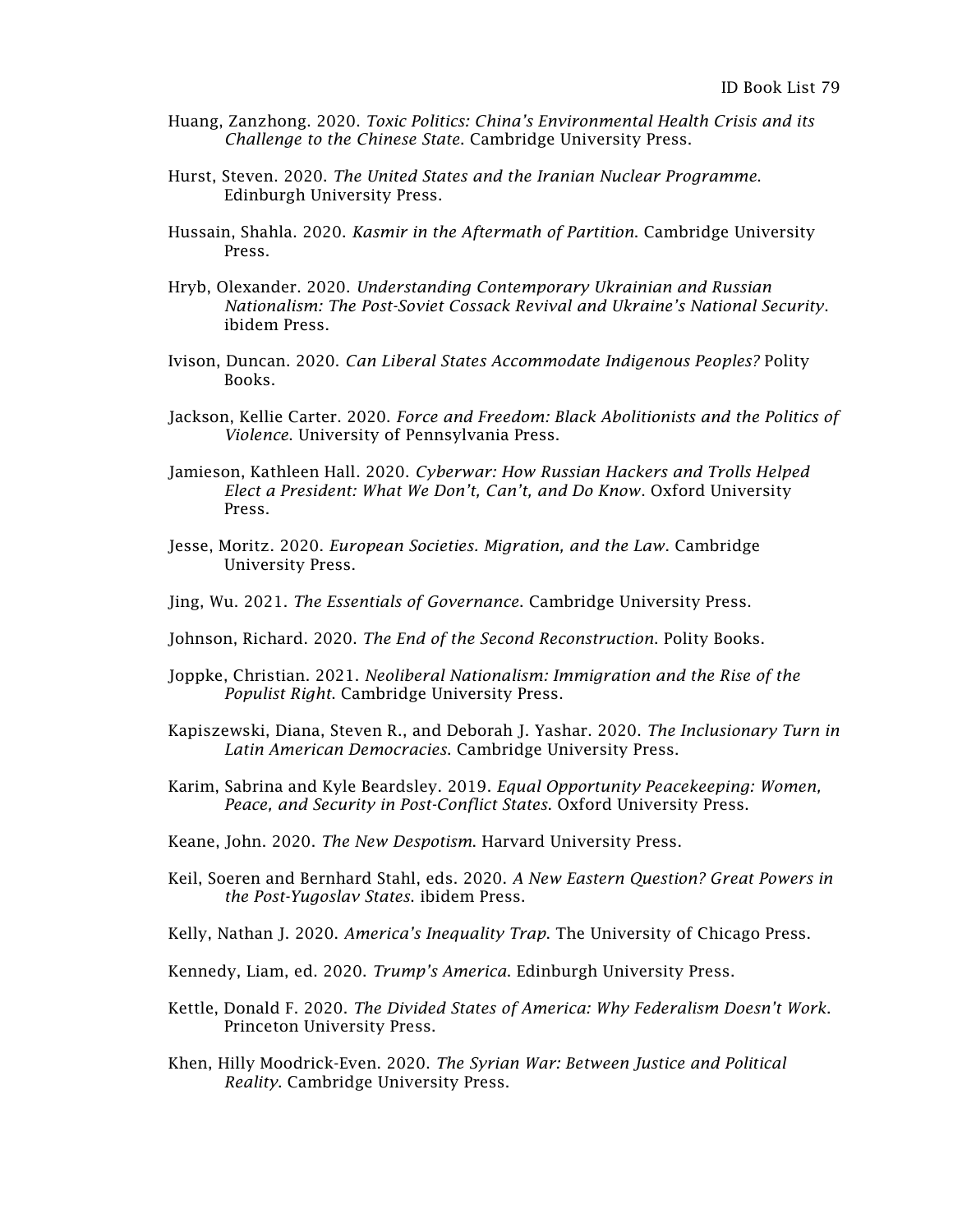- Kindig, Jessie, Mark Krotov, and Marco Roth. 2020. *There is No Outside: Covid-19 Dispatches*. Verso.
- Kioupkiolis, Alexandros. 2020. *The Common and Counter-Hegemonic Politics*. Edinburgh University Press.
- Kleinbard, Edward D. 2021. *What's Luck Got to Do with It? Rescuing the American Dream through Smarter Government*. Oxford University Press.
- Koesel, Karrie, Valerie Bunce, and Jeffica Weiss. 2020. *Citizens and the State in Authoritarian Regimes: Comparing China and Russia*. Oxford University Press.
- Kokubun, Koichiro. 2020. *The Principles of Deleuzian Philosophy*. Edinburgh University Press.
- Koehler, Gabriele, Albert D. Cinadamore, Fadia Kiwan, and Pedro Manuel Monreal Gonzalez, eds. 2020. *The Politics of Social Inclusion: Bridging Knowledge and Policies Towards Social Change*. ibidem Press.
- Kruessmann, Thomas and Andrey Makarychev, eds. 2019. *Europe in the Caucasus, Caucasus in Europe: Perspectives on the Construction of a Region*. ibidem Press.
- Kotef, Hagar. 2020. *The Colonizing Self: Or, Home and Homelessness in Israel/Palestine*. Duke University Press.
- Kupchan, Charles A. 2020. *Isolationism: A History of America's Efforts to Shield Itself from the World*. Oxford University Press.
- Kurban, Dilek. 2020. *Limits of Supranational Justice: The European Court of Human Rights and Turkey's Kurdish Conflict*. Cambridge University Press.
- Kuypers, Jim A. 2020. *President Trump and the News Media: Moral Foundations, Framing, and the Nature of Press Bias in America*. Lexington Books.
- Lamb, Robert. 2020. *Property*. Polity Books.
- Lashmar, Paul. 2020. *Spies, Spin and the Fourth Estate*. Edinburgh University Press.
- Leith, Murray Stewart and Duncan Sim. 2020. *Scotland: The New State of an Old Nation*. Manchester University Press.
- Lenard, Patti Tamara. 2020. *How Should Democracies Fight Terrorism?* Polity Books.
- Levin, Dov H. 2020. *Meddling in the Ballot Box: The Causes and Effects of Partisan Electoral Interventions*. Oxford University Press.
- Lewis, David G. 2020. *Russia's New Authoritarianism*. Edinburgh University Press.
- Lewis, Janet I. 2020. *How Insurgency Begins: Rebel Group Formation in Uganda and Beyond*. Cambridge University Press.

Lian, Chaoqun. 2020. *Language, Ideology and Sociopolitical Change in the Arabicspeaking World.* Edinburgh University Press.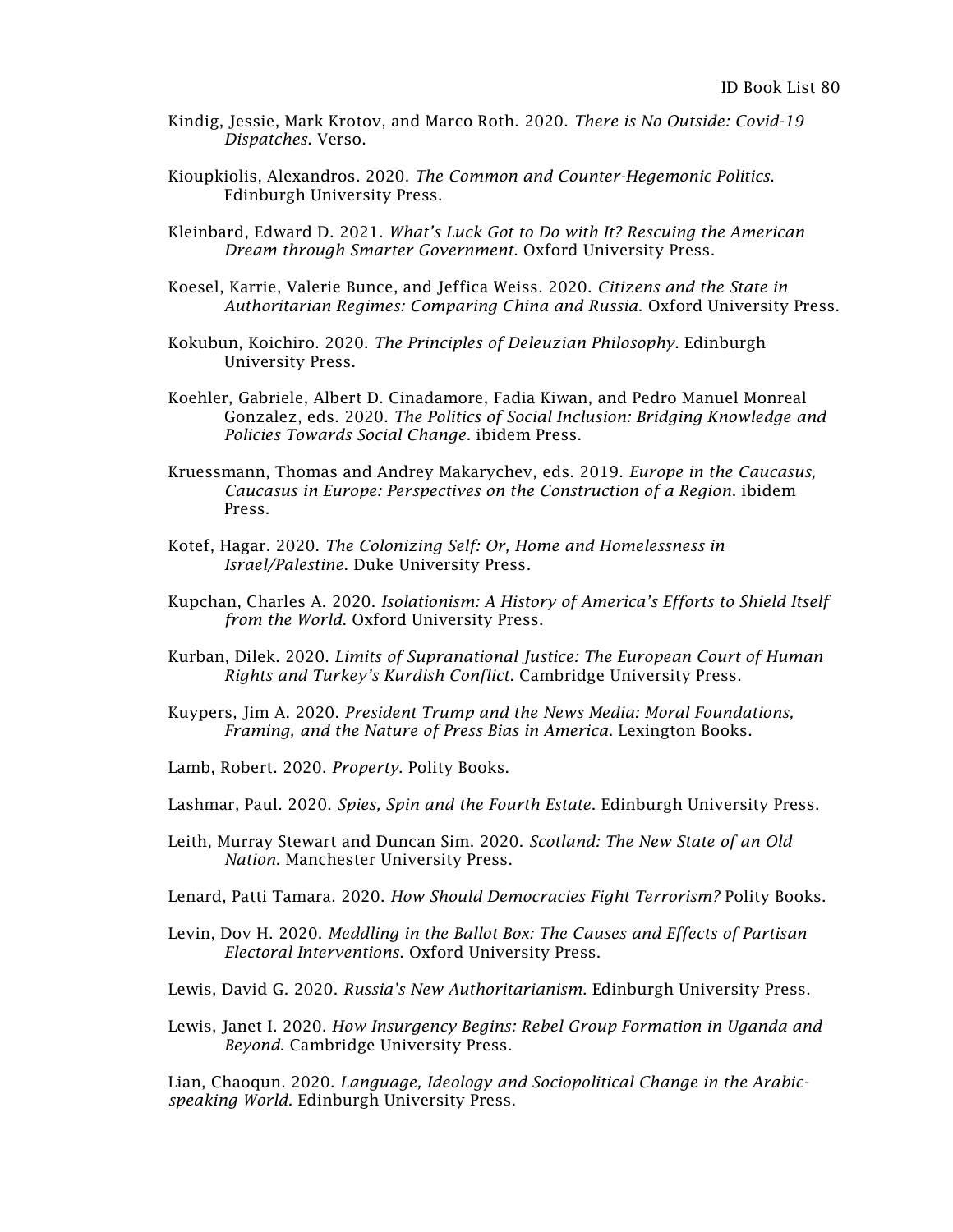Littoz-Monnet, Annabelle. 2020. *Governing through Expertise: The Politics of Bioethics*. Cambridge University Press.

- Lloyd, John. 2020. *Should Auld Acquaintance Be Forgot: The Great Mistake of Scottish Independence*. Polity Books.
- Lo, Christian. 2021. *When Politics Meets Bureaucracy: Rules, Norms, Conformity and Cheating*. Manchester University Press.
- Lustick, Ian S. 2019. *Paradigm Lost: From Two-State Solution to One-State Reality.* University of Pennsylvania Press.
- Mabon, Simon. 2020. *Houses Built on Sand: Violence, Sectarianism and Revolution in the Middle East*. Manchester University Press.
- Maçães, Bruno. 2020. *Belt and Road: A Chinese World Order*. Oxford University Press.
- MacDonald, Myra. 2020. *White as the Shroud: India, Pakistan and War on the Frontiers of Kashmir*. Oxford University Press.
- Macnish, Kevin and Jai Galliott, eds. 2020. *Big Data and Democracy*. Edinburgh University Press.
- Mamdani, Mahmood. 2020. *Neither Settler nor Native: The Making and Unmaking of Permanent Minorities*. Harvard University Press.
- Masket, Seth. 2020. *Learning from Loss: The Democrats, 2016-2020*. Cambridge University Press.
- Matesan, Ioana Emy. 2020. *The Violence Pendulum: Tactical Change in Islamist Groups in Egypt and Indonesia, First Edition*. Oxford University Press.
- Mazo, Eugene D. and Michael R. Dimino. 2020. *The Best Candidate: Presidential Nomination in Polarized Times.* Cambridge University Press.
- McMahon, Elisabeth, and Corrie Decker. 2021. *The Idea of Development in Africa: A History*. Cambridge University Press.
- Menke, Christoph. 2020. *Critique of Rights*. Polity Books.
- Miller, Benjamin. 2020. *Grand Strategy from Truman to Trump*. The University of Chicago Press.
- Mines, Keith W. 2020. *Why Nation-Building Matters: Political Consolidation, Building Security Forces, and Economic Development in Failed and Fragile States*. Potomac Books.
- Mitchell, Charlie. 2020. *Cyber in the Age of Trump: The Unraveling of America's National Security Policy*. Rowman & Littlefield Publishers.
- Moaddel, Mansoor. 2020. *The Clash of Values: Islamic Fundamentalism Versus Liberal Nationalism*. Columbia University Press.

Moffitt, Benjamin. 2020. *Populism*. Polity Books.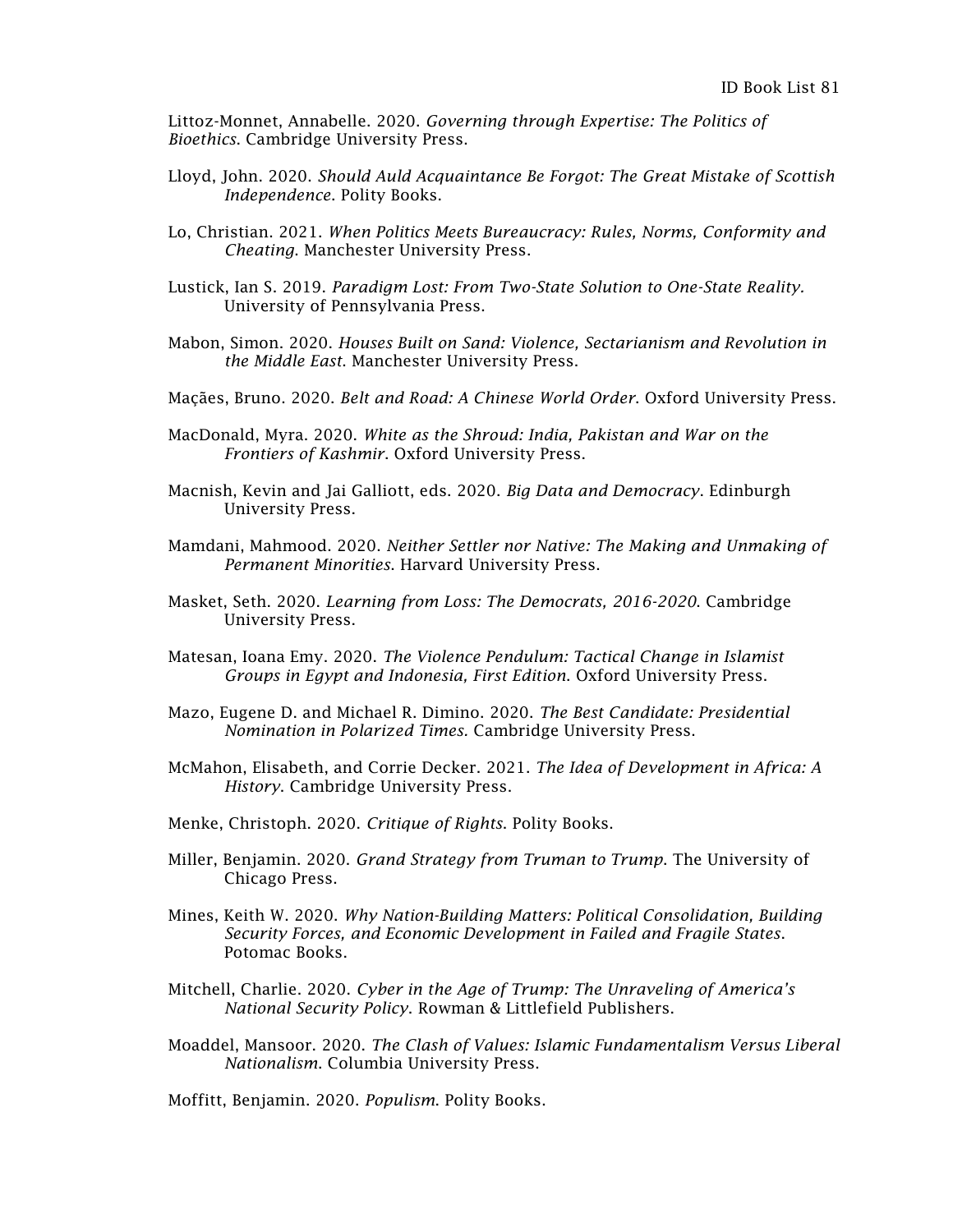- Morfino, Vittorio. 2020. *The Spinoza-Machiavelli Encounter.* Edinburgh University Press.
- Morlino, Leonardo. 2020. *Equality, Freedom, and Democracy: Europe after the Great Recession*. Oxford University Press.

Mrovlje, [Maša](https://edinburghuniversitypress.com/masa-mrovlje.html). 2020. *Rethinking Political Judgement*. Edinburgh University Press.

- Nawaz, Shuja. 2020. *The Battle for Pakistan: The Bitter US Friendship and a Tough Neighbourhood*. Rowman & Littlefield Publishers.
- Neal, Andrew W. 2020. *Security as Politics*. Edinburgh University Press.
- Negretto, Gabriel L. 2020. *Redrafting Constitutions in Democratic Regimes: Theoretical and Comparative Perspectives*. Cambridge University Press.
- Nili, Shmuel. 2020. *Integrity: Personal and Political*. Oxford University Press.
- Norman, Kelsey. 2020. *Reluctant Reception: Refugees, Migration and Governance in the Middle East and North Africa*. Cambridge University Press.
- O'Halloran, Kerry. 2020. *State Neutrality: Religion, Law, and Civil Society*. Cambridge University Press.
- Orentlicher, Diane. 2019. *Some Kind of Justice: The ICTY's Impact in Bosnia and Serbia*. Oxford University Press.
- Orkaby, Asher. 2021. *Yemen: What Everyone Needs to Know.* Oxford University Press.
- Owen, David. 2020. *What Do We Owe to Refugees?* Polity Books.
- Page, Benjamin I. 2020. *Democracy in American? What Has Gone Wrong and What We Can Do About It*. The University of Chicago Press.
- Panayotakis, Costas. 2021. *The Capitalist Mode of Destruction: Austerity, Ecological Crisis and the Hollowing Out of Democracy*. Manchester University Press.
- Panda, Ankit. 2020. *Kim Jong Un and the Bob: Survival and Deterrence in North Korea*. Oxford University Press.
- Parekh, Serena. 2020. *No Refuge: Ethics and the Global Refugee Crisis*. Oxford University Press.
- Partis-Jennings, Hannah. 2021. *The Military-Peace Complex*. Edinburgh University Press.
- Pates, Rebecca and Julia Leser. 2020. *The Wolves are Coming Back: The Politics of Fear in Eastern Germany*. Manchester University Press.
- Patey, Luke. 2020. *How China Loses: The Pushback against Chinese Global Ambitions*. Oxford University Press.
- Payton, Theresa. 2020. *Manipulated: Inside the Cyberwar to Hijack Elections and Distort the Truth*. Rowman & Littlefield Publishers.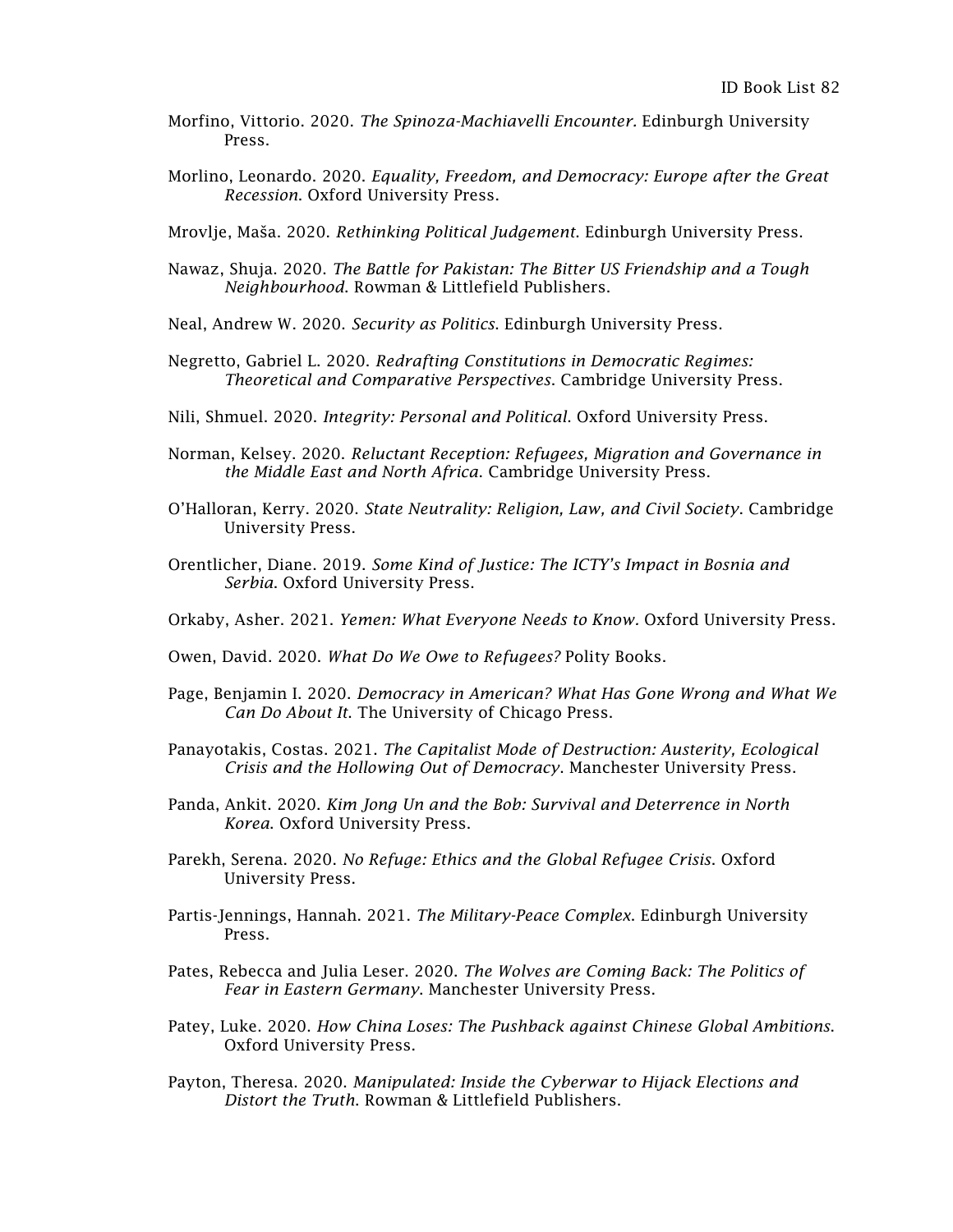- Polletta, Francesca. 2020. *Inventing the Ties That Bind: Imagined Relationships in Moral and Political Life*. The University of Chicago Press.
- Popkin, Samuel. 2020. *Crackup: The Republican Implosion and the Future of Presidential Politics*. Oxford University Press.
- Porter, Patrick. 2020. *The False Promise of Liberal Order: Nostalgia, Delusion and the Rise of Trump*. Polity Books.
- Potapkina, Viktoria. 2020. *Nation Building in Contested States: Comparative Insights from Kosovo, Transnistria, and Northern Cyprus*. ibidem Press.
- Prozorov, Sergei. 2020. *Democratic Biopolitics*. Edinburgh University Press.
- Qureshi, Asim. 2020. *I Refuse to Condemn: Resisting Racism in Times of National Security*. Manchester University Press.
- Rae, Gavin. 2020. *Poststructuralist Agency*. Edinburgh University Press.
- Rao, Vijaya, et al, eds. 2020. *Displacement and Citizenship: Histories and Memories of Exclusion*. Tulika Books.
- Richmond, Oliver P. and Roger MacGinty, eds. 2020. *Local Legitimacy and International Peacebuilding.* Edinburgh University Press.
- Rid, Thomas. 2020. *Active Measures: The Secret History of Disinformation and Political Warfare*. Farrar, Straus and Giroux.
- Riley, Charlotte Lydia, ed. 2020. *The Free Speech Wars: How Did We Get Here and Why Does It Matter*. Manchester University Press.
- Roberts, David D. 2020. *Totalitarianism*. Polity Books
- Robson, Laura. 2020. *The Politics of Mass Violence in the Middle East*. Oxford University Press.
- Ross, Josephine. 2021. *A Feminist Critique of Police Stops*. Cambridge University Press.
- Rushing, Sara. 2020. *The Virtues of Vulnerability: Humility, Autonomy, and Citizen-Subjectivity*. Oxford University Press.
- Saif, Mashal. 2020. *The Ulama in Contemporary Pakistan: Contesting and Cultivating and Islamic Republic*. Cambridge University Press.
- Sakhi, Nilofar. 2020. *Human Security and Agency: Empowering Locally Led Peacebuilding in Afghanistan*. Roman & Littlefield International.
- Saldin, Robert P. and Steven M. Teles. 2020. *Never Trump: The Revolt of the Conservative Elites*. Oxford University Press.
- Saouli, Adham. 2020. *Unfulfilled Aspirations: Middle Power Politics in the Middle East*. Oxford University Press.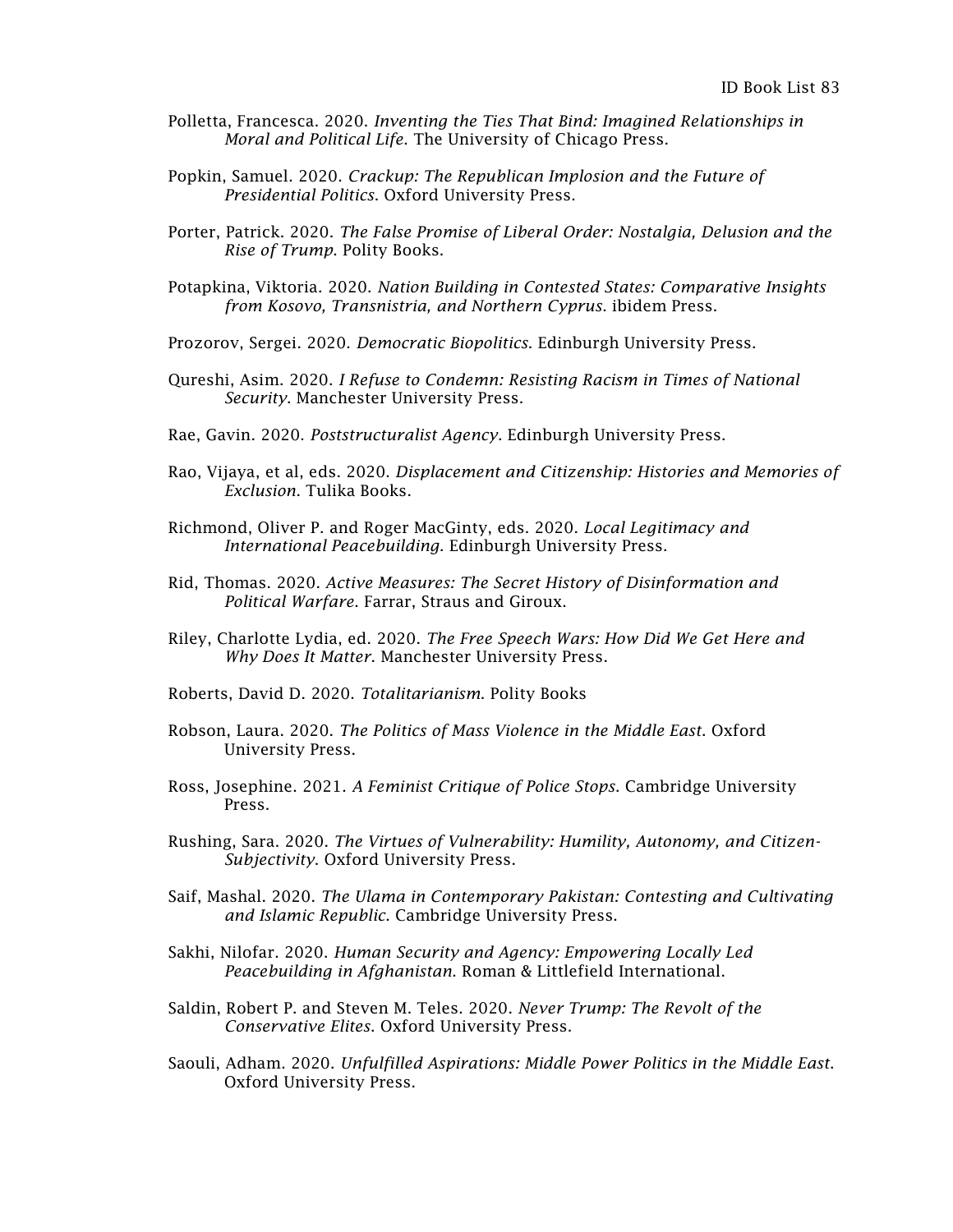- Schmidt, Sebastian. 2020. *Armed Guests: Territorial Sovereignty and Foreign Military* Basing. Oxford University Press.
- Schon, Justin. 2021. *Surviving the War in Syria: Survival Strategies in a Time of Conflict*. Cambridge University Press.
- Schouten, Peer. 2021. *Roadblock Politics: The Origins of Violence in Central Africa*. Cambridge University Press.
- Schwartz, Michelle. 2020. *Recognizing Resentment*. Cambridge University Press.
- Servigne, Pablo and Raphaël Stevens. 2020. *How Everything Can Collapse: A Manual for Our Times*. Polity Books.
- Sharafutdinova, Gulnaz. 2020. *The Red Mirror: Putin's Leadership and Russia's Insecure Identity*. Oxford University Press.
- Shaw, Devin Zane. 2020. *Philosophy of Antifascism: Punching Nazis and Fighting White Supremacy*. Rowman & Littlefield International.
- Smit, David. 2020. *The Political Fiction of Ward Just: Class, Theories of Representation, and Imagining a Ruling Elite*. Lexington Books.
- Somin, Ilya. 2020. *Free to Move: Foot Voting, Migration, and Political Freedom*. Oxford University Press.
- Springborg, Robert. 2020. *Political Economies of the Middle East and North Africa*. Polity Books.
- Squire, Vicki. 2020. *Europe's Migration Crisis: Border Deaths and Human Dignity*. Cambridge University Press.
- Staggenborg. Suzanne. 2020. *Grassroots Environmentalism*. Cambridge University Press.
- Stephens-Dougan, LaFleur. 2020. *Race to the Bottom: How Racial Appeals Work in American Politics*. The University of Chicago Press.
- Stoner, Kathryn E. 2021. *Russia Resurrected: Its Power and Purpose in a New Global Order*. Oxford University Press.
- Strauss, David Levi. 2020. *Co-Illusion: Dispatches from the End of Communication*. MIT Press.
- Strossen, Nadine. 2020. *HATE: Why We Should Resist It with Free Speech, Not Censorship*. Oxford University Press.
- Summers, Tim. 2020. *China's Hong Kong: The Politics of a Global City*. Agenda Publishing.
- Sun, Yan. 2020. *From Empire to Nation State: Ethnic Politics in China*. Cambridge University Press.

Tabatabai, Ariane M. 2020. *No Conquest, No Defeat: Iran's National Security Strategy*.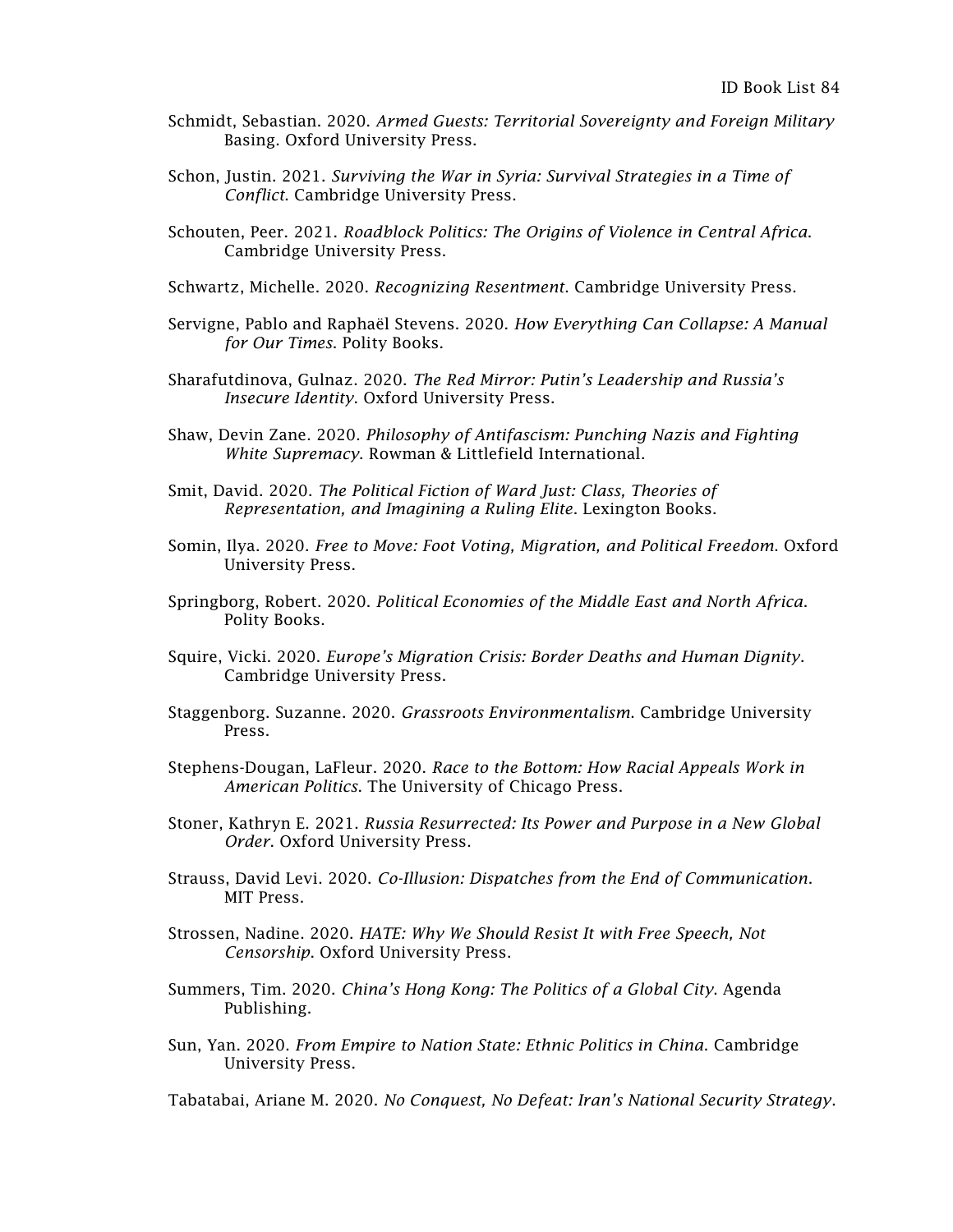Oxford University Press.

Taylor, Dan. 2020. *Spinoza and the Politics of Freedom*. Edinburgh University Press.

- Thurston, Alexander. 2020. *Jihadists of North Africa and the Sahel: Local Politics and Rebel Groups*. Cambridge University Press.
- Timothy, Nick. 2020. *Remaking One Nation: The Future of Conservatism*. Polity Books.
- Tobin, Daivd. 2020. *Securing China's Northwest Frontier: Identity and Insecurity in Xinjiang*. Cambridge University Press.
- Tomas, Antonio. 2020. *Amílcar Cabral: The Life of a Reluctant Nationalist*. Oxford University Press.
- Torrance, David. 2020. *Standing Up for Scotland*. Edinburgh University Press.
- Travin, Dmitry, Vladimir Gel'man, and Otar Marganiya. 2020. *The Russian Path: Ideas, Interests, Institutions, Illusions.* ibidem Press.
- Trejo, Guillermo and Sandra Ley. 2020. *Votes, Drugs, and Violence: The Political Logic of Criminal Wars in Mexico*. Cambridge University Press.
- True, Jacqui. 2020. *Violence against Women: What Everyone Needs to Know.* Oxford University Press.
- Ulrichsen, Kristian Coates. 2020. *Qatar and the Gulf Crisis*. Oxford University Press.
- Vallier, Kevin. 2020. *Trust in a Polarized Age*. Oxford University Press.
- Van Schaack, Beth. 2020. *Imagining Justice for Syria*. Oxford University Press.
- Vatter, Miguel. 2020. *Divine Democracy: Political Theology after Carl Schmitt*. Oxford University Press.
- [Végsö,](https://edinburghuniversitypress.com/roland-vegso.html) Roland. 2020. *Worldlessness after Heidegger*. Edinburgh University Press.
- Vogt, Manuel. 2019. *Mobilization and Conflict in Multiethnic States*. Oxford University Press.
- Wagner, Wolfgang. 2020. *The Democratic Politics of Military Interventions: Political Parties, Contestation, and Decisions to Use Force Abroad*. Oxford University Press.
- Wapner, Paul. 2020. *Is Wilderness Over?* Polity Books.
- Ward, Lee. 2020. *Cosmopolitanism and Its Discontents: Rethinking Politics in the Age of Brexit and Trump*. Lexington Books.
- Warren, Aiden and Adam Bartley. 2020. *US Foreign Policy and China*. Edinburgh University Press.

Webster, Steven S. 2020. *American Rage: How Anger Shapes Our Politics*. Cambridge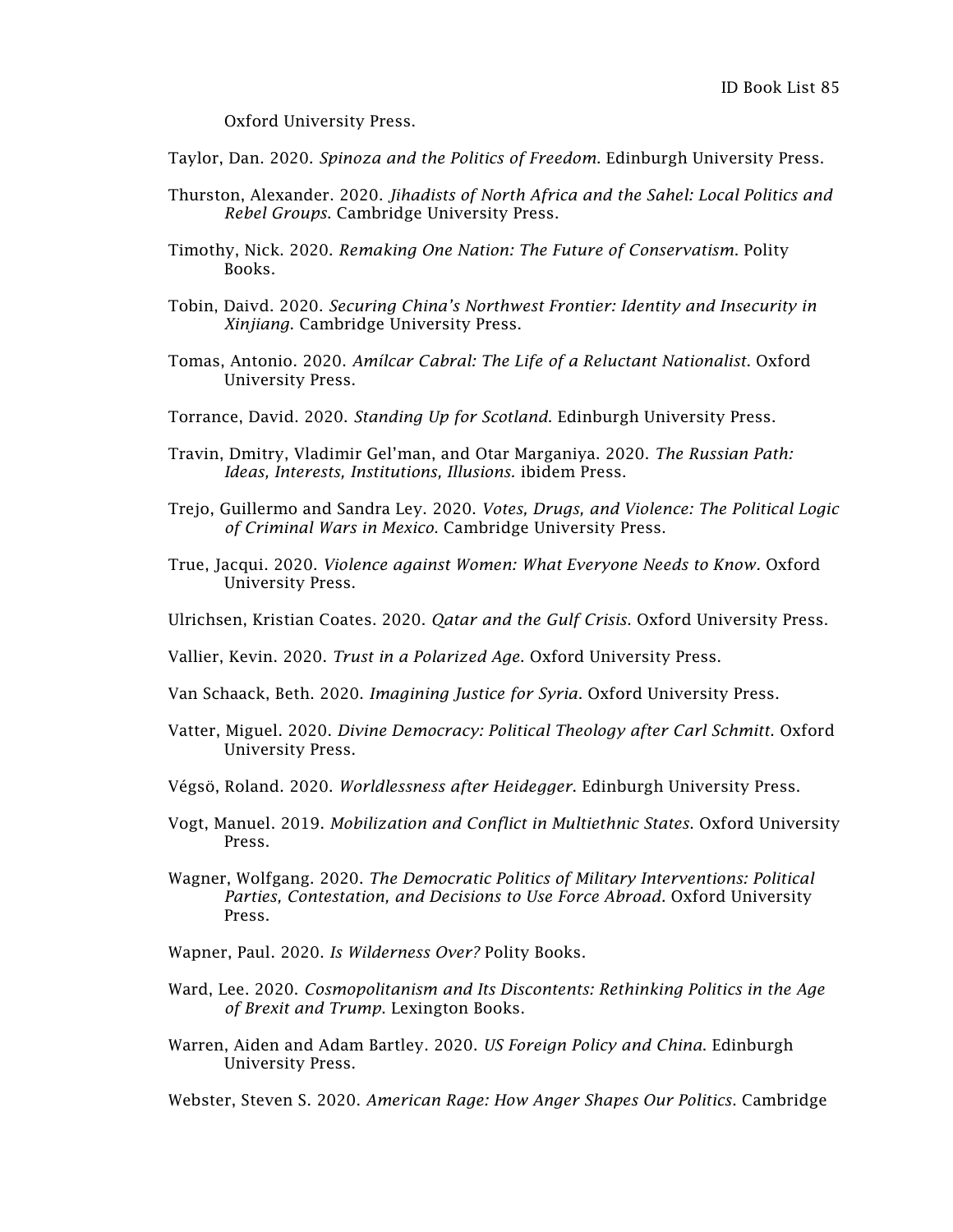University Press.

- Whitesmith, Martha. 2020. *Cognitive Bias in Intelligence Analysis*. Edinburgh University Press.
- Weir, M. W. and Danilo Zolo. 2020. *Victors' Justice: From Nuremberg to Baghdad*. Verso.
- White, Ismail K. and Chryl N. Laird. 2020. *Steadfast Democrats: How Social Forces Shape Black Political Behavior*. Princeton University Press.
- Wind, Marlene. 2020. *The Tribalization of Europe: A Defence of Our Liberal Values*. Polity Books.
- Wood, Tony. 2020. *Russia without Putin: Money, Power and the Myths of the New Cold War*. Verso.
- Worrall, James and Alam Saleh. 2021. *Painting the General: Qasem Soleimani, Iranian Propaganda and Shi'a Militia Politics*. Manchester University Press.
- Yurur, Pinar and Arda Ozkan, eds. 2020. *Conflict Areas in the Balkans*. Lexington Books.
- Žižek, Slavoj. 2020. *Pandemic! COVID-19 Shakes the World*. Polity Books.
- Zolkos, Magdalena. 2020. *Restitution and the Politics of Repair*. Edinburgh University Press.

## RELIGION

- Abbas, Hassan. 2021. *The Prophet's Heir.* Yale University Press.
- Adraoui, Mohamed-Ali. 2020. *Salafism Goes Global: From the Gulf to the French Banlieues*. Oxford University Press.
- al-Anani, Khalil. 2020. *Inside the Muslim Brotherhood: Religion, Identity, and Politics*. Oxford University Press.
- Basu, Anustup. 2020. *Hindutva as Political Monotheism*. Duke University Press.
- Bowman, Matthew. 2020. *Christian: The Politics of a Word in America*. Harvard University Press.
- Brooks, Joanna. 2020. *Mormonism and White Supremacy: American Religion and the Problem of Racial Innocence*. Oxford University Press.
- Clark, W. Royce. 2020. *Will Humanity Survive Religion? Beyond Divisive Absolutes*. Lexington Books.
- Compton, John W. 2020. *The End of Empathy: Why White Protestants Stopped Loving Their Neighbors*. Oxford University Press.
- Daneshgar, Majid and Aaron W. Hughes. 2020. *Deconstructing Islamic Studies*. Harvard University Press.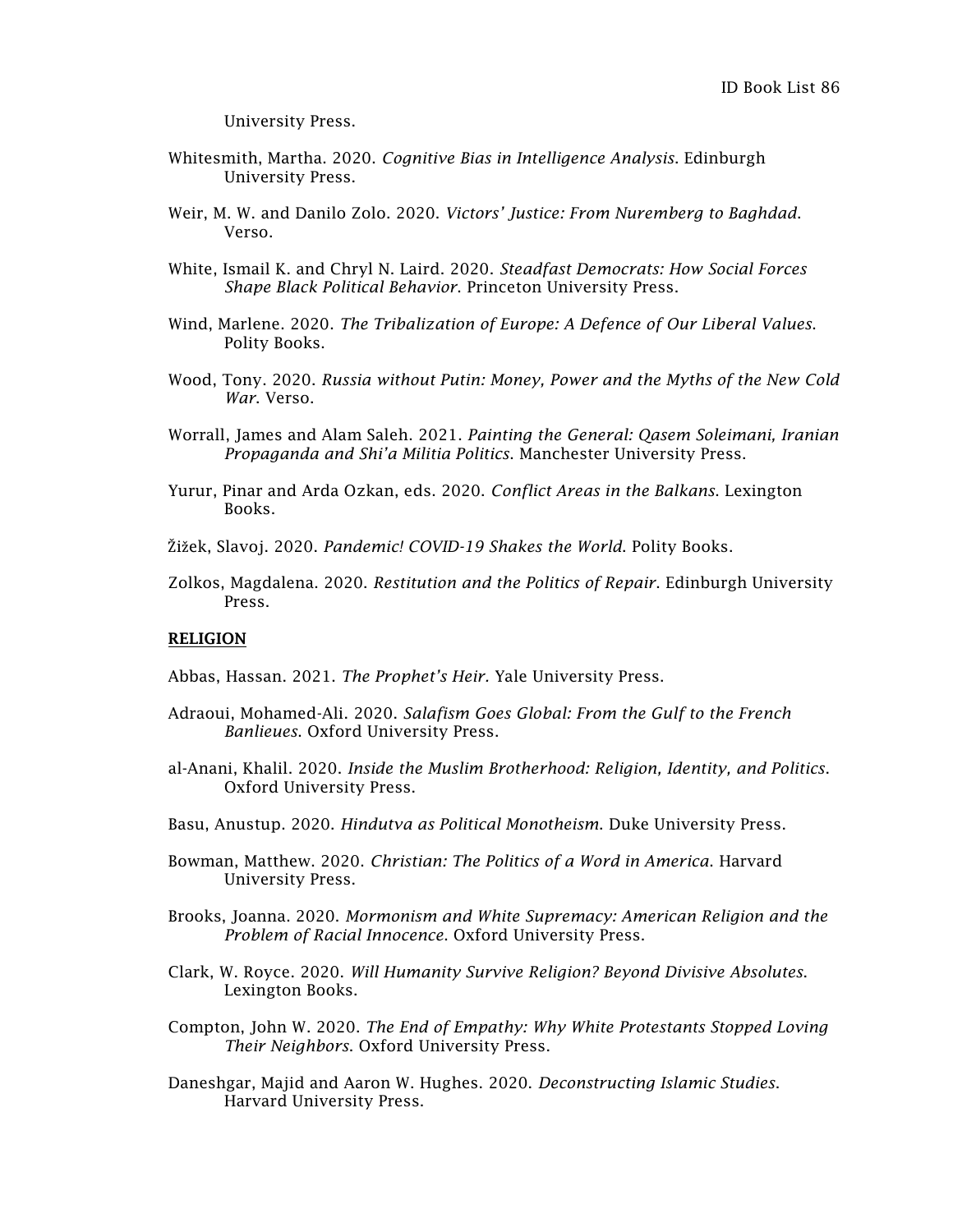- Darke, Diana. 2020. *Stealing from the Saracens: How Islamic Architecture Shaped Europe*. Oxford University Press.
- De Abreu, [Maria José.](https://www.dukeupress.edu/explore-subjects/browse?AuID=7271560) 2021. *The Charismatic Gymnasium: Breath, Media, and Religious Revivalism in Contemporary Brazil.* Duke University Press.
- Devji, Faisal. 2020. *Terrorist in Search of Humanity: Militant Islam and Global Politics*. Oxford University Press.
- El Shamsy, Ahmed. 2020. *Rediscovering the Islamic Classics: How Editors and Print Culture Transformed an Intellectual Tradition*. Princeton University Press.
- Elverskog, Johan. 2020. *The Buddha's Footprint: An Environmental History of Asia*. University of Pennsylvania Press.
- Ewing, Katherine Pratt and Rosemary R. Corbett, eds. 2020. *Modern Sufis and the State: The Politics of Islam in South Asia and Beyond*. Columbia University Press.
- Falcasantos, Rebecca Stephens. 2020. *Constantinople: Ritual, Violence, and Memory in the Making of a Christian Imperial Capital*. University of California Press.
- Furas, Yoni. 2020. *Educating Palestine: Teaching and Learning History under Mandate*. Oxford University Press.
- Goddard, Hugh. 2020. *A History of Christian-Muslim Relations*. Edinburgh University Press.
- Griffith, Aaron. 2020. *God's Law and Order: The Politics of Punishment in Evangelical America*. Harvard University Press.
- Hale, Lori Brandt and W. David Hall, eds. 2020. *Dietrich Bonhoeffer, Theology, and Political Resistance*. Lexington Books.
- Hamdeh, Emad. 2020. *Salafism and Traditionalism: Scholarly Authority in Modern Islam*. Cambridge University Press.
- Hampton, Alexander J. B. and John Peter Kenney. 2020. *Christian Platonism*. Cambridge University Press.
- Havea, Jione, ed. 2020. *Religion and Power*. Lexington Books.
- Helgen, Erika. 2020. *Religious Conflict in Brazil: Protestants, Catholics, and the Rise of Religious Pluralism in the Early Twentieth Century*. Yale University Press.
- Herskowitz, Daniel M. 2020. *Heidegger and His Jewish Reception*. Cambridge University Press.
- Hurd, Elizabeth Shakman and Winnifred Fallers Sullivan, eds. 2021. *At Home and Abroad: The Politics of American Religion*. Columbia University Press.
- Johnson, Michelle. 2020. *Remaking Islam in African Portugal: Lisbon-Mecca-Bessau*. Indiana University Press.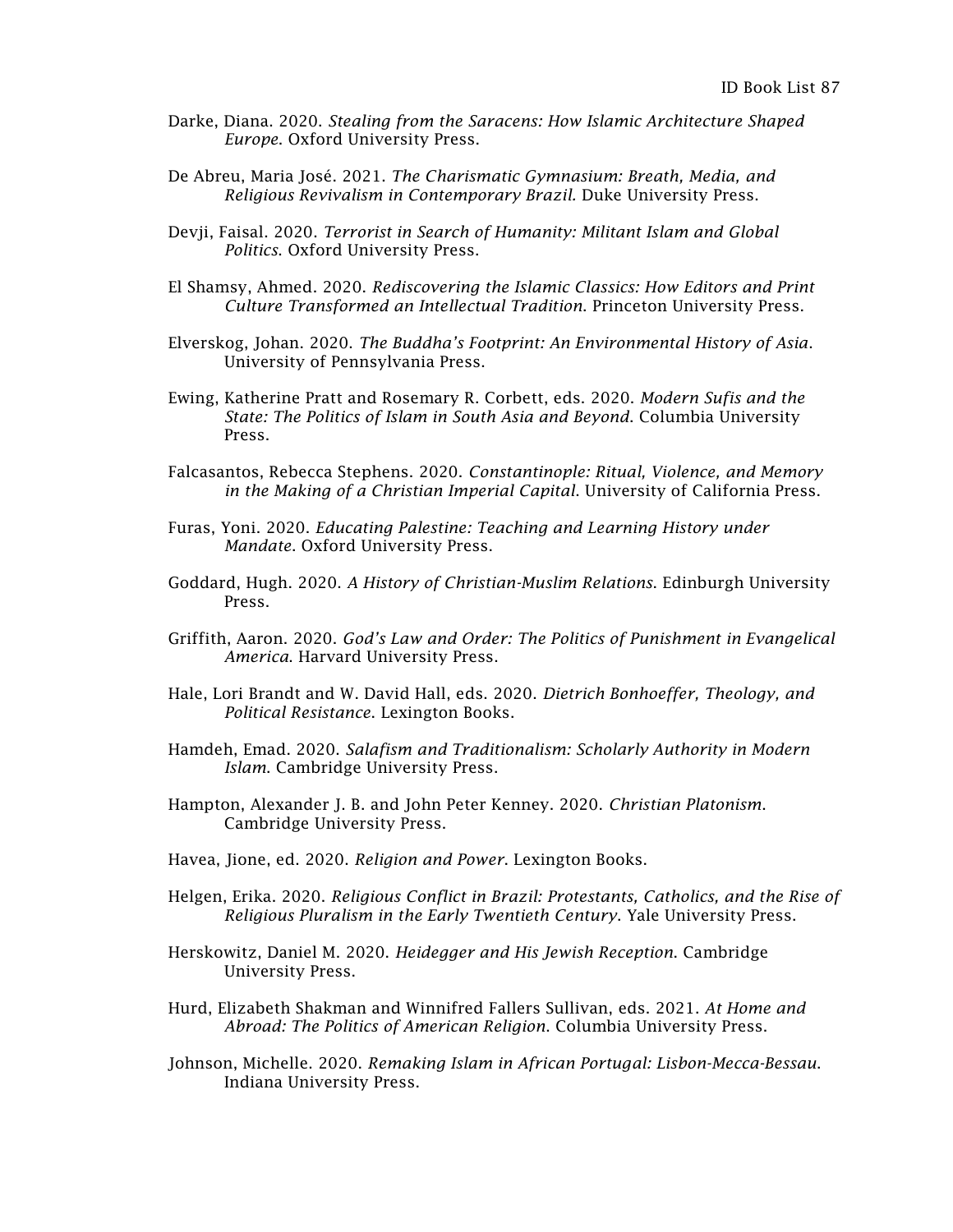- Juergensmeyer, Mark. 2020. *God at War: A Meditation on Religion and Warfare*. Oxford University Press.
- Kalmbach, Hilary. 2020. *Islamic Knowledge and the Making of Modern Egypt*. Cambridge University Press.
- Kane, Ross. 2020. *Syncretism and Christian Tradition: Race and Revelation in the Study of Religious Mixture, First Edition*. Oxford University Press.
- Kellehear, Allan. 2020. *Visitors at the End of Life: Finding Meaning and Purpose in Near-Death Phenomena*. Columbia University Press.
- Kelsey, David. 2021. *Human Anguish and God's Power*. Cambridge University Press.
- Kidd, Thomas S. 2020. *Who is an Evangelical? The History of a Movement in Crisis*. Yale University Press.
- McGuckin, John Anthony. 2020. *The Eastern Orthodox Church: A New History*. Yale University Press.
- McNally, Michael D. 2020. *Defend the Sacred: Native American Religious Freedom beyond the First Amendment*. Princeton University Press.
- Miller, James. 2020. *China's Green Religion: Daoism and the Quest for a Sustainable Future*. Columbia University Press.
- Nancy, Jean-Luc. 2020. *Excluding the Jew Within Us*. Polity Books.
- Norris, Kristopher. 2020. *Witnessing Whiteness: Confronting White Supremacy in the American Church*. Oxford University Press.
- Pearce, Lisa D. 2020. *Religion in American*. University of California Press.
- Pryor, Adam. 2020. *Living with Tiny Aliens: The Image of God for the Anthropocene*. Fordham University Press.
- Reynolds , Gabriel Said. 2020. *Allah: God in the Qur'an*. Yale University Press.
- Ross, Kenneth R., Francix Alverez, and Todd M. Johnson, eds. *Christianity in East and Southeast Asia.* Edinburgh University Press.
- Roy, Oliver. 2020. *Is Europe Christian?* Oxford University Press.
- Ryrie, Alec. 2020. *Christianity: A Historical Atlas*. Harvard University Press.
- Scott, Gregory Adam. 2020. *Building the Buddhist Revival: Reconstructing Monasteries in Modern China*. Oxford University Press.
- Saif, Mashal. 2020. *The Ulama in Contemporary Pakistan: Contesting and Cultivating an Islamic Republic*. Cambridge University Press.

Sloterdijk. 2020. *After God*. Polity Books.

Smith, Christian and Amy Adamczyk. 2021. *Handing Down the Faith: How Parents*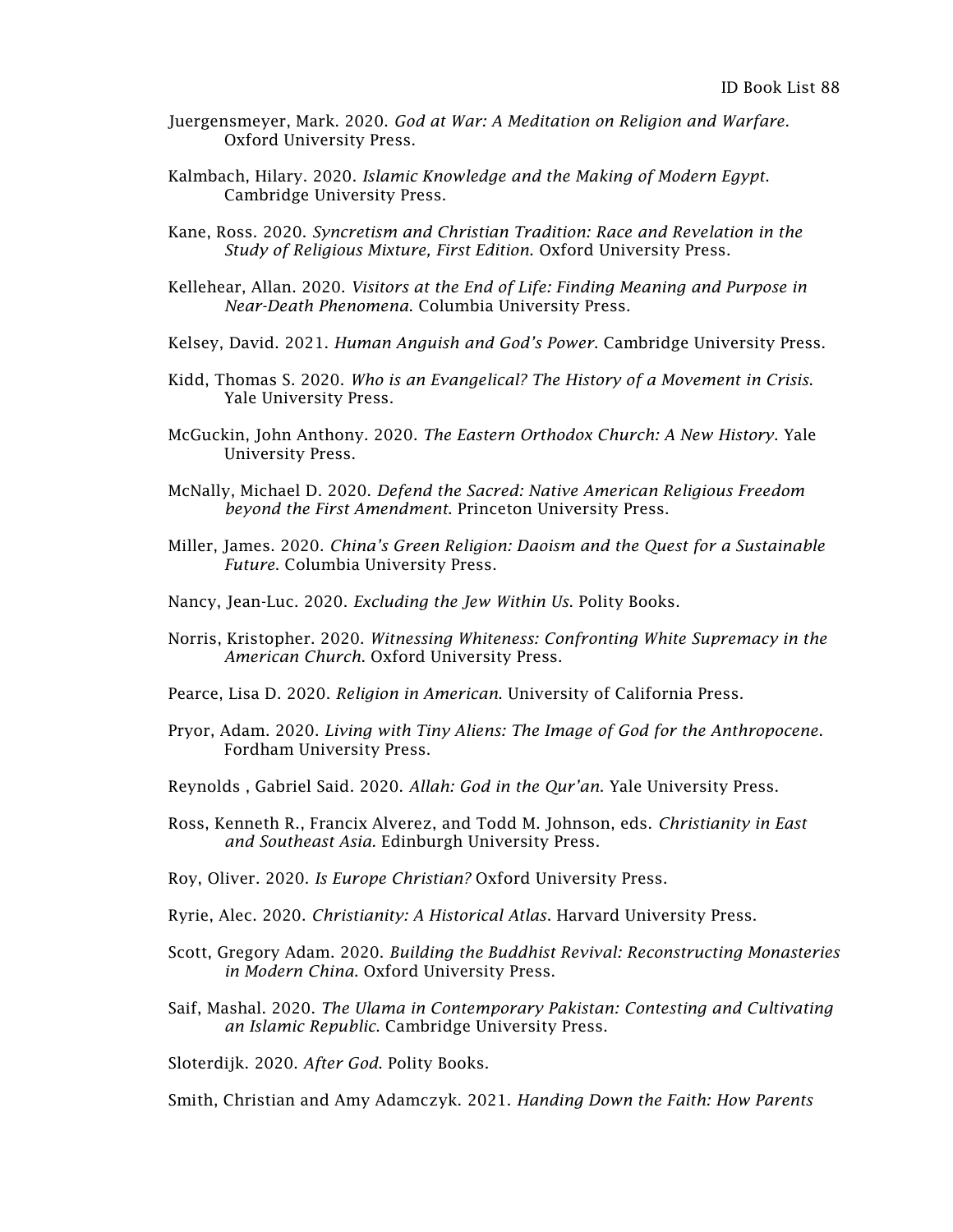*Pass Their Religion on to the Next Generation*. Oxford University Press.

- Stjernholm. Simon and Elisabeth [Özdalga.](https://edinburghuniversitypress.com/elisabeth-ozdalga.html) 2020. *Muslim Preaching in the Middle East and Beyond*. Edinburgh University Press.
- Sverker, Joseph. 2020. *Human Being and Vulnerability: Beyond Constructivism and Essentialism in Judith Butler, Steven Pinker, and Colin Gunton*. ibidem Press.
- Tallis, Raymond. 2020. *Seeing Ourselves: Reclaiming Humanity from God and Science*. Agenda Publishing.
- Tentler, Leslie Woodcock. 2020. *American Catholics: A History*. Yale University Press.
- Thatamanil, John J. 2020. *Circling the Elephant: A Comparative Theology of Religious Diversity*. Fordham University Press.
- Thatcher, Adrian. 2020. *Gender and Christian Ethics*. Cambridge University Press.
- Thuesen, Pater J. 2020. *Tornado God: American Religion and Violent Weather*. Oxford University Press.
- Thurston, Alexander. 2020. *Jihadists of North Africa and the Sahel*. Cambridge University Press.
- Urgan, Hugh. B. 2021. *Secrecy: Silence, Power and Religion*. The University of Chicago Press.
- Whiteman, Medina Tenour. 2020. *The Invisible Muslim: Journeys through Whiteness and Islam*. Oxford University Press.
- Wilkinson, Taraneh. 2020. *Dialectical Encounters: Contemporary Turkish Muslim Thought in Dialogue*. Edinburgh University Press.
- Womack, Zaun-Goshen, Heike. 2020. *Beyond the Wall: Chapters on Urban Jerusalem*. ibidem Press.
- Wuthnow, Robert. 2020. *What Happens When We Practice Religion? Textures of Devotion in Everyday Life*. Princeton University Press.

## URBAN STUDIES

- Angelo, Hillary. 2020. *How Green Became Good: Urbanized Nature and the Making of Cities and Citizens*. The University of Chicago Press.
- Cordova, Cary. 2020. *The Heart of the Mission: Latino Art and Politics in San Francisco*. University of Pennsylvania Press.
- Carriere, Michael H. 2021. *The City Creative: The Rise of Urban Placemaking in Contemporary America*. The University of Chicago Press.
- Cuff, Dana, Anastasia Loukaitou-Sideris, Todd Presner; Maite Zubiaurre, and Jonathan Jae-an Crisman. 2020. *Urban Humanities: New Practices for Reimagining the City*. MIT Press.